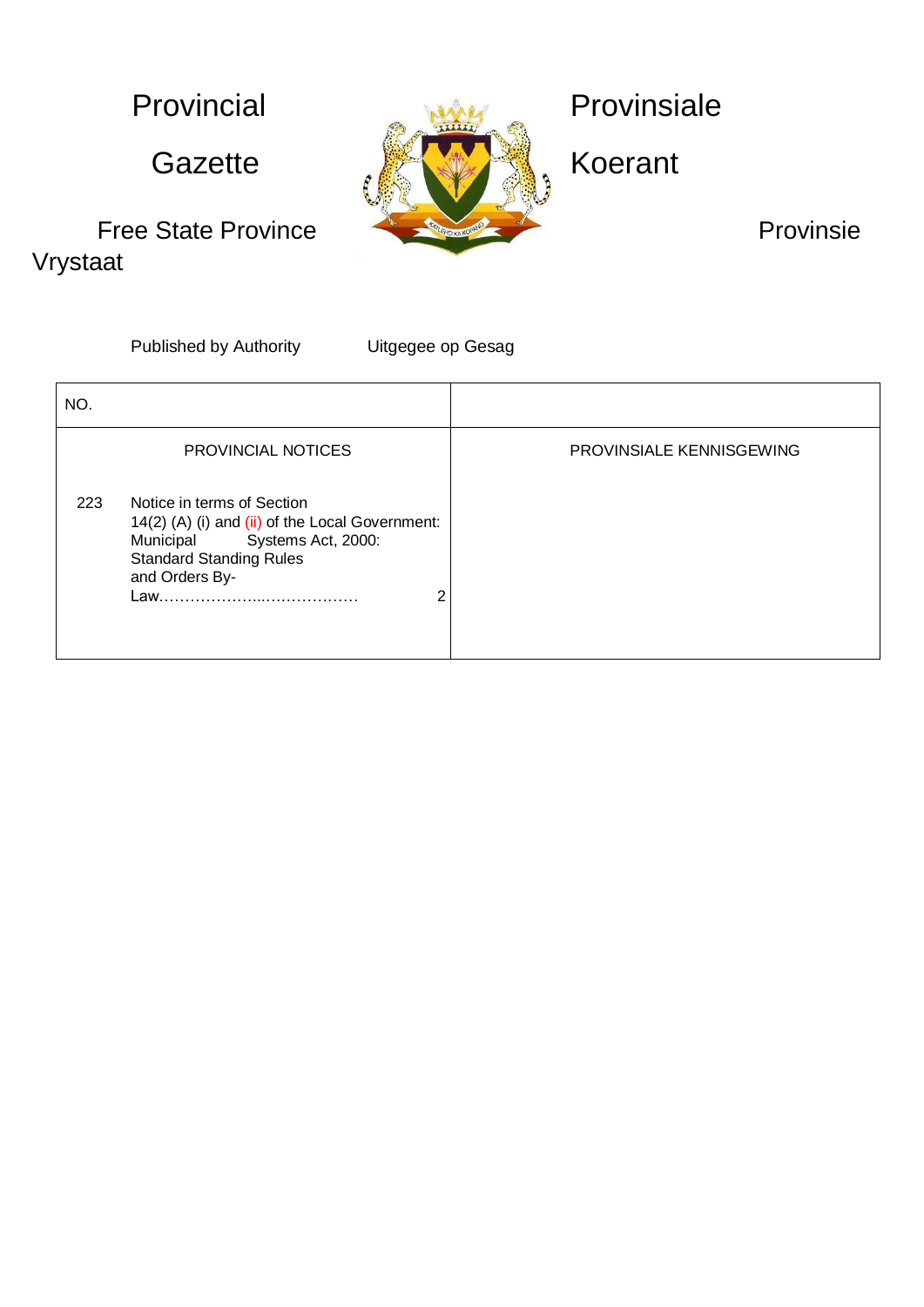2\_\_\_\_\_\_\_\_\_\_\_\_\_\_\_\_\_\_\_\_\_\_\_\_\_\_\_\_\_\_\_\_\_\_\_\_\_\_\_\_\_\_\_\_\_\_\_\_\_\_\_\_\_\_\_\_\_\_\_\_\_\_\_\_\_\_\_\_\_\_\_\_\_\_\_\_\_\_\_\_\_\_\_\_\_\_\_\_\_\_

## [PROVINCIAL NOTICE NO. ]

#### NOTICE IN TERMS OF SECTION 14(2) (a) (i) and (ii) OF THE LOCAL GOVERNMENT: MUNICIPAL SYSTEMS ACT, 2000: STANDARD STANDING RULES AND ORDERS BY-LAW

\_\_\_\_\_\_\_\_\_\_\_\_\_\_\_\_\_\_\_\_\_\_\_\_\_

I, M Dukwana, Member of the Executive Council responsible for Local Government in the Free State Province after consulting the Minister of Cooperative Governance and Traditional Affairs and the South African Local Government Association: Free State, do hereby in terms of section 14(2) (a) (i) and (ii) of the Local Government: Municipal Systems Act, 2000 (Act No 32 of 2000), make the standard by-law as set out in the Schedule.

#### **SCHEDULE**

**GENERAL** 

Chapter 1 1. Definitions 1. A Application of the Rules

Chapter 2 General provisions relating to meetings

Part 1: Determination of time and venue of meetings

- 1. Meetings not to be held on certain days and only at certain venues
- 2. Determination of time and venue of ordinary council meetings
- 3. Determination of time and venue of special council meetings
- 4. Determination of time and venue of ordinary committee meetings
- 5. Determination of time and venue of special committee meetings
- 6. Determination of time and venue of public meetings of voters
- 7. Determination of time and venue of constituency meetings
- 8. Meeting by telephone or videoconference
- 8A. Public hearings

Part 2: Notice of meetings

9. Notice of council and committee meetings

- 10. Notice of public meetings of voters, constituency meetings and public hearings
- 11. Councillors must supply municipal manager with an address

#### Part 3: Attendance of meetings

- 12. Absence from meetings
- 13. Appeal against refusal of applications for leave of absence
- 14. Penalties for absence without leave
- 15. Removal of a councillor from office for absence from meetings without leave

--------------------------------------------------------------------------------------------------------------------------------------------------------

- 16. Who may attend meetings?
- 17. Attendance register

## Part 4: Documents to be available at meetings

18. Documents to be available at meetings

Part 5: Presiding at meetings and hearings

19. General powers and duties of chairpersons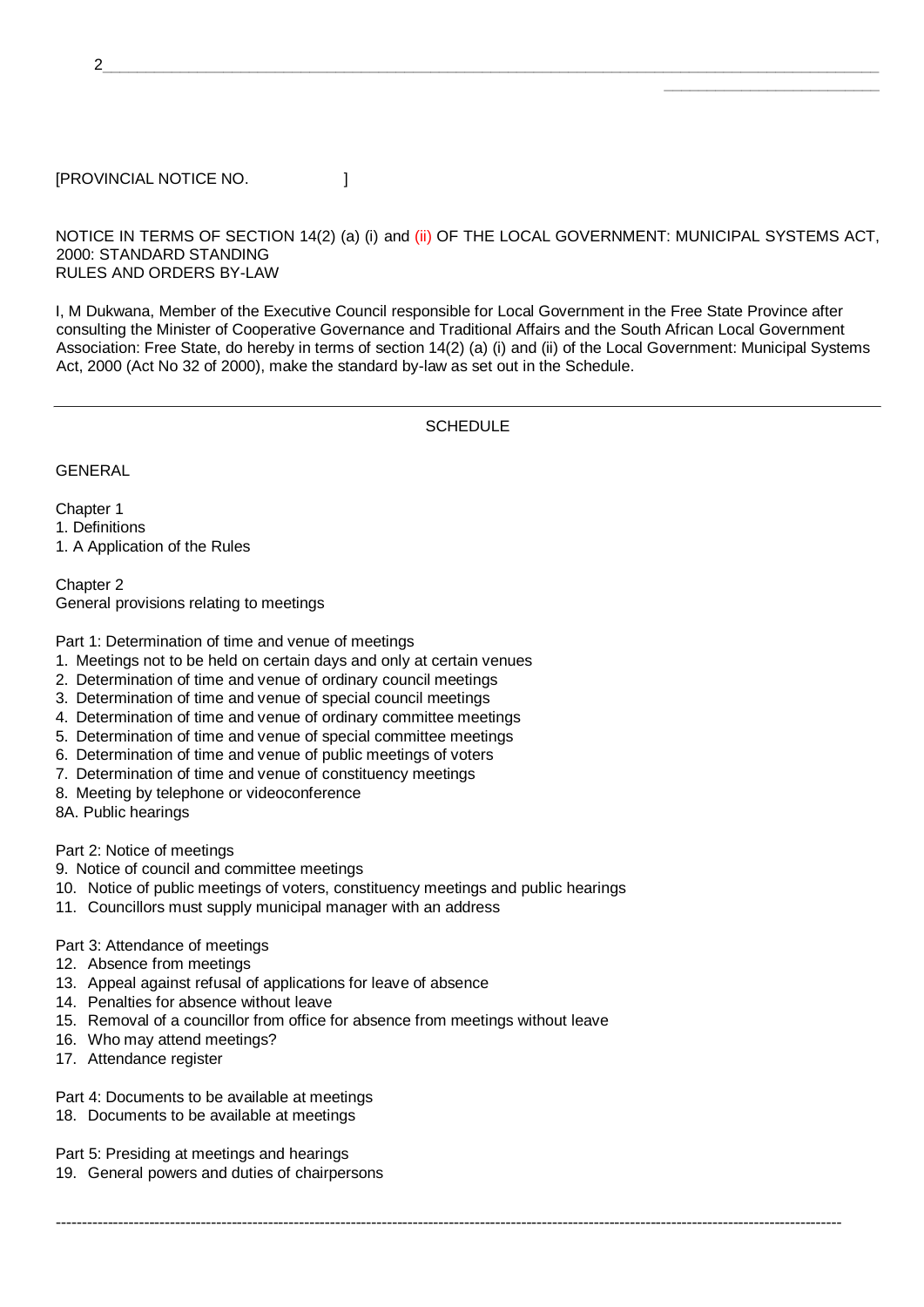- $3$  ) and the set of the set of the set of the set of the set of the set of the set of the set of the set of the set of the set of the set of the set of the set of the set of the set of the set of the set of the set of th
- \_\_\_\_\_\_\_\_\_\_\_\_\_\_\_\_\_\_\_\_\_\_\_\_\_ 20. Failure or refusal to exercise the powers or discharge the duties by chairperson at a meeting or hearing 21. Status of chairperson at a meeting
- 22. Presiding at the first council meeting after a general election
- 23. Presiding at council meetings
- 24. Presiding at council meetings when the position of speaker is vacant
- 25. Presiding at executive committee meetings
- 26. Presiding at mayoral committee meetings
- 27. Presiding at section 79-committee meetings
- 28. Presiding at public meetings of voters, constituency meetings and public hearings

Part 6: Conduct of persons at meetings

- 29. Conduct of members of the public at council or committee meetings
- 30. Recording of proceedings during meetings
- 31. Conduct of councillors during meetings
- 32. Dress code
- 33. Person speaking to address the chairperson
- 34. Councillor to stand while speaking
- 35. Duration and reading of speeches
- 36. Councillor to speak only once
- 37. Relevance
- 38. Councillor's right to information
- 39. Personal explanation, point of order and clarification
- 40. Right of municipal manager to have advice recorded in minutes

#### Part 7: Adjournment and continuation of meetings

- 41. Adjournment of meeting in absence of a quorum
- 42. Adjournment of meeting before it completed its business
- 43. Continuation of an adjourned meeting
- 44. Temporary adjournment of meeting

Part 8: Agendas and minutes of meetings

- 45. Only matters included in agenda are dealt with
- 46. Minutes of meetings and summary of evidence at hearings
- 47. Declaration of personal or pecuniary interest
- Part 9: Deputations, petitions, objections and representations
- 48. Deputations
- 49. Attendance of council meeting by Auditor-General
- 50. Petitions
- 51. Objections and representations
- Part 10: Questions
- 52. Questions of which notice had been given
- 53. Questions during meetings

#### Part 11: Motions

- 54. Motion must be in written form
- 55. Submission and limitation of motions
- 56. Withdrawal and amendment of motions
- Part 12: Subject matter and consideration of motions and proposals

- 57. Right of introducer of motion to speak and reply
- 58. Motion or proposal regarding the budget
- 59. Motion or proposal regarding legislation
- 60. Eligible motions
- 61. Amendment of motion or proposal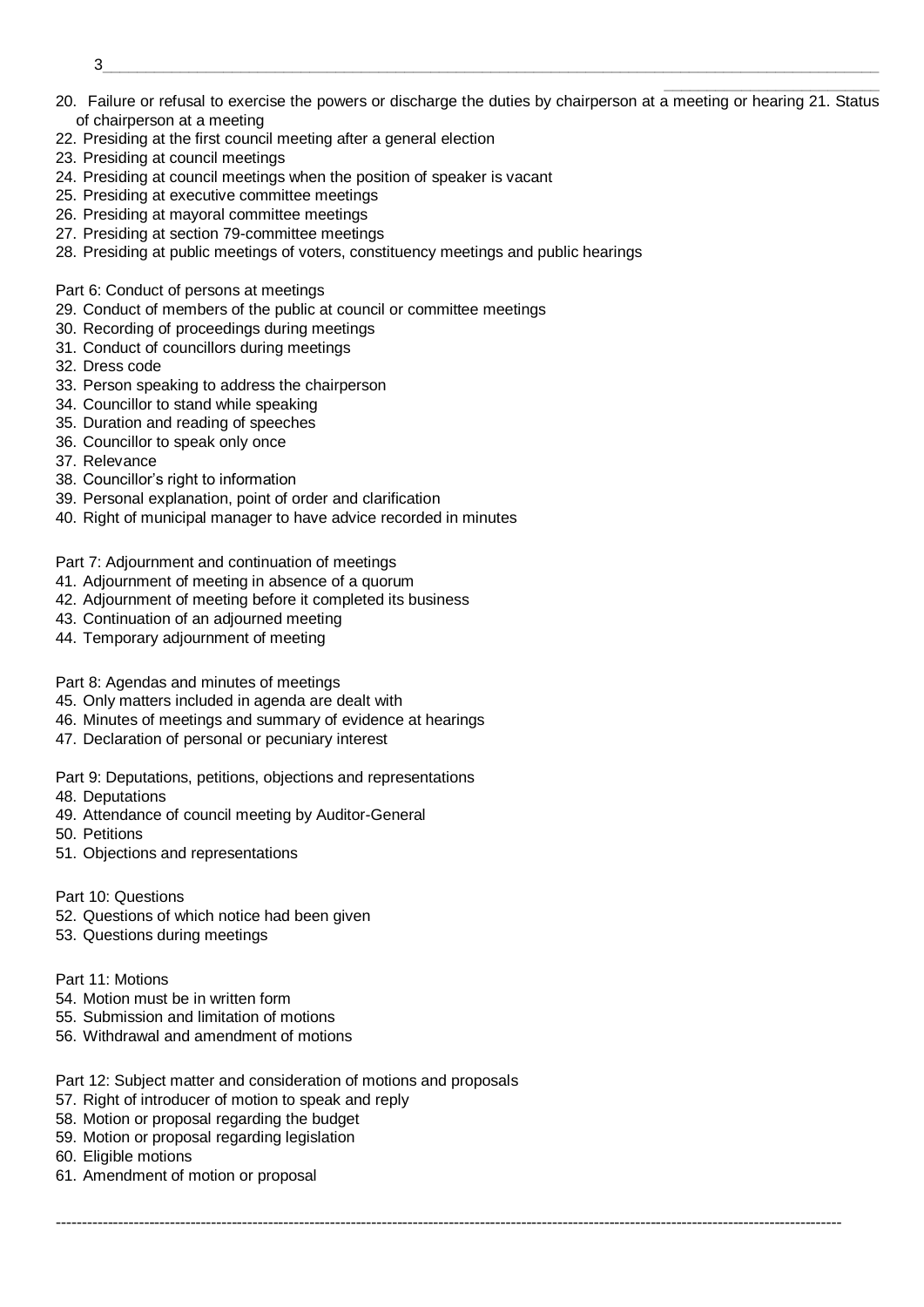- 4\_\_\_\_\_\_\_\_\_\_\_\_\_\_\_\_\_\_\_\_\_\_\_\_\_\_\_\_\_\_\_\_\_\_\_\_\_\_\_\_\_\_\_\_\_\_\_\_\_\_\_\_\_\_\_\_\_\_\_\_\_\_\_\_\_\_\_\_\_\_\_\_\_\_\_\_\_\_\_\_\_\_\_\_\_\_\_\_\_\_
- 62. Referring the matter back
- 63. Deferring consideration of the matter
- 64. Suspending a debate
- 65. Putting the matter to the vote
- 66. Proceeding to the next business
- Part 13: Applications by councillors
- 67. Applications by councillors to obtain financial interest in council business

\_\_\_\_\_\_\_\_\_\_\_\_\_\_\_\_\_\_\_\_\_\_\_\_\_

- 68. Disclosure of declared interests
- 69. Resignations of councillors and vacancies in offices

#### Part 14: Full-time councillors

- 70. Designation of full-time councillors
- 71. Report of the municipal manager with regard to full-time councillors
- 72. Applications by full-time councillors to undertake paid work
- 73. Leave of full-time councilors

## Chapter 3

- Language policy of the municipality
- 74. Determination of language policy
- 75. Differentiation between languages for different purposes
- 76. Factors to be taken into account
- 77. Review of language policy

## Chapter 4

- Order of business at meetings
- 78. Order of business at ordinary council meetings
- 79. Order of business at first council meeting after a general election of councillors
- 80. Order of business at ordinary committee meetings

## Chapter 5

## Voting and decision-making

- 81. Voting at public meetings of voters and constituency meetings
- 82. Decision only taken in certain circumstances
- 83. Voting at council and committee meetings
- 84. When a division is called
- 85. Voting by secret ballot
- 86. Equality of votes

## Chapter 6

Removal of office-bearers from office

- 87. Removal of speaker
- 88. Removal from office of one or more executive committee members
- 89. Abolishing the executive committee during the term of the council
- 90. Removal from office of the executive mayor
- 91. Abolishing of office of executive mayor during the term of the council
- 92. Removal of members of section 79-committees
- 93. Removal from office of chairperson of section 79-committee in mayoral executive system

--------------------------------------------------------------------------------------------------------------------------------------------------------

#### Chapter 7

Closing of meetings

- 94. Circumstances that must be present to close a meeting
- 95. Procedure for closing meetings
- 96. Rules governing closed meetings
- 97. Opening a closed meeting
- 98. Supplying information to the media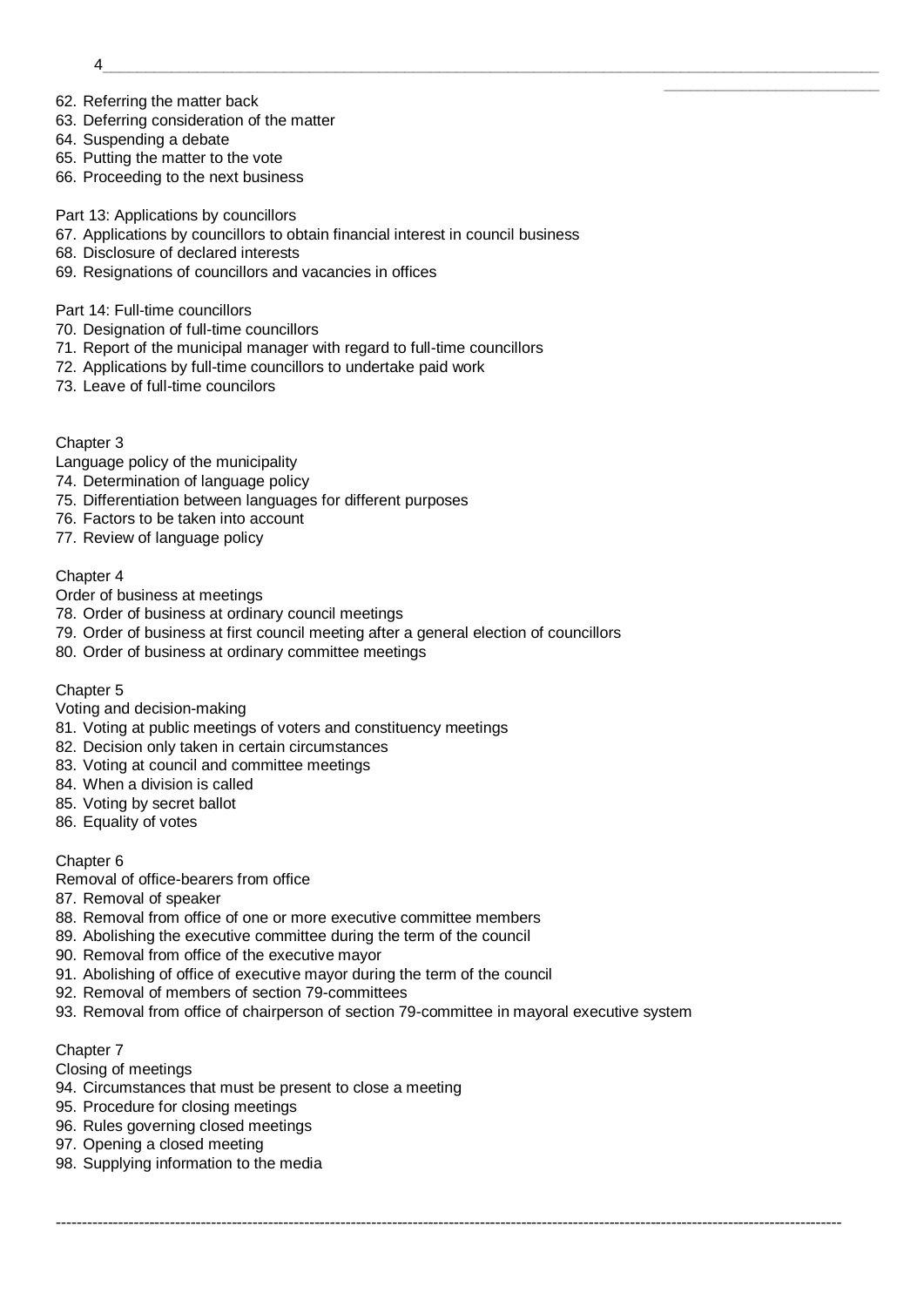$5$  , and the set of the set of the set of the set of the set of the set of the set of the set of the set of the set of the set of the set of the set of the set of the set of the set of the set of the set of the set of th

Chapter 8

Application of the code of conduct

99. Investigating suspected breaches of the code

- 100. Consideration of the speaker's report by the council
- 101. Implementing the result of the vote
- 102. Investigating the matter further
- 103. Consideration of further report by council
- 104.Effect of appeal on a resolution

105.Breaches of these rules and orders and legislation relating to privileges and immunities

\_\_\_\_\_\_\_\_\_\_\_\_\_\_\_\_\_\_\_\_\_\_\_\_\_

Chapter 9 Dissolution of the council 106. Conditions for dissolution 107.Procedure for considering the dissolution

Chapter 10 **Committees** 

- Part 1: Section 79-committees
- 108. Report of the municipal manager before establishment of a committee
- 109. Consideration of municipal manager's report
- 110. Determining the size of a committee
- 111.Election system and election of members of a committee
- 112.Term of a committee and filling of vacancies
- 113.Quorum and decision-making

#### Part 2: Executive Committee

- 114.Application of this part
- 115. Making the decision to establish an executive committee
- 116. Report of the municipal manager about an executive committee
- 117. Considering the municipal manager's report
- Part 3: Executive mayor
- 118.Application of this part
- 119. Making the decision to establish the office of executive mayor
- 120. Report of the municipal manager about an executive mayor
- 121. Considering the municipal manager's report
- 122. Mayoral committee
- 123.Term of office and vacancies
- 124.Quorum and decision-making
- Part 4: Audit committee
- 125.Establishment of audit committee
- 126.Term of the audit committee and vacancies
- 127. Removal from office of member of audit committee
- 128.Objects of audit committee
- 129.Functions and duties of audit committee
- 130.Powers of the audit committee
- 131. Meetings, procedures and reporting of the audit committee
- 132.Quorum and decision-making
- 133.Facilitating the committee's work
- Part 5: Finance committee in plenary executive system
- 134.Establishment of finance committee
- 135. Composition of finance committee
- 136.Object of the finance committee
- 137.Functions and powers of the finance committee
- 138.Term of office of members of the finance committee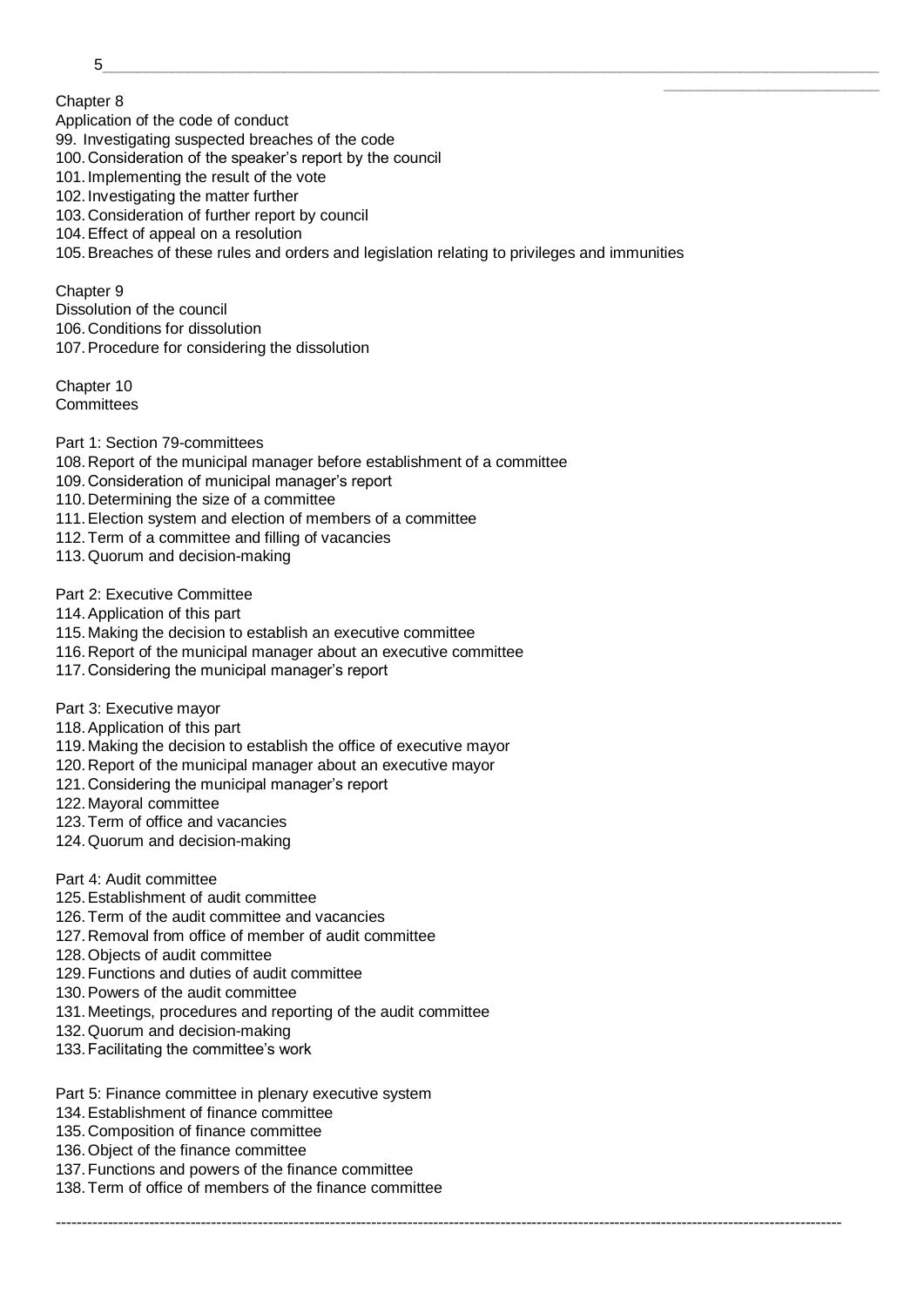6\_\_\_\_\_\_\_\_\_\_\_\_\_\_\_\_\_\_\_\_\_\_\_\_\_\_\_\_\_\_\_\_\_\_\_\_\_\_\_\_\_\_\_\_\_\_\_\_\_\_\_\_\_\_\_\_\_\_\_\_\_\_\_\_\_\_\_\_\_\_\_\_\_\_\_\_\_\_\_\_\_\_\_\_\_\_\_\_\_\_

139.Vacancies 140. Quorum and decisions

- Part 6: Advisory committees
- 141.Establishment and disestablishment of advisory committees
- 142. Report of municipal manager about proposed advisory committee

\_\_\_\_\_\_\_\_\_\_\_\_\_\_\_\_\_\_\_\_\_\_\_\_\_

- 143. Consideration of the municipal manager's report
- 144.Term of office of members
- 145.Vacancies
- 146.Quorum and decision-making
- Part 7: Ad hoc committees
- 147.Establishment and disestablishment of ad hoc committees
- 148.Terms of reference of ad hoc committees
- 149. Removal from office of members of ad hoc committees

# Part 8: Ward committees

- 150. Making the decision to establish ward committees
- 151. Considering the municipal manager's report
- 152.Object and objectives of ward committees
- 153. Determination of time, date and venue of meetings
- 154.Frequency of meetings
- 155. Meetings are open to the public and the media
- 156. Conduct of members of ward committees
- 157. Notice of ward committee meetings
- 158.Quorum and decision-making
- 159. Minutes of meetings
- 160.Election of members of a ward committee
- 161.Ward committee members to attend constituency and committee meetings
- 162.Term of office of ward committee
- 163.Functions and powers of a ward committee
- 164. Dissolution of a ward committee
- 165. Monitoring of ward committees
- 166.Facilitation of ward committee's work
- Part 9: Committee to draft integrated development plan
- 167.Establishment of committee to draft integrated development plan
- 168. Making the decision to establish the committee
- 169. Determining the size of the committee
- 170.Election system and election of members of committee
- Part 10: Committee to draft performance management system
- 171.Establishment of committee to draft performance management system
- 172. Making the decision to establish the committee
- 173. Determining the size of the committee
- 174.Election system and election of members of the committee
- Chapter 11
- Reports
- 175. Reports of the executive committee/executive mayor/finance committee
- 176. Delivery of reports of committees 177. Submission of committee reports

- 178. Considering a committee report
- 179. Reports of the audit committee
- 180. Reports on the state of the budget
- 181. Reports on unauthorised expenditure
- 182. Information statement on intended debt
- 183. Monthly financial report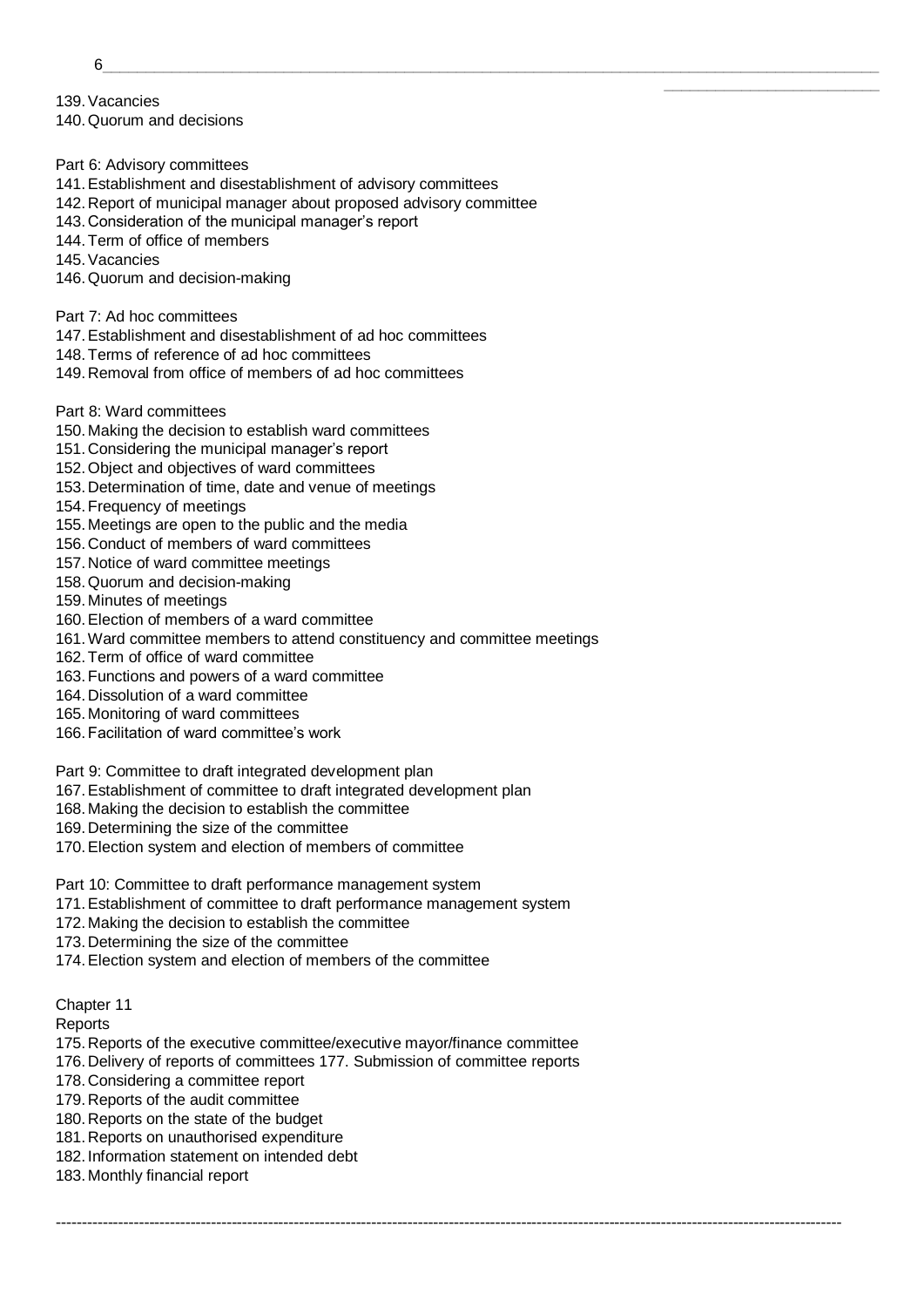7\_\_\_\_\_\_\_\_\_\_\_\_\_\_\_\_\_\_\_\_\_\_\_\_\_\_\_\_\_\_\_\_\_\_\_\_\_\_\_\_\_\_\_\_\_\_\_\_\_\_\_\_\_\_\_\_\_\_\_\_\_\_\_\_\_\_\_\_\_\_\_\_\_\_\_\_\_\_\_\_\_\_\_\_\_\_\_\_\_\_

184. Report on virement 185. Report on inability to comply with reporting requirements or any other duty 186. Reporting about performance

Chapter 12 Delegated powers 187. Reporting on the exercise of delegated powers 188. Review of decisions under delegated powers 189. Review of delegated powers

Chapter 13 Deputy Mayor and deputy executive mayor 190. Report of the municipal manager

Chapter 14 Miscellaneous

191. Short communiqués to councillors by the speaker and the executive mayor 192. Special address by the executive mayor to the people of ……..

APPENDIX

Unwarranted expressions during Council proceedings.

## CHAPTER 1

**Definitions** 

1. In these rules and orders, unless the context otherwise indicates-

"acting executive mayor" means a councillor appointed in terms of rule 26A (1) and(2) to act as executive mayor during a prolonged absence of the executive mayor;

\_\_\_\_\_\_\_\_\_\_\_\_\_\_\_\_\_\_\_\_\_\_\_\_\_

"administration"-

- (a) as an entity means the municipal manager and the other employees of the municipality;
- (b) as a functional activity, includes management and means the tasks that employees perform to enable the council to make and implement policies and bylaws;

"agenda" means a list of matters to be considered at a meeting including reports regarding such matters;

"audit report" means any report submitted to the council by or on behalf of the Auditor-General with regard to the auditing of the municipality's annual financial statements and accounting records;

"blouse" means an upper-body garment whether or not it has a collar or sleeves, but not a T-shirt;

"chairperson" means the Speaker of the Council and chairperson of a meeting other than the Council meeting;

"chairperson of mayoral committee" means a councillor appointed by the executive mayor or elected by members of the mayoral committee amongst themselves to preside during the temporary absence of the executive mayor;

"code of conduct" means the code of conduct for councillors in Schedule 7 of the Municipal Structures Amendments Act 3 of 2021 ;

"collective executive system" in relation to a municipality, means a municipality contemplated in section 2(a) or (b) of the Determination of Types of Municipality Act 2000 (Act No 1 of 2000);

"Constitution" means the Constitution of the Republic of South Africa 1996;

"Constituency" means-

- (a) for the purpose of a constituency meeting the residents in a ward in the municipal area;
- (b) for the purpose of a public hearing-
- (i) a political party that contested a general election for councillors in the municipal area; and
- (ii) any readily identifiable group of residents in the municipal area whether they are organised or not that share common economic or social interests or conditions;

"Constituency meeting" means a meeting of the residents within a ward in the municipal area contemplated in rule 8; "continuation meeting" means a council or committee meeting in terms of rule 43 that takes place to complete the

unfinished business standing over from a meeting that had not been concluded;

"council" means the municipal council of the municipality;

"councillor" means an elected or appointed(relevancy to the current Act) member of the council;

"Council Orderly" shall mean a person in the full-time employment of the municipality entrusted to assist the Speaker to maintain order during council meetings and assisted by such staff members as the Speaker may direct;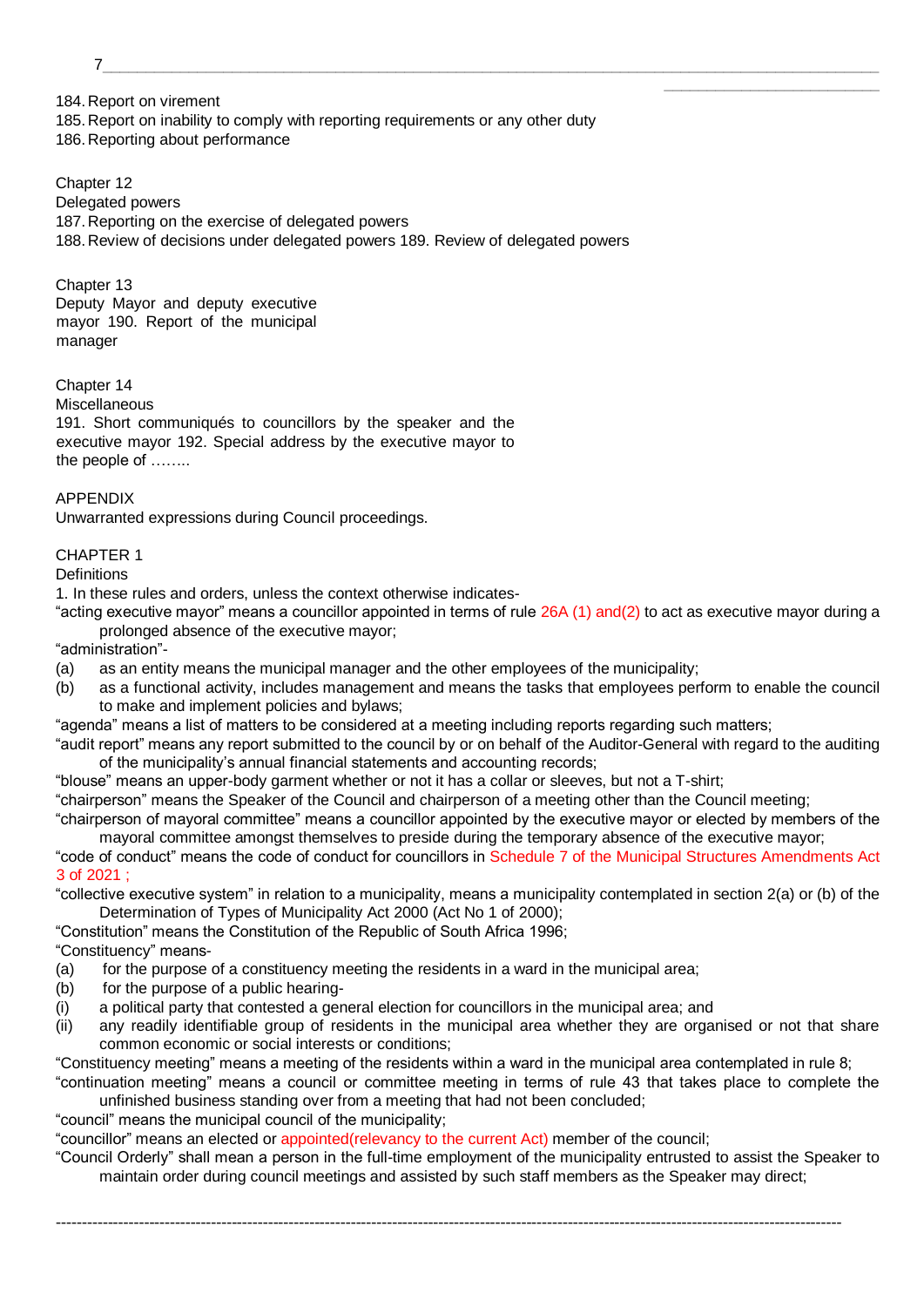"Committee" shall mean any committee established in the municipality, including

committees established in terms of Section 79 and 80 of the Structures Act;

"Day" shall mean a day that is not a public holiday, Saturday or Sunday and for

the calculation of days the first day will be excluded and the last day included;

"departmental head" means an employee of the municipality appointed by the council as departmental head of a department and includes an employee acting in the stead of such departmental head;

\_\_\_\_\_\_\_\_\_\_\_\_\_\_\_\_\_\_\_\_\_\_\_\_\_

"executive committee" means the principal committee of the council that has a collective executive system;

"executive mayor" means an executive mayor elected by the council in terms of section 55 of the Municipal Structures Act no. 117 of 1998 as amendment by Act no. 3 of 2021.

"Finance Management Act" means the Local Government: Municipal Finance Management Act 2003 (Act No 56 of 2003) "headgear" means a hat, beret, cap, yarmulke, keffiyeh, fez, head scarf, turban, veil or similar head dress;

"In Committee" shall mean the part of the meeting of the municipal council where the

meeting will be closed and members of the public and press, and such municipal

officials as determined by the Speaker, excluding the Municipal Manager, will be excluded from the meeting, based on the nature of the business

being transacted;

- "mayor" means the chairperson of the executive committee and includes any member of the executive committee elected
	- by the members of that committee to preside at meetings of the executive committee during the temporary absence or incapacity of the mayor;

"mayoral committee" means the committee of the council consisting of councillors appointed by the executive mayor in terms of section 60(1) of the Municipal Structures Amendments Act Structures Act;

- "mayoral executive system" in relation to a municipality, means a municipality contemplated in section 2(c) and (d) of the Determination of Types of Municipality Act;
- "MEC" means the member of the executive council of the province responsible for local government;
- "Member" shall mean a councilor serving in the municipal council of the municipality;
- "mobile phone" means any portable voice-enabled communications device, including, but not limited to, a satellite phone, a cellular phone, a cordless or wireless handset of a landline phone and a two-way radio, but not a pager;
- "motion" means a written proposal;
- "municipality" means a municipality to which these rules and orders apply;
- "municipal area" means the area of jurisdiction of the municipality demarcated in terms of the Local Government: Municipal Demarcation Act 1998 (Act No 27 of 1998);
- "municipal manager" means the head of the administration and accounting officer of the municipality appointed by the council and includes any employee of the municipality who acts in her or his stead;
- "newspaper" means a newspaper registered in terms of any law, that is published at least weekly and that circulates within the municipal area and that had been determined by the council as newspaper of record;
- "petition" means a written statement, proposal or grievance addressed to the municipality or an office-bearer or employee of the municipality and signed by more than five residents within the municipal area or a part thereof;
- "plenary executive system" in relation to a municipality, means a municipality referred to in section 2(e) and (f) of the Determination of Types of Municipality Act; (deleted in the current Act)
- "Privilege" shall mean the right of freedom of speech for councilors in council and committee meetings, subject to the rules of order of any ruling of the Speaker in terms thereof as well as the right not to be held liable for civil or criminal proceeding for anything they said, produced or submitted to the Council or Committee.
- "Property Rates Act" means the Property Rates Act 2000 (Act No of 2000)
- "proposal" means a draft resolution submitted orally by a councillor during a debate on any matter at a meeting of the council or any structure of such council;
- "Point of order" shall mean a point raised by a councilor during the council meeting and shall only relate to a matter of procedure and provided for in the rules of order;
- "public hearing" means a meeting arranged by the council, executive committee or executive mayor to solicit the views and opinions of members of the public and specific constituencies on a matter affecting the interests of the residents within the municipal area;
- "public holiday" means a public holiday contemplated in the Public Holidays Act 1994 (Act No. 36 of 1994);
- "public meeting of voters" means a meeting of which public notice had been given and which are open for all voters registered in the municipal segment of the national common voters' roll relating to the municipality;

"question" means a question in terms of rule 52 or 53 asked during a meeting of the council or any of its structures;

--------------------------------------------------------------------------------------------------------------------------------------------------------

- "quorum" means the majority number of councillors determined in terms of section 20 of the Municipal Structures Amendments Act must be present when voting on any matter (Sec 30(1)(2)
- "remuneration" in relation to a councillor, means the salary and allowances determined by the council with the concurrence of the MEC which is payable to a councillor;

"Report" shall mean any item appearing on the agenda for consideration by the council or a committee.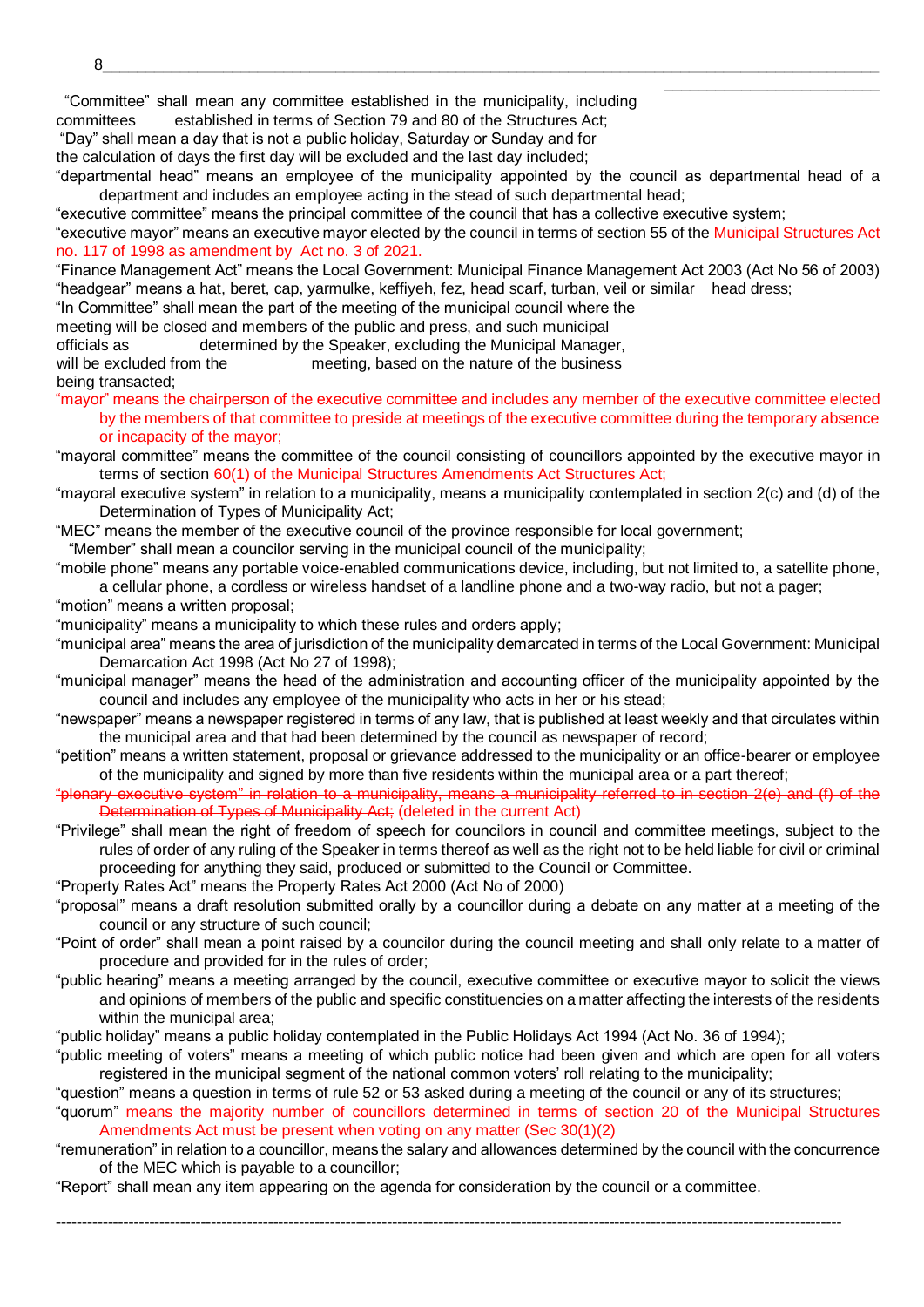\_\_\_\_\_\_\_\_\_\_\_\_\_\_\_\_\_\_\_\_\_\_\_\_\_ "Section 79-committee" means a committee contemplated in section 79 of the Municipal Structures Amendments Act and includes a committee appointed by the council to assist the executive committee or executive mayor, as the case may be, in terms of section 79 of that Act;

"Section 80-committee" means a committee contemplated in section 80 of the Municipal Structures Amendments Act and includes a committee appointed by the council to assist the executive committee or executive mayor, as the case may be, in terms of section 80 of that Act;

"shirt" means an upper-body garment having a collar and sleeves and buttons or a zipper down the front, unless it is an African style shirt, in which case it does not have to have a collar, buttons or zip; "shoes" means any shoe or boot, excluding – (a) Wellington boots and slippers;

- (b) in the case of female persons, sand shoes (flip flops);
- (c) in the case of male persons, sandals and sand shoes (flip flops);

"speaker" means the councillor elected as speaker of the council and includes any councillor who had been elected by the council as acting speaker during the temporary incapacity or absence of the speaker;

"Sub-committee" shall mean any other committee, other than the executive committee/ mayoral committee or committees appointed by the council or the executive committee;

- "sustainable" in relation to the provision of a municipal service, means the provision of a municipal service in a manner—
	- (a) aimed at ensuring that revenues from that service, including budgeted subsidies for the service, are sufficient to cover the cost of—
		- (i) operating the service; and
		- (ii) maintaining, repairing, and replacing the physical assets used in the provision of the service;
	- (b) aimed at ensuring a reasonable surplus or, in the case of a service provided by a service provider that is a business enterprise, a reasonable profit;
	- (c) aimed at ensuring that the municipality or other service provider generates sufficient capital requirements for the performance of the service;
	- (d) that takes account of the current and anticipated future— (i) level and quality of that service;
		- (ii) demand for the service; and
		- (iii) ability and willingness of residents to pay for the service;
	- (e) aimed at ensuring that the risk of harm to the environment and to human health and safety is minimised to the extent reasonably possible under the circumstances;
	- (f) aimed at ensuring that the potential benefits to the environment and to human health and safety are maximised to the extent reasonably possible under the circumstances; and
	- (g) aimed at ensuring that legislation intended to protect the environment and human health and safety is complied with;

"Structures Act" means the Local Government: Municipal Structures Act no. 117 of 1998 as amendment by Act no. 3 of 2021;

"Systems Act" means the Local Government: Municipal Systems Act 2000 (Act No 32 of 2000);

"tabling of document" means presenting an item or motion which is not on the agenda during a council meeting;

"T-shirt" means a short or long-sleeved casual upper-body garment that does not have a collar and having the form of a T when spread out;

"Traditional authority" means the authority of a community within the municipal area that traditionally observes a system of customary law recognised in terms of a law; and

"Traditional leader" means the leader of a traditional authority that had been identified by the MEC in terms of section 81(2) of the Municipal Structures Act no. 117 of 1998 as amendment by Act no. 3 of 2021 to participate in the proceedings of a council.

## 1A Application of rules

- 1.1 The rules of order contained herein apply to all meetings of the municipal council and any committee of the municipal council as well as any other committee of councillors established within the municipality, unless the terms of reference for a specific structure explicitly exclude the application of the rules for such a structure.
- 1.2 The rules are aimed at allowing free, open and constructive debate during meetings. The rules are encouraged and promote freedom of expression in such a manner that orderly debate is ensured within the time constraints of time allocated to meetings.
- 1.3 The rules endeavour to create the opportunity for councillors serving in council structures to air their views on any matter of public importance.
- 1.4 The rules of order are applicable to:
- 1.4.1 All councillors;
- 1.4.2 Traditional Leaders participating in Council and its committees in terms of section 81 of the Municipal Structures Act; 1.4.3 Any municipal official of the municipality; and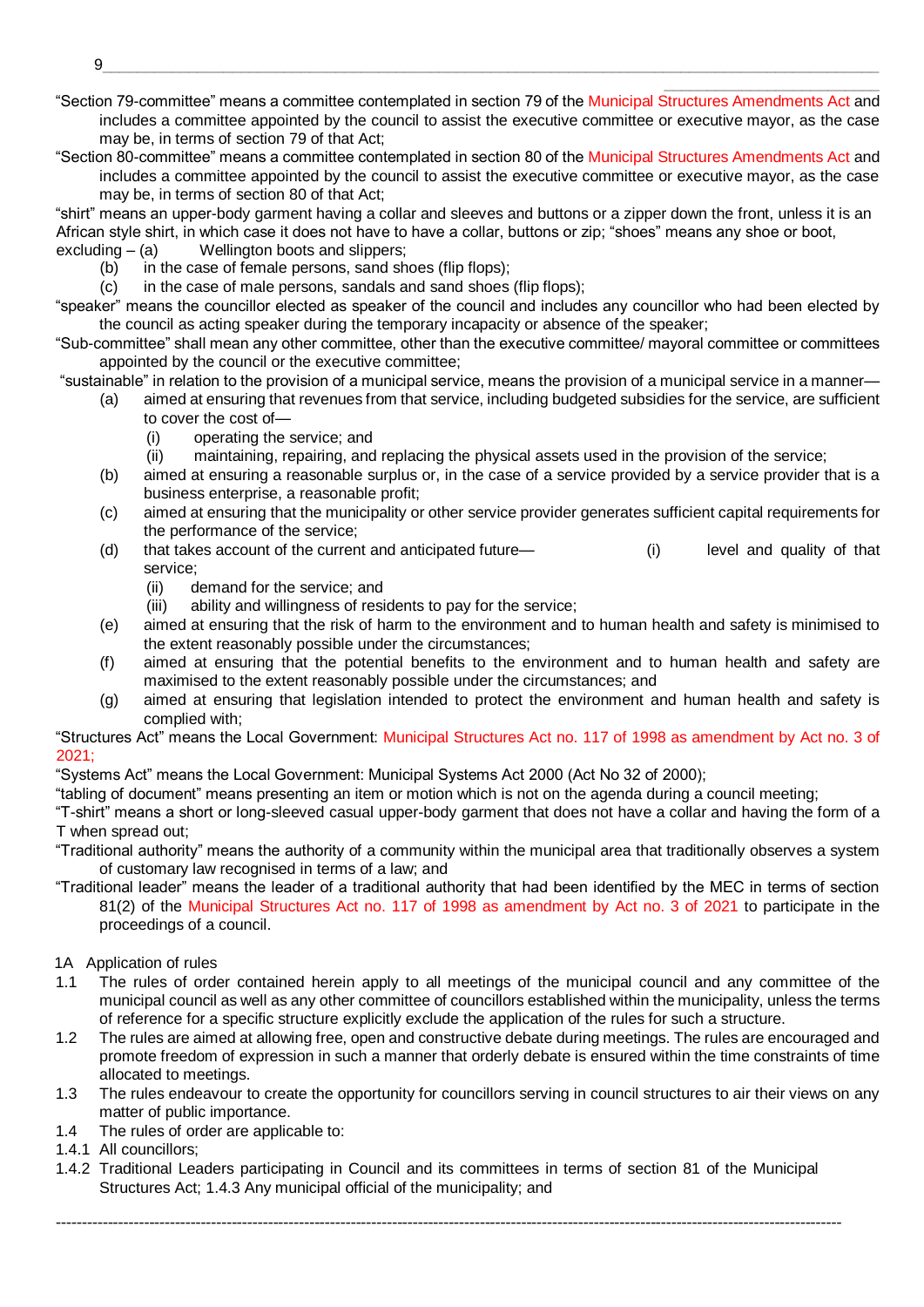1.4.4 Any member of the public while present in the council chamber and precinct.

# CHAPTER 2

GENERAL PROVISIONS RELATING TO MEETINGS Part 1: Determination of time and venue of meetings

Meetings not to be held on certain days and only at certain venues

2(1) Council meetings as well as committee meetings, may NOT be held on Sunday or public holidays provided that this will not apply to Ward Committees

\_\_\_\_\_\_\_\_\_\_\_\_\_\_\_\_\_\_\_\_\_\_\_\_\_\_

- (2) With due regard for the provisions of sub-rule (3) meetings and hearings of the council and its committees must be held at a venue within the municipal area.
- (3) When determining the venue for a meeting or hearing the relevant person or body must take the following factors into account:

(a) the availability of room at the designated venue for members of the public and the media who wishes to attend the meeting;

- (b) the accessibility of the designated venue for members of the public and the media; and
- (c) reasonable steps that can be taken to regulate public access to such venue.
- (d) Covid 19 protocols

Determination of venue and time of ordinary council meetings

- 3(1) The municipal manager or, if there is not a municipal manager, a person appointed by the MEC, must determine the date, time and venue of the first meeting of the council after a general election of councillors for the municipality which meeting must be held within fourteen days after the council had been declared elected or, if it is a district municipality, after all the members to be appointed by local councils had been appointed.
- (2) The speaker must determine a schedule of the dates, times and venues of ordinary council meetings, other than the meeting referred to in sub-rule (1), for a period of at least twelve months in advance, provided that-
- (a) the council must hold at least one ordinary meeting every three months; and
- (b) not more than one ordinary council meeting may take place during any month.
- (2A) When preparing a schedule of ordinary council meetings in terms of sub-rule the speaker shall have due regard for –

(a) the schedule referred to in section 21(1)(b) of the Finance Management Act tabled by the executive mayor/mayor in the council; and

(b) the requirements of sections 24(1), 24(2)(a), 25(1), 127(2) and 129(1) of the Finance Management Act.

- (2B) The executive mayor/mayor shall confer and attempt to reach consensus with the speaker when preparing a schedule contemplated in section 21(1)(b) of the Finance Management Act in so far as any date in such schedule relates to a proposed council meeting.
- (3) As soon as the speaker has determined the schedule referred to in sub-rule (2) he or she must inform the municipal manager thereof. The speaker may at any time, change the scheduled date, time or venue of a meeting and must immediately inform the municipal manager of any such change.

Determination of the time and venue of special council meetings

- 4(1) Subject to the provisions of section 29 of the Municipal Structures Amendments Act the speaker may at any time convene a special meeting of the council on a date, time and venue determined by him or her.
- (2) The speaker must, if a majority of the councillors of the council requests him or her in writing to convene a special council meeting-
- (a) convene a special council meeting on a date set out in the request and at a time and venue determined by him or her; (b) supply a copy of the request to the municipal manager.
- (3) As soon as the speaker has determined the date, time and venue of a special council meeting, he or she must inform the municipal manager thereof.
- (4) A request to call a special meeting must set out the matter to be dealt with at that special council meeting. No business other than that specified in the notice convening a special council meeting or set out in the request referred to in sub-rule (2) may be dealt with at a special council meeting.
- (5) Should the speaker fail to convene a special council meeting in terms of sub-rule (2) the Municipal Manager or a person designated by MEC for Local Government in terms of Section 29(1A) and (2) of the Local Government Municipal Structures Amendments Act 2021 (Act No 3 of 2021) may call and chair that meeting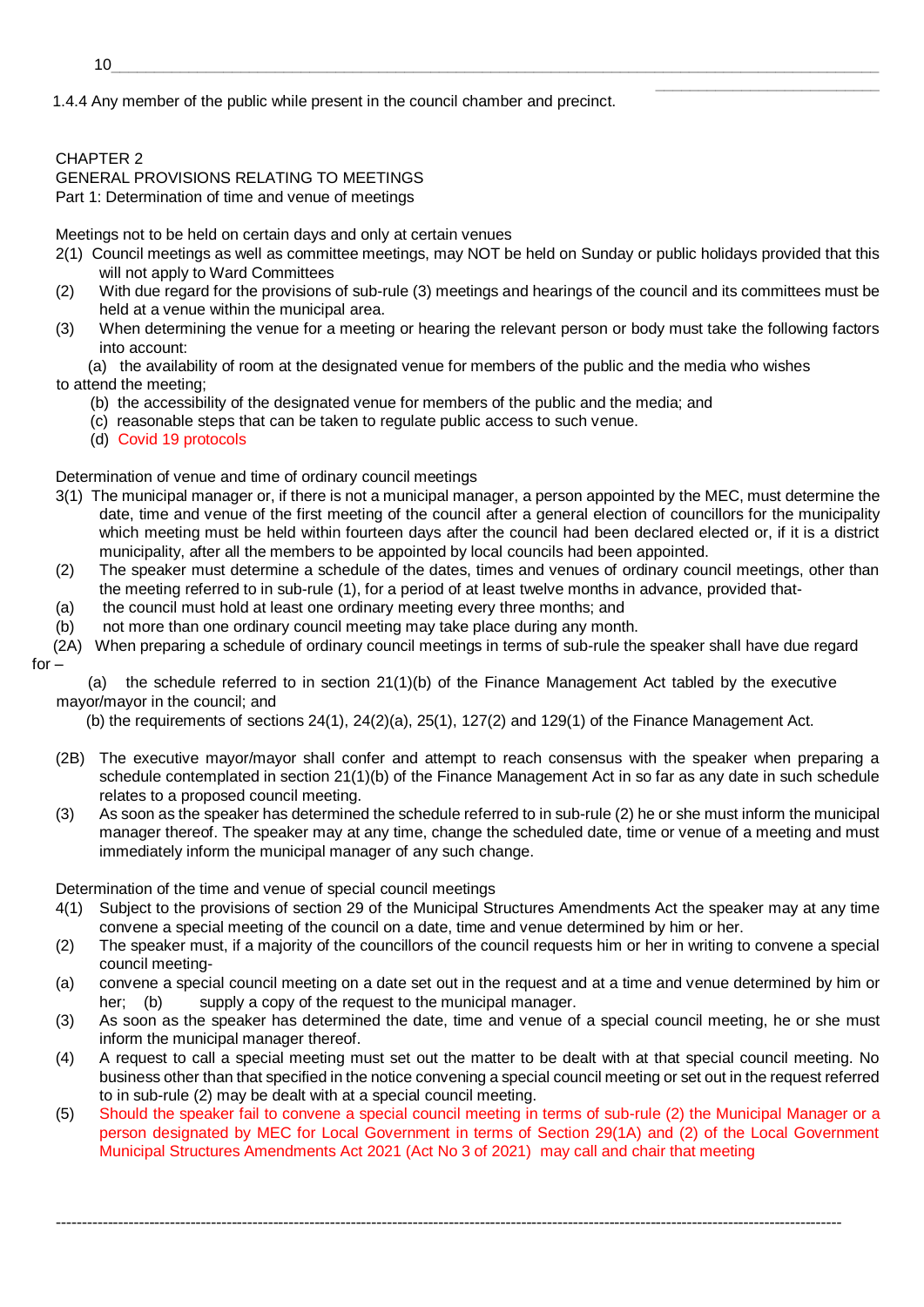- Determination of venue and time of ordinary committee meetings
- 5(1) The chairperson of a committee of the council must determine a schedule of the date, time and venue of ordinary meetings of the committee concerned for a period of at least twelve months in advance taking into account the schedule of ordinary council meetings referred to in rule 3(2) and after consultation with the Municipal Manager, provided that-

\_\_\_\_\_\_\_\_\_\_\_\_\_\_\_\_\_\_\_\_\_\_\_\_\_\_

- (a) the executive or the mayoral committee, as the case may be, must hold at least one ordinary meeting during any month;
- (b) no committee meeting may take place during an ordinary or special council meeting except with the express approval of the council; and
- (c) No section-80 committee meeting may take place during an executive or mayoral committee meeting.
- (2) As soon as the chairperson concerned determined the schedule of venues, dates and times, he or she must inform the municipal manager. The chairperson concerned may at any time change the date, time or venue of a scheduled meeting and must immediately inform the municipal manager of any such change.

## Determination of venue and time of special committee meetings

- 6(1) The chairperson of a committee may at any time convene a special meeting of the committee concerned at a venue, time and place determined by him or her.
- (2) The chairperson of a committee must, if a majority of the members of the committee who are councillors requests him or her in writing to convene a special committee meeting-
- (a) convene a special committee meeting on a date set out in the request and at a time and venue determined by him or her; (b) supply a copy of the request to the municipal manager.
- (3) As soon as the chairperson concerned has determined the date, time and meeting of a special committee meeting, he or she must inform the municipal manager thereof.
- (4) A request to call a special committee meeting must set out the matter to be dealt with at that special committee meeting. No business other than that specified in the notice convening a special committee meeting or set out in the request referred to in sub-rule (2) may be dealt with at a special committee meeting.
- (5) Should the chairperson concerned fail to convene a special committee meeting in terms of sub-rule (2) the municipal manager must convene the meeting at the date set out in the request and at a time and venue determined by him or her.

Determination of time and venue of public meetings of voters

- 7(1) The speaker must-
- (a) when so requested by petition signed by at least 500 voters; or
- (b) in terms of a council resolution convene a public meeting of voters to discuss and decide a matter affecting the interests of the residents within the municipal area, provided that when the signatories on a request referred to in paragraph (a) are all from the same ward, the speaker may-
- (i) convene a public meeting of voters only in respect of that ward; or
- (ii) direct the chairperson for that ward to convene a public meeting of voters in such a ward.
- (2) As soon as the speaker or the chairperson contemplated in sub-rule (1) (ii) has determined the date, time and venue of a public meeting of voters, he or she must inform the municipal manager thereof. The date determined for a public meeting of voters may not be less than fourteen days after the date of publication of the notice in terms of rule 10.
- (3) A request or resolution to convene a public meeting of voters must set out the matter to be dealt with at that meeting. No business other than that specified in the notice convening a public meeting of voters or may be dealt with at such a meeting.
- (4) Should the speaker fail to convene a public meeting of voters in terms of sub-rule (1)(a) or (b) the municipal manager must convene the meeting and may determine the date, time and venue of such meeting.

Determination of time and venue of constituency meetings

8(1) A chairperson representing a ward must-

- (a) in compliance with the schedule referred to in sub-rule (2) but at least once during every three month period; or
- (b) when so directed by the speaker in terms of rule 7(1); or
- (c) upon receipt of a written request signed by not less than 50 voters in his or her ward convene a meeting of residents in the ward she or he represents at a time, date and venue determined by him or her, provided that at least fourteen days' notice of such meeting is given and that the venue of the meeting must be at a place within the ward concerned.
- (2) Chairpersons representing wards must, within thirty days after they had been declared elected and thereafter as often as necessary, at a meeting called by the speaker, determine a schedule of dates for constituency meetings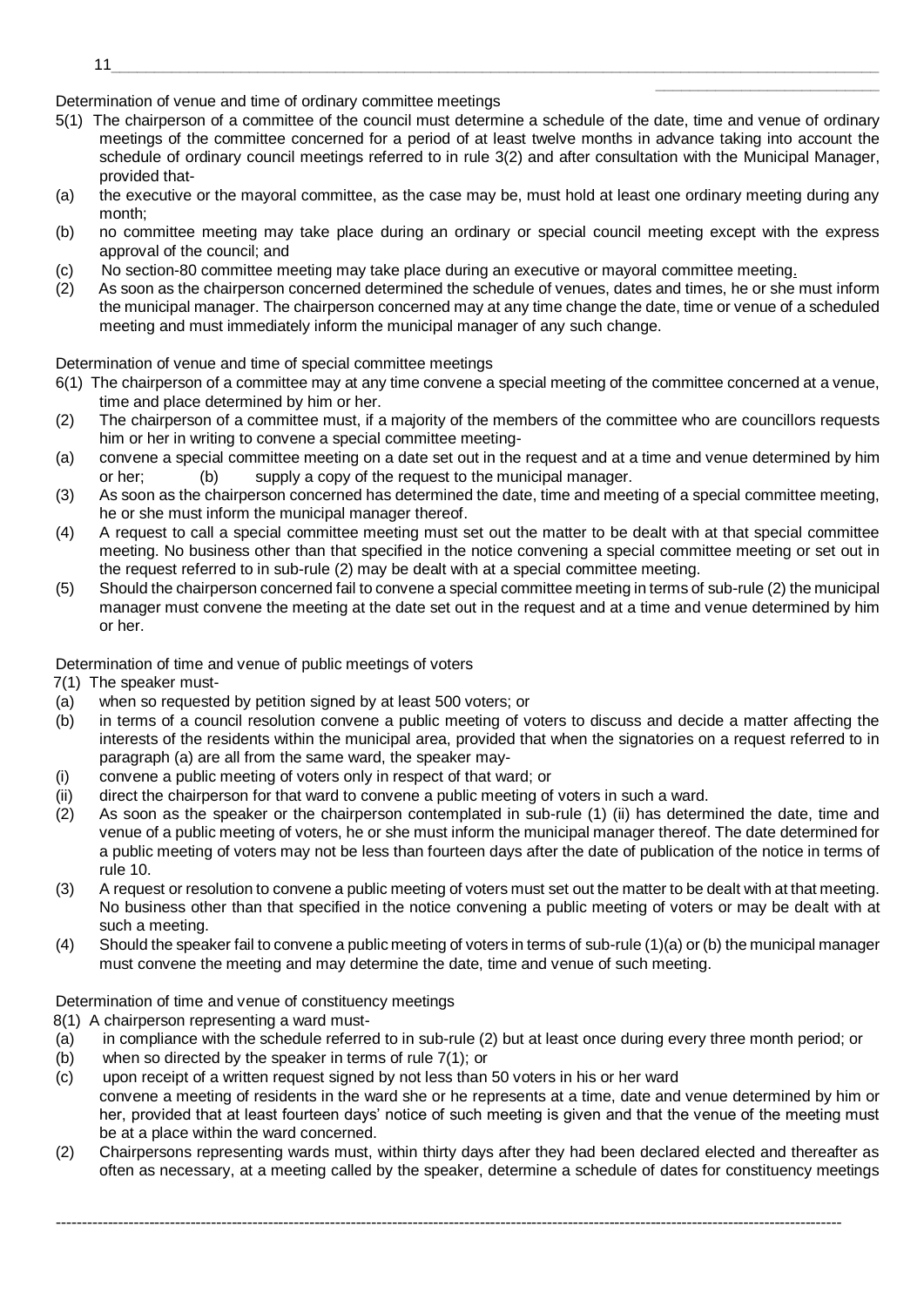\_\_\_\_\_\_\_\_\_\_\_\_\_\_\_\_\_\_\_\_\_\_\_\_\_\_ during the next twelve month period, provided that no such meeting may take place on a date scheduled for a council meeting in terms of rule 3 or 4.

- (3) A chairperson referred to in sub-rule (1) must at the first ordinary council meeting after a constituency meeting submit a written report regarding such a meeting to the council. Such a report must be submitted to the municipal manager at least ten working days before the scheduled date of such council meeting for inclusion in the agenda for that meeting.
- (4) Should a chairperson fail-
- (a) to hold a constituency meeting in terms of sub-rule (1);or
- (b) to submit a report in terms of sub-rule  $(3)$  the provisions of items 13 and 14 of the code of conduct must be applied in respect of that chairperson.
- (5) The speaker must supply a copy of a schedule in terms of sub-rule (2) to the municipal manager. The chairperson concerned must inform the municipal manager of every meeting to be held in terms of sub-rule (1)(b) or (c). Meeting by tele- or videoconference

8 A (1) The municipality may hold a council or committee meeting using telecommunications or video conferencing facilities.

- (2) A meeting in terms of sub-rule (1) may only be held if-
- (a) all the councillors and traditional leaders who are required to attend the meeting concerned have access to the required facilities:
- (b) practicable arrangements can be made for members of the public and the media to follow the proceedings of such a meeting;
- (c) practicable arrangements can be made for keeping the minutes of the meeting; and (d) the chairperson of the meeting so directs.
- (3) A meeting in terms of sub-rule (1) is subject to these rules and orders, provided that the venue stated in the notice of the meeting must be the places where councillors and traditional leaders can access the facilities required for the meeting.

## Public hearings

- 9(1) The municipality must, before it adopts a resolution-
- (a) for the adoption or amendment of the annual budget;
- (b) for the adoption or amendment of its integrated development plan;
- (c) for the adoption or amendment of its performance management system;
- (d) relating to the quality, level and range of services provided;
- (e) regarding an appropriate mechanism for providing municipal services;
- (f) determining a tariff, debt collection, indigent support or credit control policy; and
- (g) confirming a language policy in terms of rule 74 Convene one or more public hearings.
- (2) Despite the provisions of sub-rule (1) the council or the speaker or the executive committee or the executive mayor, as the case may be, may at any time convene a public hearing on any matter affecting the interest of the residents within the municipal area.
- (3) Whenever a public hearing is to be convened, the councillor or body convening the hearing must determine the date, time and venue of such hearing. If more than one public hearing is to be held at different venues in the municipal area or with different constituencies or with different constituencies at different venues, the councillor or body convening the hearing must determine a schedule of hearings setting out the different venues and dates for those hearings.
- (4) No public hearing may be convened on the same day as a council meeting.
- (5) As soon as the date, time and venue of a public hearing or a schedule of dates, time and venues for hearings had been determined, the councillor or body convening the hearing must inform the municipal manager.
- (6) The councillor or body convening a public hearing must determine the subject matter of that hearing and may identify the constituencies that must be specifically invited to attend or to make representations at the hearing and supply their particulars to the municipal manager. Any person so invited must be invited in writing and attends and participate in the hearing at his or her own cost.
- (7) That all places where the meetings are to be held are Covid -19 compliant and all Covid-19 protocols are observed

Part 2: Notice of meetings

10. Notice of council and committee meetings

Service of notices

(1) At least 3 days before any ordinary meeting of the council and at least forty eight hours before any special meeting of the council, a notice to attend the meeting, specifying the business proposed to be transacted thereat and signed by the Speaker shall be left or delivered to an accessible distribution point within the municipality as determined by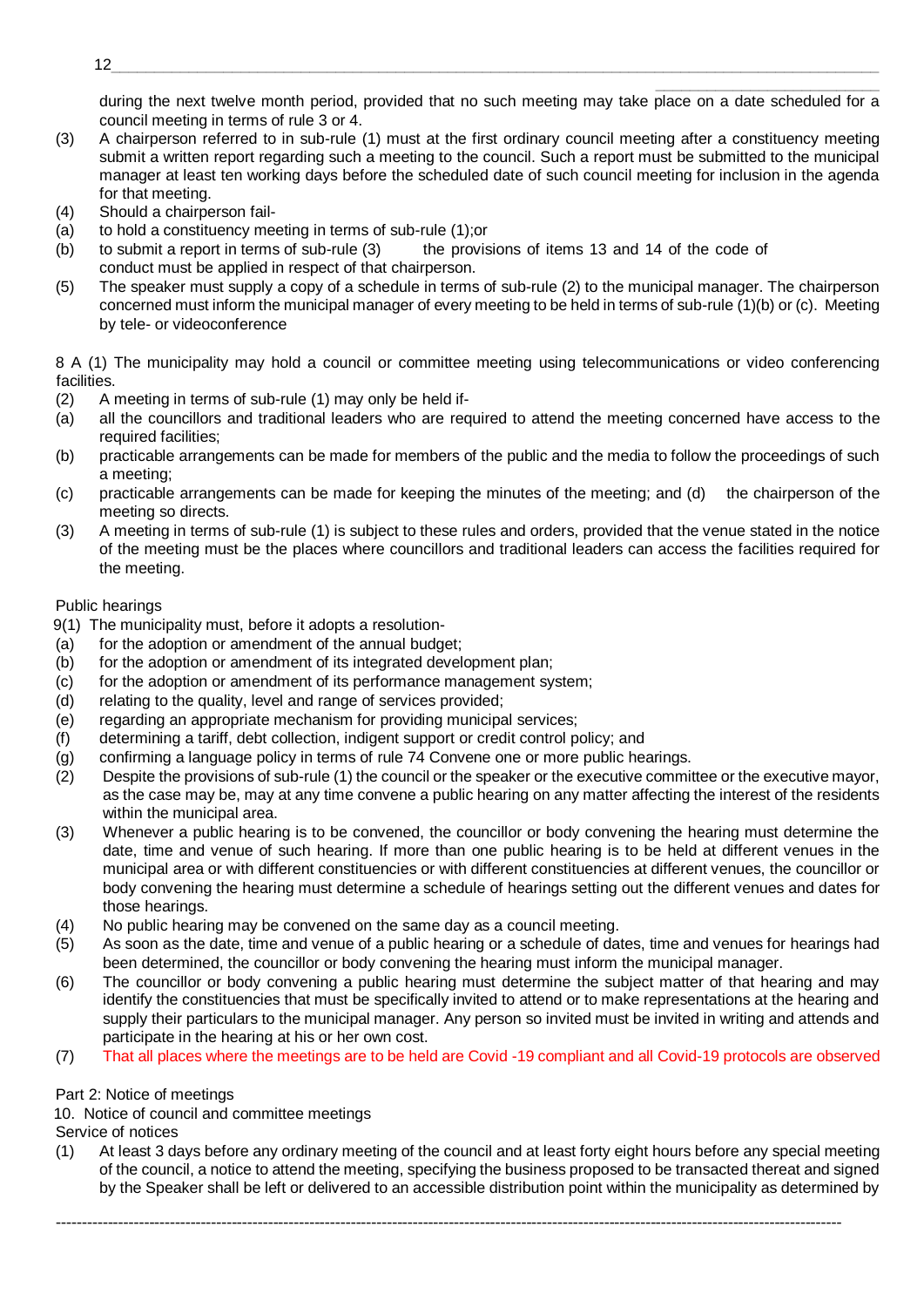\_\_\_\_\_\_\_\_\_\_\_\_\_\_\_\_\_\_\_\_\_\_\_\_\_\_ the council from time to time / sent be electronic mail to an address provided by the councillor as his/her official address / mail address.

- (2) A councillor, traditional leader and departmental head to whom notice had been given in terms of sub-rule (1) is, until such date, venue or time is changed and written notice of such change has been given, required to attend the meeting stipulated in the notice without further notice.
- (3) A notice referred to in sub-rule (1) given to a councillor, traditional leader and a departmental head must contain the agenda for the meeting concerned (except in the case of a continuation meeting in terms of rule 43). In the case of a special meeting in terms of rule 4 or 6, the agenda may contain only the matter that must be dealt with at the meeting.
- (4) A notice given in terms of sub-rule (1) to a councillor, traditional leader and departmental head is deemed read for the purpose of the meeting to which it applies.
- (5) The municipal manager must supply of copy of the schedules referred to in rules 3(3), 5(2) and 8(2) to every councillor, traditional leader and departmental head.

## Rule 10(A)

Non-service of notices

Accidental omission to serve on any councillor a notice of meeting shall not invalidate the proceedings of that meeting. Rule 10(B)

Urgent matters

- (1) No business shall be transacted at a meeting of the council or any committee other than that specified in the agenda relating thereto, except any matters which the relevant chairperson considers urgent and the said chairperson has ruled the matter to be urgent.
- (2) The Executive Mayor/Mayor my raise matters which in his / her discretion is urgent, for decision of Council. A matter will be deemed urgent when the decision required, if delayed, would prejudice the Council and / or its operations.
- (3) The Speaker or chairperson of the meeting will determine an appropriate time when the Municipal Manager may raise urgent matters and the time available for discussion thereof; Provided that the Speaker may rule that the matter is not urgent as defined in 2 above.
- (4) The Municipal Manager must ensure that all documentation relevant to the urgent item is available to Councillors present at the meeting in written format. The Speaker will allow enough time for Councillors to peruse the said documents, familiarize themselves with them and call for a caucus to discuss the matter if required.

Notice of public meetings of voters, constituency meetings and public hearings

- 11(1) The Municipal Manager must, with due regard for sub-rules (3) and (4) after receipt of the particulars of a meeting referred to in rule 7(2), 8(1)(b) or (c), 8(2) or 8(5) by notice in the press and placed on the municipal notice board convene the meeting or hearing at the time, date and venue determined by the councillor or body convening the meeting or hearing, as the case may be, and send a copy of such notice to every councillor, traditional leader and departmental head.
- (2) A notice in terms of sub-rule (1) must state the purpose of the meeting or hearing.
- (3) The Municipal Manager must, not later than fourteen days before the date of a constituency meeting contained in a schedule referred to in rule 8(2), confirm the date and venue with the councillor concerned and give notice in a newspaper of such meeting.
- (4) The Municipal Manager must, with due regard for the provisions of rule 9(5), give notice in a newspaper of the date, time and venue of a public hearing at least fourteen days before the hearing takes place and supply a copy thereof to each councillor, traditional leader and departmental head.
- (5) A councillor, traditional leader and departmental head to whom notice had been given in terms of sub-rule (1) or (4) is, until such date, venue or time is changed and notice of such change has been given, required to attend the meeting or hearing stipulated in the notice without further notice.

Councillors must supply municipal manager with an address

- 12(1) Every councillor must, within two days after he or she had been declared elected or appointed, as the case may be, and thereafter as often as is necessary, supply the Municipal Manager in writing with an address within the municipal area or an electronic mail address to which official communications and notices must be sent.
- (2) Every traditional authority must supply the municipal manager with the name, address and other particulars of the traditional leader identified in terms of section 81(2) of the Structures Act who will represent that traditional authority in the council within fourteen days after the municipal manager requested those particulars.
- (3) The municipal manager may deliver a notice contemplated in rule 10 or 11 to a person that appears to be over the age of sixteen at the address supplied in terms of sub-rule (1).
- (4) Non-receipt of any official communication or notice sent to an address referred to in sub-rule (1) or delivered in terms of sub-rule (2)- (a) does not affect the validity of any meeting or proceedings of the council or its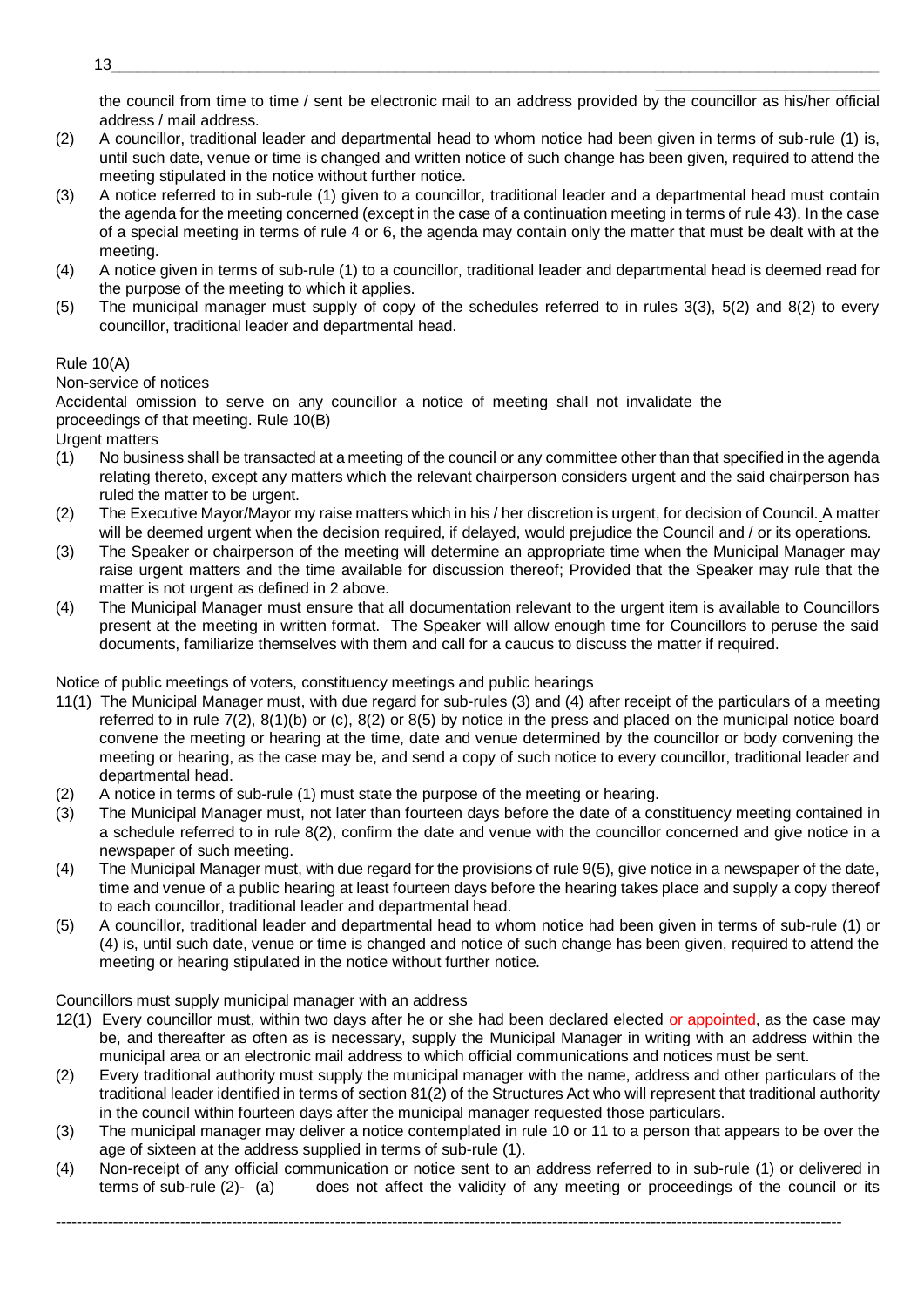\_\_\_\_\_\_\_\_\_\_\_\_\_\_\_\_\_\_\_\_\_\_\_\_\_\_ committees and (b) is not sufficient reason to be absent from the meeting concerned without leave of absence.

## Part 3: Attendance of meetings and hearings

Rule 13

Leave of absence

- (1) Applications for leave of absence from any council or committee meeting must be submitted to the Speaker or the chairperson in writing and signed by the member applying for leave.
- (2) All applications for leave must be submitted at least 12 hours in exceptional circumstances before the starting time of the meeting (and 48 hours in ordinary circumstances).
- (3) The Speaker or chairperson shall grant leave at his or her discretion, and the Speaker is at liberty to reject such application for leave of absence.
- (4) Leave will be deemed to have been granted if a councillor has been delegated to attend a meeting or engagement on behalf of the council.
- (5) A councillor or traditional leader-
- (a) who fails to apply in terms of sub-rule (1) and is absent from a meeting or hearing he or she is required to attend; or
- (b) whose application for leave of absence has been refused and is absent from the meeting or hearing he or she is required to attend; or
- (c) whose application for leave of absence had been refused and who does not appeal in terms of rule 14; or
- (d) whose appeal had been turned down; or
- (e) who did not sign the attendance register contemplated in rule 17 is deemed absent without leave from the meeting concerned.
- (6) A councillor contemplated in sub-rule (6) must pay to the council a fine equal to 10 per cent of that councillor's monthly salary, which fine must be deducted from the first next payment due to the councillor by the municipality unless that councillor had paid the fine in cash before such payment is made A fine in terms of this sub-rule escalates at a rate of 5 per cent for every subsequent absence without leave. The municipal manager must inform the councillor concerned in writing of the imposition of such fine.
- (7) The municipal manager must keep a record of all cases in terms of sub-rule (5) and must submit a written report thereon to the speaker at least once during every three month period.

Appeal against refusal of applications for leave of absence

- 14(1) A councillor and a traditional leader whose application for leave of absence had been refused in terms of rule 13(3) may appeal against the refusal. Such an appeal must be-
- (a) in writing; and
- (b) lodged with the municipal manager

within fourteen days after the date of the decision, provided that the council or the committee who must consider the appeal may condone the late submission of an appeal in exceptional circumstances.

- (2) The council considers an appeal in terms of sub-rule (1) in the case of absence from-
- (a) a council meeting or a public meeting or hearing; or
- (b) an executive or mayoral committee meeting; or
- (c) any committee if the municipality is a municipality with a plenary executive system, as the case may be. In all other cases the executive committee or the executive mayor considers the appeal.
- (3) A decision with regard to an appeal in terms of sub-rule (1) is final.

Removal of a councillor from office for absence from meetings without leave

15(1) Whenever a report submitted to the speaker in terms of rule 13(7) identifies a-

- (a) councillor that had been absent from three or more consecutive council meetings or three or more consecutive committee meetings which that councillor was required to attend; or
- (b) a traditional leader had been absent from three or more council meetings that he or she was required to attend, the speaker must in writing report the matter to the council at the first ordinary council meeting next ensuing.

The speaker must, in the case of a traditional leader, also report the matter in writing to the traditional authority whom that traditional leader represents.

--------------------------------------------------------------------------------------------------------------------------------------------------------

14\_\_\_\_\_\_\_\_\_\_\_\_\_\_\_\_\_\_\_\_\_\_\_\_\_\_\_\_\_\_\_\_\_\_\_\_\_\_\_\_\_\_\_\_\_\_\_\_\_\_\_\_\_\_\_\_\_\_\_\_\_\_\_\_\_\_\_\_\_\_\_\_\_\_\_\_\_\_\_\_\_\_\_\_\_\_\_\_\_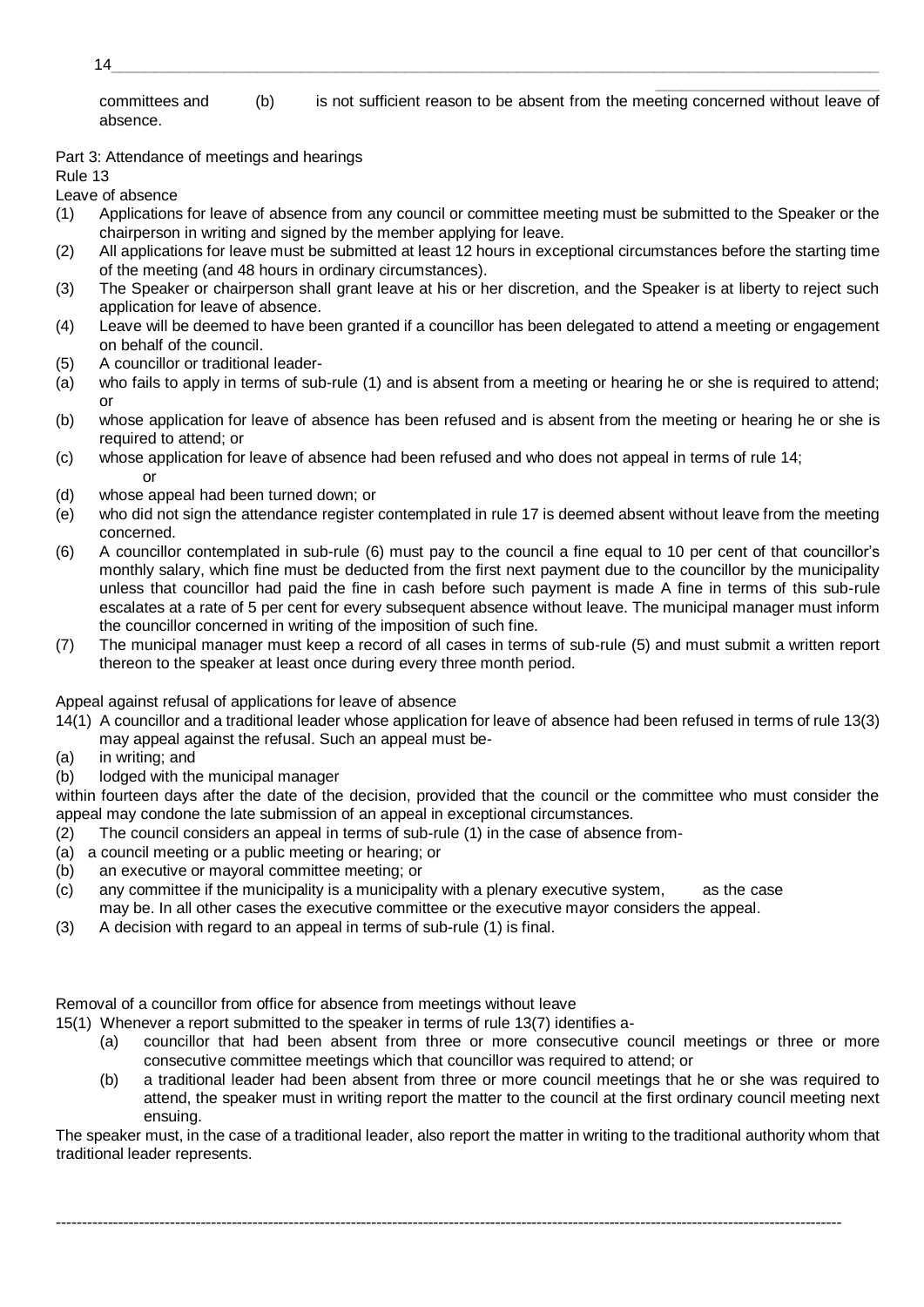- \_\_\_\_\_\_\_\_\_\_\_\_\_\_\_\_\_\_\_\_\_\_\_\_\_\_ (2) The council must consider the report of the speaker in terms of sub-rule (1) and must give the councillor or traditional leader concerned an opportunity to state his or her case. As soon as a councillor or traditional leader has stated his or her case, he or she must leave the meeting whilst the council considers the matter.
- (3) If, after consideration of the matter, the council is of the opinion that the councillor was absent without a good reason, the municipal manager must in writing request the MEC to remove the councillor from the council. If the council finds that the reason for the absence from any of the meetings was a good reason, the council may issue a formal warning to the councillor or traditional leader and determine the period during which the warning will be valid.
- (4) The councillor ceases to be a councillor on the date that the MEC informs the municipal manager that the councillor had been removed from office.
- (5) The removal of a councillor from office or a warning does not exempt that councillor from paying any fine in terms of rule 13(6).

#### Who may attend meetings

- 16(1) Until the council or a committee closes a meeting, a meeting may be attended by members of the public, employees of the council and the media, provided that a public meeting of voters or a constituency meeting or a public hearing may not be closed. An employee of the council may only attend a council or committee meeting which is held during his or her ordinary working hours with the express prior approval of his or her departmental head.
- (2) Every councillor and traditional leader must, from the time stipulated in the notice convening the meeting, attend every meeting of the council and every public meeting of voters and public hearing and remain in attendance at such meeting or hearing unless leave of absence had been granted to him or her or he or she must leave a meeting or hearing in terms of the code of conduct.
- (3) very member of a committee must, from the time stipulated in the notice convening the meeting, attend every meeting of the committee of which he or she is a member and remain in attendance at such a meeting unless leave of absence had been granted to him or her or he or she must leave the meeting in terms of the code of conduct.
- (4) The speaker, mayor and executive mayor, as the case may be, may by virtue of their offices, attend and participate in any committee meeting, provided that-
- (a) the speaker may not vote on any matter at a committee meeting;
- (b) the mayor may only vote at an executive committee meeting;
- (c) the executive mayor may only vote at a mayoral committee meeting.
- (5) Any councillor who is not a member of a committee or a traditional leader may only attend a meeting of a committee with the express prior permission of the chairperson of that committee, which permission may not be unreasonably withheld.
- (6) The speaker or the chairperson of a committee, as the case may be, may invite any person to attend a meeting of the council or that committee, as the case may be.
- (7) The municipal manager and departmental heads of the municipality must attend public meetings of voters, public hearings, council and committee meetings, provided that the chairperson of a committee may after consultation with the municipal manager exempt the municipal manager or any departmental head from attending any meeting of the committee concerned or, if he or she is not exempted, grant leave of absence to him or her from any meeting of that committee.

#### Attendance register

- 17(1) The Municipal Manager must supply an appropriate attendance register at every meeting and hearing.
- (2) Every councillor and traditional leader who is present at a meeting or hearing must sign the attendance register.
- (3) Any councillor or traditional leader who had been present at a meeting or hearing but who failed to sign the attendance register, is deemed absent without leave from the meeting concerned.

## Part 4: Documents to be available at meetings

Documents to be available at meetings

18. The municipal manager must ensure that a copy of the municipal code referred to in section 19 of the Systems Act, is available at every meeting. The municipal code must include-

- (a) these rules and orders;
- (b) the Constitution;
- (c) the Structures Act;
- (d) the Systems Act;
- (e) the Property Rates Act;
- (f) the Finance Management Act;
- (g) the bylaws of the municipality; and
- (h) such other legislation as the council may determine from time to time.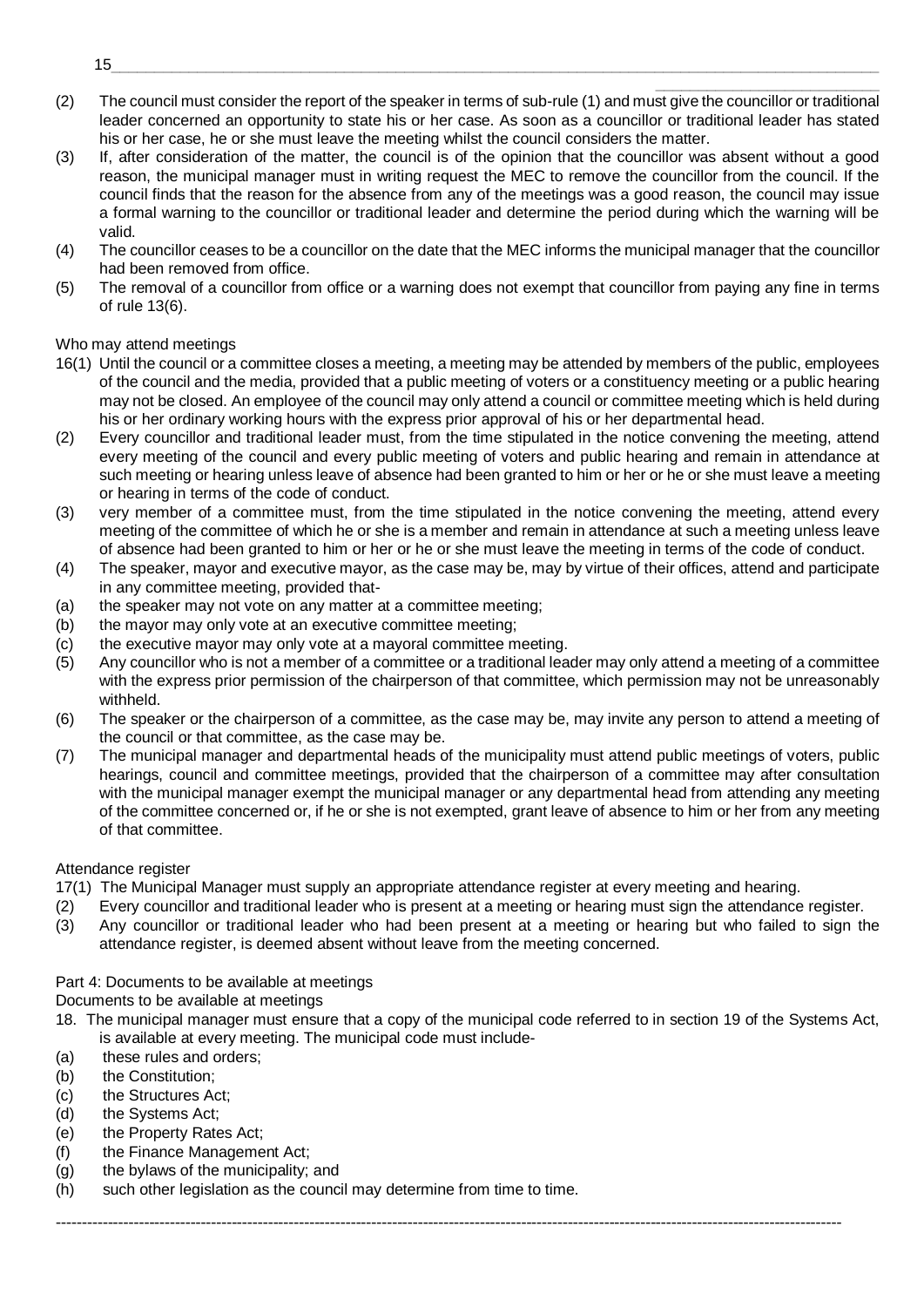#### Part 5: Presiding at meetings and hearings

General powers and duties of chairpersons

- 19(1) The chairperson at a meeting must-
- (a) ensure that the meeting or hearing at which he or she presides is conducted in accordance with these rules and orders; (b) when requested to do so, interpret these rules and orders;
- (c) reject any motion, proposal or question which in his or her opinion-
- (i) may lead to the discussion of a matter already contained in the agenda for that meeting;
- (ii) advances arguments, expresses opinion or contains unnecessary tactless, incriminating, disparaging or improper suggestions;

\_\_\_\_\_\_\_\_\_\_\_\_\_\_\_\_\_\_\_\_\_\_\_\_\_\_

- (iii) may encourage, engender, advocate or aggravate hatred, discrimination, exclusion, restriction, ridicule, contempt or preference based on colour, descent, race, ethnicity, gender or religion so as to cause harm, hostility, degradation, violence or which insults, degrades, defames or encourages abuse of any racial, ethnic, gender or religious group, through the uttering of words, whether in writing or orally, or the performance of deeds;
- (iv) contains unwelcome suggestions, innuendoes, remarks or hints of a sexual nature, sexual advances, comments with sexual overtones, sex-related jokes or insults or unwelcome graphic comments of another person's body;
- (v) contains threatening, abusive or insulting language towards an employee which causes that employee harassment, alarm or distress due to any alleged, suspected or proven act, omission or statement by that employee in the exercise of any of his or her rights or the discharge of any of his or her duties so as to harass or cause or advocate unfair treatment of that employee;
- (vi) does not pertain to the governance, administration or management of, or the conditions in, the municipality;
- (vii) may be contrary to these rules and orders or any other law, including a bylaw of the municipality, or against the values generally existing in the community;
- (viii) may have an impracticable result or cause uneconomical, inefficient or ineffective use of resources or will be incapable of execution; or
- (ix) may result in unauthorised expenditure;
- (d) reject any motion, proposal or question regarding a matter-
- (i) beyond the municipality's executive or legislative authority unless, on the face of it, the proposal intends to convince the meeting to make representations with regard to that matter to a body or institution which has such authority; or (ii) which a decision of a judicial or quasi-judicial body is being awaited;
- (e) reject any motion, proposal or question which- (i) is not properly seconded;
- (ii) on the face of it, may threaten or affect a fundamental right of any person; or
- (iii) is unclear;
- (f) reject any proposal that a part of a meeting or a meeting be closed that does not comply with rule 94(2);
- (g) call the attention of any person at the meeting to- irrelevance, tedious repetition or language unbecoming; or any breach of order by a councillor or such other person;
- (h) submit every motion and proposal made and seconded to the vote;
- (i) declare the result of any vote in terms of paragraph (h); and
- (j) instruct any member of the public or media and any employee of the council who may be present at a meeting to leave the meeting when the meeting resolved to close any part of its session and not to return to it until the meeting continues in public.
- (2) The chairperson's ruling with regard to a motion, proposal or question is final. When a ruling is made, the chairperson must state the grounds for the ruling.
- (3) The chairperson's interpretation of the rules and orders or a ruling as to procedure is final, provided that-
- (a) if the interpretation or ruling is contested or called into question, the chairperson must, at the first meeting next ensuing, provide a written interpretation or ruling;
- (b) a councillor may request that the chairperson provide a written interpretation or ruling at the first meeting next ensuing;
- (c) the council or committee, as the case may be, may upon receipt of such written interpretation or ruling, consider the matter and amend or substitute the interpretation of the chairperson.
- (4) The chairperson may, in performing his or her functions and powers-
- (a) consult with the municipal manager;
- (b) direct any person who is speaking to discontinue his or her speech or to desist from breaching the order or to discontinue making interjections;
- (c) direct any person to apologise for or to apologise for and withdraw any allegation, statement or remark if it is unbecoming, unnecessarily tactless, incriminating, disparaging, improper, racist or sexist or inciting violence or injures or impairs the dignity or honour of a councillor or employee of the municipality;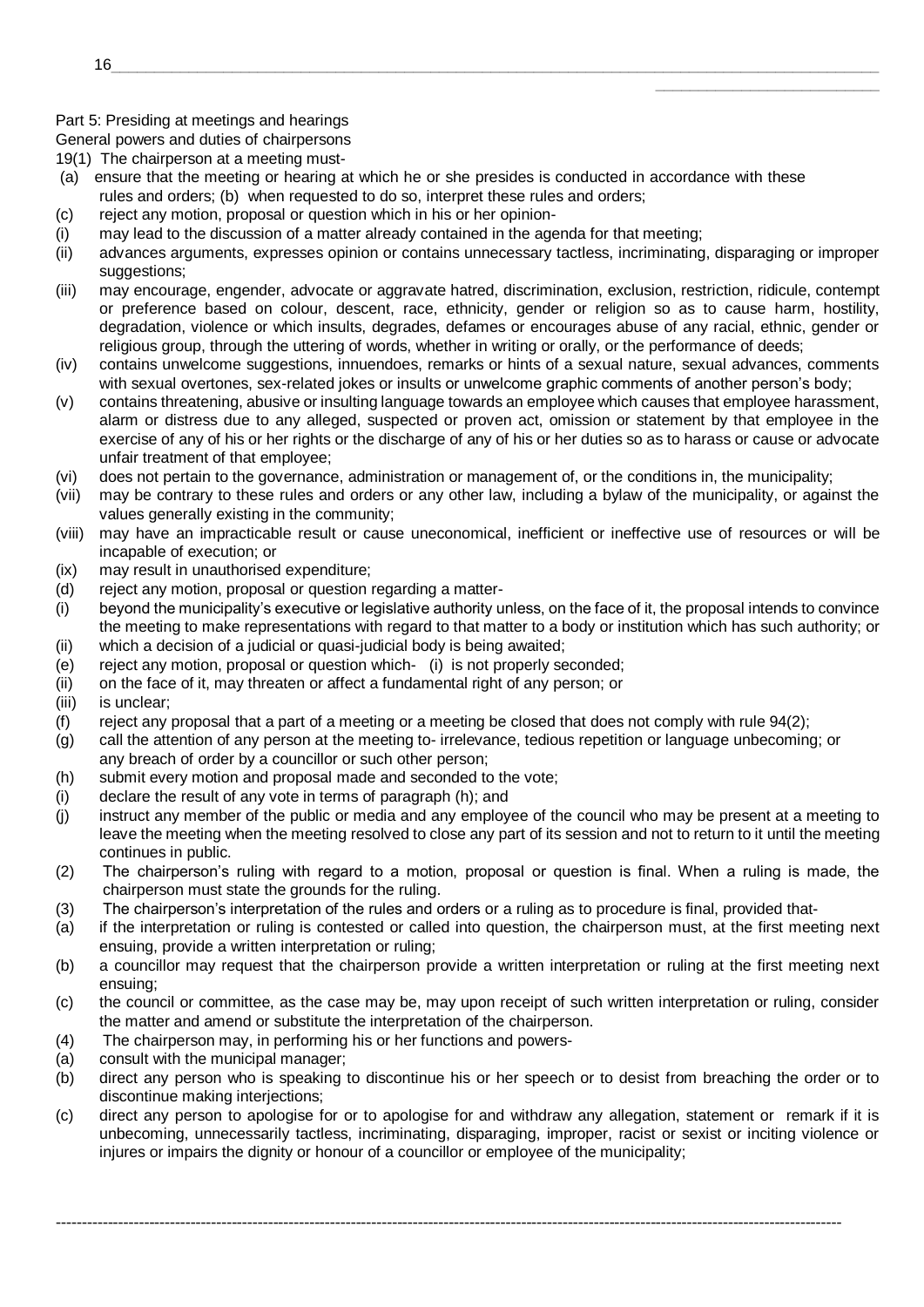(d) direct any person who persist in disregarding the chair or who obstructs the business at a meeting, to retire from the meeting; and (e) instruct any person to leave a meeting if the meeting resolve to close its session or any part of it.

\_\_\_\_\_\_\_\_\_\_\_\_\_\_\_\_\_\_\_\_\_\_\_\_\_\_

- (5) If a person refuses to retire from a meeting or hearing after having been directed in terms of sub-rule (4)(d) or (e), the chairperson may direct an employee of the municipality present at the meeting to remove that person or cause his or her removal and to take steps to prevent that person from returning to the meeting or hearing.
- (6) The chairperson may change the order of business at the meeting despite any provisions to the contrary herein.
- (7) The chairperson at a council meeting where an adequate number of councillors are present to decide a question relating to the removal of a political office-bearer from municipality may not, notwithstanding any rule to the contrary in these Rules and Orders, adjourn that meeting unless a majority of the councillors present at such a meeting vote in favour of a proposal that the meeting be adjourned.
- (8) The chairperson at a meeting of the council or committee may instruct any person present at such meeting who (a) is in possession of a mobile phone that rings during such meeting; or who brings to or eats during a meeting any food, fruit, biscuits or other refreshments (except bottled water and cold drinks) to -
	- (i) leave such meeting and not return to it; or
	- (ii) to surrender such phone or food fruit, biscuits or other refreshments to a person designated by the presiding officer and to collect it from that person when she or he leaves the meeting or when the meeting adjourns.
- (9) The chairperson be allowed to institute any action he/she might deem fit to ensure proper order prevails at any Council meeting.
- (10) The speaker or chairperson of a municipal council-
	- (a) must ensure that the legislative arm of the municipality functions effectively;
	- (b) is responsible for effective oversight over the executive authority of the council;
	- (c) must ensure the effectiveness of the committees of the municipal council established in terms of section 79; and
	- (d) is responsible for the ethics and accountability of the municipal council;
	- (e) must ensure the effectiveness and functionality of ward committees and the public participation process.

Failure or refusal to exercise the powers or discharge the duties by chairperson at a meeting or hearing

- 20(1) Whenever a councillor or traditional leader who attended a meeting or hearing is of the opinion that the chairperson at that meeting or hearing failed or refused to exercise any of his or her powers or to discharge any of his or her duties properly, he or she may direct a written allegation against the chairperson concerned to the municipal manager.
- (2) An allegation in terms of sub-rule (1) must quote the relevant rule or convention that had been breached or not fulfilled and must state to what extent it had been breached or not fulfilled.
- (3) The municipal manager must submit the allegation to-
- (a) the speaker in the case of an allegation against the mayor or executive mayor or the chairperson of a section 79 and 80 committee if the municipality has a plenary executive system, if any;
- (b) the mayor or executive mayor, as the case may be, in the case of an allegation against the chairperson of a section 79 and 80 committee;
- (c) the council in the case of an allegation against the speaker and send a copy thereof to the councillor against whom the allegation had been made.
- (4) The relevant functionary or the council, as the case may be, must determine the time and place of the hearing when the matter will be considered and inform the municipal manager accordingly, provided that in a case referred to in-
- (a) sub-rule (3)(b), the municipal manager must include the matter in the agenda for the first ordinary executive or mayoral committee meeting, as the case may be;
- (b) sub-rule (3)(c), the municipal manager must include the matter in the agenda for the first ordinary council meeting after receipt of the allegation.
- (5) The municipal manager must inform the councillor who made the allegation and the councillor against whom the allegation had been made of the time and place where the matter will be heard.
- (6) At the hearing the councillor making the allegation and the councillor against whom the allegation had been made must have the opportunity to state his or her case, to call witnesses, to examine any documents submitted and to cross examine any witness.
- (7) After the matter had been heard the speaker, mayor, executive mayor or the council, as the case may be, must make a ruling as to the most probable version of the event and make a finding.
- (8) Should it be found that an allegation against the speaker was true, the council must decide an appropriate penalty. Whenever the speaker finds that an allegation against the mayor or the executive mayor or the chairperson of a section 79 and 80-committee if the municipality has a plenary executive system was true, he or she must submit his or her finding to the council and recommend an appropriate penalty. Whenever the mayor finds that an allegation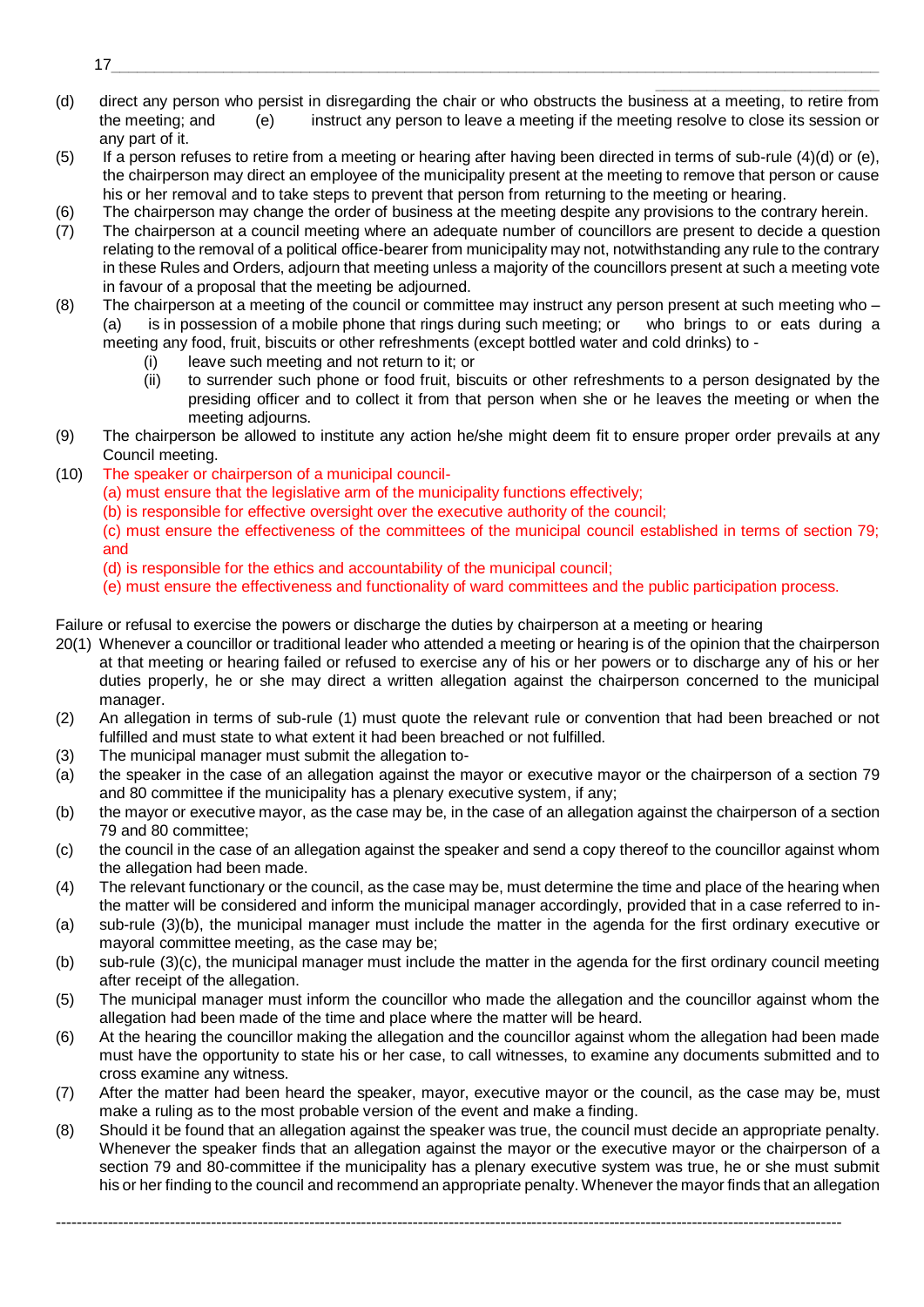against the chairperson of a section 79 and 80-committee was true, the mayor must submit his or her finding to the executive committee and recommend an appropriate penalty. Whenever the 20 executive mayor finds that an allegation against the chairperson of a section 79 and 80- committee was true he or she must decide an appropriate penalty.

\_\_\_\_\_\_\_\_\_\_\_\_\_\_\_\_\_\_\_\_\_\_\_\_\_\_

(9) An appropriate penalty may include a formal warning or reprimand. Whenever a formal warning is issued, the council or the executive committee or the executive mayor, as the case may be, must determine the period during which the warning is valid.

Status of chairperson at a meeting

21. Whenever the chairperson at a meeting speaks, any person then speaking or offering to speak must sit down, if he or she stood, and all persons in the meeting must remain silent so that the chairperson may be heard without interruption.

Presiding at the first council meeting after a general election

22. The Municipal Manager, or if there is not a Municipal Manager, a person designated by the MEC, presides at the first meeting of a council after a general election of councillors until a speaker is elected.

#### Presiding at council meetings

23(1) The speaker presides, with due regard for the provisions of these rules and orders, at every council meeting where he or she is present.

- (2) Whenever the speaker is absent from or unable to preside at or during any part of a council meeting, the council must elect from amongst the councillors present at that meeting an acting speaker for the duration of the speaker's absence or inability.
- (3) The Municipal Manager presides over the election of an acting speaker or a person designated by the MEC for Local Government in the absence of the Municipal Manager.
- (4) The council may not elect a member of the executive committee, the executive mayor or a member of the mayoral committee, as the case may be, as acting speaker.

Presiding at council meetings when the position of speaker is vacant

- 24(1) Whenever the office of speaker becomes vacant, the Municipal Manager or a person designated by MEC in case where there is no Municipal Manager must call a special council meeting for the purpose of electing a speaker on a date and at a time and venue determined by him or her, except if the office of speaker becomes vacant during a council meeting, provided that such special council meeting must take place within fourteen days after the office became vacant.
- (2) The Municipal Manager or a person designated by the MEC for Local Government in the absence of Municipal Manager presides over the election of a speaker in terms of sub-rule (1).
- (3) The speaker elected at a meeting in terms of sub-rule (1) serves as speaker for the unexpired term of his or her predecessor.

Presiding at executive committee meetings

25. Repealed

Presiding at mayoral committee meetings

26(1) The executive mayor presides at meetings of the mayoral committee.

(2) Whenever the executive mayor is absent from or unable to preside at or during any part of a meeting of the mayoral committee a member of the mayoral committee appointed by the executive mayor presides at any meeting of the mayoral committee for the duration of the executive mayor's absence or inability.

Acting executive mayor

26A(1) When the executive mayor is absent or unable to fulfil the duties of executive mayor, the member of the mayoral committee designated thereto in writing by the executive mayor acts as executive mayor.

(2) An acting executive mayor shall perform the functions, discharge the duties and exercise the powers of the executive mayor.

## Presiding at section 79-committee meetings

27(1) The member of the executive or mayoral committee, as the case may be, appointed by that committee or the executive mayor, as the case may be, or the councillor appointed by the council if the municipality has a plenary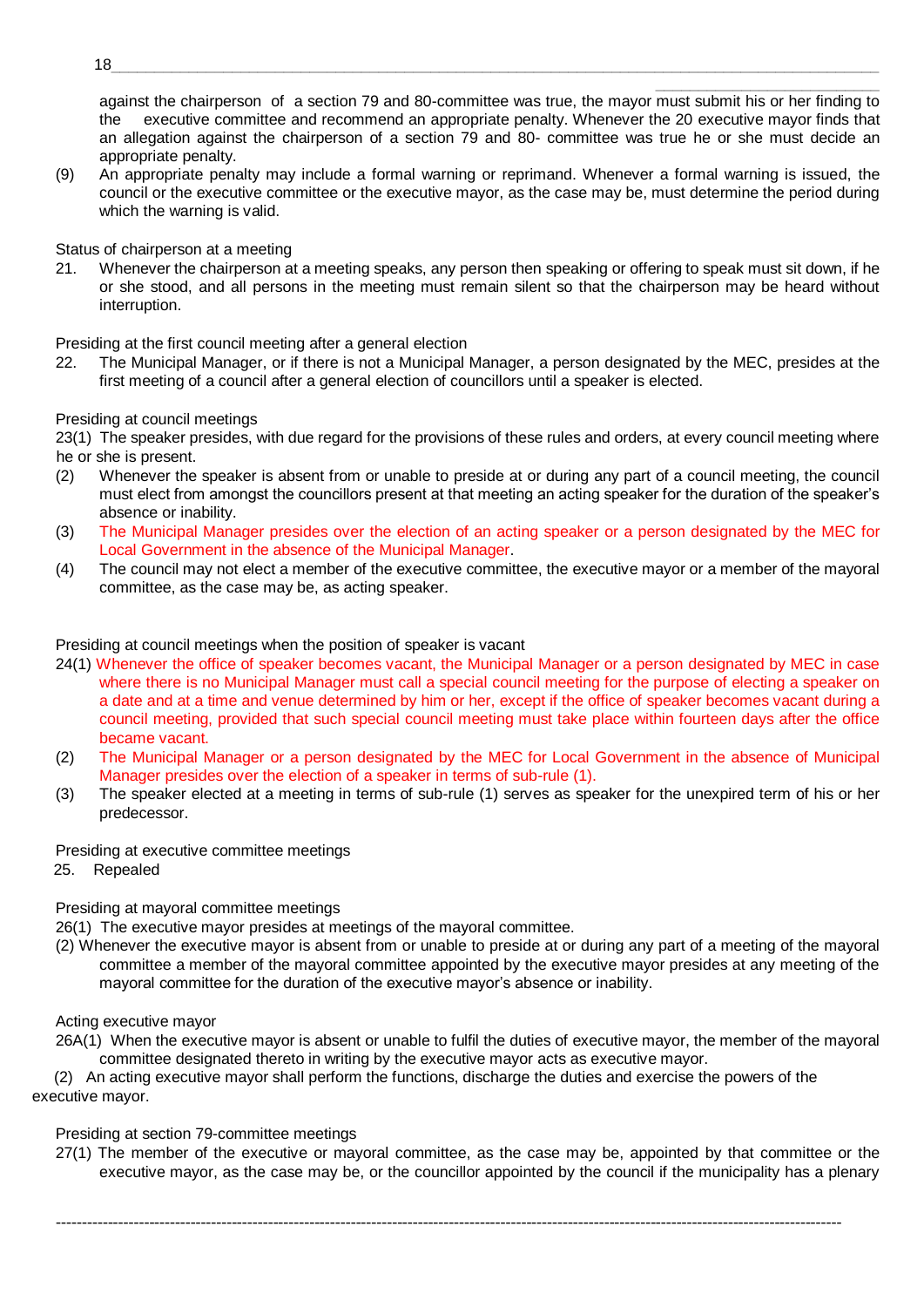executive system, as chairperson of a section 79-committee (in this rule referred to as the "chairperson"), presides at meetings of such committee where he or she is present.

\_\_\_\_\_\_\_\_\_\_\_\_\_\_\_\_\_\_\_\_\_\_\_\_\_\_

- (2) Whenever the chairperson is absent from or unable to preside at or during any part of the committee meeting the member of that committee elected by the members of the committee that is present at that meeting presides at the meetings of the committee for the duration of the chairperson's absence or inability.
- (3) The municipal manager presides over the election of a presiding officer in terms of sub-rule (2).
- (4) The committee may not elect the speaker or the mayor or the executive mayor as chairperson in terms of sub-rule (2).

Presiding at public meetings of voters, constituency meetings and public hearings

28(1) The speaker presides at public meetings of voters and any public hearing convened by the council, with due regard for the provisions of sub-rule (2).

- (2) The councillor for a ward presides at constituency meetings or public hearings convened by the council in his or her ward.
- (3) The executive mayor presides at public hearings convened by him or her.
- (4) The mayor presides at public hearings convened by the executive committee.
- (5) Whenever the councillor designated in terms of sub-rules (1) to (4) is absent from or unable to preside at or during any part of a public meeting of voters or constituency meeting or a public hearing, the councillors present at such meeting or hearing must elect from amongst their number a chairperson for the meeting or hearing for the duration of that councillor's absence or inability.
- (6) One of the councillors present at that meeting presides over the election of a chairperson of such a meeting, provided that he/she shall not stand for such election.

## Part 6: Conduct of persons at meetings

Conduct of members of the public at council or committee meetings

- 29(1) A member of the public or the media or an employee other than the Municipal Manager or a departmental head attending a council or committee meeting may not-
- (a) address the meeting at any time, unless he or she is a member of a deputation in terms of rule 48;
- (b) obstruct the business of the meeting;
- (c) make any interjections;
- (d) make unwelcome suggestions, innuendoes, remarks or hints of a sexual nature, sexual advances, comments with sexual overtones, sex-related jokes or insults or unwelcome graphic comments of another person's body;
- (e) encourage, engender, advocate or aggravate hatred, discrimination, exclusion, restriction, ridicule, contempt or preference based on colour, descent, race, ethnicity, gender or religion so as to cause harm, hostility, degradation, violence or which insult, degrade, defame or encourage abuse of any racial, ethnic, gender or religious group, through the uttering of words, whether in writing or orally, or the performance of deeds;
- (f) use threaten, abusive or insulting language towards an employee or display any writing, sign or other visible presentation which is threatening, abusive or insulting which causes that employee harassment, alarm or distress due to any alleged, suspected or proven act, omission or statement by that employee in the exercise of any of his or her rights or the discharge of any of his or her duties so as to harass or cause or advocate unfair treatment of that employee; or (g) make unwelcome or obscene gestures.
- (2) Whenever a meeting resolves to close its session or a part thereof any member of the public, media and employee must leave the meeting immediately and not return to that meeting until it resumes as a public meeting.
- (3) A member of the public or media or an employee of the council attending a council or committee meeting is subject to the authority of the chairperson of the meeting.
- (4) A member of the public or media or an employee of the council attending a meeting of the council or a committee, shall switch off any mobile phone she or he may have in her or his possession as soon as she or he enters the venue of the meeting and keep it switched off until such time as -
- (a) she or he leaves the meeting; or

the meeting adjourns.

- (5) The member of public or the media or an employee of the council attending a meeting shall
- (a) surrender any mobile phone that she or he has in her or his possession when attending the relevant meeting and which rings, to a chairperson at the meeting determined by the chairperson at the time at the meeting and collect same from the chairperson to whom she or he has submitted it after the conclusion of the meeting or when she or he leaves the meeting; or
- (b) leave the meeting at the instruction of the chairperson at the time at the meeting if a mobile phone which is in her or his possession rings during the meeting.

--------------------------------------------------------------------------------------------------------------------------------------------------------

19\_\_\_\_\_\_\_\_\_\_\_\_\_\_\_\_\_\_\_\_\_\_\_\_\_\_\_\_\_\_\_\_\_\_\_\_\_\_\_\_\_\_\_\_\_\_\_\_\_\_\_\_\_\_\_\_\_\_\_\_\_\_\_\_\_\_\_\_\_\_\_\_\_\_\_\_\_\_\_\_\_\_\_\_\_\_\_\_\_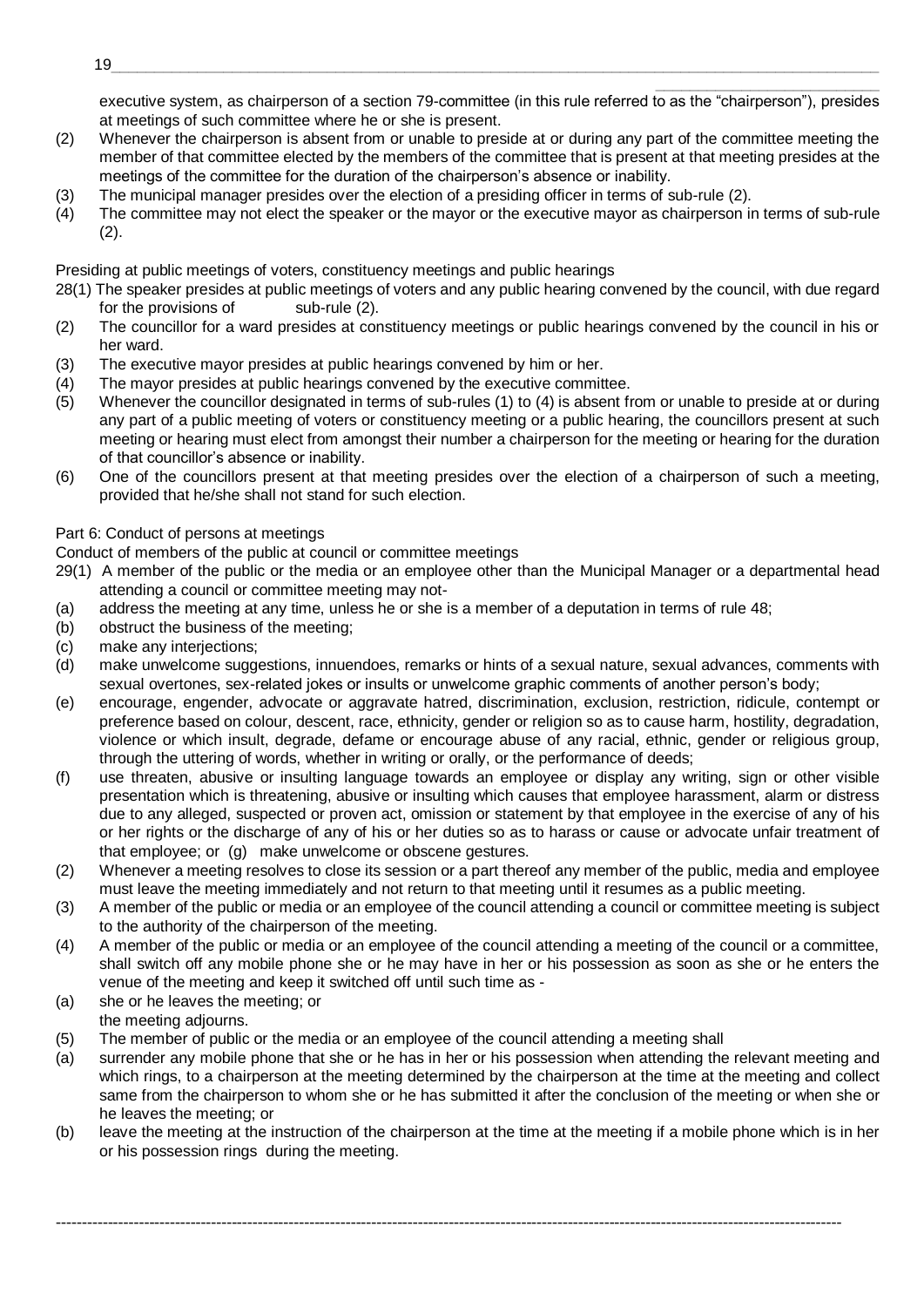Recording of proceedings at meetings

30. Except for the purpose of writing the official minutes of a meeting by an employee, nobody may unless the express prior approval of the chairperson of a meeting had been obtained, make any recording, whether audio or visual or both audio and visual, of a meeting or any part thereof.

\_\_\_\_\_\_\_\_\_\_\_\_\_\_\_\_\_\_\_\_\_\_\_\_\_\_

Conduct of councillors during meetings

- 31(1) The following conduct by a councillor or traditional leader during a meeting is deemed contrary to the provisions of item 2(b) of the code of conduct-
- (a) to make unnecessary tactless, incriminating, disparaging or improper suggestions or express such opinions;
- (b) to make unwelcome suggestions, innuendoes, remarks or hints of a sexual nature, sexual advances, comments with sexual overtones, sex-related jokes or insults or unwelcome graphic comments of another person's body;
- (c) to make unwelcome or obscene gestures;
- (d) to make or second a proposal that may be contrary to these rules and orders or any other law, including a bylaw of the municipality, or against the values generally existing in the community;
- (e) to make or second a proposal that may have an impracticable result or cause uneconomical, inefficient or ineffective use of resources;
- (f) to make or second a proposal being aware that it may result in unauthorised, irregular or fruitless and wasteful expenditure;
- (g) to make or second a proposal on a matter on which the municipality has no executive or legislative authority unless the intention is to convince the meeting to make representations to an institution that has the required authority;
- (h) to make or second a proposal that is calculated to or may threaten or affect a fundamental right of any person;
- (i) to encourage, engender, advocate or aggravate hatred, discrimination, exclusion, restriction, ridicule, contempt or preference based on colour, descent, race, ethnicity, gender or religion to cause harm, hostility, degradation, violence or which insult, degrade, defame or encourage abuse of any racial, ethnic, gender or religious group, through the uttering of words, whether in writing or orally, or the performance of deeds;
- (j) to incite imminent violence;
- (k) to compel or attempt to compel employees or councillors by threats to partake in any actions against their will;
- (l) to breach the order;
- (m) to disregard the chair;
- (n) to use threaten, abusive or insulting language towards an employee or display any writing, sign or other visible presentation which is threatening, abusive or insulting which causes that employee harassment, alarm or distress due to any alleged, suspected or proven act, omission or statement by that employee in the exercise of any of his or her rights or the discharge of any of his or her duties so as to harass or cause or advocate unfair treatment of that employee; or
- (o) to make an allegation, statement or remark that is unbecoming a councillor or injures or impairs the dignity or honour of a councillor or employee of the municipality; or
- (p) to submit a motion or to request the municipal manager or any other employee of the municipality to formulate a motion that-
- (i) may be contrary to these rules and orders or any other law, including a bylaw of the municipality, or against the values generally existing in the community;
- (ii) may have an impracticable result or cause uneconomical, inefficient or ineffective use of resources;
- (iii) may result in unauthorised, irregular or fruitless and wasteful expenditure;
- (iv) falls outside the municipality's executive or legislative authority unless the intention is to convince the meeting to make representations to an institution that has the required authority; or
- (v) is calculated to or may threaten or affect a fundamental right of any person.
- (2) A traditional leader may not second or vote on any motion, proposal or question before a meeting.
- (3) Subject to sub-rule (6) a councillor, the municipal manager and a departmental head attending a meeting of the council or a committee, shall switch off any mobile phone she or he may have in her or his possession as soon as she or he enters the venue of the meeting and keep it switched off until such time as -
	- (a) she or he leaves the meeting; or
	- (b) (b) the meeting adjourns.
- (4) Subject to sub-rule (6) a councillor or an employee of the council attending a meeting shall
	- (a) surrender any mobile phone that she or he has in her or his possession when attending the relevant meeting and which rings, to a person determined by the person presiding at the time at the meeting and collect same from the person to whom she or he has submitted it after the conclusion of the meeting or when she or he leaves the meeting; or
	- (b) leave the meeting at the instruction of the person presiding at the time at the meeting if a mobile phone which is in her or his possession rings during the meeting.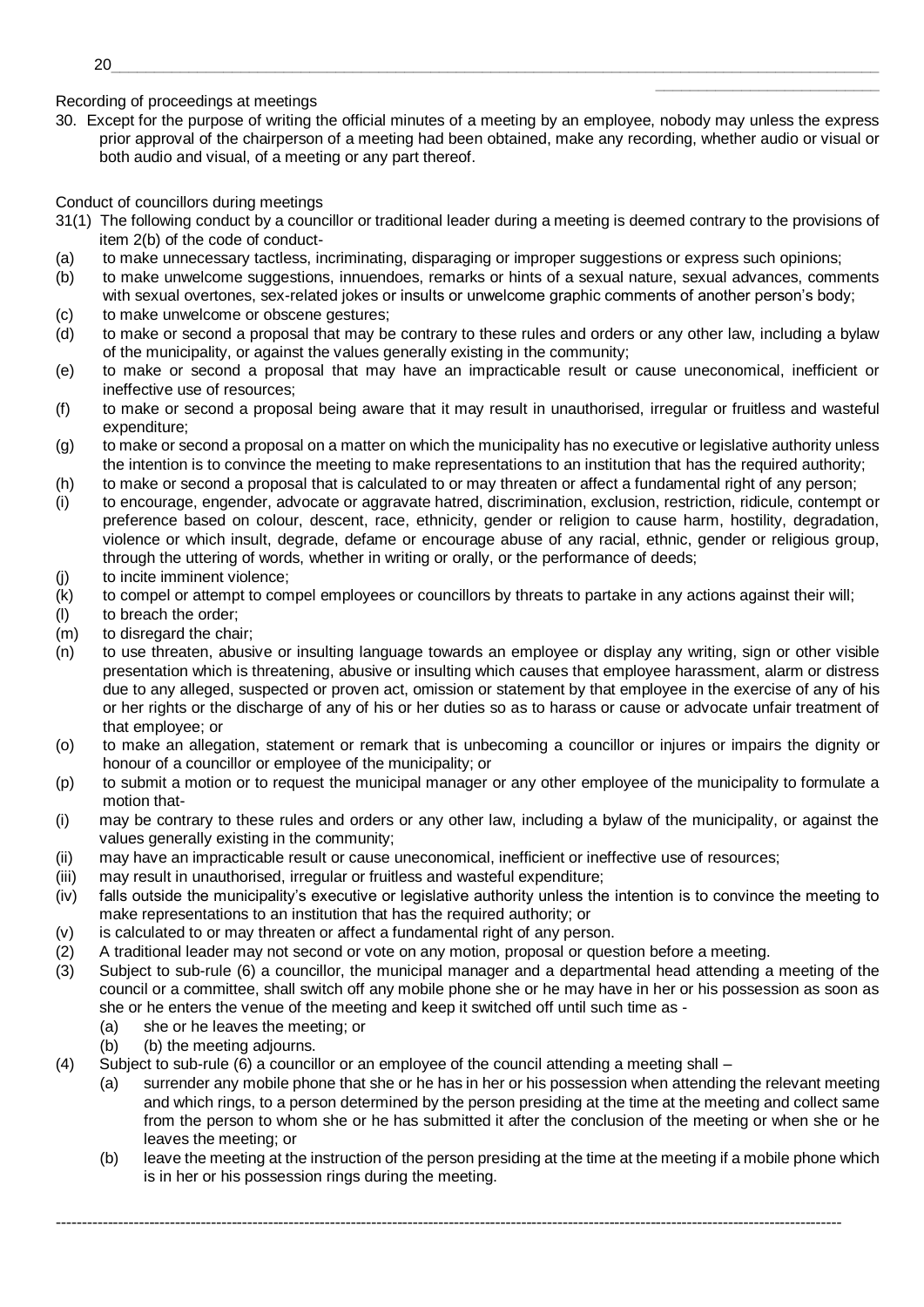- \_\_\_\_\_\_\_\_\_\_\_\_\_\_\_\_\_\_\_\_\_\_\_\_\_\_ (5) A person who is instructed to leave a meeting in terms of sub-rule (4)(b) shall be deemed to be absent without leave from the meeting concerned for the period from which she or he leaves the meeting until such time as the meeting adjourns.
- (6) Sub-rule (4) does not apply in respect of a councillor that is a medical practitioner or a emergency medical service worker, provided that -
	- (a) the councillor presiding at the meeting has granted permission to the councillor concerned that she or he need not switch a mobile phone in her or his possession off; and
	- (b) she or he, immediately when the phone rings, leaves the meeting.
- (7) The council or the committee during whose meeting a councillor is instructed to surrender her or his phone or to leave the meeting in terms of sub-rule (4) shall by resolution adopted at that meeting, impose a fine on such councillor, which fine shall be deducted from that councillor's pay at the earliest opportunity unless that councillor pays the fine in cash before it is deducted from her or his pay. The decision of the council or committee in regard to a fine in terms of this sub-rule is final.
- (8) The municipal manager shall institute disciplinary proceedings against an employee of the council which has been instructed to surrender her or his phone or to leave the meeting in terms of sub-rule (4).
- (9) No councillor or employee of the council attending a meeting of the council or a committee shall bring into the venue of the meeting, or eat, any food, fruit, biscuits or other refreshments (except bottled water and cold drinks) during the meeting unless - (a) such food, fruit, biscuits, or other refreshments are supplied and served by the municipality; or

(b) she or he suffers from diabetes

## Rule 31(A)

## Conduct at meetings

- (1) The Speaker or the chairperson of the meeting in the event of a meeting other than a
	- council meeting shall: a)
		- a) Maintain order during meetings;
	- b) Ensure compliance with the Code of Conduct for Councillors during meetings;
	- c) Ensure that meetings are conducted in accordance with the rules;
	- d) Ensure that members conduct themselves in a dignified and orderly manner during meetings;
	- e) Ensure that members of the public attending meetings are seated in areas designated for that purpose;
	- f) Ensure that members of the public attending meetings conduct themselves in an orderly manner and obey any ruling made by the
		- Speaker or chairperson of the meeting;
	- g) Ensure that any councillor or member of the public refusing to comply with the ruling of the Speaker or chairperson leaves the meeting;
	- h) Ensure that the Whip of each political party represented in the municipal council as well as the Chief Whip of Council maintains discipline during any meeting.

## Rule 31 (B)

Disorderly conduct of councillors and the duty of the chairperson

- 1) If at any meeting of the council or committee, a councillor conducts himself or herself in an improper fashion, behaves in an unseemly manner or persistently obstructs business to be carried out or challenges the ruling of the Speaker or chairperson on any point of order or declines to withdraw an expression when required to do so by the chairperson or indulges in tedious repetition or unbecoming language or commits any breach of these rules, the chairperson shall direct such councillor to conduct himself or herself properly and, if speaking, to discontinue his/her speech and resume his/her seat, is if he/she was standing.
- 2) In the event of persistent disregard of the directions of the Speaker or chairperson, the Speaker or chairperson shall direct such councillor to retire from the venue where the meeting is being held for the remainder of the meeting, and shall, if necessary, cause him/her to be ejected therefrom.
- 3) The Speaker or a chairperson may exclude from a meeting, for such period of time during the meeting as he/she may deem fit, any member who has so committed an act of misconduct or behaved in an unseemly manner or persistently obstructed the business of the meeting or disregarded the authority of the chairperson, provided that a formal process will be initiated after the conclusion of the meeting.
- 4) Where a councillor refuses to retire or in the event of more than one councillor having to be ejected from the meeting, and such councillor/s refuse/s to leave the meeting, the Speaker shall request the Council Orderly to facilitate the removal of such councillor/s from the chamber. If this cannot be done orderly, the chairperson of a meeting may adjourn proceedings for a period not exceeding 15 minutes, in order for the relevant councillors to retire or to be ejected from the venue of the meeting. If, at the resumption of proceedings, the councillor/s have not left / been ejected, the meeting may be adjourned for another 10 minutes to address the situation. The chairperson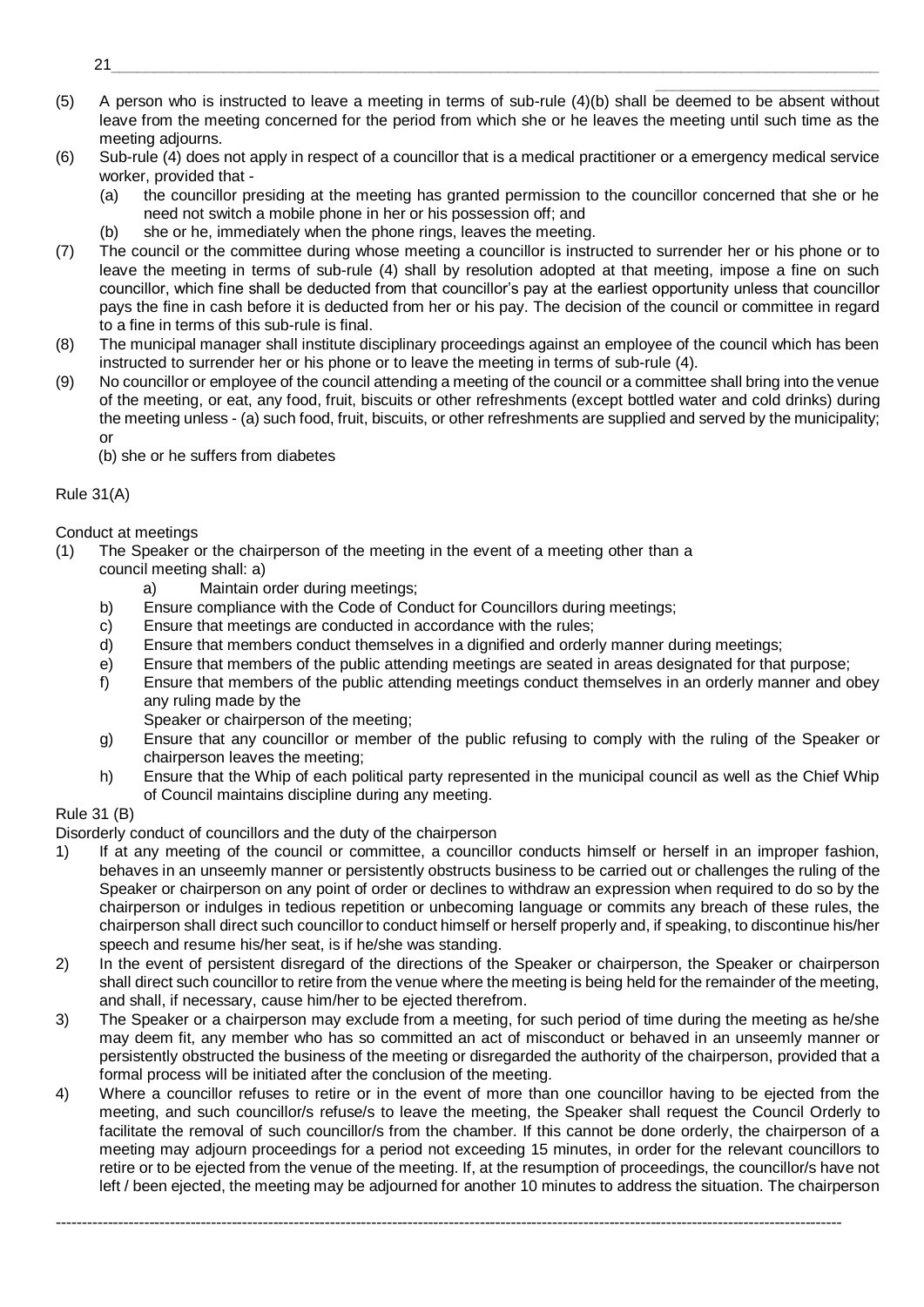may rule that after the second adjournment the meeting will re-convene at another venue and any councillor/s ordered to retire or so evicted or ordered to be evicted will be refused entry to the alternative venue. The Council Orderly of the council will ensure that such councillor/s do/es not enter such an alternative venue.

\_\_\_\_\_\_\_\_\_\_\_\_\_\_\_\_\_\_\_\_\_\_\_\_\_\_

## 32 DRESS CODE

- (1) PRINCIPLES
	- (a) Discretion in style of dress and behaviour is essential to the image and of the;
	- (b) Councillors are expected to dress in a manner appropriate to their working environment and as bearers of public trust;
	- (c) It would be expected that on occasions when councillors are meeting with customers, or external visitors from other organisations, or interviewing candidates, that they would dress in an appropriate conventional business-like manner;
	- (d) Where appropriate, councillors should consult the speaker regarding any dress requirements specific to the performance of a duty of any nature.

#### (2) APPROPRIATE ATTIRE

- (a) For the purpose of this policy, the following categories of dress have been identified, each of which are appropriate dress under certain circumstances:
- (i) Formal Attire For men this would be a suit with tie. For women, dresses or suits with either formal skirts or formal pants. Appropriate footwear includes formal type of shoes with socks/stockings.
- (ii) Informal Attire Slightly less formal than traditional formal attire. For men, this would be pants worn with/without a tie or pants worn with/without a jacket.
	- For women, this is a skirt or pants with a dressy blouse and/or sweater, or other type of top with a jacket. Footwear should be selected according to the type of work performed, keeping safety, comfort and professional appearance in mind.

 Socks/stockings are not required for women. Sport shoes and hats are not permitted. The intent of informal attire is to ensure that personnel are dressed appropriately to meet with the public at a moment's notice.

(iii) Casual Attire – A more casual dress, such as Khakis, Chinos, Jeans or Dockers style twill pants and any type of collared shirt or sweater (for men) or blouse, dressy tee, or sweater and dressy capris (for women). Footwear should be selected according to the type of work performed, keeping safety, comfort and professional appearance in mind. Socks/stockings are not required for women. Sport shoes and hats are not permitted. (3) INAPPROPRIATE ATTIRE

(a) The following should be taken into consideration when defining what is regarded as inappropriate clothing for the workplace:

- (i) sport-related attire, including t-shirts/tops with slogans relating to football teams or other club crests, would not be appropriate or could be construed as being offensive/inflammatory slogans.
- (ii) pictures on t-shirts/tops containing nudity or foul language may be deemed sexually offensive, and would not be appropriate workplace attire.
- (iii) shorts (hot-pants/cut-off jeans/sports shorts are not acceptable; however tailored shorts to the knee could be deemed acceptable).
- (iv) crop tops, clothes made of see-through materials, and clothes that expose areas of the body usually covered in the workplace may be deemed sexually offensive, and would not be appropriate.
- (v) an observable and lack of underwear may be deemed sexually offensive and would not be appropriate.
- (vi) any articles of clothing or jewellery which may present a Health and Safety hazard for employees who are operating machinery, fire engines, etc.
- (vii) any wearing that depicts the pictures, symbols or messages of a political party would not be appropriate.
- (b) These restrictions are in place as some articles of clothing may be regarded as offensive to some employees and be regarded as discriminatory in terms of sex or sexual orientation, religious beliefs, racial or ethnic origins, or any other discriminatory grounds, or which may cause health and safety concerns.
- (5) RELIGIOUS AND CULTURAL DRESS
- (a) The MLM accepts that it is normal practice that the wearing of religious and cultural dress is permissible and must not be discouraged.
- (b) The exception to this protocol is where health, safety and welfare will be compromised by the wearing of such dress and/or where this is likely to enhance the risk to other persons.
- (c) The following points should be borne in mind:
- (i) some religions and cultures require certain mode of dress; for example, the wearing of compulsory items such as bangles made of animal hides, where necessary.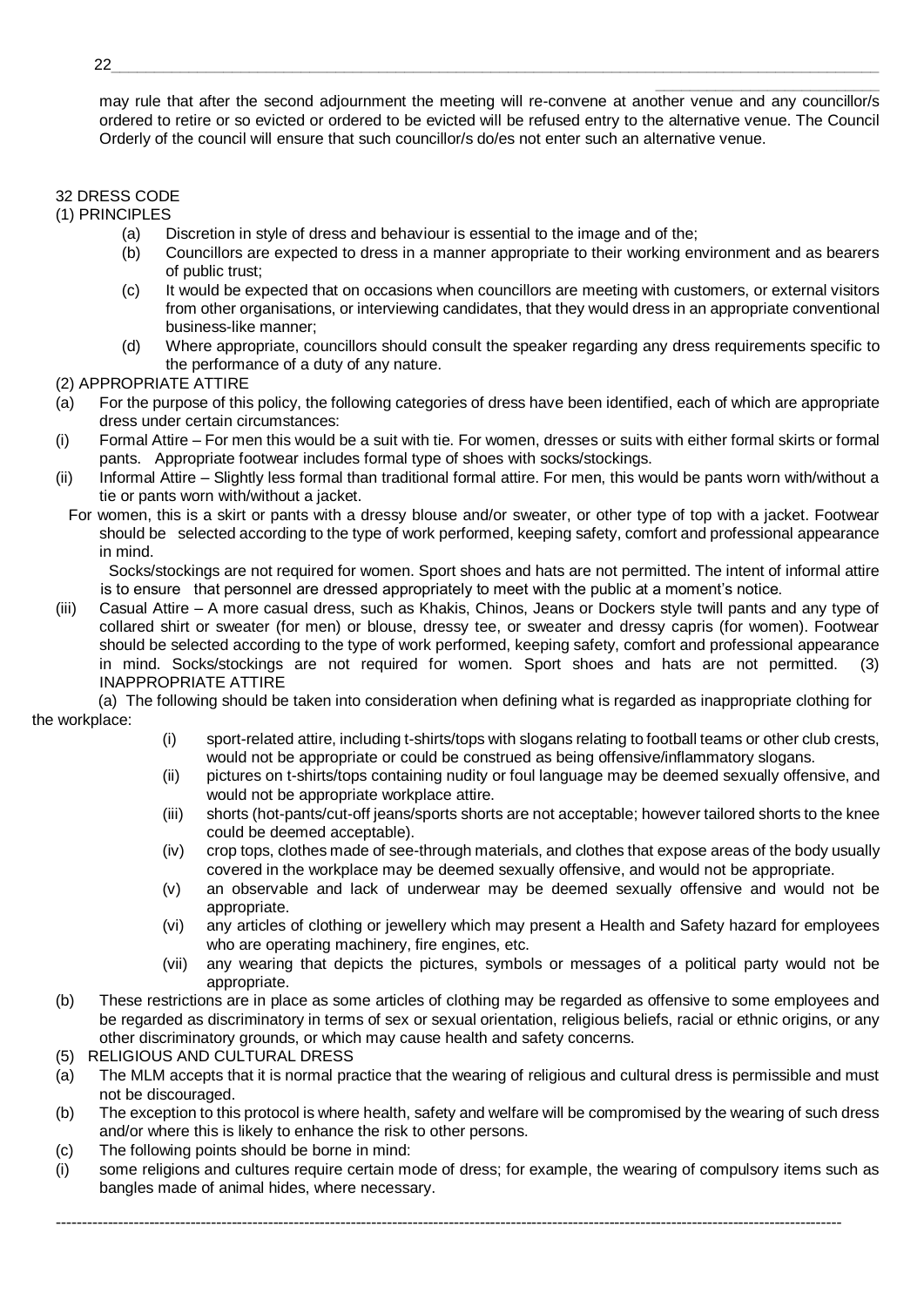- \_\_\_\_\_\_\_\_\_\_\_\_\_\_\_\_\_\_\_\_\_\_\_\_\_\_ (ii) no specific formalities exist regarding female or male religious and cultural dress code if so required to observe religious practices;
- (6) GUIDELINES
- (a) The following guideline should be used to determine the dress code appropriate to the work area, function or event:
- (i) Formal Attire or Informal Attire are appropriate and encouraged for councillors, particularly when attending council and council committees' meetings and other formal business engagements. Councillors may use Casual Attire on Fridays and/or other selected occasions as may be determined by the relevant authority (Speaker).
- (ii) No political party regalia, attire or uniforms will be permitted to be worn by Councillors during council meetings and council committee meetings.
- (7) BREACH OF POLICY
- (a) Councillors who consistently violate these guidelines may be dealt with in accordance with the duly adopted Standing Rules and Orders of the Council.

## (7) EXCEPTIONS

- (a) A situation may arise where a national campaign is launched and require dressing in a particular style or form (e.g. Soccer Friday for the World Aids Day, Rugby Friday for the Heritage Day, etc). In such cases, councillors shall be allowed to dress up in support of the appropriate campaign only at the appropriate days.
- (b) For both men and women, clothing should have a good fit. Clothing should be pressed and in good condition, meaning that it has no holes, or dangling threads.
- (c) Other exceptions includes days such as the Casual Day, etc.
- (d) Any other exception, particularly in relation to culture, religion or national and/or municipal-led campaigns which may necessitate deviation from this policy shall be subject to the approval of the Speaker.

Person speaking to address the chairperson

33. A person addressing a meeting or hearing must address the chairperson of that meeting or hearing.

#### Councillor to stand while speaking

- 34(1) Unless otherwise directed by the chairperson of a meeting or hearing a councillor and traditional leader addressing a meeting or hearing must stand while speaking.
- (2) If a councillor or traditional leader who is not speaking raises his or her hand while another councillor is speaking on a point of order or to make a proposal and the chairperson addresses such councillor or traditional leader, the councillor or traditional leader who speaks must sit down (if he or she stood) and remain silent until the chairperson has made a ruling on the point of order or the proposal.

## Duration and reading of speeches

- 35(1) Unless expressly otherwise determined in these rules and orders, a councillor and traditional leader may not speak longer than ten minutes on any matter.
- (2) Except when a councillor or traditional leader is -
- (a) delivering the speaker's, mayoral or executive mayor's report or
- (b) presenting the draft budget he or she may not read a speech, but may refresh his or her memory by referring to notes.

#### Councillor to speak only once

- 36(1) Unless expressly otherwise determined in these rules and orders, a councillor or traditional leader may speak only once on a matter, unless the presiding officer direct otherwise.
- (2) The introducer of a motion or proposal may reply in conclusion of the debate but must confine his or her reply to answering to previous speakers.
- (3) The council may allow the mayor or the executive mayor or the chairperson of a section 79 committee if the municipality has a plenary executive system, as the case may be, to make an explanatory statement prior to the consideration of any particular matter in the report of the executive or section 79- committee or the executive mayor or during the discussion of such report in reply to a specific question.

#### Relevance

37(1) A councillor or traditional leader who speaks must confine his or her speech strictly to the matter under discussion.

--------------------------------------------------------------------------------------------------------------------------------------------------------

(2) No discussion may take place-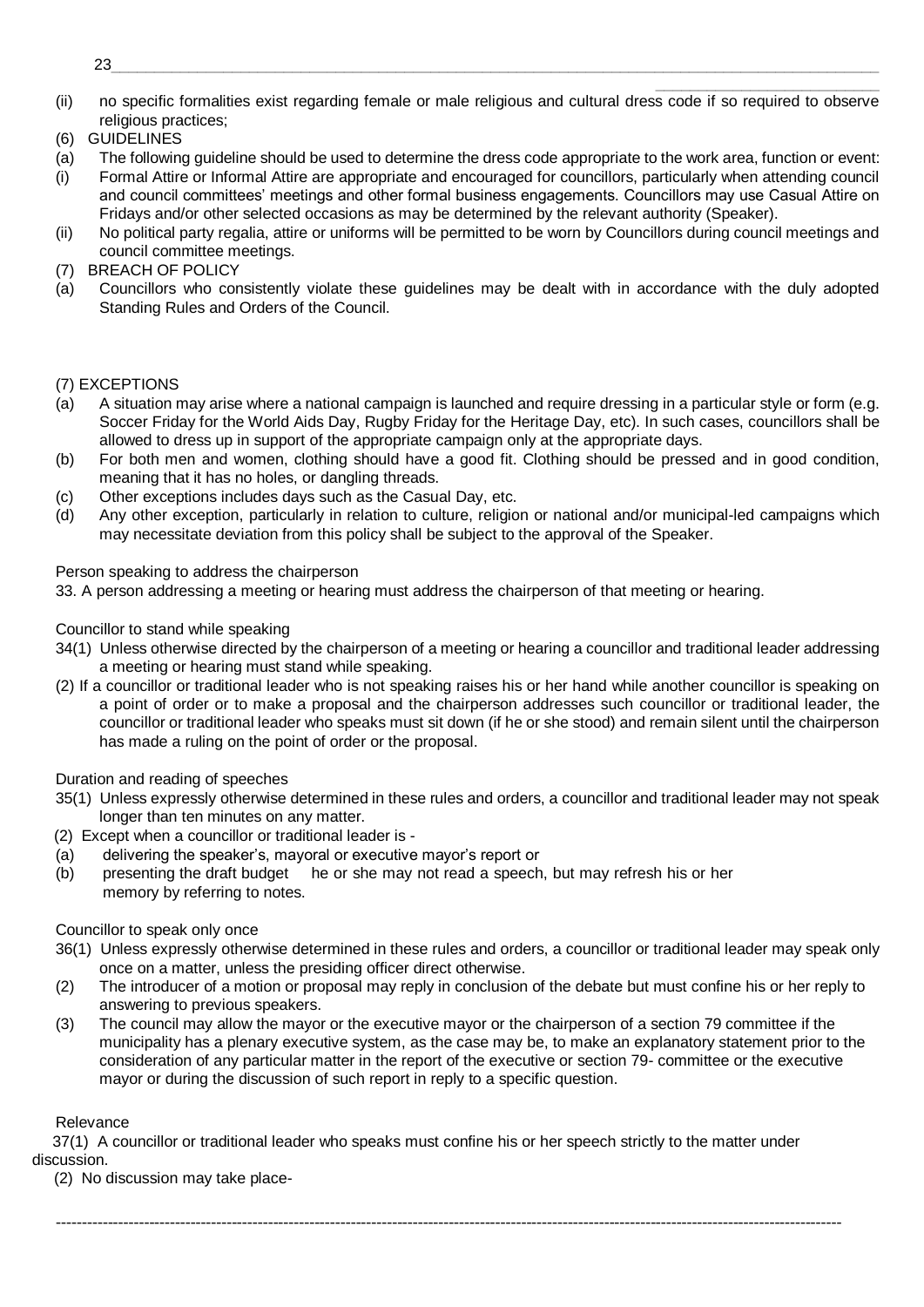\_\_\_\_\_\_\_\_\_\_\_\_\_\_\_\_\_\_\_\_\_\_\_\_\_\_ (a) which will anticipate a matter on the agenda unless the chairperson has granted leave to discuss two or more items at the same time or the municipal manager indicated in the agenda that two or more items should be considered together or (b) on any motion or proposal that had been rejected in terms of rule 19. Rule 37(A)

Interpretation of rules

- (1) The ruling of the Speaker or the chairperson in the event of a meeting other than a council meeting, with regard to the application and interpretation of the rules as well as other procedural matters not dealt with in the rules shall be final and binding: Provided that the Speaker / chairperson may be required to provide reasons for a ruling.
- (2) Any ruling made by the Speaker must be made having due regard to the provisions of the Constitution, national and provincial legislation, municipal by-laws and policies, the rule of law and the rules of natural justice.
- (3) Any interpretation and ruling made by the Speaker should be registered by the Municipal Manager in such register kept for this purpose by the Municipal Manager and kept for safekeeping similar to the agendas and minutes of all meetings.

Councillor's right to information

- 38. A councillor has the right to request the municipal manager to supply such information as may be required for the proper performance of his or her duties as a councillor, including the making of a speech at a meeting or hearing. The municipal manager is not obliged to entertain any request for information where-
- (a) the information sought is privileged or confidential as defined in item 10 of the code of conduct;
- (b) in his or her opinion, the information sought constitute an invasion of another person's privacy;
- (c) the request is, in his or her opinion, unreasonable given the timeframe allowed for obtaining the information;
- (d) the information sought is a trade secret or confidential commercial information of a supplier to the municipality or a person seeking to become a supplier to the municipality; or
- (e) the request will, in his or her opinion, cause an extra-ordinary administrative or financial burden on the municipality.

39. Points of order and personal explanation

- 1) Any member, regardless of whether he/she addressed the Council on the matter under debate or not, may:
	- raise a point of order
	- raise a point of personal explanation at the end of the debate
- 2) Any point of order or personal explanation will not constitute a speech and will therefore not affect the right of any member to speak on a particular item, provided that the member will not be allowed to spend more then 2 (two) minutes on the point of order or personal explanation.
- 3) Any member contemplated in (1) above shall be entitled to be heard and the councillor speaking at the time shall remain silent until a ruling has been made by the Speaker or chairperson.
- 4) The ruling of the Speaker or chairperson on a point of order or on the admissibility of a personal explanation shall be final and shall not be open to discussion.
- 5) Any member will only be allowed to raise one point of order and one point of personal explanation during the council meeting. Only one point of order on the same matter will be allowed.
- 6) Any member persisting in [appoint] a point of order or personal explanation after a ruling has been made by the Speaker will be subject to the provision of Rule 31(A) above.

Right of the municipal manager to have advice recorded in the minutes

- 40 (1) The chairperson at a meeting must give the municipal manager an opportunity to address that meeting on any matter before the meeting in order to advise the meeting as to the eligibility of any proposal or motion before the meeting.
- (2) The municipal manager has the right to have his or her advice regarding any motion or
- proposal which may  $-$  (a) cause unauthorised expenditure; or
- (b) be beyond the authority of the municipality recorded in the minutes of the meeting where the advice was given.

Part 7: Adjournment and continuation of meetings

Adjournment of meeting in the absence of a quorum

- 41(1) If there is not a quorum for the meeting present within 20 minutes after the time stipulated in the notice referred to in rule 10 such meeting is not held but a continuation meeting is held in terms of rule 43.
- (2) If at any time during the course of a council or committee meeting it is suspected that there is not a quorum present- (a) the chairperson must discontinue the proceedings immediately; and

--------------------------------------------------------------------------------------------------------------------------------------------------------

(b) cause the councillors present to be counted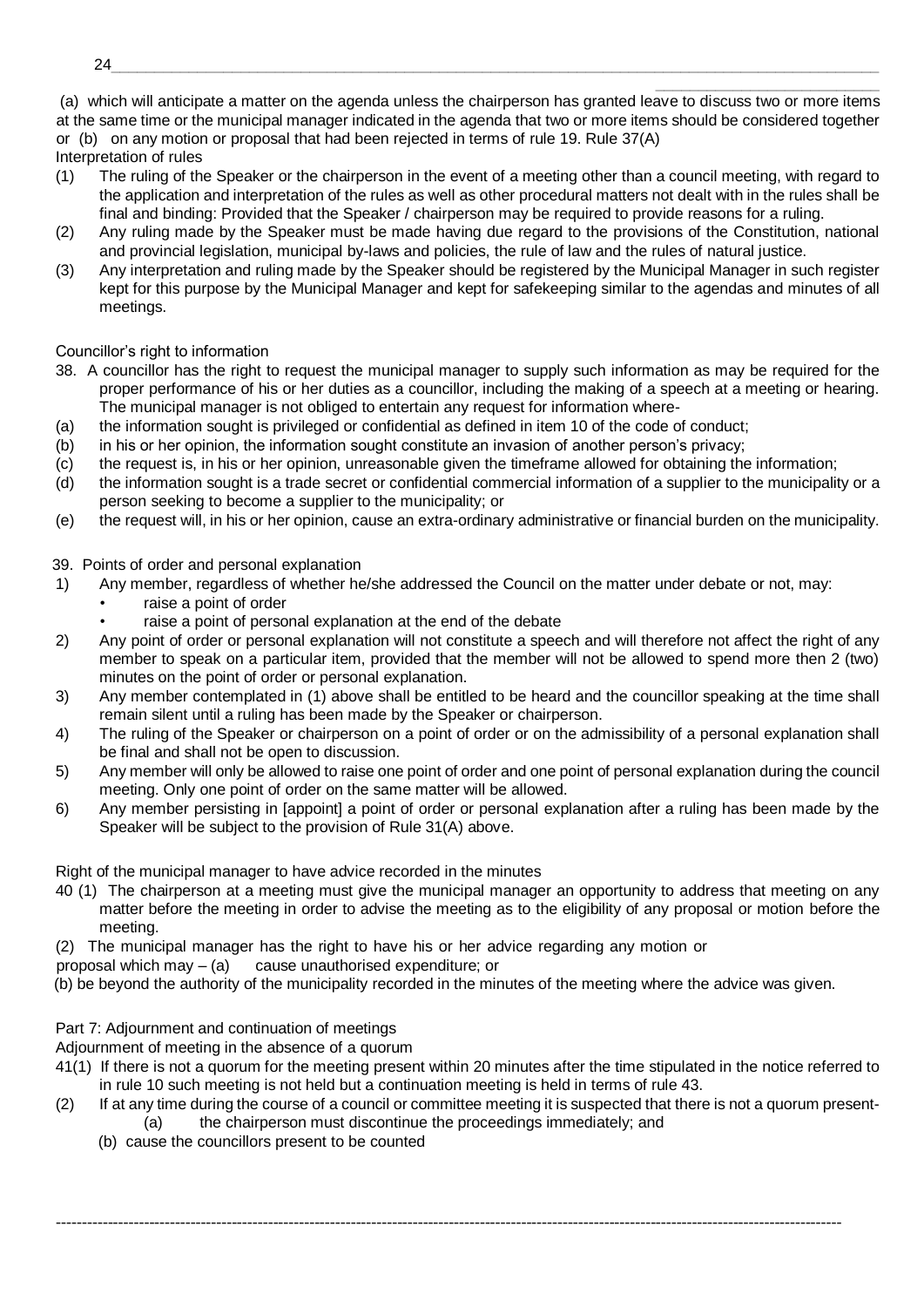\_\_\_\_\_\_\_\_\_\_\_\_\_\_\_\_\_\_\_\_\_\_\_\_\_\_ In the event of no quorum for a meeting, the meeting must be suspended for no more than 20 minutes, and if at the end of the said period there is still no quorum, the Speaker or chairperson may suspend the meeting he or she deems fit and thereafter adjourn the meeting to another date, time and/or venue.

- (3) If the shortfall of councillors contemplated in sub-rule (2) is owing to the withdrawal of one or more councillors in compliance with the code of conduct, the chairperson must arrange that such matter be dealt with at the first meeting next ensuing and the unfinished business is dealt with.
- (4) If a sufficient number of councillors is present after the bell had been rung, the meeting continues, provided that the councillor who was speaking when the proceedings were discontinued, is, in his or her own discretion, entitled to start his or her speech from afresh.
- (5) Any business except a matter referred to in sub-rule (3) which had not been dealt with at a meeting that had been adjourned, must be considered at a continuation meeting contemplated in rule 43, provided that any unfinished business arising from a special meeting, must be considered at the first ordinary meeting next ensuing unless the date of such ordinary meeting is later than the date contemplated in rule 43.
- (6) If a councillor or group of councillors leave any meeting in protest, and the remainder of the councillors constitute a quorum, the business of the meeting shall be proceeded with.

Adjournment of a meeting before it completed its business

- 42(1) A councillor may at any time during a meeting propose that the meeting be adjourned and must state the reasons for the proposal, provided that no councillor may more than twice during the same meeting propose that it be adjourned.
- (2) A proposal in terms of sub-rule (1) must be seconded by at least three councillors present at the meeting, provided that a councillor may not second a proposal to adjourn more than twice during the same meeting. Such a proposal lapses if it is not properly seconded.
- (3) A proposal in terms of sub-rule (1) is carried if a majority of the members present at a meeting vote in favour thereof.
- (4) Whenever a meeting adjourns in terms of sub-rule (1) before it had finished the business stated in the agenda for that meeting, the meeting must resume as a continuation meeting in terms of rule 43 to deal with any unfinished business unless the date of the first ordinary meeting next ensuing is earlier than the date referred to in rule 43 in which case the unfinished business of an adjourned meeting is dealt with at that ordinary meeting.

Continuation of an adjourned meeting

43(1) A continuation meeting is held, subject to the provisions of sections 25(1) and 25(2) of the Finance Management Act, at the same time as the meeting that had been adjourned in terms of rule 41 or 42 on date within 30 days but not within two days after the adjournment unless otherwise directed by the chairperson of the meeting, determined  $by - (a)$  the speaker, in the case of a council meeting;

(b) the executive mayor, in the case of a meeting of the mayoral

committee; or (c) the chairperson of the committee, in the case

of any other committee.

(3) The agenda for a continuation meeting is the agenda for the meeting that had been adjourned.

## Temporary adjournment of a meeting

- 44(1) A councillor may at any time during a meeting propose that the meeting be adjourned for a period proposed by him or her and must state the reasons for the proposal, provided that not more than two such proposals may be made during the same meeting and that no such adjournment may exceed thirty minutes.
- (2) Despite the provisions of sub-rule (1) the chairperson at a meeting may, if she or he is of the opinion that a third temporary adjournment of a meeting may facilitate the discussion and resolution of a matter, allow a third adjournment in terms of sub-rule (1).
- (3) A proposal in terms of sub-rule (1) must be seconded by at least three councillors present at the meeting, provided that a councillor may not second a proposal to adjourn more than twice during the same meeting. Such a proposal lapses if it is not properly seconded.
- (4) A proposal in terms of sub-rule (1) is carried if a majority of the members present at a meeting vote in favour thereof.
- (5) The meeting resumes after the expiry of the period referred to in sub-rule (1) and deals with any unfinished business contained in its agenda.

Part 8: Agendas and minutes of meetings

Only matters included in the agenda are dealt with

45(1) Subject to the provisions of sub-rules (2) and (5) only matters included in an agenda for a meeting may be dealt with.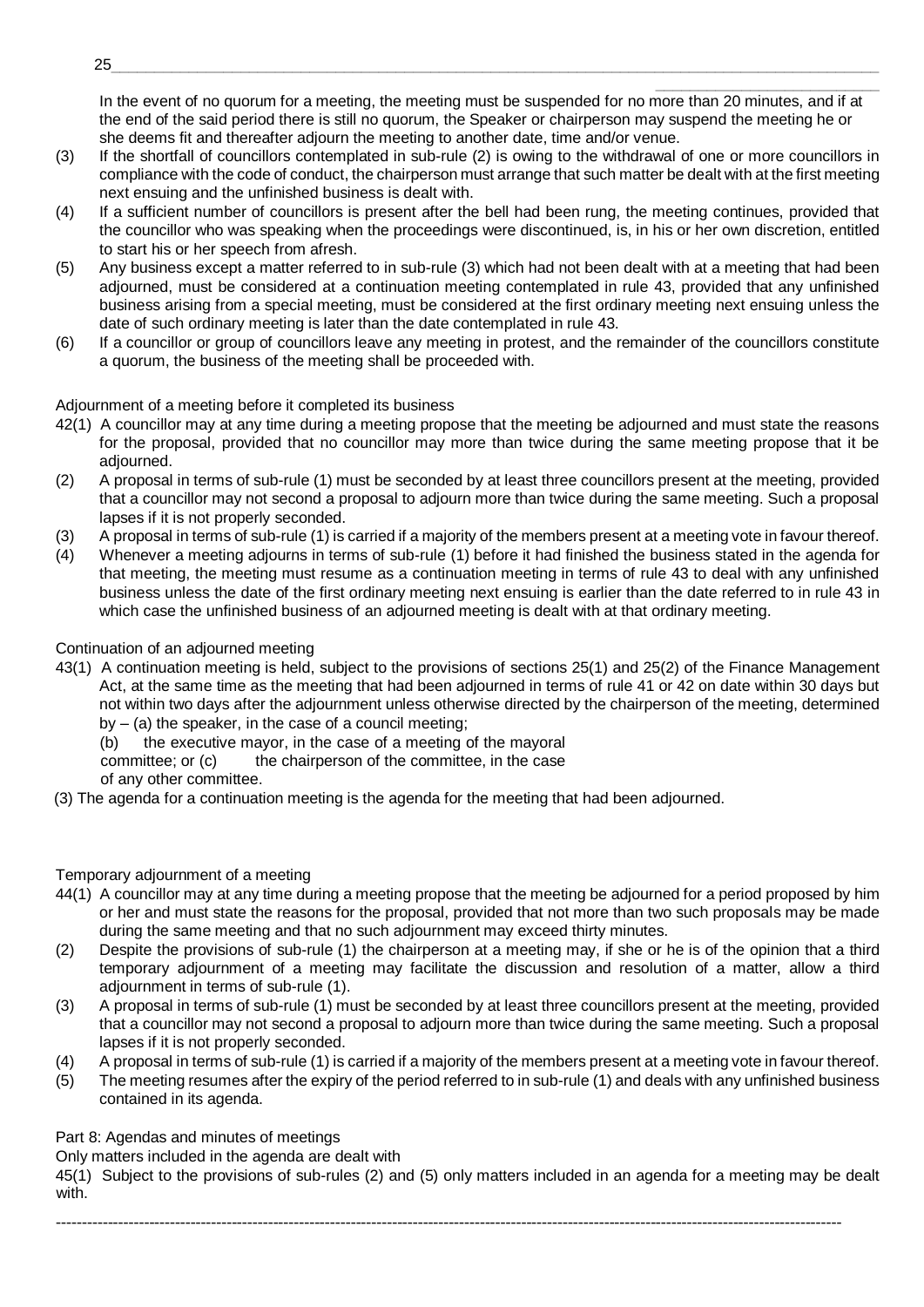- \_\_\_\_\_\_\_\_\_\_\_\_\_\_\_\_\_\_\_\_\_\_\_\_\_\_ (2) A proposal in terms of sub-rule (1) need not be seconded and no debate about the proposal is allowed.
- (3) A proposal referred to in sub-rule (2) is carried if the councillors present at a meeting unanimously adopt it.
- (4) An urgent report received from the executive or a section 79-committee if the municipality has a plenary executive system or the executive mayor, as the case may be, may be tabled and considered during a council meeting with the express prior permission of the speaker. An urgent report received from a section 79-committee may be tabled and considered at an executive or mayoral committee meeting with the express prior approval of the mayor or the executive mayor, as the case may be.

Tabling of documents and consideration of tabled documents

45A(1) Whenever the chairperson during a council meeting puts the matter referred to in sub-rule 78(de) to the order, the executive mayor or a member of the mayoral committee designated by the executive mayor, or the municipal manager, as the case may be, shall  $-$  (a) rise;

(b) briefly state the nature of each document she or he shall table; and (c) hand the documents referred to in that

- item up to the chairperson.
- (2) No debate regarding the tabling of a document shall be allowed at the time of its tabling, unless that document has been included in the agenda for the meeting concerned and it was distributed to the councillors who must attend the meeting together with the notice of the meeting.
- (3) The chairperson at a meeting where a document is tabled that has not been included in the agenda for that meeting, shall ensure that the municipal manager take the necessary steps to ensure that such document shall be submitted -
	- (a) to the executive mayor or relevant committee, if any; or

(b) at the first ordinary council meeting next ensuing, as the case may

- be, provided that the speaker
	- (i) may at any time call a special meeting to deal with such a tabled document; or
	- (ii) shall call a special meeting of the council if the subject matter dealt with in such a document requires the council to deal with the matter before a specified date and no ordinary council meeting is scheduled to take place before or on that date.

Minutes of meetings and summary of evidence at hearings

- 46(1) The municipal manager must keep, or cause to be kept, minutes of the proceedings of every public meeting of voters, public hearing, council and committee meeting.
- (2) The minutes of a meeting must reflect-
- (a) the names of the councillors and traditional leaders attending;
- (b) the names of the councillors and traditional leaders absent with or without leave;
- (c) the periods of absence during a meeting of a councillor or traditional leader;
- (d) the names of the councillors voting respectively for and against any matter for the decision of which a division is called;
- (e) the name of any councillor who demanded that his or her vote against any particular decision be recorded in the minutes; (f) any adjournment of the meeting;
- (g) any declaration of a personal or pecuniary interest by a councillor or a traditional leader;
- (h) any advice of the municipal manager regarding possible unauthorised expenditure or resolutions beyond the authority of the municipality; and
- (i) the resolutions taken.
- (3) The minutes of a meeting must be delivered to the councillors with the notice of the ensuing meeting or prior to delivering such a notice.
- (4) Minutes delivered in terms of sub-rule (3) are deemed read with a view to their approval.
- (5) No proposal regarding minutes, except a proposal relating to the accuracy thereof may be allowed.
- (6) The minutes of a meeting must, if in order, be approved at the next ordinary meeting of the council or committee, as the case may be, provided that the council must approve the minutes of a public meeting of voters.
- (7) The chairperson of the meeting must sign the minutes upon approval. If the minutes are written on loose sheets, each sheet must be signed.
- (8) The minutes relating to any matter, which had been discussed and resolved in closed session, must be clearly separated from the minutes of that part of the meeting that had been conducted in public.
- (9) Any councillor or other person speaking at a meeting may request that his or her speech not be recorded. Upon receipt of such a request the municipal manager must cease such a recording.
- (10) The municipal manager must make, or cause to be made, a summary of the proceedings and evidence given at a public hearing and submit it at the first ordinary meeting of the council or the executive committee after the hearing or to the executive mayor, as the case may be.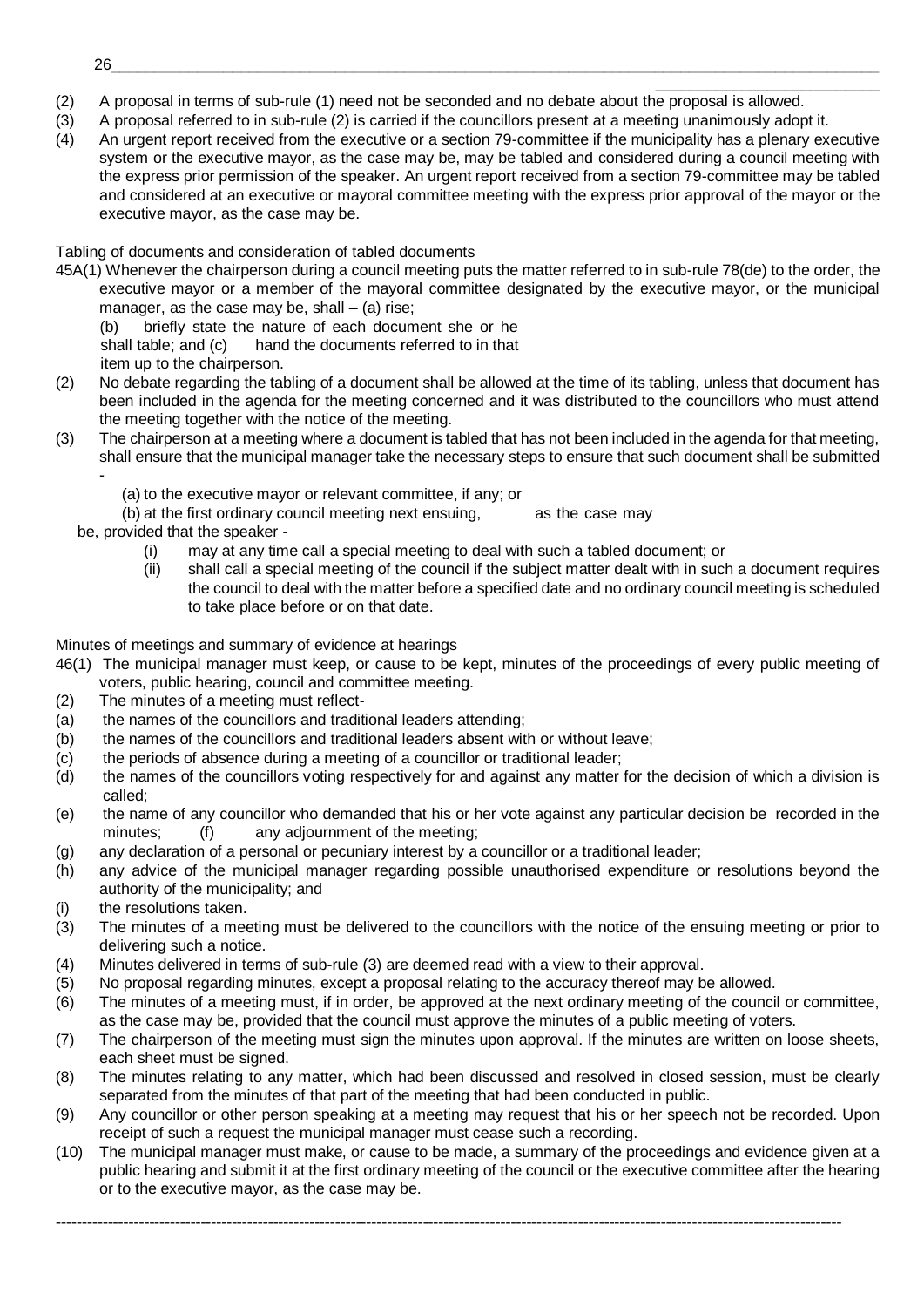## Rule 47

When councillors may not attend and participate in the proceedings of the council, mayoral committee / executive committee, portfolio committee or subcommittee

- (1) A councillor shall
	- a) Disclose to the council, or to any committee of which that councillor is a member, any direct personal or private business interest that the councillor, or the spouse, partner or business associate of that councillor may have in any matter before the council or the committee;

\_\_\_\_\_\_\_\_\_\_\_\_\_\_\_\_\_\_\_\_\_\_\_\_\_\_

- b) Withdraw from the proceedings of the council or committee meeting when the matter is being considered by the council or committee, unless the council or the committee decides by resolution, that the councillor's direct or indirect interest in the matter is trivial or irrelevant. A councillor who has so disclosed his/her interest may, with the approval of majority of the members of the council or its committee, address the council or committee on the matter prior to the deliberation and vote on the matter taking place, subject always to the ruling of the Speaker or chairperson on the time to be allowed for such an address.
- c) A councillor who, or whose spouse, partner or business associate or close family member, acquires or stands to acquire any direct benefit from a contract concluded with the municipality, must disclose full particulars of the benefit of which the councillor is aware at the first meeting of the council or committee of the council at which it is possible for the councillor to make a disclosure.
- d) This provision does not apply to an interest or benefit which a councillor, or a spouse, partner or business associate or close family members, has or acquired in common with other residents and ratepayers of the municipality.

Part 9: Deputation's, petitions, objections and representations

Deputation's

- 48(1) Anybody who wishes to obtain an interview with the council or a committee of the council, must lodge a written application with the municipal manager. Such an application must state the representations the applicant wishes to make.
- (2) The municipal manager must submit the application to the
	- a) speaker in the case of an application for an interview with the council;
	- b) mayor, in the case of an application for an interview with the executive committee;
	- c) executive mayor in the case of an application for an interview with the mayoral committee; or
	- d) chairperson of the relevant committee in any other case who may grant or refuse the interview or request additional information.
- (3) Whenever the speaker, mayor, executive mayor or chairperson of a committee
	- a) grants an interview, she or he must determine the date, time and venue of the interview and the size of the deputation that may attend the interview; or
	- b) refuses an application, he or she must supply reasons for the refusal and inform the municipal manager of his or her decision.
- (4) The municipal manager must inform the applicant of a decision in terms of sub-rule (3).
- (5) If the subject matter of an application in terms of sub-rule (1) falls within the terms of reference of a committee the speaker may direct that the chairperson of the relevant committee consider the application.
- (6) If a committee conducts an interview and that committee does not have the power to dispose of the matter, the committee must submit its report and recommendations to the council or, in the case of a section 79- committee, to the executive committee or executive mayor, as the case may be.
- (7) During an interview only one member of the deputation may address the meeting except when a councillor asks a question whereupon any member of the deputation may respond.
- (8) Unless the council or a committee conducts an interview in closed session, the members of a deputation may remain in the meeting whilst the council or committee considers the matter after the interview had been completed.

Attendance of council meeting by the Auditor-General

- 49(1) If the financial statements and audit report is presented to the speaker or executive mayor in the circumstances contemplated in section 127(4) of the Finance Management Act, the speaker or the executive mayor/mayor, as the case may be, shall present it to the relevant functionaries for comments and table it in the council at the first ordinary meeting of the council next ensuing.
- (2) Whenever the audit report is included in the agenda for a council meeting, whether as part of the municipality's annual report or not, the municipal manager must in writing invite the Auditor-General, the provincial treasury and the department responsible for local government to that meeting.

<sup>27</sup>\_\_\_\_\_\_\_\_\_\_\_\_\_\_\_\_\_\_\_\_\_\_\_\_\_\_\_\_\_\_\_\_\_\_\_\_\_\_\_\_\_\_\_\_\_\_\_\_\_\_\_\_\_\_\_\_\_\_\_\_\_\_\_\_\_\_\_\_\_\_\_\_\_\_\_\_\_\_\_\_\_\_\_\_\_\_\_\_\_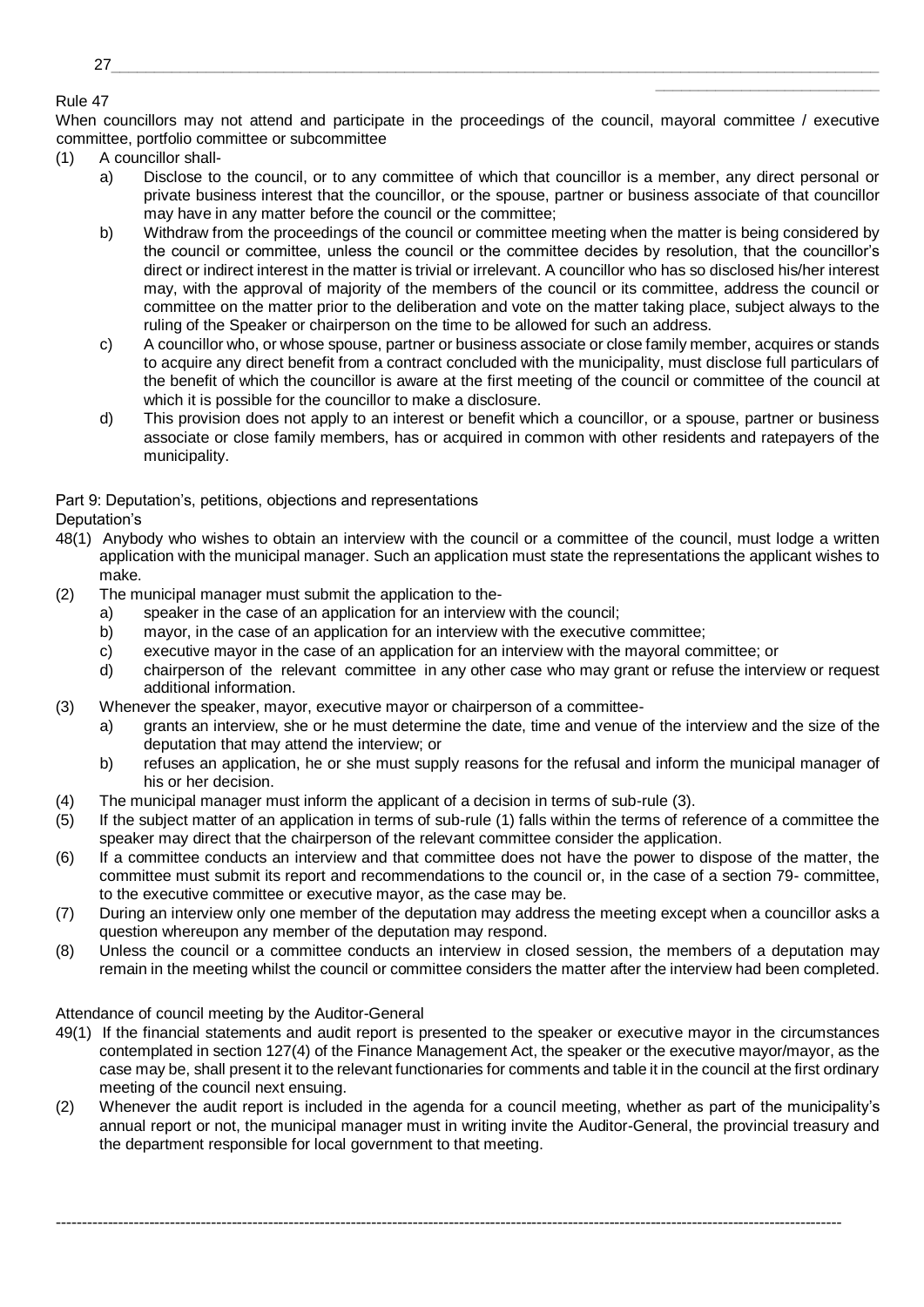(3) Despite any provisions in these rules and orders to the contrary, the speaker may change the order of business at a meeting referred to in subrule (1) to allow the Auditor-General to address the council and councillors to ask questions with regard to the audit report and audit findings.

\_\_\_\_\_\_\_\_\_\_\_\_\_\_\_\_\_\_\_\_\_\_\_\_\_\_

## **Petitions**

50(1) A councillor or traditional leader must submit a petition received by him or her to the speaker.

- (2) The municipal manager must inform the speaker of any petition he or she receives.
- (3) Any petition in terms of sub-rules (1) or (2) and any petition received by the speaker, must be referred to the relevant committee or the executive mayor, as the case may be, who may dispose of the matter.
- (4) If the committee or the executive mayor to whom a petition had been referred does not have the power to dispose of the matter, the committee or the executive mayor, as the case may be, must submit its report and recommendations to the council, provided that in the case of a section 79-committee where the municipality has a collective or mayoral executive system, such report and recommendations must be submitted to the executive committee or the executive mayor, as the case may be.

## Objections and representations

- 51(1) Whenever the municipality invites public comment, representations or objections with regard to any proposed resolution before the council or a resolution the council had taken, the municipal manager must designate a person who will be responsible for the receipt of such comment, representations or objections.
- (2) The person designated in terms of sub-rule (1) must within seven days after the closing date for comments, representations or objections, make a summary of the comments, representations and comments that were received (if any) and submit it to the relevant departmental head.
- (3) The departmental head must consider the summary and submit it, together with his or her report and recommendations to the municipal manager who must refer it, with his or her comments, to the council or the executive mayor or the relevant committee, as the case may be.
- (4) The executive mayor or committee, as the case may be, must consider the summary and report and recommendations of the departmental head and the comments of the municipal manager and submit the matter to the council together with their recommendations.

## Part 10: Questions

## Questions of which notice had been given

- 52(1) A councillor or traditional leader may at any time submit a written question he or she intends to ask during a council meeting or a meeting of a committee of which he or she is a member to the municipal manager, provided that such question must be submitted to the municipal manager at least ten work days before the meeting where the question will be asked. A councillor or traditional leader may request the municipal manager, to assist him or her to formulate the question.
- (2) The municipal manager must immediately upon receipt of a question in terms of sub-rule (1), provide a copy thereof to the relevant departmental head and instruct him or her to prepare a reply to the question. The municipal manager may direct a departmental head to which he or she has sent the question to consult with any other departmental head before he or she prepares the answer.
- (3) Provided the question had been received at least ten workdays before the scheduled date of the meeting where the question would be asked, the municipal manager must ensure that the question and the answer thereto is included in the agenda for the first ordinary meeting of the council or committee next ensuing where the question will be asked.

## Questions during meetings

53(1) A councillor or traditional leader may at a meeting of the council or a committee of which he or she is a member, ask a question- (a) regarding a matter arising from or pertaining to an item contained in the agenda; or

- (2) The chairperson of the meeting may allow the question if, in his or her opinion, it affects the interests of the residents within the municipal area and may respond to it or direct another councillor to respond to it.
- (3) No discussion of the question or the answer thereto is allowed.
- (4) If the answer to the question is unclear to the councillor or traditional leader who asked it, he or she may ask for, and is entitled to, an explanation of the answer.
- (5) If the question is answered, the councillor or traditional leader who asked the question may request, and is entitled, to a written reply within fourteen days from the date of the meeting. Such a written reply must be included in the minutes of the meeting where the question was asked.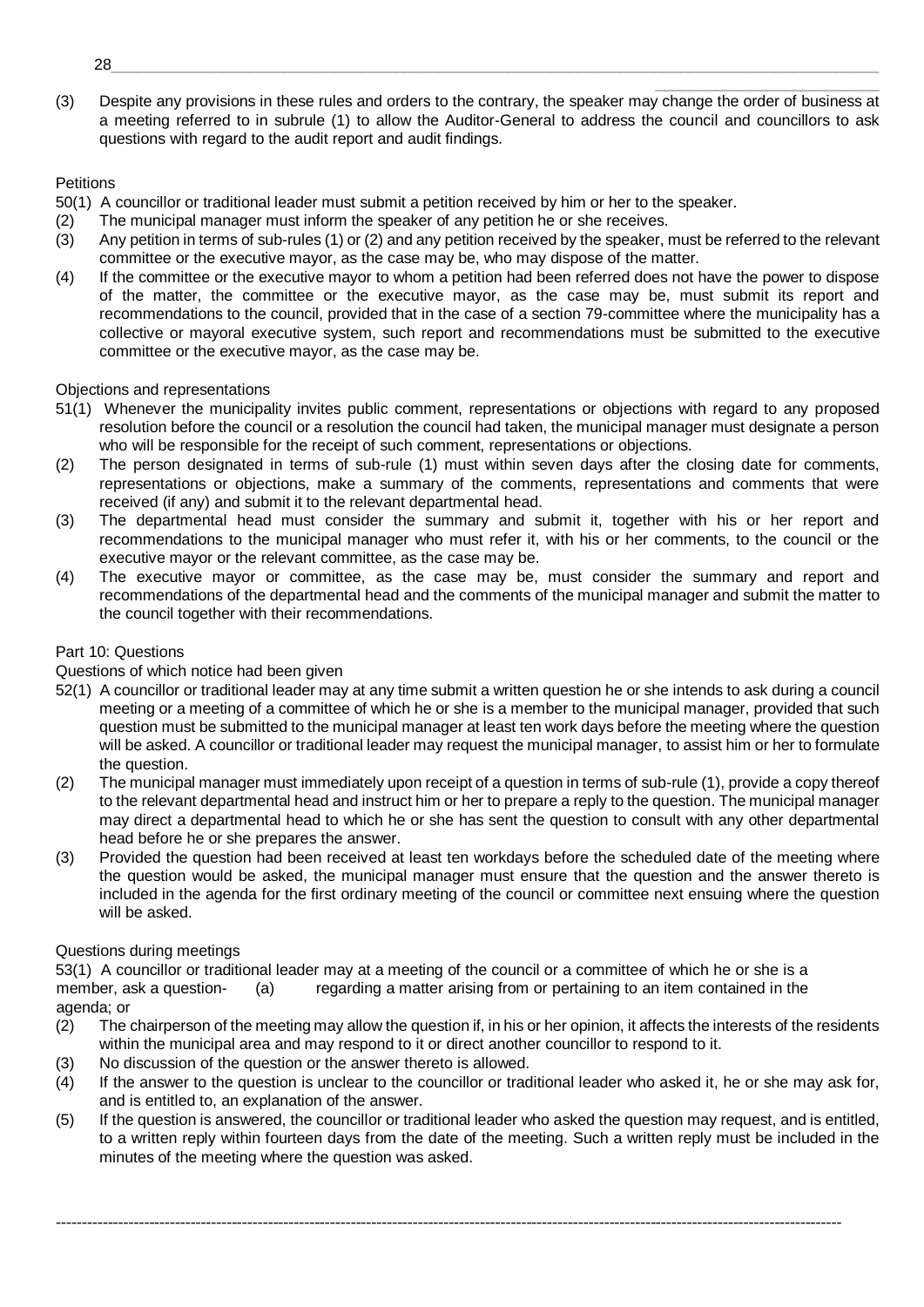- \_\_\_\_\_\_\_\_\_\_\_\_\_\_\_\_\_\_\_\_\_\_\_\_\_\_ (6) The chairperson of the meeting where the question is asked may, with the concurrence of the councillor or traditional leader who asked the question, reply at the first ordinary meeting of the council or the committee next ensuing, as the case may be.
- (7) A question may only be asked during a meeting to solicit factual information and may not deal with matters of policy except the implementation of policy, nor seek to solicit an opinion or include or amount to a statement of fact.

#### Part 11: Motions

Motion must be in written form

- 54(1) A councillor or traditional leader may put a matter on the agenda of a committee of which he or she is a member or of the council by submitting a written motion to the municipal manager, provided that a councillor or traditional leader may orally request the municipal manager to include a motion in the agenda for the first ordinary meeting of such committee or the council next ensuing.
- (2) When the municipal manager receives an oral request from a councillor or traditional leader in terms of sub rule (1), he or she must reduce the request to writing, or cause it to be reduced to writing and include it in the relevant agenda.

Submission and limitation of motions

- 55(1) With due regard for the provisions of sub-rule (4) a motion in terms of rule 54 must be included in the agenda for the first ordinary meeting next ensuing of the council or the committee concerned, provided it had reached the municipal manager at least forty-eight hours before the date referred to in rule 10(1).
- (2) Only one motion of a councillor or traditional leader may be considered at a meeting.
- (3) If the introducer of a motion is absent during the meeting when the motion is put to the order, it is deferred to the ensuing ordinary meeting of the council or committee, as the case may be.
- (4) Any motion which-
	- (a) contemplates the repeal or amendment of a resolution taken during the preceding three months; or
	- (b) has the same scope as a motion that had been rejected during the preceding three months may not be included in the agenda, unless it has been signed by at least three councillors in addition to its introducer.

## Withdrawal and amendment of motions

- 56(1) With due regard for any provisions to the contrary in these rules and orders, the introducer of a motion may, at any time before the motion is put to the order at a meeting, withdraw it. A motion that has been withdrawn lapses without further discussion.
- (2) The introducer of a motion may, during a meeting where the motion is considered, request permission to amend the motion, which permission must be granted or denied without discussion.

Part 12: Subject matter and consideration of motions and proposals

Right of introducer of motion to speak and reply

57. The introducer of a motion in terms of rule 54 has the right, if the motion had not been rejected or withdrawn, to introduce the motion and to reply.

## Motion or proposal regarding the budget

- 58(1) The executive mayor or the mayor or the councillor responsible for finance, as the case may be, must introduce the draft budget or a revised draft budget or a draft adjustments budget (in this rule the "draft budget") at a council meeting-
	- (a) which may not be closed for the public and the press and
	- (b) of which at least ninety-six hours' notice had been given, despite the provisions of rule 10(1).
- (2) The councillor who introduces the draft budget must address the following matters when he or she introduces that budget:
	- (a) The expected financial performance of the municipality for the financial year during which the draft budget is tabled and the reasons therefore.
	- (b) An evaluation of the municipality's debt collection, credit control, indigent support and tariff policies, procedures and the implementation thereof.
	- (c) Any proposed strategies, plans and programmes to improve the financial performance of the municipality during the next financial year or the remainder of the current financial year in the case of a revised draft budget or draft adjustments budget.
	- (d) The procedure, with specific reference to community participation and consultation with different constituencies, which had been followed in compiling the draft budget.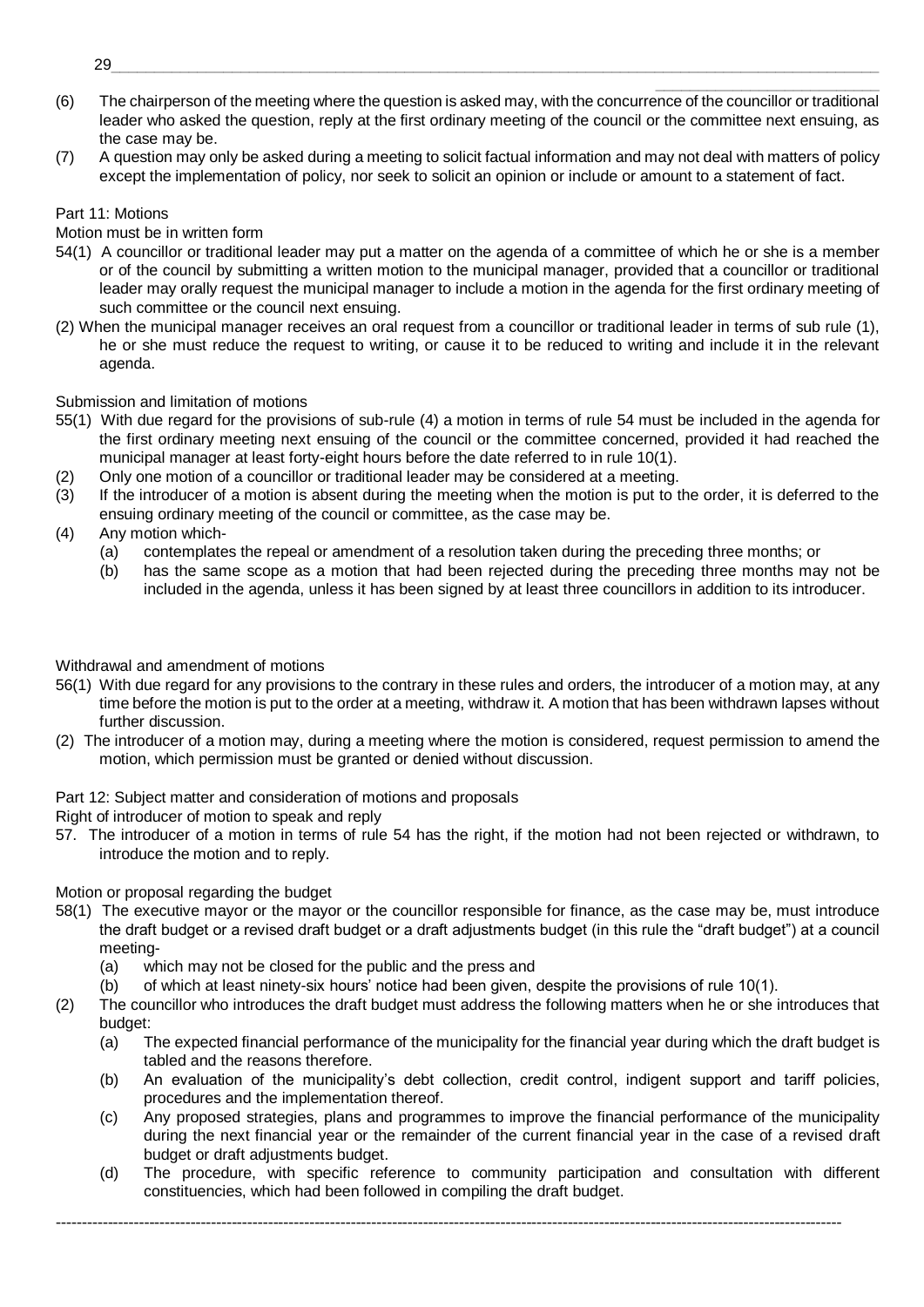- \_\_\_\_\_\_\_\_\_\_\_\_\_\_\_\_\_\_\_\_\_\_\_\_\_\_ (e) The impact that such participation and consultation and public hearings had on the draft budget.
- (f) The priority needs in the community that will be addressed in the draft budget and how they were determined and quantified.
- (g) The factors, expectations and assumptions that influenced the draft budget.
- (h) Key ratios of expected income from different sources of revenue to overall expected income and main expenditure groups to expected expenditure, differentiating between capital and operating expenditure.
- (i) Proposals regarding borrowing, if any, and the likely impact of borrowing on rates, taxes, tariffs and charges.
- (j) The extent to which the draft budget give effect to the municipality's integrated development plan. (k) Proposals regarding increases in rates, taxes, tariffs and charges.
- (l) Any other relevant matter.
- (3) A proposal that will cause an increase in expected revenue or a decrease in expected expenditure may not be put to the vote until the debate on the draft budget is exhausted. When the debate is exhausted and the councillor introducing the draft budget had replied to any proposals made during the debate, the proposals is put to the vote in the order they were made.
- (4) A proposal that will cause an increase in expected revenue or a decrease in expected expenditure changes the draft budget when it is carried.
- (5) A proposal that will cause a decrease in expected revenue does not change the budget until and unless a corresponding saving in expenditure is proposed and carried. If such proposal is not forthcoming, the meeting adjourns in terms of rule 42.
- (6) A proposal that will cause an increase in expected expenditure does not change the draft budget until and unless an increase in rates, tariffs, charges or taxes that will cover the expected increase in expenditure is proposed and carried. If such proposal is not forthcoming, the meeting adjourns in terms of rule 42.
- (7) If the amount saved or earned in terms of a proposal referred to in sub-rule (5) or (6) is insufficient to cover the expected shortfall, the draft budget is not amended but it is referred back to the executive mayor or the executive committee or the councillor responsible for finance, as the case may be, and the meeting adjourns in terms of rule 42.
- (8) At the continuation meeting in terms of rule 43, any proposal contemplated in sub-rule (5) or (6) and the comment of the councillor introducing the draft budget with regard to it is debated.
- (9) The speaker must put each proposal referred to in sub-rule (7) to the vote when the debate in terms of sub rule (8) is exhausted. Should any such proposal be carried, the draft budget is changed accordingly.
- (10) If no proposal as referred to in sub-rule (3) is made or immediately after the debate referred to in sub-rule (9) had been exhausted, the speaker must put the amended draft budget to the vote as a whole. If the amended draft budget is adopted, the budget is approved.

Motion or proposal regarding legislation

59. A motion or proposal before the council affecting the repeal, drafting or amendment of legislation must, before the council considers it, be referred to and considered by the executive committee or the executive mayor or the appropriate section 79-committee if the municipality has a plenary executive system, as the case may be, for its report and recommendations.

## Eligible proposals

- 60(1) With due regard for the provisions of rule 19(1)(c) to (f), only the following proposals may be made during the discussion of any motion, proposal or matter contained in an agenda, namely- (a) that the motion or proposal be amended;
	- (b) that the matter be referred back to the executive committee, the executive mayor or the relevant committee
	- for further consideration; (c) that consideration of the matter be deferred:
	- (d) that the debate be suspended;
	- (e) that the matter be put to the vote;
	- (f) that the meeting continue to the next matter.
- (2) Any proposal in terms of sub-rule (1) may only be subjected to the vote if it had been properly seconded.

## Amendment of the motion or proposal

- 61(1) A proposal that a motion or proposal (hereafter the "original motion") be amended, may only be made by a councillor or traditional leader during his or her speech on the original motion.
- (2) No councillor or traditional leader may make more than one proposal for the amendment of the same original motion.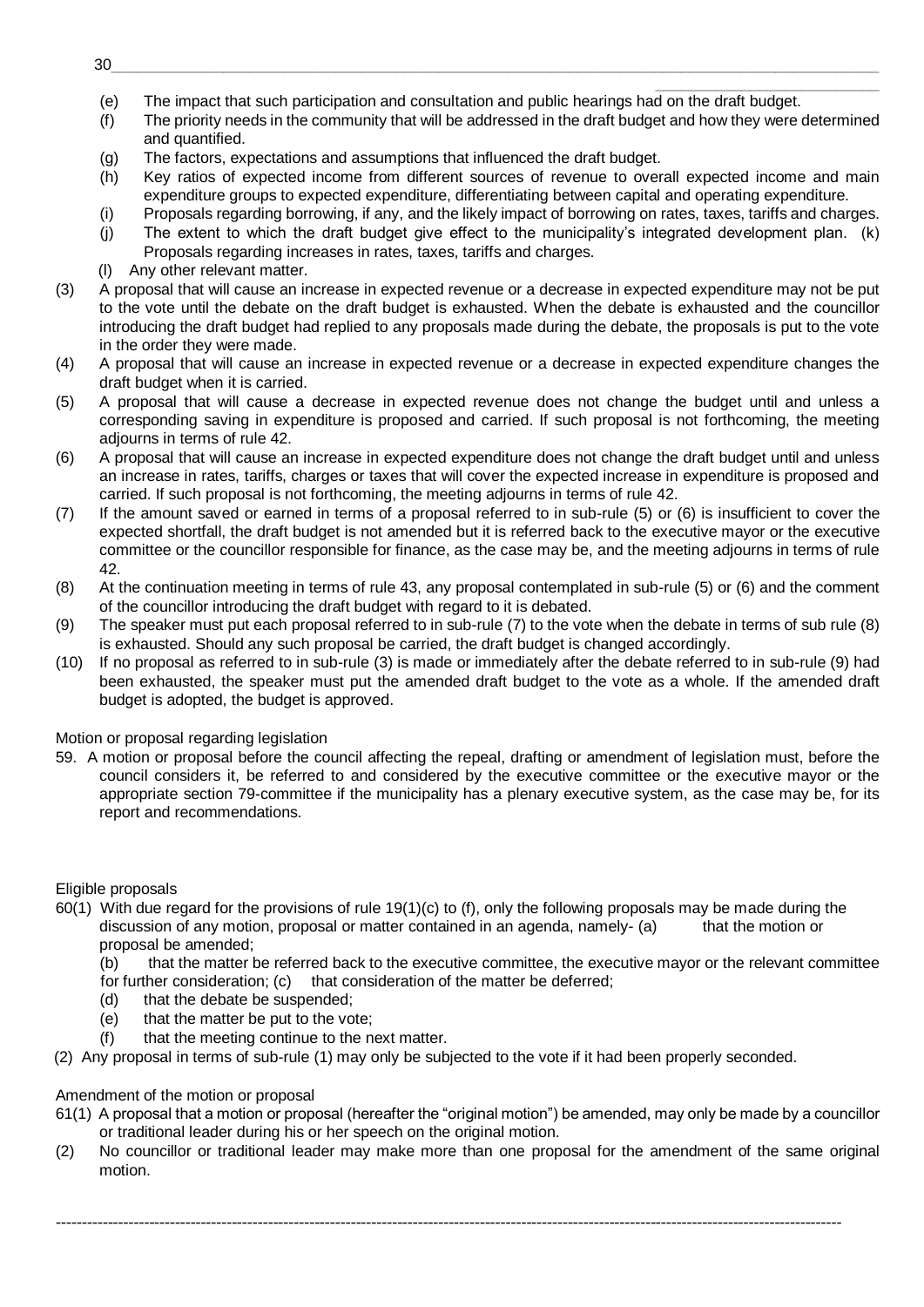- \_\_\_\_\_\_\_\_\_\_\_\_\_\_\_\_\_\_\_\_\_\_\_\_\_\_ (3) A proposal in terms of sub-rule (1) must be relevant to the original motion and the chairperson must clearly repeat it to the meeting before it is put to the vote.
- (4) With due regard for sub-rule (5) more than one amendment of an original motion may be introduced. Every amendment introduced must be put to the vote at the close of the debate.
- (5) If a proposal in terms of sub-rule (1) had been made, no other proposal may be made until its introducer had addressed the meeting. The councillor or traditional leader who made the proposal may address the meeting for five minutes on his or her proposal, but he or she has no right of reply. The seconder may not address the meeting on the proposal.
- (6) The introducer of the original motion may, when a proposal in sub-rule (1) had been made and its introducer had spoken in terms of sub-rule (5), address the meeting on that proposal without diminishing from his or her right to reply should that proposal be rejected. If a proposal in terms of sub-rule (1) is rejected, a vote must be taken on the original motion without any further discussion.
- (7) If more than one amendment on an original motion had been introduced, they must be put to the vote in the order they were made. If any amendment is carried, the amended motion or proposal takes the place of the original motion and becomes the motion or proposal in respect of which any further proposed amendments must be put to the vote.

## Referring the matter back

- 62(1) A proposal that a motion or proposal (hereafter the "original motion") be referred back, may only be made by a councillor or traditional leader during his or her speech on the original motion.
- (2) A proposal in terms of sub-rule (1) may only be made during a council meeting in the case of a recommendation by the executive committee, the executive mayor or a section 79-committee if the municipality has a plenary executive system, as the case may be. A proposal in terms of subrule (1) may only be made during an executive or mayoral committee meeting in the case of a recommendation of a section 79-committee.
- (3) If a proposal in terms of sub-rule (1) had been made, no other proposal may be made until its introducer had addressed the meeting. The councillor or traditional leader who made the proposal may address the meeting for five minutes on his or her proposal, but he or she has no right of reply. The seconder may not address the meeting on the proposal.
- (4) The introducer of the original motion may, when a proposal in sub-rule (1) had been made and after its introducer had spoken in terms of subrule (3), address the meeting on that proposal without diminishing from his or her right to reply should that proposal be rejected. If a proposal in terms of sub-rule (1) is rejected, a vote must be taken on the original motion without any further discussion.
- (5) A proposal in terms of sub-rule (1) may not be put to the vote until the mayor or the executive mayor or the chairperson of the relevant committee, as the case may be, had addressed the meeting. If such proposal is carried, the debate on the recommendation must end and the meeting proceeds to the next matter.

## Deferring consideration of the matter

- 63(1) A councillor or traditional leader who did not participate in the debate on a motion or proposal (hereafter the "original motion") may at the end of a speech about the original motion propose that the matter be deferred.
- (2) The councillor or traditional leader who made the proposal in terms of sub-rule (1) may address the meeting for five minutes on his or her proposal, but he or she has no right of reply. The seconder may not address the meeting on the proposal
- (3) A proposal similar to the proposal in terms of sub-rule (1) may not be made within half an hour after the first proposal was defeated in respect of the same original motion.
- (4) The introducer of the original motion may, when a proposal in sub-rule (1) had been made and its introducer had spoken in terms of sub-rule (2), address the meeting on that proposal without diminishing from his or her right to reply should that proposal be rejected. If a proposal in terms of sub-rule (1) is rejected, a vote must be taken on the original motion without any further discussion.
- (5) If the proposal in terms of sub-rule (1) concerns a recommendation of the executive committee, the executive mayor or a section 79-committee if the municipality has a plenary executive system, as the case may be, the matter must, if that proposal is carried, be included in the next report of the executive committee, executive mayor or section 79 committee to the council. If the proposal in terms of sub-rule (1) concerns a recommendation of the a section 79 committee if the municipality has a collective or mayoral executive system, the matter must, if that proposal is carried, be included in the next report of the committee to the executive or mayoral committee. If the proposal in terms of sub-rule (1) concerns any other matter, the matter must be included in the agenda of the first ordinary council meeting next ensuing.

## Suspending a debate

64(1) A councillor or traditional leader who did not participate in the debate on a motion or proposal (hereafter the "original motion") may at the end of a speech about the original motion propose that the debate be suspended, provided

--------------------------------------------------------------------------------------------------------------------------------------------------------

31\_\_\_\_\_\_\_\_\_\_\_\_\_\_\_\_\_\_\_\_\_\_\_\_\_\_\_\_\_\_\_\_\_\_\_\_\_\_\_\_\_\_\_\_\_\_\_\_\_\_\_\_\_\_\_\_\_\_\_\_\_\_\_\_\_\_\_\_\_\_\_\_\_\_\_\_\_\_\_\_\_\_\_\_\_\_\_\_\_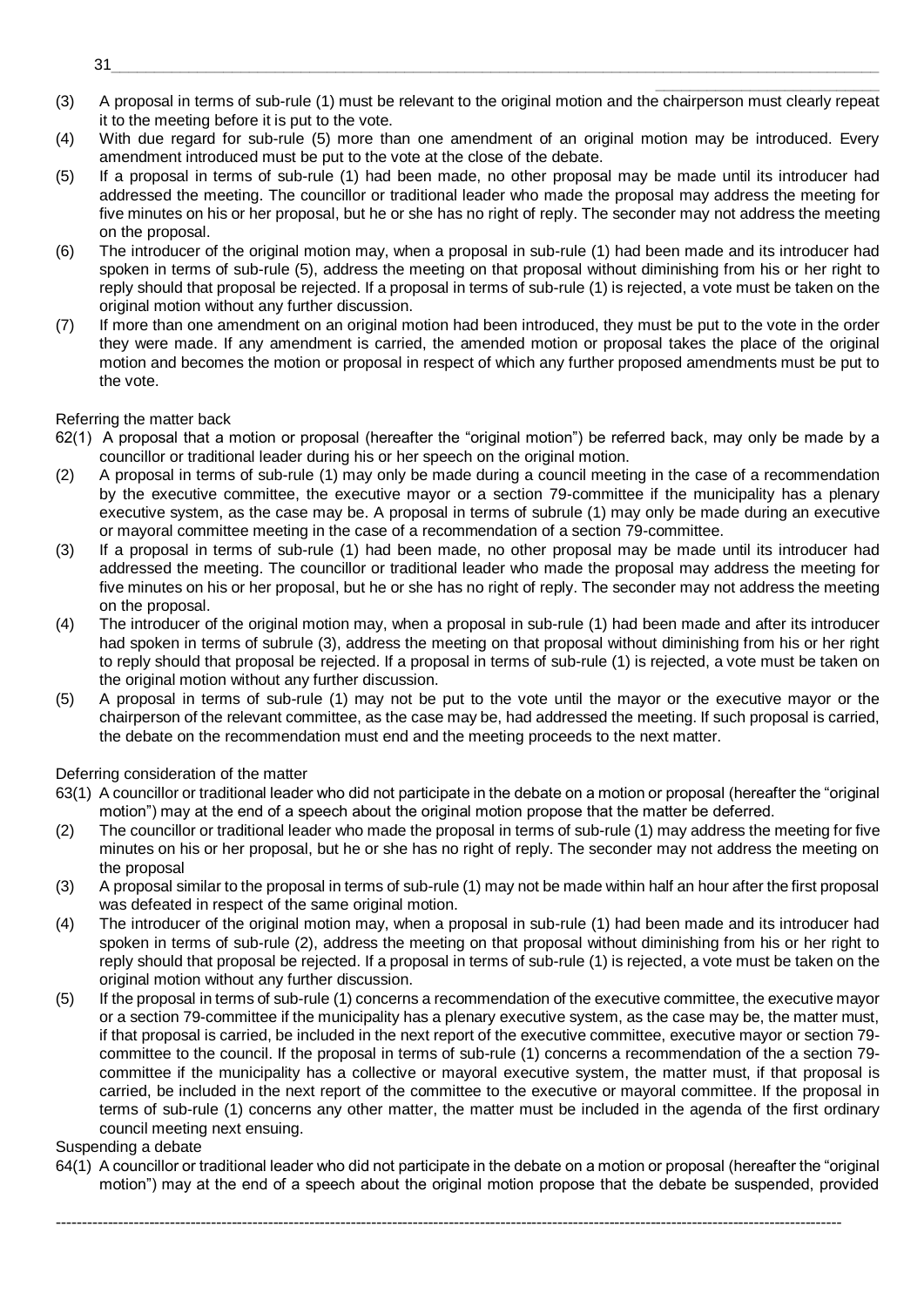\_\_\_\_\_\_\_\_\_\_\_\_\_\_\_\_\_\_\_\_\_\_\_\_\_\_ that no councillor or traditional leader may move or second more than one proposal that a debate be suspended during any meeting.

- (2) The councillor or traditional leader who made the proposal in terms of sub-rule (1) may address the meeting for five minutes on his or her proposal, but he or she has no right of reply. The seconder may not address the meeting on the proposal .
- (3) A proposal similar to the proposal in terms of sub-rule (1) may not be made within half an hour after the first proposal was defeated in respect of the same original motion.
- (4) The introducer of the original motion may, when a proposal in sub-rule (1) had been made and after its introducer had spoken in terms of subrule (2), address the meeting on that proposal without diminishing from his or her right to reply should that proposal be rejected. If a proposal in terms of sub-rule (1) is rejected, a vote must be taken on the original motion without any further discussion.
- (5) A proposal in terms of sub-rule (1) must be rejected if the council or committee, as the case may be, is required by law to pass a resolution on the matter at or before a particular date.
- (6) If a proposal in terms of sub-rule (1) is carried, the meeting must deal with the next item on the agenda. The item, in respect of which the debate had been suspended, must be placed first on the list of motions in the next agenda of the council or committee, as the case may be.
- (7) At the resumption of a suspended debate, the introducer of the suspension must address the meeting first.

## Putting the matter to the vote

- 65(1) A councillor or traditional leader who did not participate in the debate on a motion or proposal (hereafter the "original motion") may at the end of a speech about the original motion propose that the matter be put to the vote.
- (2) The councillor or traditional leader who made the proposal in terms of sub-rule (1) may address the meeting for five minutes on his or her proposal, but he or she has no right of reply. The seconder may not address the meeting on the proposal.
- (3) A proposal similar to the proposal in terms of sub-rule (1) may not be made within half an hour after the first proposal was defeated in respect of the same original motion.
- (4) The introducer of the original motion may, when a proposal in sub-rule (1) had been made and its introducer had spoken in terms of sub-rule (2), address the meeting on that proposal without diminishing from his or her right to reply should that proposal be rejected. If a proposal in terms of sub-rule (1) is rejected, a vote must be taken on the original motion without any further discussion.
- (5) The introducer of the original motion has the right, before the matter is put to the vote, to reply.

Proceeding to the next business

- 66(1) A councillor or traditional leader who did not participate in the debate on a motion or proposal (hereafter the "original motion") may at the end of a speech about the original motion propose that the meeting proceed to the next business.
- (2) The councillor or traditional leader who made the proposal in terms of sub-rule (1) may address the meeting for five minutes on his or her proposal, but he or she has no right of reply. The seconder may not address the meeting on the proposal.
- (3) A proposal similar to the proposal in terms of sub-rule (1) may not be made within half an hour after the first proposal was defeated in respect of the same original motion.
- (4) The introducer of the original motion may, when a proposal in sub-rule (1) had been made and its introducer had spoken in terms of sub-rule (2), address the meeting on that proposal without diminishing from his or her right to reply should that proposal be rejected. If a proposal in terms of sub-rule (1) is rejected, a vote must be taken on the original motion or proposal without any further discussion.
- (5) A proposal in terms of sub-rule (1) must be rejected if the council or committee, as the case may be, is required by law to pass a resolution on the matter at or before a particular date.
- (6) If the proposal in terms of sub-rule (1) is carried the matter under discussion lapse without further discussion.

## Part 13: Applications by councillors and traditional leaders

Applications to obtain a financial interest in council business

- 67(1) A councillor or traditional leader must lodge a written application with the municipal manager to obtain the council's consent in terms of item 6(2) of the code of conduct.
- (2) The municipal manager must submit an application in terms of sub-rule (1) to the council at the earliest opportunity.
- (3) A councillor or traditional leader who submitted an application in terms of sub-rule (1) may not be present during the consideration of his or her application.
- (4) The council may not close its meeting whilst it considers an application in terms of sub-rule (1).

(5) The council may grant or refuse an application and may impose conditions when it grants an application.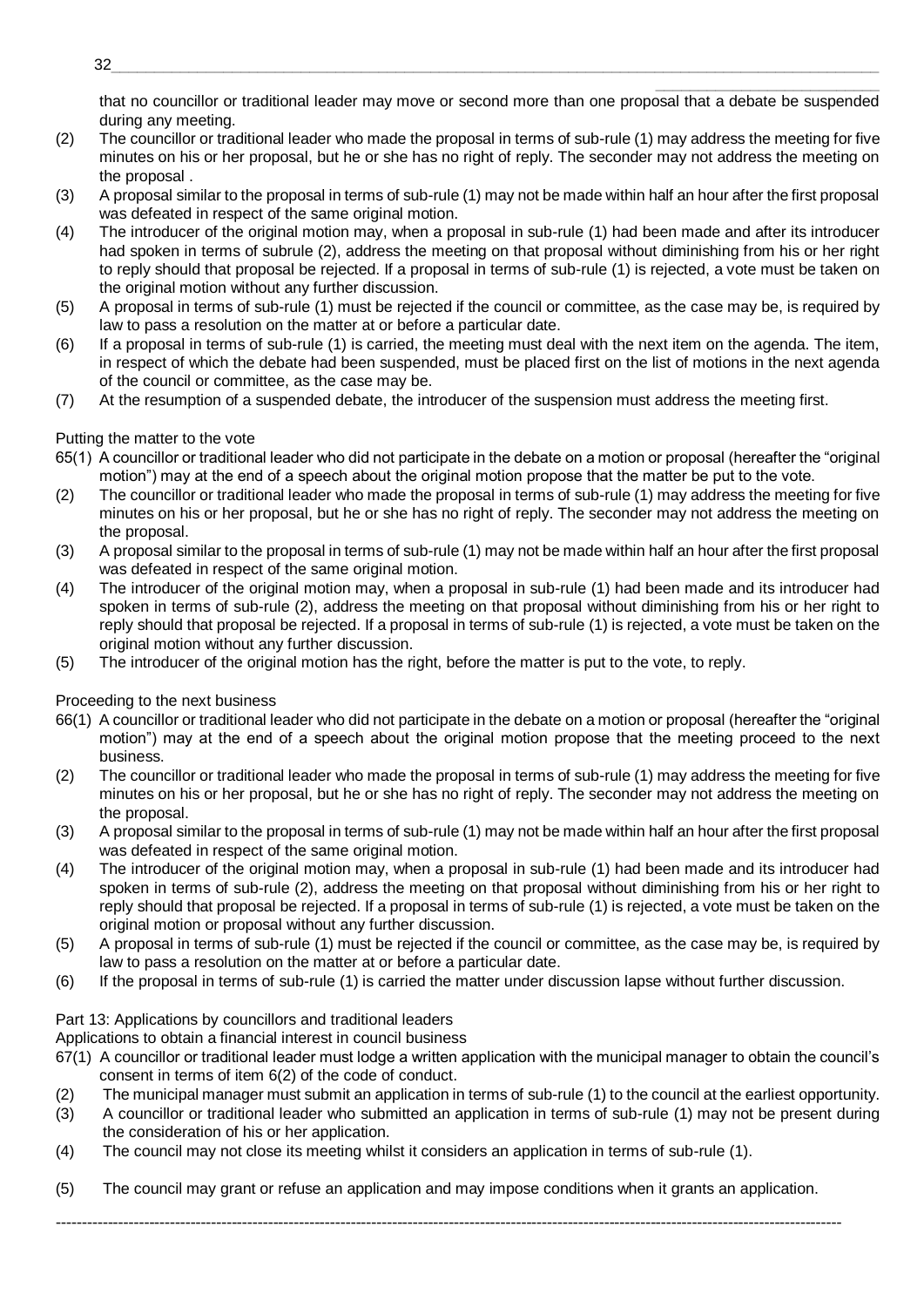\_\_\_\_\_\_\_\_\_\_\_\_\_\_\_\_\_\_\_\_\_\_\_\_\_\_ (6) Whenever the council refuses an application in terms of sub-rule (1) it must state the reasons for its refusal.

Disclosure of declared interests

- 68(1) The municipal manager must compile a register of the financial interests of councillors and traditional leaders declared in terms of item 7(1) of the code of conduct.
- (2) As soon as the municipal manager has completed the register referred to in sub-rule (1) he or she must submit it to the council.
- (3) The council must on receipt of the register in terms of sub-rule (2) during a closed meeting determine which of the declared financial interests must be made public having regard for the need for confidentiality and the need for public disclosure.
- (4) A councillor or traditional leader who has declared an interest that is recorded in the register may not be present during the consideration of the matter.
- (5) Any interest declared in terms of this rule that had not been made public, is confidential.

Resignation of councillors and vacancies in offices

- 69(1) A councillor may, by written withdrawal within 48 hours after the said meeting signed by him or her and delivered
	- to the municipal manager, resign-
	- (a) as councillor; or
	- (b) from any office he or she holds.
- (2) A councillor may resign from office at any time during a council or committee meeting by making a declaration to the council or committee in that regard, provided that the she or he must immediately after such a declaration, resign in writing. A declaration in terms of this rule may not be withdrawn.
- (3) If the resignation was that of the speaker, mayor, member of the executive committee or executive mayor, as the case may be, the council must as soon as the resignation of the councillor concerned in terms of sub-rule (2) had been reduced to writing, signed and given to the municipal manager, elect a speaker, executive mayor, member of the executive committee or mayor, as the case may be, despite the provisions of rule 23 or 24, as the case may be.
- (4) A resignation in terms of sub-rule (1) or (3) may not be withdrawn and takes effect upon receipt thereof by the municipal manager. If the executive mayor resigns, the members of the mayoral committee are deemed to have resigned from the same date as the executive mayor.
- (5) The municipal manager must immediately upon receipt of a resignation of a councillor or when a vacancy arises in the council in any other manner report it to the speaker, except when the resignation or vacancy is that of the speaker, and to- (a) the mayor, in the case of a resignation of a member of the executive committee; (b) the executive mayor, in the case of a resignation of member of the mayoral committee.
- (6) The municipal manager must ensure that any resignation or a report of any vacancy arising in another manner is contained in the agenda for the next ordinary council meeting after the vacancy arose.
- (7) The council must, except in the case of a vacancy arising in the mayoral committee, at the meeting where a vacancy in an office of the council is reported, elect from amongst the councillors a successor for the councillor who left the vacancy. A councillor elected to an office in terms of this sub-rule serves for the unexpired term of his or her predecessor.

## Part 14: Full-time councillors

Designation of full-time councillors

70. Before the council considers designating any councillor identified by the MEC as a possible full-time councillor, it must obtain and consider a report from the Municipal Manager, provided that the Municipal Manager must submit such a report at the first meeting of the council after a general election of councillors.

Report of the Municipal Manager with regard to full-time councillors 71(1) A report in terms of rule 70, must reflect on-

- (a) the extent of the powers and functions of the municipality;
- (b) the need to delegate those powers and functions to promote efficiency and effectiveness in their performance to a full-time councillor;
- (c) proposed powers that could be delegated to a full-time councillor and where there may be more than one full-time councillors, the different powers that may be delegated to each of them;
- (d) the reasons not to delegate any such power or function to an employee of the municipality;

--------------------------------------------------------------------------------------------------------------------------------------------------------

(e) the available financial and administrative resources of the municipality to support the work of a fulltime councillor or councillors, including the availability or cost of establishing and maintaining suitable office facilities, office equipment and secretarial assistance;

33\_\_\_\_\_\_\_\_\_\_\_\_\_\_\_\_\_\_\_\_\_\_\_\_\_\_\_\_\_\_\_\_\_\_\_\_\_\_\_\_\_\_\_\_\_\_\_\_\_\_\_\_\_\_\_\_\_\_\_\_\_\_\_\_\_\_\_\_\_\_\_\_\_\_\_\_\_\_\_\_\_\_\_\_\_\_\_\_\_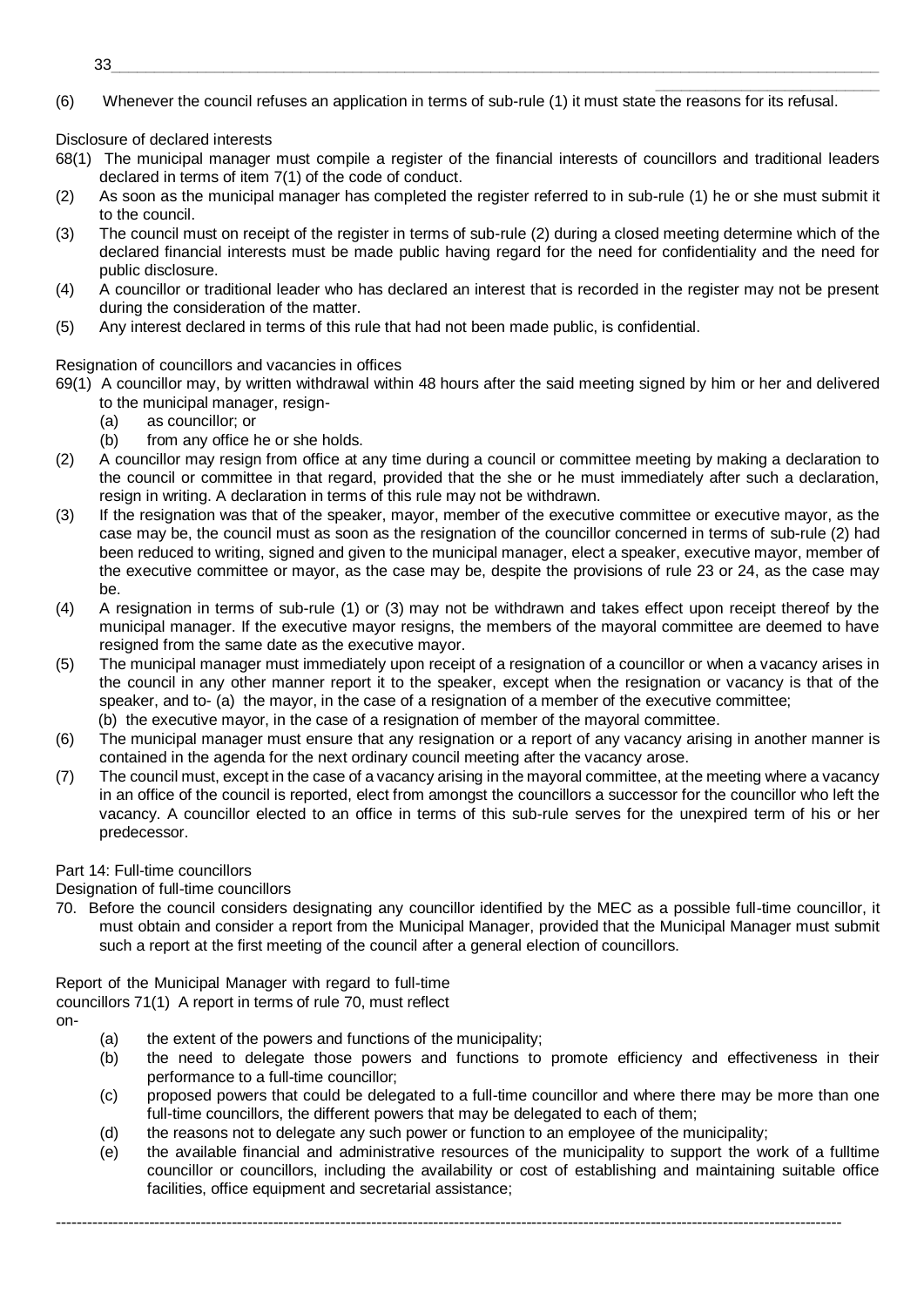- (f) the need for the economical, efficient and effective use of resources;
- (g) the burden the workload of a full-time councillor may put on the incumbent;
- (h) the need for coordination of decision-making:
- (i) the need for the regular availability of a councillor to interview the public and visitors to the municipality;

\_\_\_\_\_\_\_\_\_\_\_\_\_\_\_\_\_\_\_\_\_\_\_\_\_\_

- (j) the need for close political supervision of, and accountability for, the administration;
- (k) the likely improvement or deterioration of the relationship between the council and the administration;
- (l) the need to establish and maintain sound relationships between office-bearers in the different spheres of government;
- (m) the likely effect delegated powers may have on the enthusiasm and interest of councillors who are not fulltime councillors; (n) the functions a full-time councillor must perform as a duty of office;
- (o) the likely improvement or deterioration in the quality and speed of decision-making if an office is not

a full-time office; and (p) any other relevant matter.

- (2) The report must contain recommendations with regard to-
	- (a) the working hours of a full-time councillor as contemplated in rule 72(1);
	- (b) arrangements with regard to the provision of office facilities and equipment and secretarial support to the fulltime councillor and a proposed budget for such facilities and services where they are inadequate;
	- (c) the powers that may be delegated to the full-time councillor and where there may be more than one full-time councillor, the different powers that may be delegated to each of them;
	- (d) the format, frequency and framework for reports on the activities of the full-time councillor and the exercise of his or her delegated powers;
	- (e) the specification and clarification of the role and responsibility of the full-time councillor or councillors and the municipal manager and departmental heads of the municipality, with due regard for the statutory duties and responsibilities of the municipal manager; and (f) any other relevant matter.
- (3) The designation of a councillor as a full-time councillor does not establish an employment relationship between the municipality and the councillor concerned.

Applications by full-time councillors to undertake other paid work

72(1) The council must, when it designates a councillor as a full-time councillor, determine the working hours for the office held by that councillor.

- (2) A councillor who was designated as a full-time councillor may apply for permission of the council to undertake other paid work (in this rule "private work").
- (3) An application for private work must be lodged in writing with the municipal manager and must state the following:
- (a) the nature of the private work the applicant wishes to undertake;
- (b) an estimation of the demands such work will make on the time and availability of the applicant; and (c) where such work will be performed.
- (4) The council may grant or refuse an application for private work, provided that-
- (a) permission to perform private work may not be unreasonably refused; and
- (b) when the council refuses an application it must state the reasons for its refusal.
- (5) The meeting where an application for private work is considered may not be closed.
- (6) The applicant may not be present at a meeting during the discussion of the application, provided that the speaker may request the applicant to supply such information as the council may request during that meeting. Whenever such a request is made to the applicant, the applicant may supply the requested information orally during the meeting.
- (7) The council may, before it considers an application for private work, request that additional information with regard to the intended work as may be necessary for the proper consideration of the application be submitted in writing.
- (8) The granting of permission to undertake private work is valid for only twelve months after which the councillor concerned must submit a new application and is subject to the following conditions:
- (a) private work may only be undertaken outside the working hours contemplated in sub-rule (1);
- (b) private work may not negatively influence the applicant's performance in office or infringe on his or her official functions and duties;
- (c) no appointments or other arrangements in connection with private work may be made or conducted during the working hours contemplated in sub-rule (1);
- (d) the applicant may not use the council's equipment, employees, facilities or material for his or her private work;
- (e) the council's postal address, telephone and fax numbers and electronic mail address may not be used in connection with private work;
- (f) private work may not cause the applicant to breach the provisions of the code of conduct; (g) the councillor may not use his or her position with the council to recruit private work; and (h) any other condition as the council may determine.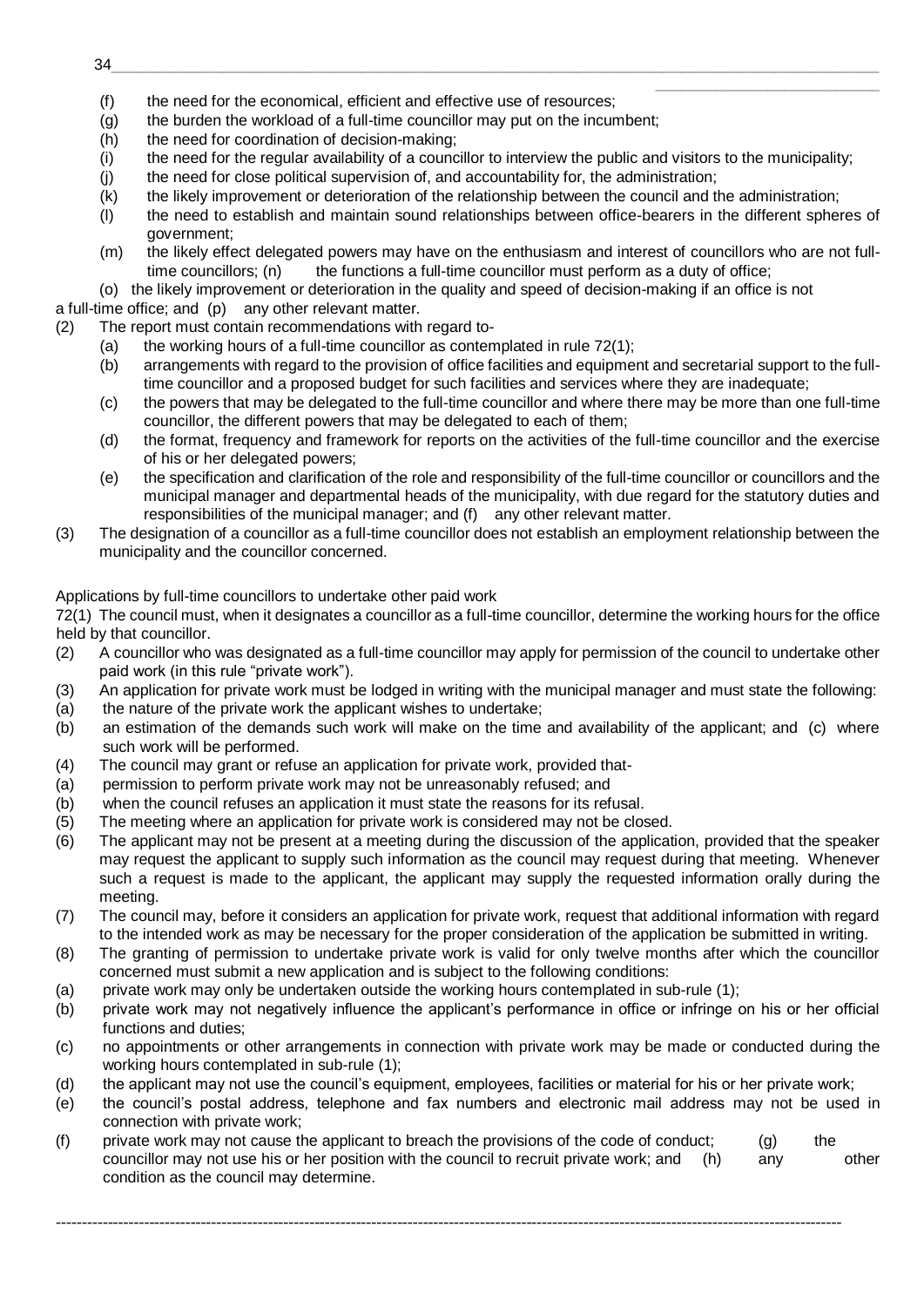(9) Any permission in terms of this rule does not exempt a councillor from complying with the code of conduct neither is such permission a defence against any allegation of a breach of the code.

\_\_\_\_\_\_\_\_\_\_\_\_\_\_\_\_\_\_\_\_\_\_\_\_\_\_

- (10) An application for private work must be refused if, in the opinion of the council, there may exist, or there is likely to arise, a conflict of interest between the councillor's duties as a councillor and those of his or her private work.
- (11) The council may, by notice to the councillor concerned, withdraw its permission to perform private work if there was a material breach of the conditions stipulated in sub-rule (7) or a conflict of interest arise as contemplated in subrule (10). Such a notice must contain the reasons for the withdrawal and must site the breaches of the conditions that occurred.
- (12) Before the council issues a notice in terms of sub-rule (11) it must allow the councillor concerned an opportunity to state his or her case.
- (13) Any refusal of an application or a withdrawal of permission already granted is final and binding on the councillor concerned.
- (14) An application that had been refused may only be reconsidered after expiry of a period of six months from the date of the resolution refusing the application, provided the councillor concerned submits a new application. A new application for private work may not be considered within six months after permission to perform private work had been withdrawn in terms of sub-rule (11).

## Leave of full-time councillors

- 73(1) A full-time councillor is entitled to-
- (a) 21 work days holiday leave with full remuneration after every completed year he or she occupied a full-time office of which 15 consecutive days must be taken within six months after the end of each such year;
- (b) 10 work days sick leave with full remuneration during every completed year he or she occupied a full-time office, provided that the council may grant more sick leave to a councillor; and
- (c) such other leave with or without remuneration as the council may decide.
- (2) A councillor may not encash holiday leave to his or her credit.
- (3) A full-time councillor must apply for leave of absence for any period that she or he would not be or had not been available in the municipality during the working hours referred to in rule 71(2)(a).
- (4) An application for leave of absence in terms of sub-rule (1) must be in writing and must be submitted to the municipal manager.
- (5) The municipal manager must submit an application in terms of sub-rule (4) to the council at the first opportunity.
- (6) The council must approve the application, if it is an application for leave in terms of sub-rule (1). If the council approves an application for leave of the speaker or the mayor if there is not a deputy mayor, the council must elect an acting speaker or mayor for the period of the absence of the speaker or mayor, as the case may be.
- (7) Leave to the credit of a councillor when he or she vacates office may not be paid out.

## CHAPTER 3

## LANGUAGE POLICY OF THE MUNICIPALITY

Determination of language policy

74. The council must at its first meeting after a general election for councillors review the language policy of the municipality in terms of rule 77 and, where such policy does not exist, instruct the municipal manager to develop a draft policy and submit it to the council.

## Differentiation between languages for different purposes

- 75. The council may determine that one or more languages be used- (a) for the purposes of local government in the municipality;
	- (b) for internal written communications relating to the operations of the municipality;
	- (c) for the preparation of agendas for, and minutes of, meetings;
	- (d) during debates in council and committee meetings;
	- (e) during public meetings of voters, constituency meetings and public hearings;
	- (f) for written communication with persons communicating with the municipality, including the language or languages used for billing the municipality's debtors;
	- (g) for public announcements and courtesy and official notices of the municipality;
	- (h) for the promulgation of its bylaws;
	- (i) for the compilation of the municipal code in terms of section 19 of the Systems Act; and (j) on forms used or issued by the municipality.

## Factors to be taken into account

76. When the council determines a language policy it must take the following factors into account: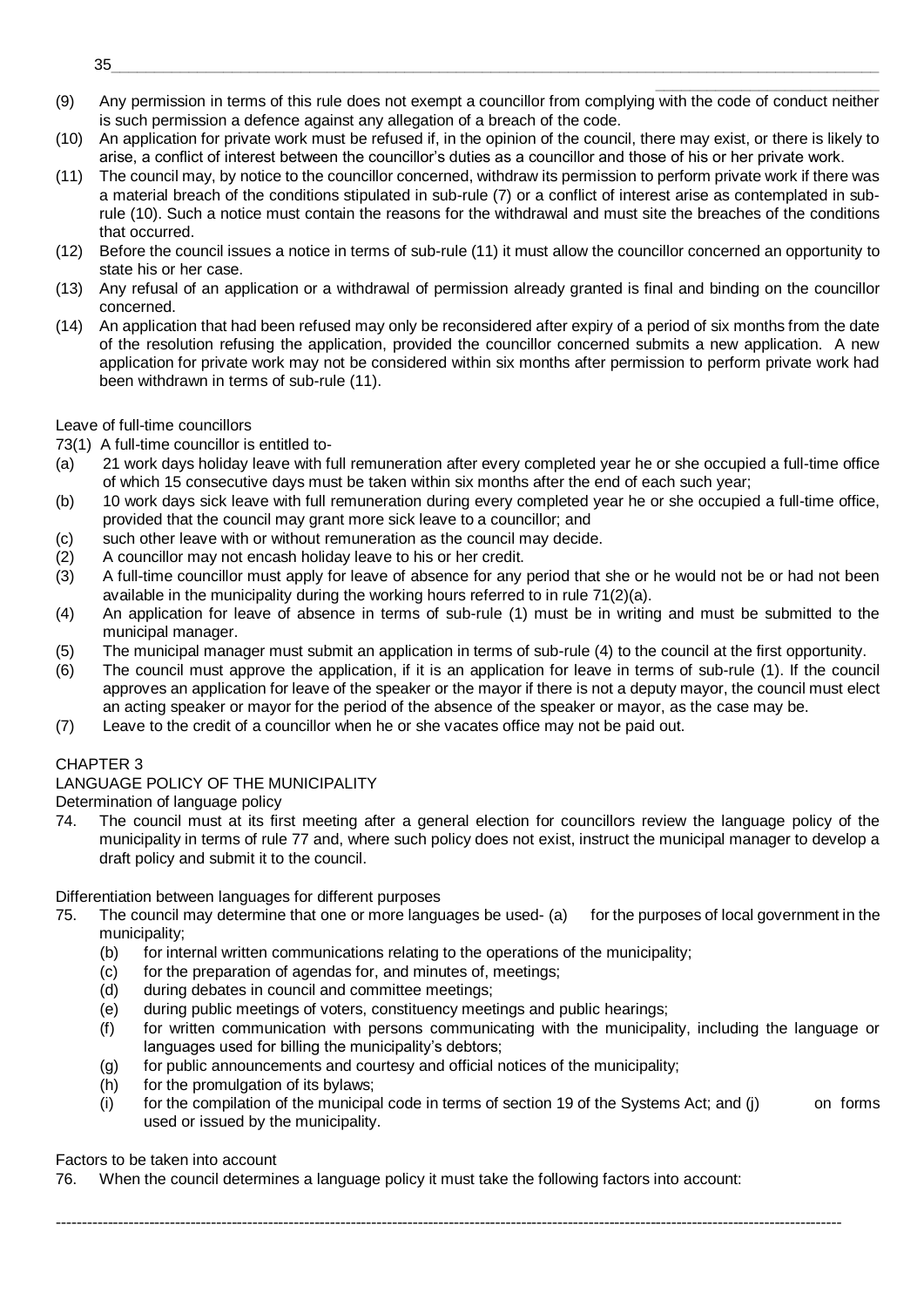- \_\_\_\_\_\_\_\_\_\_\_\_\_\_\_\_\_\_\_\_\_\_\_\_\_\_ (a) The need to take practical and positive steps to elevate the status and advance the use of indigenous languages that are official languages in terms of section 6(1) of the Constitution.
- (b) Language usage and preferences of the residents within the municipal area.
- (c) The practicability and expense of choosing any particular language or languages.
- (d) The right of an employee accused of misconduct to state his or her case during a disciplinary enquiry in a language of his or her choice and to have the proceedings at such enquiry translated to such language.
- (e) The dominant languages used by newspapers circulating in the area.
- (f) The right of everyone to use the language of their choice. (g) The economical, efficient and effective use of resources.

#### Review of language policy

77(1) The council may at any time review and amend its language policy, having due regard for the factors referred to in rule 76.

- (2) The council must review its language policy upon receipt of a written request demanding such a review signed by at least one-third of the councillors.
- (3) A request in terms of sub-rule (2) must state the reasons for the demand and must contain proposals for any amendment, taking into account the factors referred to in rule 76.
- (4) A request in terms of sub-rule (2) must be submitted to the municipal manager.
- (5) The municipal manager must submit a copy of the request to the speaker and must ensure that the request is contained in the agenda for the first ordinary council meeting next ensuing.
- (6) The speaker must submit a written report and recommendations about the request to the municipal manager, who must include it in the agenda for the meeting referred to in sub-rule (5).

## CHAPTER 4

#### ORDER OF BUSINESS AT MEETINGS

Order of business at ordinary council meetings

- 78. The order of business at an ordinary council meeting, except the first meeting of the council after a general election of councillors, is as follows:
	- (a) Opening
	- (b) Applications for leave of absence
	- (c) Official announcements of the speaker
	- (d) Reports of the speaker in terms of rules 15(1) and 99(4)
	- (e) Tabling of documents prescribed by statute or these rules and orders
	- (f) Applications and appeals from councillors in terms of rules 14(1), 67 and 72
	- (g) Reports received from the speaker
	- (h) Motions of sympathy and congratulations by the speaker
	- (i) Motions of sympathy and congratulations by other councillors
	- (j) Deputation's and interviews
	- (k) Disclosure of interest
	- (l) Minutes of the previous meeting
	- (m) Questions of which notice were given
	- (n) Report of the executive committee/executive mayor/committee reports
	- (o) Reports of decisions taken under delegated powers
	- (p) Motions (q) Closing

Provided that the Speaker may vary the sequence or add any item before or during the meeting as he/she deems fit.

Order of business at the first council meeting after a general election of councillors

79. The order of business at the first meeting of a council after a general election of councillors is as follows:

- (a) Opening
- (b) Applications for leave of absence
- (c) Election of speaker
- (d) Motion of congratulations of the municipal manager
- (e) Motions of congratulations from councillors
- (f) Acceptance speech of the speaker
- (g) Confirmation of type of municipality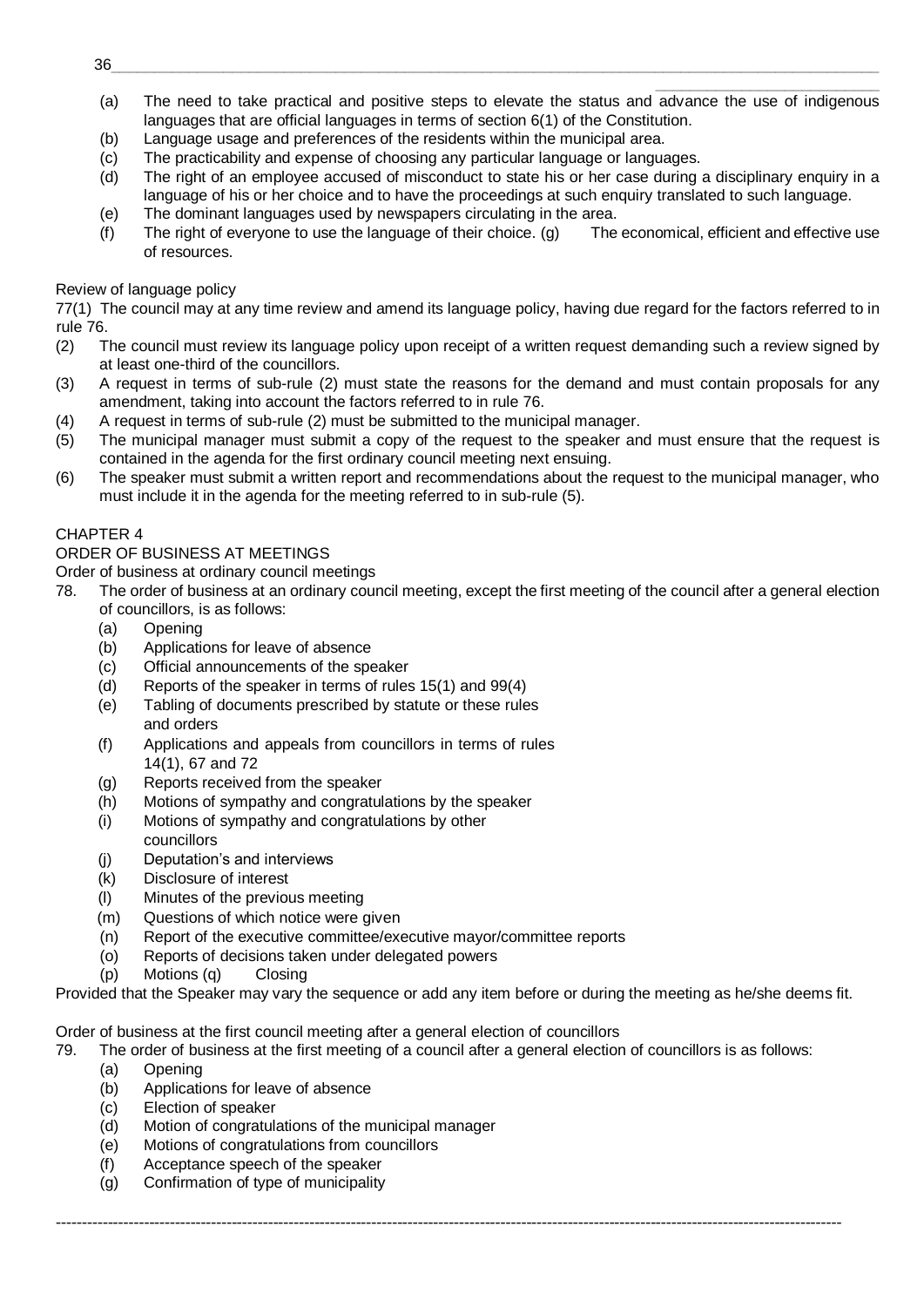- 37\_\_\_\_\_\_\_\_\_\_\_\_\_\_\_\_\_\_\_\_\_\_\_\_\_\_\_\_\_\_\_\_\_\_\_\_\_\_\_\_\_\_\_\_\_\_\_\_\_\_\_\_\_\_\_\_\_\_\_\_\_\_\_\_\_\_\_\_\_\_\_\_\_\_\_\_\_\_\_\_\_\_\_\_\_\_\_\_\_
- \_\_\_\_\_\_\_\_\_\_\_\_\_\_\_\_\_\_\_\_\_\_\_\_\_\_ (h) Election of members of the executive committee, or executive mayor, as the case may be (i) Election of mayor
- (j) Designation of councillor responsible for finance
- (k) Election of representatives in the district municipality
- (l) Designation of full-time councillors
- (m) Election of representative in SALGA FS's governance structures
- (n) Review of language policy
- (o) Review of delegated powers
- (p) Closing

Provided that the Speaker may vary the sequence or add any item before or during the meeting as he/she deems fit.

Order of business at committee meetings

- 80. The order of business at an ordinary executive or mayoral committee meeting is as follows:
	- (a) Opening
	- (b) Applications for leave of absence
	- (c) Official announcements
	- (d) Motions of sympathy and congratulations
	- (e) Disclosure of interests
	- (f) Minutes if the previous meeting
	- (g) Questions of which notice had
	- been given (h) Matters deferred from the previous
	- meeting (i) Reports of section 79-committees (if any)
	- (j) Reports of the municipal manager
	- (k) Deputation's and interviews
	- (l) Closing

Provided that the Executive Mayor may vary the sequence or add any item before or during the meeting as he/she deems fit.

# CHAPTER 5

VOTING AND DECISION-MAKING

Voting at public meetings of voters and constituency meetings

- 81(1) Questions submitted and proposals made at a public meeting of voters or a constituency meeting is decided by show of hands of the voters present at that meeting.
- (2) The chairperson of the meeting may request the municipal manager to take all reasonable steps to ensure that only voters vote at such a meeting.
- (3) An entry of the declaration of the result of a vote in the minutes of a meeting is conclusive evidence of the result.

Decision only taken in certain circumstances

- 82(1) No decision may be taken unless the council or a committee has sufficient information before it to take an informed decision. Such information must preferably be contained in a written report.
- (2) Before the council takes a decision on a matter directly affecting the area of a traditional authority, it must, by written notice, invite the traditional leader of the authority to make written submissions to the council with regard to the matter.
- (3) A traditional leader is deemed not to have any views on the matter if she or he does not respond within 21 days of the invitation in terms of  $sub$ -rule  $(2)$ .
- (4) The fact that a traditional leader did not respond to an invitation in terms of sub-rule (2) does not in any way limit her or his right to attend and participate in any council meeting where the matter will be discussed.

Voting at council and committee meetings

83(1) Voting in a council or committee meeting is by show of hands, unless a councillor requests a secret ballot on any question. The request for secret ballot must be supported by at least 50.1 members of the couincillors. When such a request is received the provisions of rule 85 applies.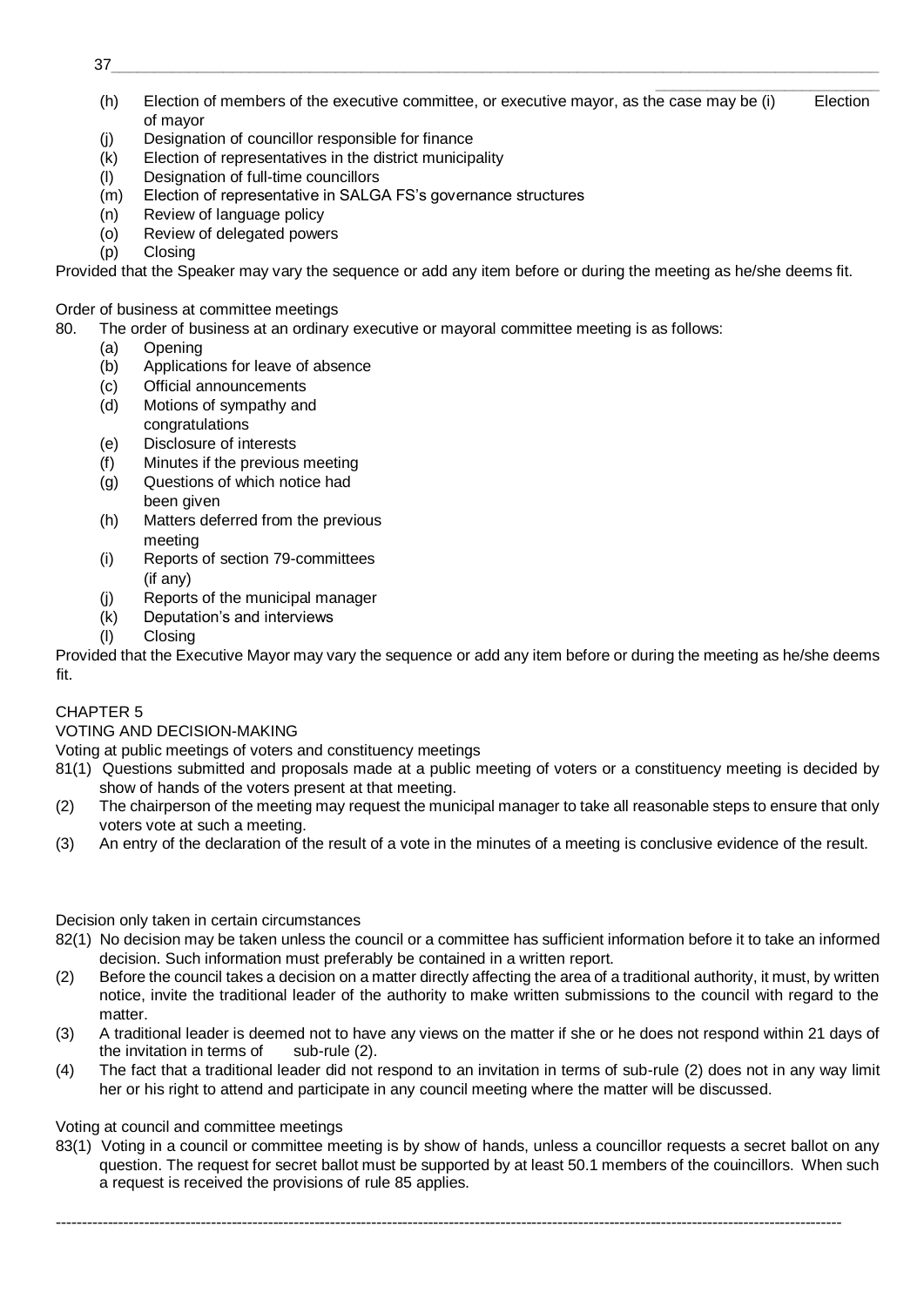- $38\_$  . The contribution of the contribution of the contribution of the contribution of the contribution of the contribution of the contribution of the contribution of the contribution of the contribution of the contribut
- (2) After the chairperson has declared the result of a vote a councillor may demand-
- (a) that his or her vote against the decision be

recorded or (b) a division.

(3) An entry of the declaration of the result of a vote in the minutes of a meeting is conclusive evidence of the result.

\_\_\_\_\_\_\_\_\_\_\_\_\_\_\_\_\_\_\_\_\_\_\_\_\_\_

When a division is called

- 84(1) When a division is called in terms of rule 83, all entrances to the venue of the meeting must be closed and no councillor may leave or enter the venue after the entrances had been closed until the result of the division was declared.
- (2) Immediately thereafter the chairperson of the meeting must repeat the motion or proposal, put the motion or proposal to the vote and take the vote of each councillor separately.
- (3) The chairperson must declare the result of the vote after all the councillors had been polled.
- (4) When a division is called, every councillor must vote for or against the proposal or motion in respect of which the division had been called.
- (5) A councillor who called for a division may not leave the venue of the meeting until the result of the vote had been declared.
- (6) An entry of the declaration of the result of a vote in the minutes of a meeting is conclusive evidence of the result.

Voting by secret ballot

85(1) The municipal manager must ensure that a sufficient supply of ballot papers that substantially comply with the following design, is available at each meeting:

| For the proposal     |  |
|----------------------|--|
| Against the proposal |  |

- (2) Immediately after the request that a secret ballot be held had been seconded, the municipal manager must give to each councillor present a ballot paper.
- (3) Upon receipt of a ballot paper the councillor must indicate his or her vote by clearly marking whether he or she is for or against the proposal concerned whereupon he or she must fold the ballot paper in half and hand it back to the municipal manager.
- (4) When all the councillors present has handed their ballot papers back, the municipal manager must determine the result of the ballot and inform the chairperson thereof.
- (5) The fact that a secret ballot had been held must be recorded in the minutes of that meeting.
- (6) All used ballot papers must be destroyed upon conclusion of the meeting.
- (7) An entry of the declaration of the result of a vote in the minutes of a meeting is conclusive evidence of the result.

Equality of votes

- 86(1) Unless a specific majority had been prescribed in respect of any matter or when a secret ballot is conducted or when expressly stated otherwise in these rules and orders, the chairperson at a meeting may cast a casting vote where there is an equality of votes on any question in addition to his or her deliberative vote.
- (2) Should there be an equality of votes after a division had been called and the chairperson refuses to use his or her casting vote, the matter must be referred back to the executive committee, executive mayor or relevant section 79 committee if the municipality has a plenary executive system, as the case may be, or must be deferred until the next meeting if there is not a committee or an executive mayor.
- (3) Should there be an equality of votes after a secret ballot had been conducted, the matter must be referred back to the executive committee, executive mayor or relevant section 79-committee if the municipality has a plenary executive system, as the case may be, or must be deferred until the next meeting if there is not a committee or an executive mayor.
- (4) In all cases other than those mentioned in sub-rules (2) and (3) where there is an equality of votes and the chairperson refuses to use his or her casting vote, the matter must be referred back to the executive committee, executive mayor or relevant section 79-committee if the municipality has a plenary executive system, as the case may be, or must be deferred until the next meeting if there is not a committee or an executive mayor.

# CHAPTER 6

REMOVAL OF OFFICE-BEARERS FROM OFFICE

Removal of speaker

87(1) A councillor (hereafter called "the initiator") may by written motion, which must be seconded by one third of councillors, move that the speaker be removed from office. Such a motion must be submitted to the Municipal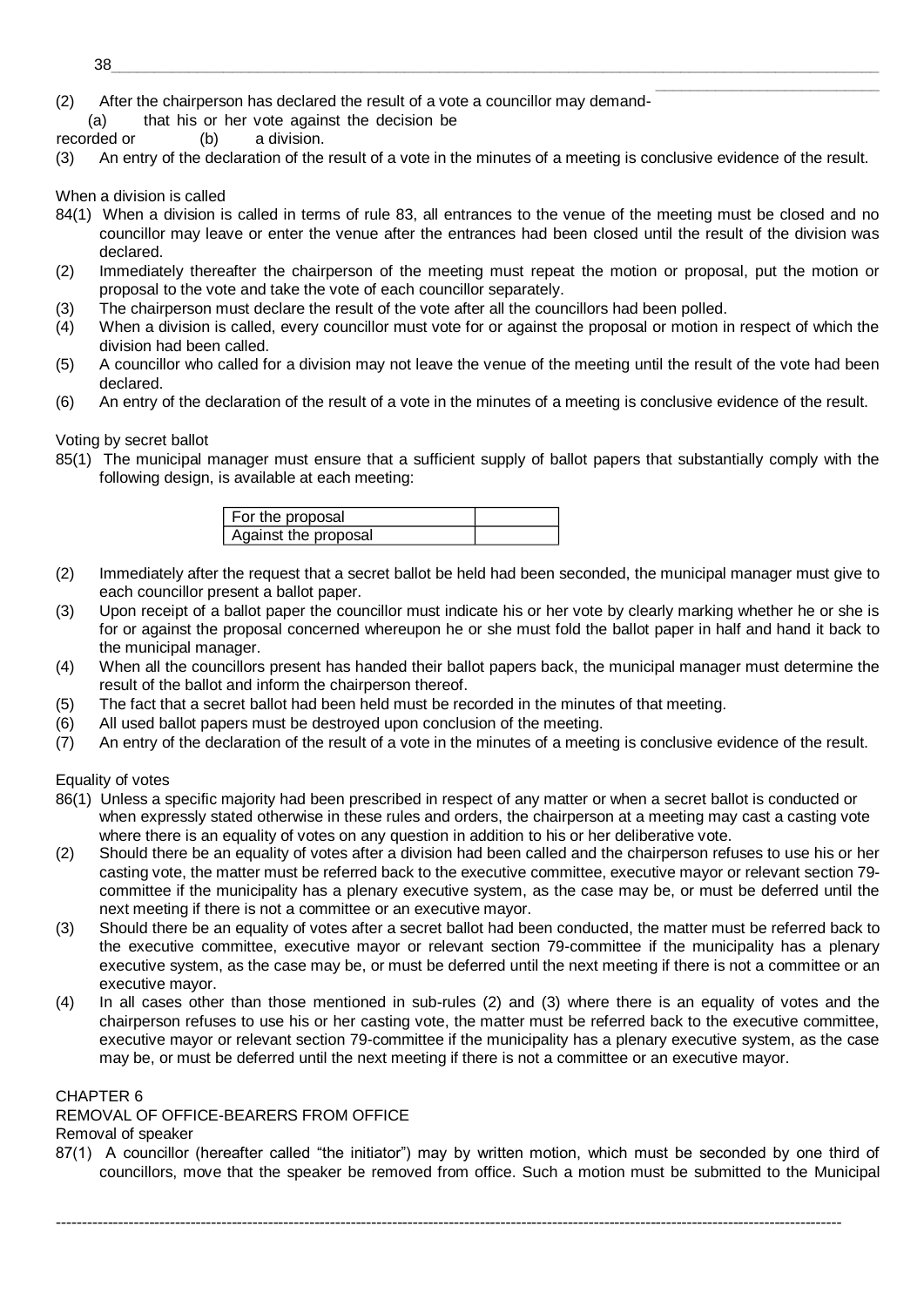\_\_\_\_\_\_\_\_\_\_\_\_\_\_\_\_\_\_\_\_\_\_\_\_\_\_ Manager and may not be sent by electronic mail, telex or telegram. If such motion is transmitted by facsimile, the original must be delivered to the municipal manager within seven days.

- (2) The motion must contain a brief summary of the reasons for the motion.
- (3) A motion in terms of sub-rule (1) may, despite the provisions of rule 56, not be withdrawn.
- (4) The Municipal Manager must, upon receipt of a motion in terms of sub-rule (1), forthwith send a copy to the speaker.
- (5) Unless the speaker resigns upon receipt of a motion in terms of sub-rule (1), he or she must forthwith upon receipt thereof determine the date, time and venue for a special council meeting in terms of rule 4. The date of such a special meeting may not be less than fourteen and not more than twenty-one days from the date the speaker received a copy of the motion from the municipal manager.
- (6) Despite the provisions of rule 10(1) at least seven days' notice of a meeting in terms of sub-rule (5) must be given to every councillor and traditional leader.
- (7) If the speaker resigns from office at any time before a meeting in terms of sub-rule (5) takes place, the motion lapses and the meeting does not go ahead.
- (8) The meeting may not be closed for the public or the media before a vote had been taken on a motion in terms of sub-rule (1).
- (9) The Municipal Manager presides over the proceedings on a motion in terms of sub-rule (1) but he or she may not -
	- (a) vote on the question;
	- (b) make any judgement or express any opinion regarding the substance of any allegation made or reason supplied for or during the debate in support or opposition of the motion.
- (10) The speaker has the right and must be allowed the opportunity during the proceedings to-
	- (a) respond to every allegation made in the motion and during the proceedings;
	- (b) call witnesses and to cross-examine any witnesses called by the
- initiator; and

(c) submit documents and to examine any documents submitted by

the initiator,

provided that if the speaker is not present during the meeting, the council may, in its sole discretion, continue with the proceedings. A proposal to proceed in the absence of the speaker is carried if a majority of the councillors of the municipality votes in favour of it.

- (11) With due regard for rules 35 and 36, the municipal manager must put the motion to the vote after the debate had been exhausted.
- (12) If the speaker at any time during the proceedings but before the motion is put to the vote, make a declaration in terms of rule 69(2), the proceedings are discontinued immediately and the motion lapses and the council proceeds to elect a new speaker despite any provisions to the contrary in these rules and orders.
- (13) If the motion is carried, the speaker is removed from office with immediate effect and the council proceeds to elect a new speaker despite any provisions to the contrary in these rules and orders.
- (14) A councillor elected as speaker in terms of sub-rule (12) or (13) serve for the unexpired term of his or her predecessor.
- (15) If the motion is defeated, no motion forwarding the same allegations may be submitted within the next three months unless the council directs otherwise.

# Removal from office of executive committee members

- 88(1) A councillor (hereafter called "the initiator") may by written motion, which must be seconded by at least ten other councillors, move that one or more members of the executive committee be removed from office. Such a motion must be submitted to the municipal manager and may not be sent by electronic mail, telex or telegram. If such motion is transmitted by facsimile, the original must be delivered to the municipal manager within seven days.
- (2) If the motion is not made in respect of all the members of the executive committee, it must state the names of the councillors who must be removed.
- (3) The motion must contain a brief summary of the reasons for the motion. If the motion is made in respect of two or more members of the executive committee it must contain a summary of the reasons for the motion in respect of each of them separately.
- (4) A motion in terms of sub-rule (1) may, not be withdrawn in terms of Rule 56.
- (5) The municipal manager must, upon receipt of a motion in terms of sub-rule (1), forthwith send a copy to the speaker and the members of the executive committee.
- (6) The speaker must forthwith upon receipt of the motion determine the date, time and venue for a special council meeting in terms of rule 4. The date of such a special meeting may not be less than fourteen and not more than twenty-one days from the date the speaker received a copy of the motion from the municipal manager.
- (7) Despite the provisions of rule 10(1) at least seven days' notice of a meeting in terms of sub-rule (6) must be given to every councillor and traditional leader.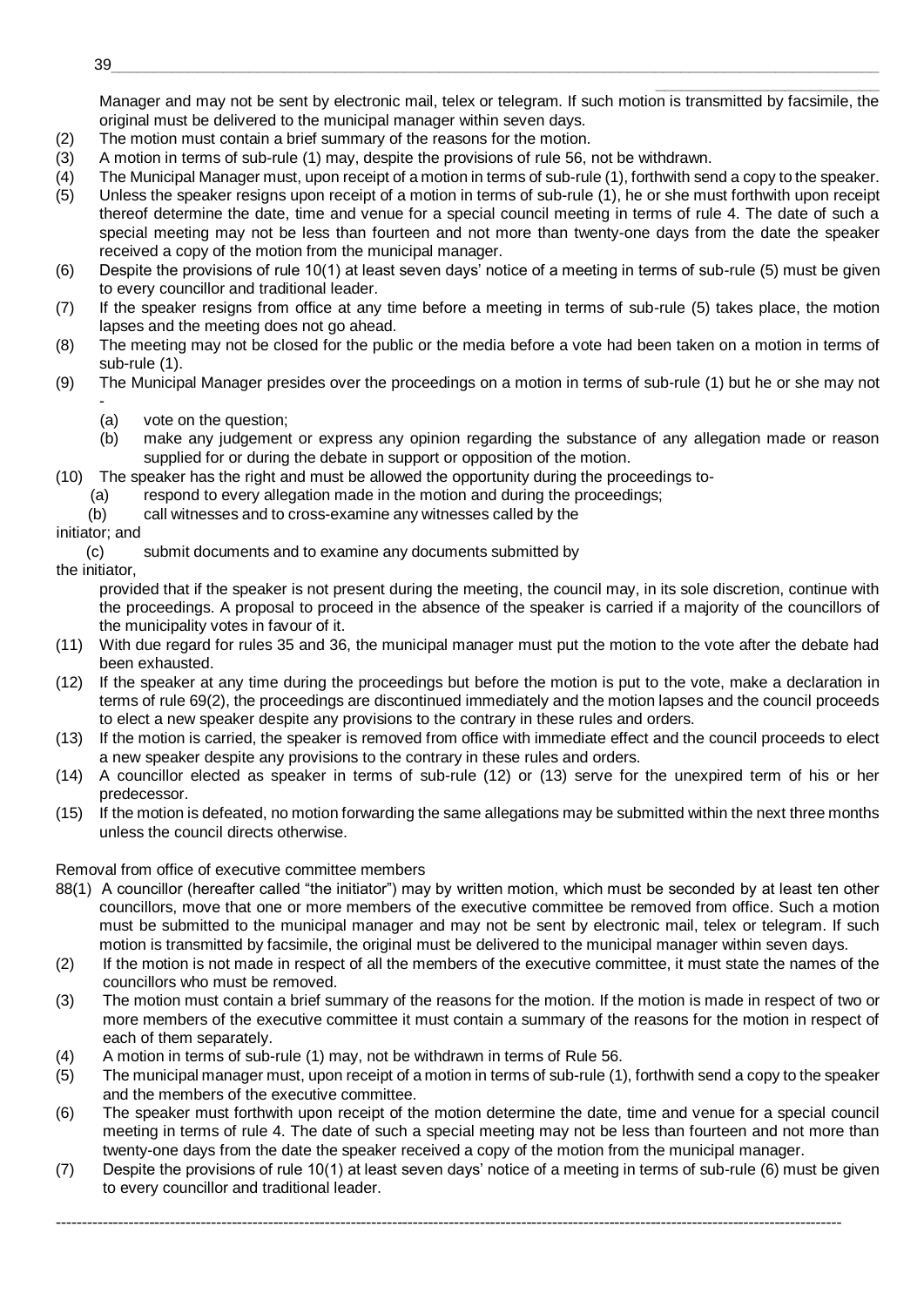(8) If the members of the executive committee or the members named in the motion resign from office at any time before a meeting in terms of subrule (6) takes place, the motion lapses and the meeting does not go ahead. If one or more, but not all, of the members of the executive committee or any councillor, but not all, named in the motion resign at any time before a meeting in terms of sub-rule (6) takes place, the motion lapses in so far as they are concerned but the meeting goes ahead in respect of any councillor who did not resign.

\_\_\_\_\_\_\_\_\_\_\_\_\_\_\_\_\_\_\_\_\_\_\_\_\_\_

- (9) The meeting may not be closed for the public or the media before a vote had been taken on the matter.
- (10) The speaker presides over the proceedings on a motion in terms of sub-rule (1) but he or she does not have a casting vote if there is an equality of votes.
- (11) The councillors in respect of whom the proceedings take place has the right and must be allowed the opportunity during the proceedings to separately-
- (a) respond to every allegation made in the motion and during the proceedings;
- (b) call witnesses and to cross-examine any witnesses called by the initiator; and (c) submit documents and to examine any documents submitted by the initiator
- provided that if any of the members of the executive committee in respect of whom the motion had been submitted is not present at the meeting, the council may, in its sole discretion, continue with the proceedings. A proposal to proceed in the absence of any councillor is carried if a majority of the councillors of the municipality votes in favour of it.
- (12) With due regard for rules 35 and 36, the speaker must put the motion to the vote after the debate had been exhausted. The motion is put to the vote separately in respect of each of the councillors to which it relates.
- (13) If any councillor against whom the proceedings was initiated at any time during the debate but before the motion is put to the vote make a declaration in terms of rule 69(2), the debate is discontinued immediately in respect of him or her and the motion lapses in respect of him or her.
- (14) Every councillor in respect of whom the motion is carried is removed from office with immediate effect.
- (15) As soon as the proceedings had been concluded the council proceed to fill any vacancies in the executive committee despite any provisions to the contrary in these rules and orders. If the position of mayor is also vacant the council proceed to elect a mayor from amongst the members of the executive committee after any vacancies in the executive committee had been filled.
- (16) A councillor elected as a member of the executive committee in terms of sub-rule (15) serve for the unexpired term of his or her predecessor.
- (17) If the motion is defeated, no motion naming a councillor in respect of whom it had been defeated, forwarding the same allegations may be submitted within the next three months unless the council directs otherwise.

#### Abolishing the executive committee during the term of the council

89(1) The council of a municipality that has a collective executive system may at any time during its

term and must when-

- (a) such a recommendation is received from the executive committee; or
- (b) a motion proposing that the executive committee be abolished, seconded by three councillors, is submitted consider abolishing the executive committee.
- (2) A motion in terms of sub-rule (1)(b) must be submitted to the municipal manager and may not be sent by electronic mail, telex or telegram. If such motion is transmitted by facsimile, the original must be delivered to the municipal manager within seven days.
- (3) A motion or recommendation in terms of sub-rule (1) must contain a brief summary of the reasons for the motion.
- (4) The provisions of rule 88(4) to (7), (9), (10) and (12) apply with regard to the consideration of a motion or recommendation in terms of sub-rule (1).
- (5) If a recommendation or motion in terms of sub-rule (1) is adopted or carried, the executive committee is abolished with immediate effect, the members of the executive committee is deemed to have resigned as such members effective from that date and the council operates as a municipality with a plenary executive system.
- (6) A motion, proposal or recommendation for-
- (a) the reinstitution of an executive committee that had been abolished; or
- (b) the abolishing of the executive committee
- may not be made, submitted or considered within six months after a similar motion or recommendation had been adopted or defeated, as the case may be.

#### Removal from office of the executive mayor

90(1) A councillor (hereafter called "the initiator") may by written motion, which must be seconded by at least ten other councillors, move that the executive mayor be removed from office. Such a motion must be submitted to the municipal manager and may not be sent by electronic mail, telex or telegram. If such motion is transmitted by facsimile, the original must be delivered to the municipal manager within seven days.

--------------------------------------------------------------------------------------------------------------------------------------------------------

(2) The motion must contain a brief summary of the reasons for the motion.

 $40\_$  . The contract of the contract of the contract of the contract of the contract of the contract of the contract of the contract of the contract of the contract of the contract of the contract of the contract of the c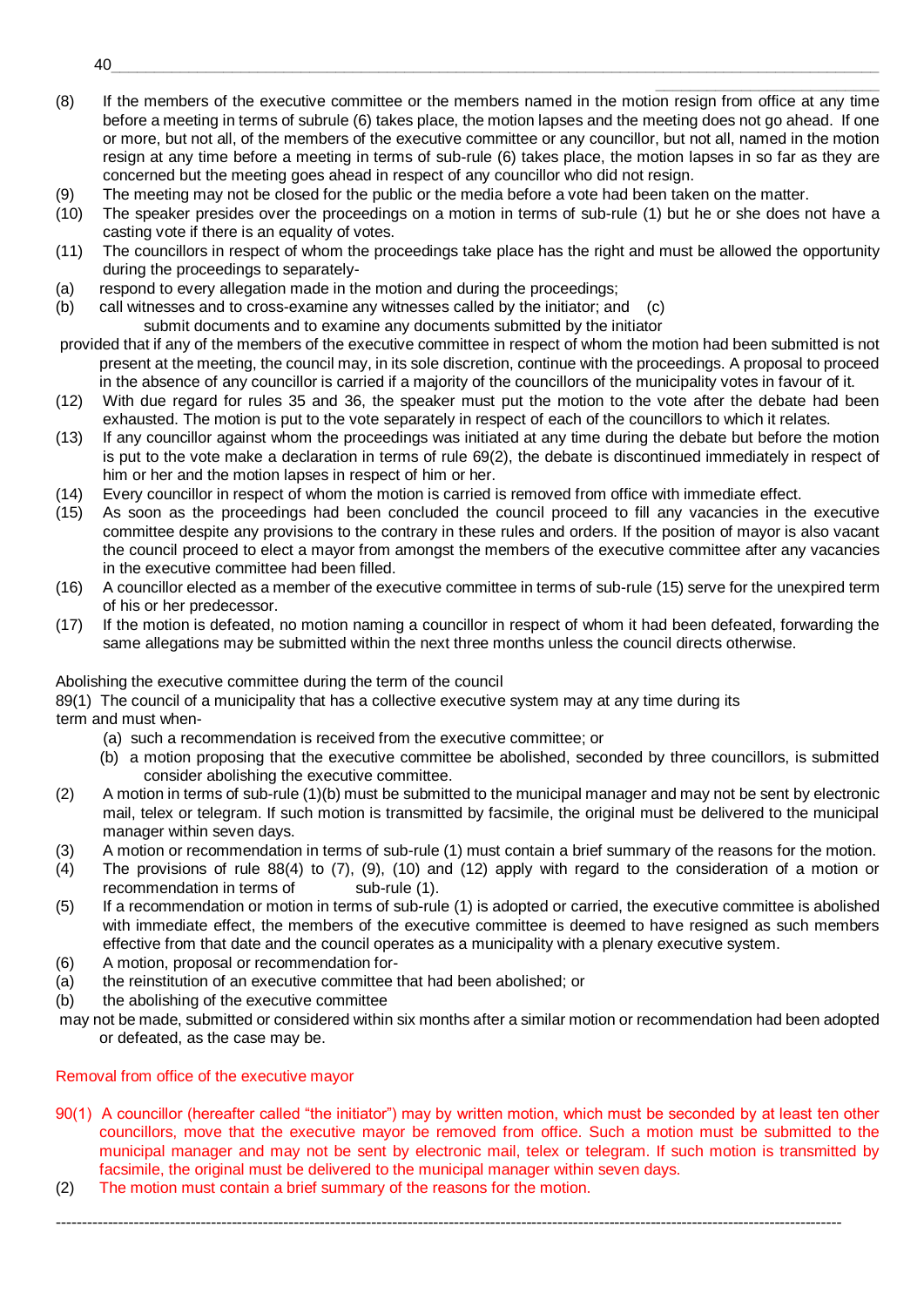- 41\_\_\_\_\_\_\_\_\_\_\_\_\_\_\_\_\_\_\_\_\_\_\_\_\_\_\_\_\_\_\_\_\_\_\_\_\_\_\_\_\_\_\_\_\_\_\_\_\_\_\_\_\_\_\_\_\_\_\_\_\_\_\_\_\_\_\_\_\_\_\_\_\_\_\_\_\_\_\_\_\_\_\_\_\_\_\_\_\_
- \_\_\_\_\_\_\_\_\_\_\_\_\_\_\_\_\_\_\_\_\_\_\_\_\_\_ (3) A motion in terms of sub-rule (1) may, despite the provisions of rule 56, not be withdrawn.
- (4) The municipal manager must, upon receipt of a motion in terms of sub-rule (1), forthwith send a copy to the speaker and the executive mayor.
- (5) The speaker must forthwith upon receipt of the motion determine the date, time and venue for a special council meeting in terms of rule 4. The date of such a special meeting may not be less than fourteen and not more than twenty-one days from the date the speaker received a copy of the motion from the municipal manager.
- (6) Despite the provisions of rule 10(1) at least seven days' notice of a meeting in terms of sub-rule (5) must be given.
- (7) If the executive mayor resigns from office at any time before a meeting in terms of sub-rule (5) takes place, the motion lapses and the meeting does not go ahead. If the executive mayor resigns, the members of the mayoral committee are deemed to have resigned from the same date.
- (8) The meeting may not be closed for the public or the media before a vote had been taken on the matter.
- (9) The speaker presides over the proceedings on a motion in terms of sub-rule (1) but he or she does not have a casting vote.
- (10) The executive mayor has the right and must be allowed the opportunity during the proceedings to-
	- (a) respond to every allegation made in the motion and during the debate;
	- (b) call witnesses and to cross-examine any witnesses called by the
	- initiator; and
	- (c) submit documents and to examine any documents submitted by the initiator,
- provided that if the executive mayor is not present during the meeting, the council may, in its sole discretion, continue with the proceedings. A proposal to proceed in the absence of the executive mayor is carried if a majority of the councillors of the municipality votes in favour of it.
- (11) With due regard for the provisions of rules 35 and 36, the speaker must put the motion to the vote after the debate had been exhausted.
- (12) If the executive mayor at any time during the debate but before the motion is put to the vote make a declaration in terms of rule 69(2), the debate is discontinued immediately and the motion lapses and the council proceeds to elect a new executive mayor despite any provisions to the contrary in these rules. When such a declaration is made the members of the mayoral committee are deemed to have resigned as such members.
- (13) If the motion is carried, the executive mayor is removed from office with immediate effect and the council proceeds to elect a new executive mayor despite any provisions to the contrary in these rules.
- (14) A councillor elected as executive mayor in terms of sub-rule (12) or (13) serve for the unexpired term of his or her predecessor.
- (15) if the motion is defeated, no motion forwarding the same allegations may be submitted within the next three months unless the council directs otherwise.

Abolishing of office of executive mayor during the term of the council

91. The provisions of rule 89 apply, with the necessary changes required by context to the executive mayor, provided that if the motion or recommendation to abolish the office of executive mayor is carried, the members of the mayoral committee are deemed to have resigned from that date.

Removal of members of section 79-committees

- 92(1) A councillor (hereafter called "the initiator") may by written motion, which must be seconded by at least ten other councillors, move that one or more members of a section 79-committee (hereafter referred to as "the committee") be removed from office. Such a motion must be submitted to the municipal manager and may not be sent by electronic mail, telex or telegram. If such motion is transmitted by facsimile, the original must be delivered to the municipal manager within seven days.
- (2) A motion for removal of the chairperson of a section 79-committee if the municipality has a collective executive system must be dealt with in terms of the procedure contained in rule 88. A motion for the removal of the chairperson of a section 79-committee if the municipality has a mayoral executive system must be referred to and dealt with by the executive mayor in terms of rule 93.
- (3) If the motion is not made in respect of all the members of the committee, it must state the names of the councillors who must be removed.
- (4) The motion must contain a brief summary of the reasons for the motion. If the motion is made in respect of two or more members of the committee it must contain a summary of the reasons for the motion in respect of each of them separately.
- (5) A motion in terms of sub-rule (1) may, despite the provisions of rule 56, not be withdrawn.
- (6) The municipal manager must, upon receipt of a motion in terms of sub-rule (1), forthwith send a copy to the speaker, the mayor or the executive mayor, as the case may be, and the members of the committee concerned.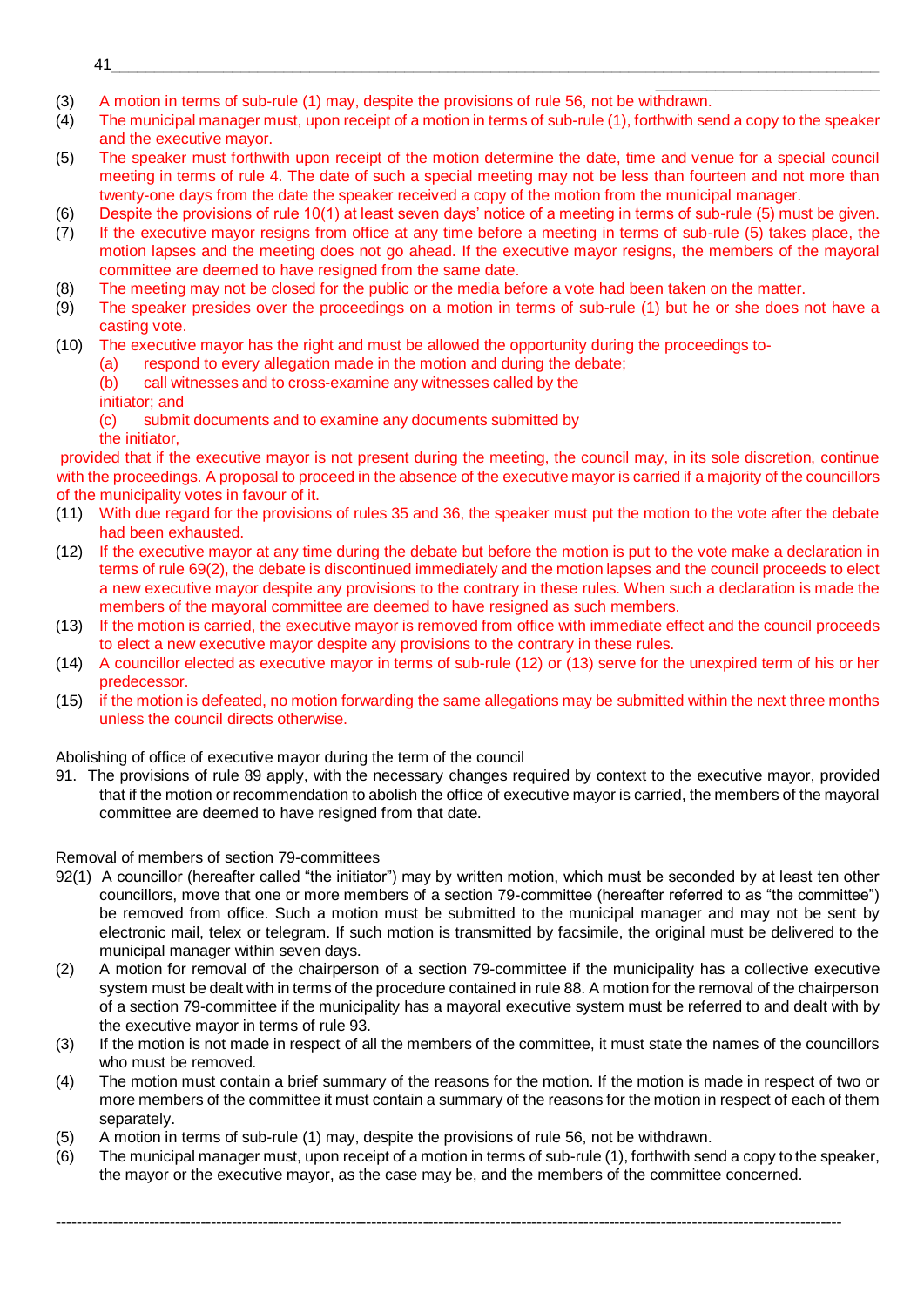- \_\_\_\_\_\_\_\_\_\_\_\_\_\_\_\_\_\_\_\_\_\_\_\_\_\_ (7) The speaker must forthwith upon receipt of the motion determine the date, time and venue for a special council meeting in terms of rule 4. The date of such a special meeting may not be less than fourteen and not more than twenty-one days from the date the speaker received a copy of the motion from the municipal manager.
- (8) At least seven days' notice of a meeting in terms of sub-rule (7) must be given, despite the provisions of rule 10(1).
- (9) If the members of the committee or the members named in the motion resign from office at any time before a meeting in terms of sub-rule (7) takes place, the motion lapses and the meeting does not go ahead. If one or more, but not all, of the members of the committee or any councillor, but not all, named in the motion resign at any time before a meeting in terms of sub-rule (7) takes place, the motion lapses in so far as they are concerned but the meeting goes ahead in respect of any councillor who did not resign.
- (10) The meeting may not be closed for the public or the media before a vote had been taken on the matter.
- (11) Except when the motion in terms of sub-rule (1) is submitted in respect of a member of the mayoral committee, the speaker presides over the proceedings on a motion in terms of sub-rule (1) but he or she does not have a casting vote if there is an equality of votes.
- (12) The councillors in respect of whom the proceedings take place has the right and must be allowed the opportunity during the proceedings to separately-
- (a) respond to every allegation made in the motion and during the debate;
- (b) call witnesses and to cross-examine any witnesses called by the initiator; and (c) submit documents and to examine any documents submitted by the initiator
- provided that if any of the members of the committee in respect of whom the motion had been submitted is not present at the meeting, the council may, in its sole discretion, continue with the proceedings. A proposal to proceed in the absence of the any councillor concerned is carried if a majority of the councillors of the municipality votes in favour of it.
- (13) After the debate had been exhausted, the speaker must put the motion to the vote. The motion is put to the vote separately in respect of each of the councillors to which it relates.
- (14) If any councillor to whom a motion in terms of sub-rule (1) relates at any time during the debate but before the motion is put to the vote make a declaration in terms of rule 69(2), the debate is discontinued immediately in respect of him or her and the motion lapses in respect of him or her.
- (15) Every councillor in respect of whom the motion is carried is removed from office with immediate effect.
- (16) As soon as the proceedings had been concluded the council proceed to fill the vacancies in the committee despite any provisions to the contrary in these rules and orders.
- (17) A councillor elected as a member of the committee in terms of sub-rule (16) serve for the unexpired term of his or her predecessor.
- (18) If the motion is defeated, no motion naming a councillor in respect of whom it had been defeated, forwarding the same allegations may be submitted within the next three months unless the council directs otherwise.

Removal from office of chairperson of section 79 and 80-committee in mayoral executive system

- 93(1) A councillor (hereafter called "the initiator") may by written motion, which must be seconded by at least ten other councillors, move that a member of the mayoral committee-
- (a) who is the chairperson of a section 79-committee be removed as chairperson of the committee concerned; or (b) be removed as such a member.
- (2) A motion in terms of sub-rule (1) must be submitted to the municipal manager and may not be sent by electronic mail, telex or telegram. If such motion is transmitted by facsimile, the original must be delivered to the municipal manager within seven days.
- (3) The motion must contain a brief summary of the reasons for the motion.
- (4) A motion in terms of sub-rule (1) may, despite the provisions of rule 56, not be withdrawn.
- (5) The municipal manager must, upon receipt of a motion in terms of sub-rule (1), forthwith send a copy to the executive mayor.
- (6) The executive mayor may, upon receipt of the motion-
	- (a) in writing dismiss the councillor concerned with immediate effect; or
	- (b) determine the date, time and venue for a special mayoral committee meeting in terms of rule 6 and send a copy of the motion to the councillor concerned.
- (7) The date of such a special mayoral committee meeting may not be less than fourteen and not more than twentyone days from the date he or she received a copy of the motion from the municipal manager.
- (8) Despite the provisions of rule 10(1) at least seven days' notice of a meeting in terms of sub-rule (6)(b) must be given.
- (9) If the councillor concerned resigns from office at any time before a meeting in terms of sub-rule (6)(b) takes place, the motion lapses and the meeting do not go ahead.
- (10) The meeting may not be closed for the public or the media before a vote had been taken on the matter.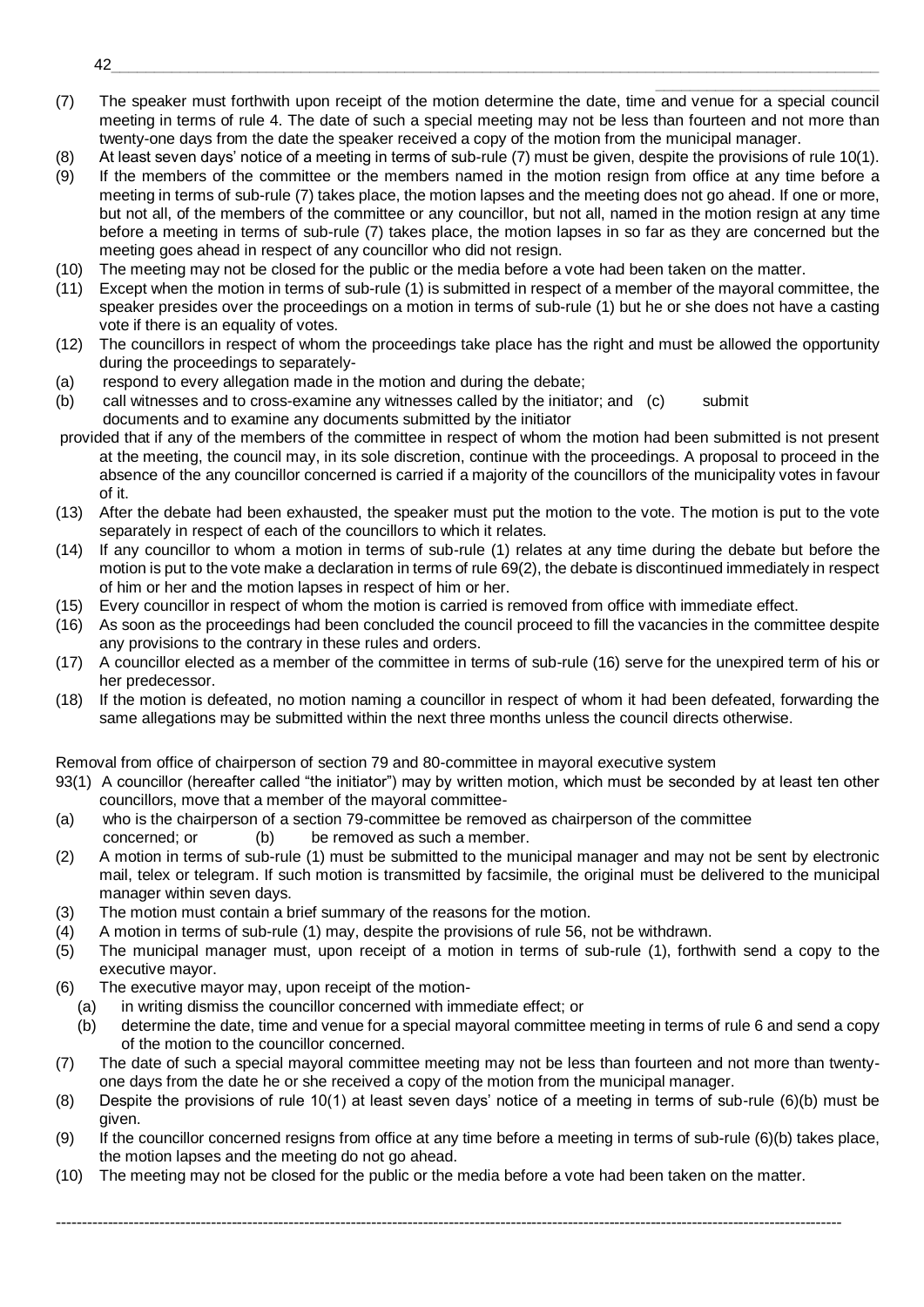- \_\_\_\_\_\_\_\_\_\_\_\_\_\_\_\_\_\_\_\_\_\_\_\_\_\_ (11) The executive mayor presides over the proceedings on a motion in terms of sub-rule (1) but he or she does not have a casting vote.
- (12) The councillor concerned has the right and must be allowed the opportunity during the proceedings to- (a) respond to every allegation made in the motion and during the debate;
- (b) call witnesses and to cross-examine any witnesses called by the initiator; and
- (c) submit documents and to examine any documents submitted by the initiator, provided that if the councillor concerned is not present during the meeting, the executive mayor may, in his or her sole discretion, continue with the proceedings.
- (13) After the debate had been exhausted, the executive mayor must put the motion to the vote.
- (14) If the councillor concerned at any time during the debate but before the motion is put to the vote make a declaration in terms of rule 69(2), the debate is discontinued immediately and the motion lapses.
- (15) If the motion is carried, the executive mayor must remove the councillor concerned from office with immediate effect. The executive mayor may fill a vacancy arising in terms of sub-rule (9), (14) or this sub-rule.
- (16) A councillor appointed to the mayoral committee in terms of sub-rule (14) or (15) serve for the unexpired term of his or her predecessor.
- (17) If the motion is defeated, no motion forwarding the same allegations may be submitted within the next three months unless the council directs otherwise.

# CHAPTER 7

# CLOSING OF MEETINGS

Rule 94 Meeting of Council open to public

- (1) The Municipal Council shall conduct its business in an open manner and every meeting of the council and all committees, including the executive committee / mayoral committee shall be open to the public; provided that this section shall not apply when it is reasonable to do so having regard to the nature of the business being transacted in terms of section 20 (1) (a) and (b) of the Systems Act.
- (2) The Council will deal In Committee when discussing any of the following matters:
	- (a) a trade secret or confidential commercial information of any supplier of the municipality or any person rendering a service to the municipality;
	- (b) personal and private information of any councillor or an employee of the municipality;
	- (c) the intention of the municipality to purchase or acquire land or buildings;
	- (d) the price a municipality may offer for the purchase or acquisition of land or buildings;
	- (e) any report addressing legal proceedings that the municipality is involved in or contemplating instituting or defending;
	- (f) disciplinary proceedings or proposed disciplinary proceedings again against any employee; (g) any matter that might not be disclosed in terms of legislation;
	- (h) consideration of the minutes of previous In Committee discussions.
- (3) A councillor may, when an item in the agenda is put to order, other than a matter referred to in 3.2 above, and provided it is not a matter that is required in law to be dealt with in open council, propose with motivation, that the matter be further dealt with In Committee. The ruling of the Speaker in this regard will be final and no further discussion will be allowed.

# 95(repealed)

96(repealed)

# Opening a closed meeting

- 97(1) A councillor may at any time during a meeting that is closed propose that the meeting proceed in public.
- (2) No seconder is required for a proposal in terms of sub-rule (1).
- (3) Despite anything to the contrary in these rules and orders, only the introducer of the motion may speak on the proposal for a period not exceeding five minutes and must during his or her argument state the reasons for the proposal.
- (4) The chairperson at the meeting, if he or she does not reject the proposal, must subject the proposal to the vote immediately after the introducer has spoken.
- (5) If the proposal is carried, the meeting immediately resumes in public.

# Rule 98

Information to the press or other media: In-committee discussions

1) The Mayor/ Executive Mayor, or in his/her absence the Deputy Mayor / Executive Mayor, the Speaker and the Municipal Manager in their discretion may, on application being made to him/her by any registered newspaper,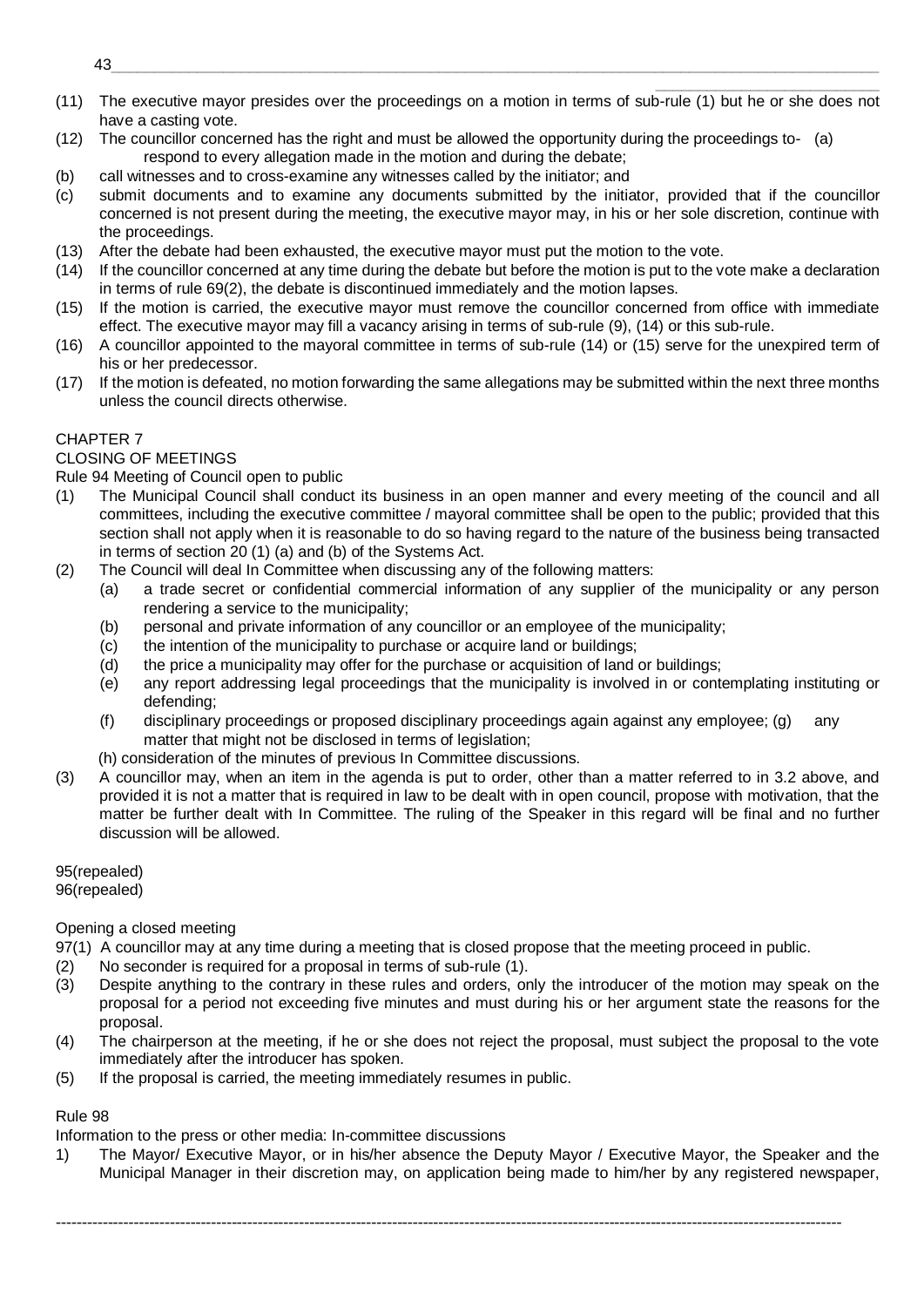\_\_\_\_\_\_\_\_\_\_\_\_\_\_\_\_\_\_\_\_\_\_\_\_\_\_ radio station, television service or internet publisher, supply to such media or its representative, information and reports relating to the work of the municipality.

- 2) In view of the Municipal Manager, the Speaker or the Mayor / Executive Mayor being the authorised channel through which the media may receive information and reports, members of the council are therefore expected to refrain from sending to the media documents or information supplied to them with a view to their consideration by the council or any committee: Provided that this clause shall not be construed as abrogating a councillor's individual constitutional right to make press statements which reflect his/her own personal or political view and not that of the council, further provided however, that no discussion that took place in-committee may be conveyed to the public or the press except by the Mayor / Executive Mayor, Speaker or Municipal Manager.
- 3) Chairpersons of committees must liaise with the Executive Mayor / Mayor, Speaker and Municipal Manager for the publication of any information relating to the committee and the Municipal Manager shall arrange, if approved, the publication of the relevant information.

# CHAPTER 8

# APPLICATION OF THE CODE OF CONDUCT

Investigating suspected breaches of the code

- 99(1) Whenever a written or when oral allegation on breach of the code of conduct is made to the municipal manager or he or she has reason to believe that a councillor or traditional leader has contravened or failed to comply with any provision of the code of conduct (in this rule referred to as the "code"), he or she must report it in writing to the speaker. If such an allegation is made to a departmental head, she or he must report it to the municipal manager.
- (2) Upon receipt of a report in terms of sub-rule (1) and when the speaker has reason to believe that a provision of the code had been breached, he or she must-
- (a) investigate the facts and circumstances of the case; and
- (b) give the councillor or traditional leader concerned a reasonable period within which to respond in writing to the alleged breach.
- (3) When performing an investigation in terms of sub-rule (2) the speaker may examine any official records and documents of the municipality and interview any person.
- (4) As soon as the speaker has completed the investigation he or she must submit- (a) a written report, which must include his or her finding and recommendation; and
- (b) the response of the councillor or traditional leader written response, if any, to the municipal manager for inclusion in the agenda of the first ordinary council meeting next ensuing. The municipal manager must immediately deliver a copy of the report to the councillor or traditional leader concerned and the relevant traditional authority, in appropriate cases.
- (5) If the councillor or traditional leader concerned fails to respond to the allegation within fourteen days after being invited by the speaker to do so, the speaker may submit his or her report without such comment.
- (6) The speaker makes a finding on a preponderance of probabilities.
- (7) If the speaker found that the councillor or traditional leader concerned breached the code and he or she recommends that-
- (a) the council must apply to the MEC to suspend the councillor concerned for a period, he or she must make a recommendation as to the period of suspension;
- (b) a fine should be imposed, he or she must make a recommendation as to the amount of such fine; or
- (c) a warning should be issued, he or she must make a recommendation as to the period during which the warning should apply.
- (8) Nobody may victimise or threaten any person who gave evidence in an investigation in terms of this rule.
- (9) This rule will apply in line with Schedule 7 (16) of the Municipal Structures Amendments Act 3 of 2021

#### Consideration of the speaker's report by the council

100(1) The speaker must vacate the chair during any council meeting when a report in terms of rule 99 is put to order.

- (2) Whenever the speaker vacates the chair in terms of sub-rule (1) the municipal manager must preside over the debate on the report.
- (3) The proceedings in terms of sub-rule (2) may not be closed for the public and the media.
- (4) After the speaker has introduced his or her report, the municipal manager must allow the councillor or traditional leader concerned to reply to the allegations and findings.
- (5) As soon as the councillor or traditional leader concerned has spoken, the matter is debated in terms of these rules.
- (6) Despite any provisions to the contrary in these rules and orders, the councillor or traditional leader concerned has a right to- (a) reply to all the allegations made during the debate before the speaker replies;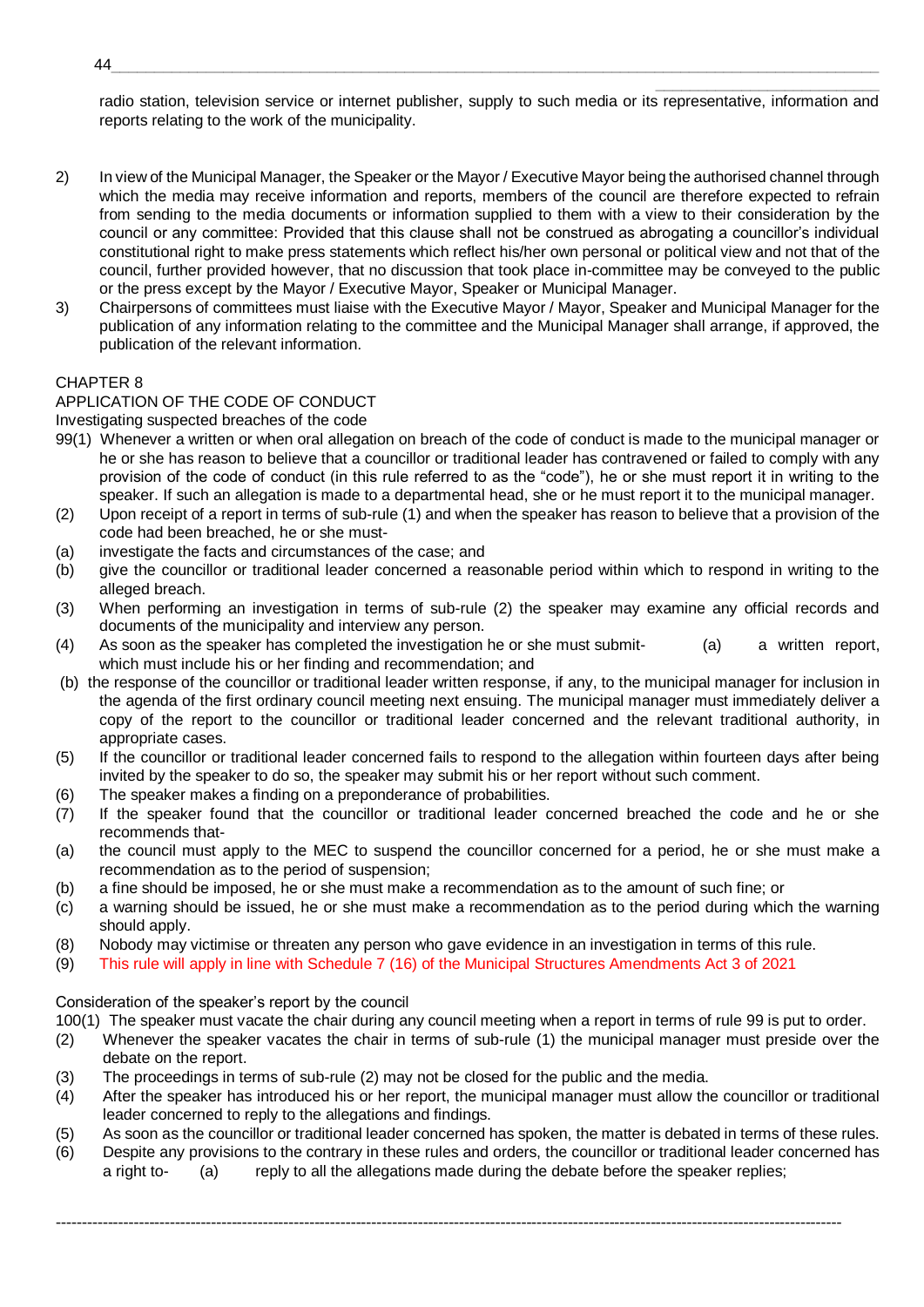- $45\_$  . The contract of the contract of the contract of the contract of the contract of the contract of the contract of the contract of the contract of the contract of the contract of the contract of the contract of the c
- (b) examine any documents submitted by the speaker or any other councillor or traditional leader and submit documents in his or her defence; and

\_\_\_\_\_\_\_\_\_\_\_\_\_\_\_\_\_\_\_\_\_\_\_\_\_\_

- (c) call witnesses and to cross-examine any witness called by the speaker.
- (7) With due regard for the provision of rules 35 and 36 the speaker must, after the debate had been exhausted, reply and propose – (a) that his or her report, findings and recommendation be accepted; or
- (b) that his or her report and finding and a different recommendation be accepted; or (c) that the council elect a committee to further investigate the matter.
- (8) A proposal in terms of sub-rule (7) need not be seconded.
- (9) After the proposal in terms of sub-rule (7) had been made, the municipal manager must put the proposal to the vote.
- (10) If the proposal in terms of sub-rule (7) is-
- (a) defeated, the matter is discontinued; or
- (b) carried, the municipal manager must forthwith implement the resolution.

# Implementing the result of the vote

- 101(1) If a proposal in terms of rule 100(7)(a) or (b) is carried and a fine is imposed, the municipal manger must deduct the amount of such fine from the first next payment of the municipality to the councillor concerned unless he or she has paid the fine in cash before such payment is due.
- $(2)$  If a proposal in terms of rule 100(7)(a) or (b) is made and carried that the councillor or traditional leader concerned must be suspended or the councillor must be removed from the council, the municipal manager must forthwith make such an application to the MEC.
- (3) If the MEC on application of the council suspend the councillor or traditional leader concerned, he or she is, despite any rule to the contrary, deemed to be absent with leave from any meeting he or she would have been required to attend had he or she not been suspended.
- (4) Where an allegation against a traditional leader is found to be true, the municipal manager must inform the relevant traditional authority accordingly.

# Investigating the matter further

102(1) The council must immediately appoint from amongst its members an investigation committee of not less than three and not more than five councillors and appoint the chairperson of the committee if- (a) a proposal in terms of rule  $100(7)(c)$  is carried; or

(b) the speaker reported in terms of rule 99(4) that he found the allegation without any grounds and evidence was given during the meeting referred to in rule 100 that the allegation may be true despite the speaker's finding,

provided that the speaker may not serve as a member of the committee.

- (2) An investigation committee must be constituted in such a way that parties and interests reflected in the council are fairly represented in it.
- (3) The investigation committee must conclude its investigation not later than twenty-one days after its appointment.
- (4) When performing an investigation in terms of sub-rule (3) the investigation committee may examine any official records and documents of the municipality and interview any person. The investigating committee must consider the minutes of the meeting referred to in rule 100 during its investigation.
- (5) The municipal manager must make a copy of the minutes of the meeting referred to in rule 100 available to the councillor or traditional leader concerned as soon as possible after the meeting concluded.
- (6) The councillor or traditional leader concerned is entitled to make written submissions to the investigating committee, but the committee is not obliged to request the councillor's or traditional leader's written comments on the allegations. The investigating committee must take account of the written response of the councillor or traditional leader concerned contemplated in rule 99(2) and any written submission made in terms of this sub rule.
- (7) The municipal manager must make such reasonable administrative support as the investigating committee may require available to the committee.
- (8) As soon as the investigating committee has completed the investigation it must submit a written report, including its finding and any submission in terms of sub-rule (6), to the municipal manager for inclusion in the agenda of the first ordinary council meeting next ensuing. The municipal manager must immediately deliver a copy of the report to the councillor or traditional leader concerned and the relevant traditional authority.
- (9) The investigating committee makes a finding on a preponderance of probabilities.
- (10) If the investigating committee found that the councillor or traditional leader concerned breached the code it may recommend- (a) that the speaker's finding and recommendation in terms of rule 99(8) be confirmed; or (b) that the speaker's finding be confirmed and make a different recommendation.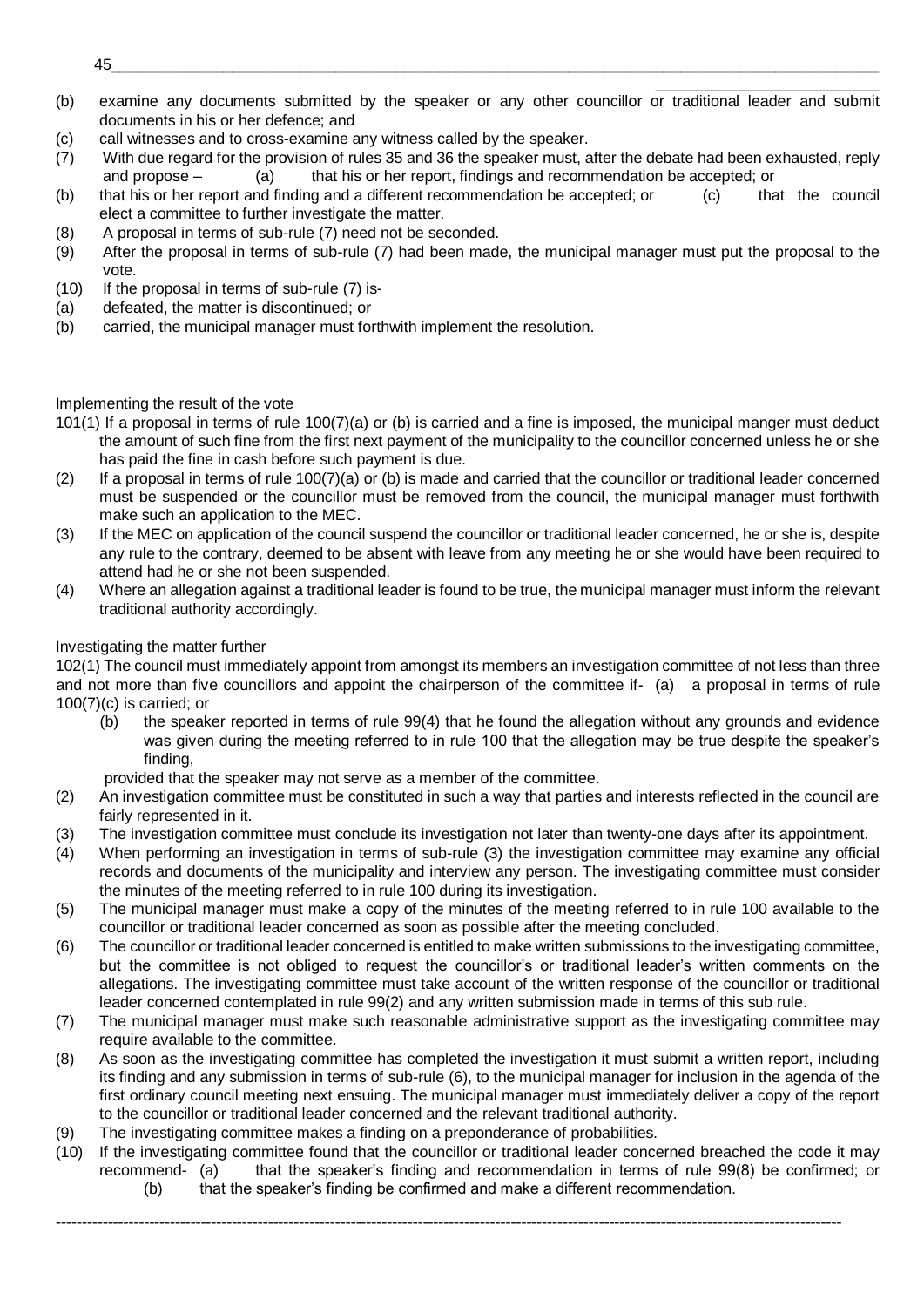- (11) If the investigating committee recommends that-
- (a) the council must apply to the MEC to suspend the councillor concerned for a period, it must make a recommendation as to the period of suspension;

\_\_\_\_\_\_\_\_\_\_\_\_\_\_\_\_\_\_\_\_\_\_\_\_\_\_

- (b) a fine should be imposed, it must make a recommendation as to the amount of such fine; or
- (c) a warning should be issued, it must make a recommendation as to the period during which the warning should apply.
- (12) Nobody may victimise or threaten any person who gave evidence in an investigation in terms of this rule.

Consideration of further report by the council

- 103(1). The provisions of rule 100 apply, with the necessary changes, to the consideration of a report of an investigating committee, provided that any reference in that rule to the speaker must be construed as a reference to the chairperson of the investigating committee.
- (2) The committee dissolves upon conclusion of the debate on its report during the council meeting.

Effect of appeal on a resolution

- 104(1) If the councillor or traditional leader concerned appeals against the finding or the penalty imposed by the council or against both such finding and penalty as described in rule 100 before the municipal manager had deducted the fine, he or she must defer the matter until the result of the appeal is known.
- (2) If the councillor or traditional leader concerned appeals before the municipal manager could submit an application in terms of rule 101(4), the municipal manager must defer the matter until the result of the appeal is known.

Breaches of these rules and orders or legislation relating to privileges

and immunities Rule 105

Sanctions and offences

- (1) Any person who wilfully contravenes any provision of these rules shall be guilty of an offence and shall be subject to the following sanctions imposed by the council:
	- a) Having a fine imposed by the council as determined by it from time to time for the categories of offences as approved by it by resolution from time to time;
	- b) Be suspended from the attendance of council or committee meetings as the council may determine for such a period as the council may by resolution determine from time to time for the categories of offences as determined by it.

# CHAPTER 9

# DISSOLUTION OF THE COUNCIL

Conditions for dissolution

106(1) The council may at any time after two years have lapsed since it was elected consider the dissolution of the council. (2) The council must consider the dissolution of the council if two years have lapsed after the council had been elected-

- a) upon receipt of a petition proposing the dissolution signed by not less than 1 500 voters; or
- b) upon receipt of a recommendation proposing the dissolution from the speaker, executive mayor, executive committee or a section 79committee if the municipality has a plenary executive system;
- or
- c) provided that the attendance register at such meeting shows an attendance of more than 1 500 persons.
- d) upon receipt of a motion proposing the dissolution from a councillor signed by at least one-third of the councillors in addition to the introducer of the motion; or
- e) when the MEC has invoked his/her powers in terms of Section 139 of the Constitution and cabinet has approved in terms of Section 139 (2) (a)

Procedure for considering the dissolution of the council

- 107(1) Whenever any of the circumstances referred to in rule 106(2) arise, the speaker must determine the date, time and venue of a special council meeting in terms of rule 4. The date of such a special meeting may not be less than fourteen and not more than twenty-one days from the date the petition was delivered, recommendation was made, resolution was taken, motion was submitted or instruction received referred to in rule 106(2), as the case may be.
- (2) At least seven days' notice of a meeting in terms of sub-rule (1) must be given, despite the provisions of rule 10(1).
- (3) A meeting in terms of sub-rule (1) may not be closed to the public and the media.
- (4) Despite any provisions to the contrary in these rules and orders the municipal manager presides over the debate of the petition, recommendation, resolution or motion, as the case may be.
- (5) With due regard for the provision of rules 35 and 36 the municipal manager must subject the petition, recommendation, resolution or motion, as the case may be, to a secret ballot in terms of rule 85 despite the provisions of rule 83 when the debate is exhausted.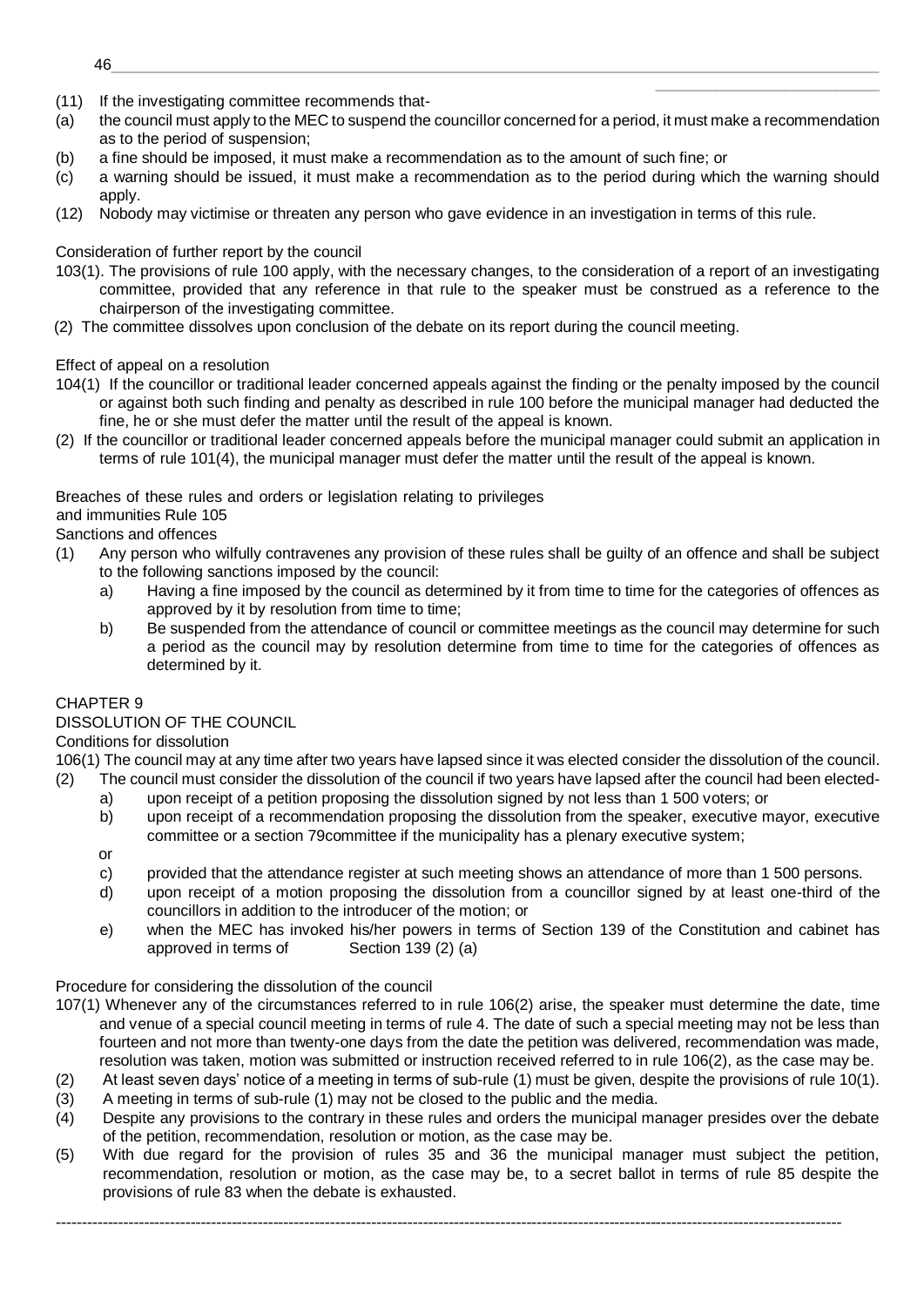- \_\_\_\_\_\_\_\_\_\_\_\_\_\_\_\_\_\_\_\_\_\_\_\_\_\_ (6) The proposal is carried if two-thirds of the councillors of the municipality votes in favour of it.
- (7) The council is dissolved and all councillors vacate their seats immediately if the proposal is carried.

# CHAPTER 10

#### **COMMITTEES**

# Part 1: Section 79-committees

Report of the municipal manager before the establishment of a committee

- 108(1) With due regard for the provisions of parts 3 and 4 of this chapter, the council must, before it establishes and elects the members of a section 79 and 80 - committee (in this part "the committee"), consider a report from the municipal manager regarding the proposed committee.
- (2) The municipal manager in preparing a report contemplated in sub-rule (1) must consider the need for the proposed committee, taking into account-
- (a) the extent of the powers and functions of the municipality;
- (b) the need to delegate those powers and functions to promote efficiency and effectiveness in their performance;
- (c) the reasons not to delegate any such power or function to an existing committee (if any) or the executive mayor (if any) or an employee of the municipality;
- (d) the available financial and administrative resources of the municipality to support the work of the committee, including the preparation of agendas and minutes of the committee;
- (e) the need for the economical, efficient and effective use of resources;
- (f) the burden the workload of the proposed committee may put on its members;
- (g) the need for coordination of decision-making at the level of the council and its structures;
- (h) possible measures to reduce the cross referral of matters between committees of the council, including the amendment of the terms of reference of one or more other committees; and
- (i) the likely improvement or deterioration in the quality and speed of decision-making if the committee is established.
- (3) The report of the municipal manager must contain recommendations with regard to the matters listed in rule 109 and the electoral system contemplated in rule 111, despite any recommendation that he or she may make that the proposed committee not be established.
- (4) The municipal manager must submit his or her report to the executive committee (if any) or the executive mayor (if any), as the case may be. Where the municipality has plenary executive system the report must be submitted to the council.
- (5) The executive committee (if any) or the executive mayor (if any), as the case may be, must consider the report and recommendations of the municipal manager and submit it, together with its own comment and recommendations to the council.

# Consideration of the municipal manager's report

- 109(1) After the council considered the municipal manager's report and the comment and recommendation of the executive committee (if any) or the executive mayor (if any), as the case may be, and the council decides to establish the committee, the council must- (a) determine the size of the committee;
	- (b) determine the terms of reference of the committee;
	- (c) determine the powers it delegates to the committee (if any);
	- (d) determine the system for electing the members of the committee and elect the members of the committee in terms of that system;
	- (e) if the municipality has a plenary executive system appoint from amongst those members the chairperson of the committee; (f) prescribe how often the committee must meet;
	- (g) consider authorising the committee to appoint persons who are not councillors or employees of the municipality as members of the committee; and
	- (h) prescribe how often the committee must submit a report to the council, if the municipality has a plenary executive system, or the executive committee or the executive mayor, as the case may be.
- (2) If the council at any time authorises the committee to appoint persons who are not councillors or employees of the municipality as members of the committee, it must-
	- (a) determine the qualifications, experience, specialised knowledge, demonstrated abilities or potential and other attributes such person must have to be appointed to the committee;
	- (b) determine the procedure for selecting and appointing any such person; and
	- (c) determine the remuneration (if any) of any such person for serving in the committee and the conditions of such remuneration, provided that the council may decide that only the travelling cost, at tariffs determined by the council, and reasonable out of pocket expenses of such person in connection with his or her membership of the committee be paid.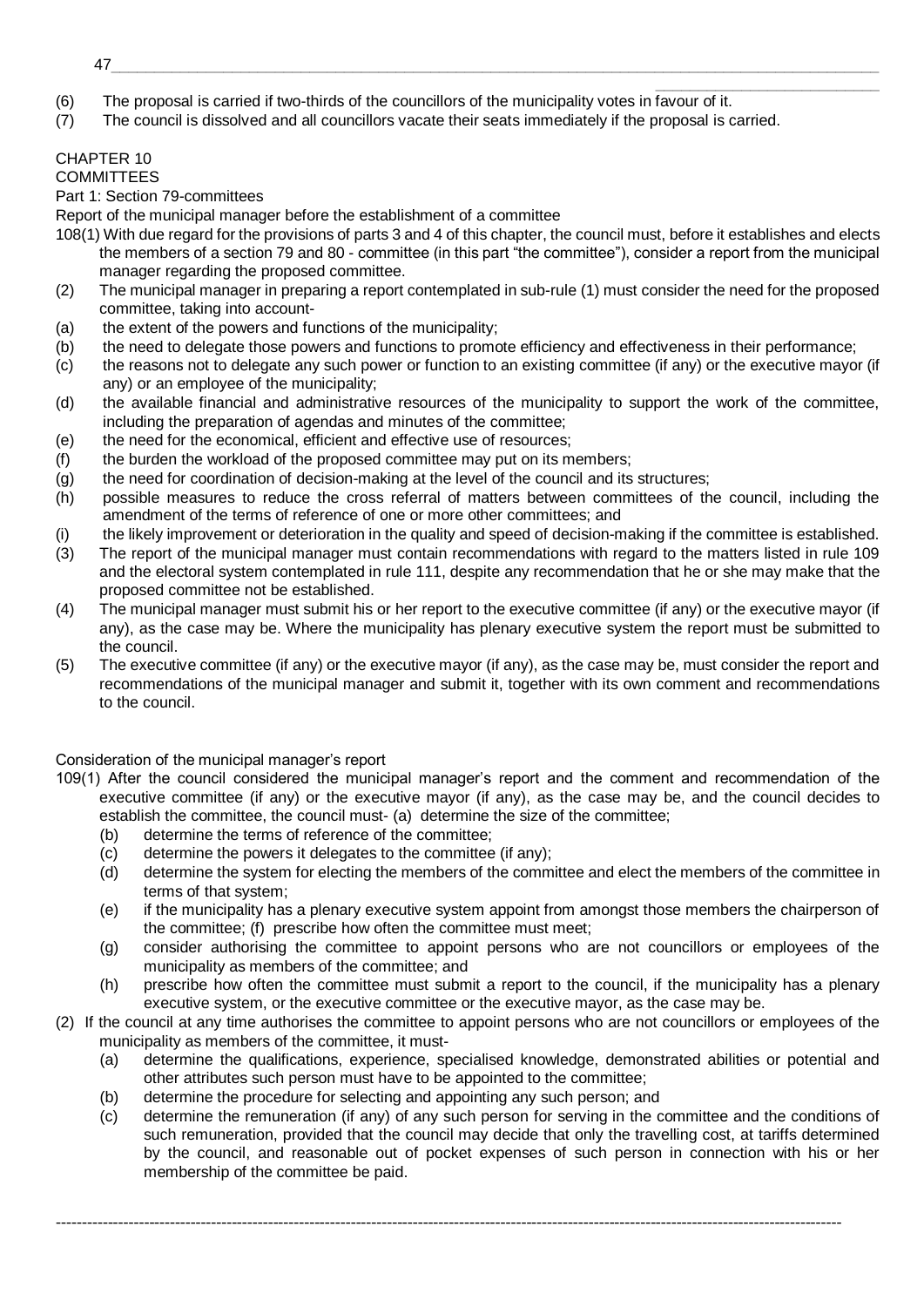Determining the size of the committee

110(1) No more than twenty percent of the councillors of the council or ten councillors, whichever is the least, may be elected as members of the committee provided that the committee must have at least three members who are councillors.

\_\_\_\_\_\_\_\_\_\_\_\_\_\_\_\_\_\_\_\_\_\_\_\_\_\_

- (2) If the council authorises the committee to appoint persons in terms of rule 109(g) as members of the committee, it must determine the upper limit of the number of appointments that may be made, provided that-
- (a) the number of councillors who may serve on the committee is reduced with a corresponding number; and
- (b) the number of councillors serving in a committee always exceeds the number of persons who are not councillors in that committee.
- (3) No reduction of the number of councillors in terms of sub-rule (2) may be done if the committee has only three councillors as members, provided that the number of committee members who are not councillors or employees may not exceed two persons.

# Election system and election of members of a committee

- 111(1) The members of the committee who are councillors must be elected according to a system that ensures that the parties and interests reflected in the council are fairly represented in that committee, provided that the Executive Mayor reserves the right in law to appoint members of the Mayoral Committee as he deems fit.
- (2) The speaker, mayor or executive mayor, as the case may be, may be elected as a member of the committee.
- (3) Immediately after the council determined the election system in terms of sub-rule (1) the council must elect the members of the committee.

# Term of a committee and filling of vacancies

- 112(1) The members of the committee are elected and appointed, subject to sub-rule (2) for a term ending when the next municipal council is declared elected.
- (2) A member of the committee vacates office during the term of the council if that member- (a) resigns as a member of the committee;
	- (b) is removed from office as a member of the committee in

terms of rule 92; (c) ceases to be a councillor.

(3) The council must, subject to rule 111(1), at the earliest opportunity after a vacancy occurred, elect and appoint another person to serve as member of the committee for the unexpired term of his or her predecessor.

# Quorum and decision-making

113(1) A majority of the members of the committee must be present before a decision on any matter may be taken.

- (2) A question before the committee is decided if there is agreement among at least the majority of the members present at a meeting.
- (3) If on any question there is an equality of votes, the chairperson may exercise a casting vote in addition to her or his deliberative vote.

# Part 2: Executive committee

Application of this part

114. This part applies only to a municipality that has a collective executive system.

Making the decision to establish an executive committee

115(1) The council must, at its first meeting after a general election of councillors, immediately after it elected the speaker, consider whether or not to establish an executive committee.

(2) The council takes a decision in terms of sub-rule (1) only after it considered a report of the municipal manager in terms of rule 116.

--------------------------------------------------------------------------------------------------------------------------------------------------------

Report of the municipal manager about an executive committee

- 116(1) The municipal manager in preparing a report contemplated in rule 115(2) must consider the need for an executive committee, taking into account-
	- (a) the extent of the powers and functions of the municipality;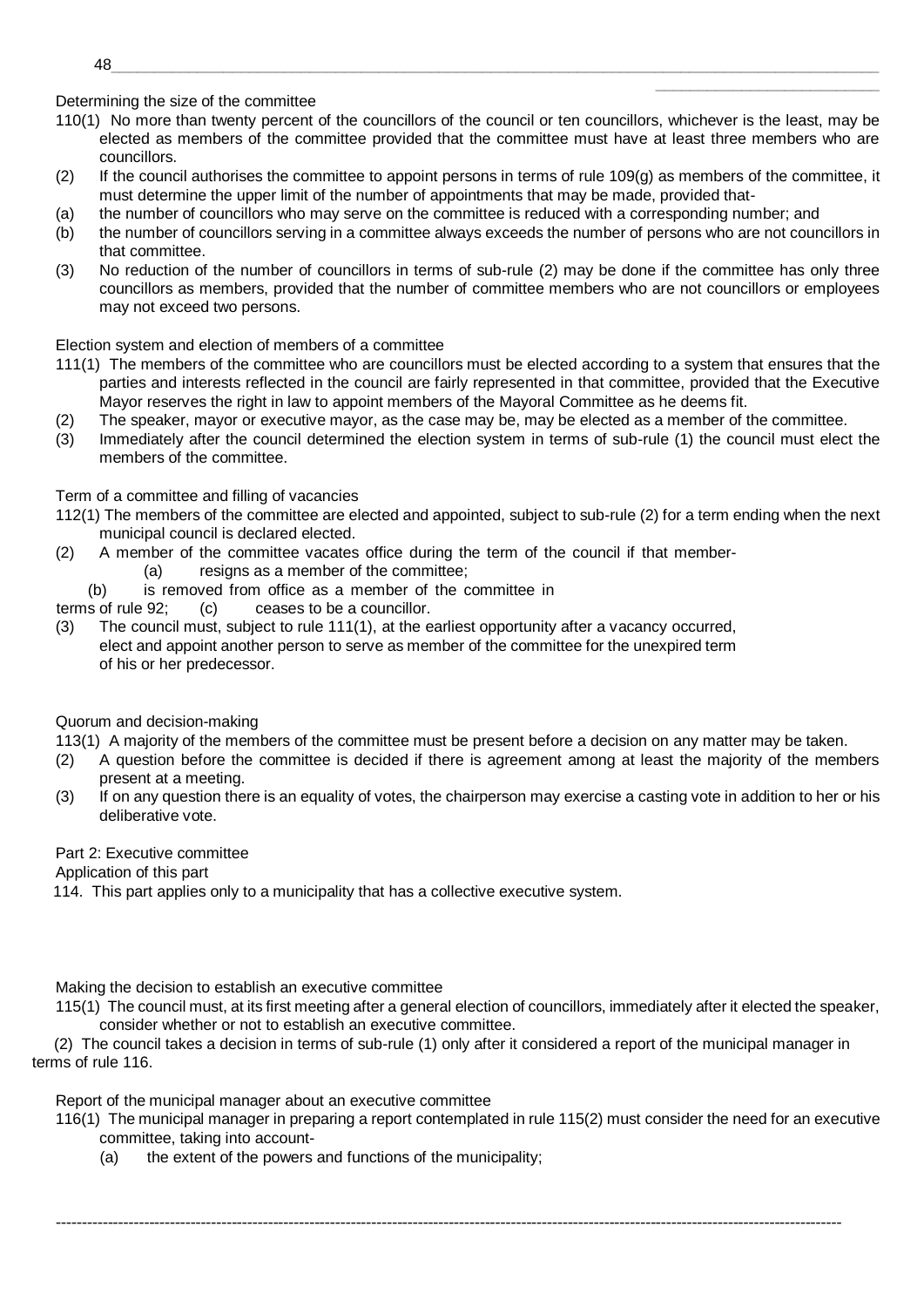- \_\_\_\_\_\_\_\_\_\_\_\_\_\_\_\_\_\_\_\_\_\_\_\_\_\_ (b) the need to delegate those powers and functions to promote efficiency and effectiveness in their performance to an executive committee;
- (c) the reasons not to delegate any such power or function to an employee of the municipality;
- (d) the available financial and administrative resources of the municipality to support the work of an executive committee, including the preparation of agendas and minutes of the committee;
- (e) the need for the economical, efficient and effective use of resources;
- (f) the burden the workload of an executive committee may put on its members;
- (g) the need for co-ordination of decision-making;
- (h) the likely effect delegated powers may have on the enthusiasm and interest of councillors who are not elected to the executive committee; and
- (i) the likely improvement or deterioration in the quality and speed of decision-making if an executive committee is established.
- (2) The report must contain recommendations with regard to-
	- (a) the powers that may be delegated to the executive committee;
	- (b) the format, frequency and framework for reports on the activities of the executive committee and the exercise of its delegated powers; (c) the ceremonial functions that may be vested in the mayor;
	- (d) the electoral system and procedure to be used to obtain the result contemplated in section 43(2) of the Structures Act;
	- (e) the specification and clarification of the role and responsibility of the executive committee and the mayor on the one hand and the municipal manager and departmental heads of the municipality on the other, with due regard to the statutory duties and responsibilities of the municipal manager; and (f) any other relevant matter.

# Considering the municipal manager's report

117(1) After the council considered the municipal manager's report and the council decides to establish an executive committee, the council must-

- (a) determine the size of the committee in terms of section 43(1) of the Structures Act;
- (b) determine the powers it delegates to the committee (if any);
- (c) elect the members of the committee in terms of an electoral system determined by the council with due regard for the recommendation of the municipal manager;
- (d) elect from amongst the members elected the mayor in terms of Schedule 3 to the Structures Act;
- (e) prescribe how often the committee must meet;
- (f) prescribe the format, frequency and framework for reports on the activities of the executive committee and the exercise of its delegated powers;
- (g) prescribe the ceremonial functions that may be vested in the mayor; and
- (h) specify and clarify role and responsibility of the executive committee and the mayor on the one hand and the municipal manager and departmental heads of the municipality on the other, with due regard to the statutory duties and responsibilities of the municipal manager.

(2) If the council decides, after it considered the municipal manager's report, not to establish an executive committee- (a) the matter may not be considered again during the next three months; and (b) the council operates as a municipality with a plenary executive system.

Part 3: Executive mayor

Application of this part

118. This part applies only to a municipality that has a mayoral executive system.

Making the decision to establish the office of executive mayor

119(1) The council must, at its first meeting after a general election of councillors, immediately after it elected the speaker, consider whether or not to elect an executive mayor.

(2) The council takes a decision in terms of sub-rule (1) only after it considered a report of the municipal manager in terms of rule 120.

--------------------------------------------------------------------------------------------------------------------------------------------------------

Report of the municipal manager about an executive mayor

120(1) The Municipal Manager in preparing a report contemplated in rule 119(2) must consider the need for an executive mayor, taking into account-

- (a) the extent of the powers and functions of the municipality;
- (b) the need to delegate those powers and functions to promote efficiency and effectiveness in their performance to an executive mayor;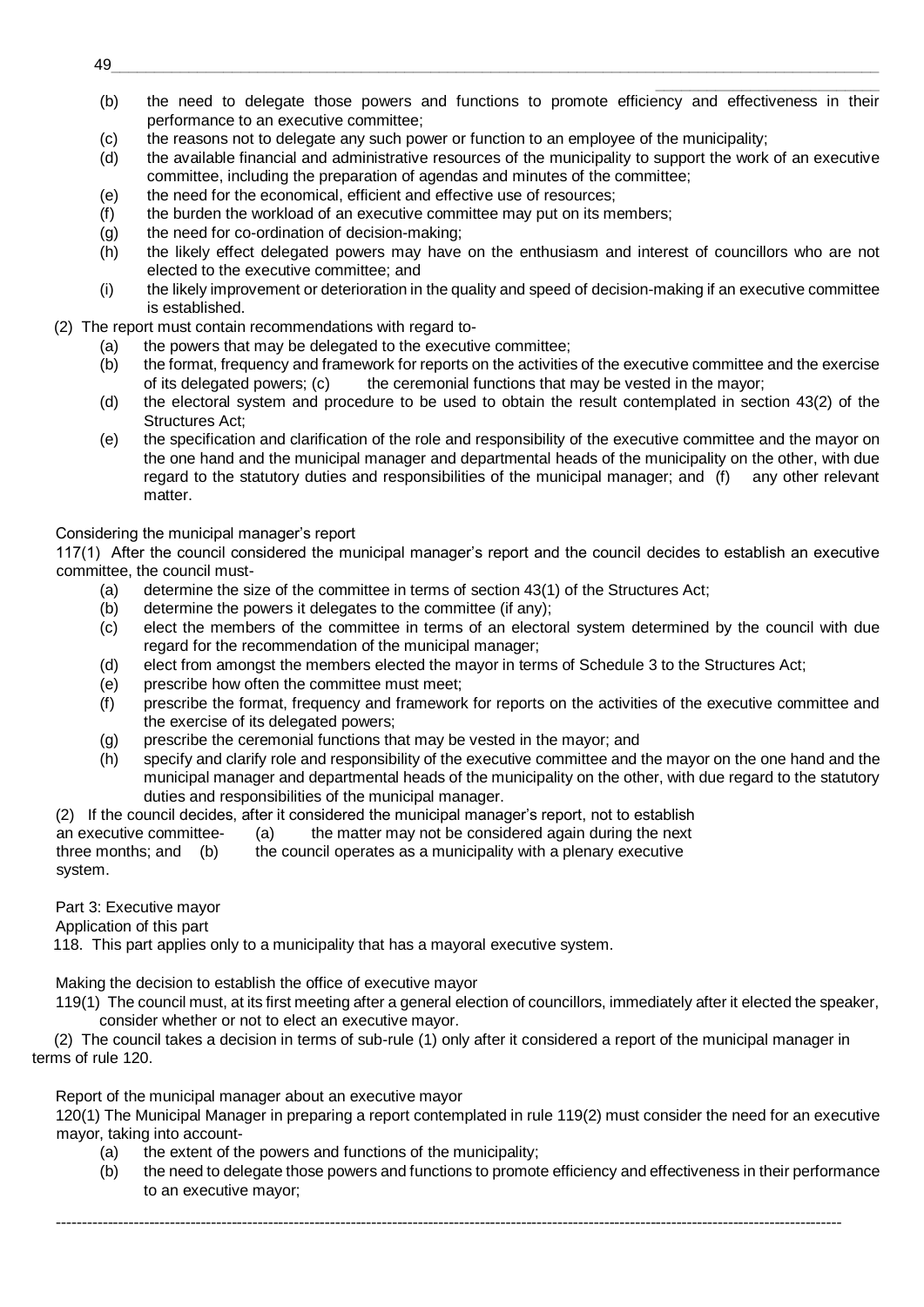- \_\_\_\_\_\_\_\_\_\_\_\_\_\_\_\_\_\_\_\_\_\_\_\_\_\_ (c) the reasons not to delegate any such power or function to an employee of the municipality;
- (d) the available financial and administrative resources of the municipality to support the work of an executive mayor, including the preparation of agendas and minutes of the mayoral committee;
- (e) the availability or provision of office facilities, office equipment and secretarial support for the executive mayor;
- (f) the need for the economical, efficient and effective use of resources;
- (g) the burden the workload may put on the executive mayor;
- (h) the need for coordination of decision-making;
- (i) the likely effect delegated powers may have on the enthusiasm and interest of councillors who are not appointed to the mayoral committee; and
- (j) the likely improvement or deterioration in the quality and speed of decision-making if an executive mayor is elected.
- (2) The report must contain recommendations with regard

to- (a) the powers that may be delegated to the executive mayor;

- (b) the format, frequency and framework for reports on the activities of the executive mayor and the exercise of his or her delegated powers;
- (c) the specification and clarification of the role and responsibility of the executive mayor on the one hand and the municipal manager and departmental heads of the municipality on the other, with due regard to the statutory duties and responsibilities of the municipal manager; and
- (d) any other relevant matter.

# Considering the municipal manager's report

121(1) After the council considered the municipal manager's report and the council decides to establish an office of the executive mayor, the council must-

- (a) determine the powers it delegates to the executive mayor (if any);
- (b) elect the executive mayor in terms of Schedule 3 to the Structures Act;
- (c) prescribe how often the mayoral committee must meet;
- (d) prescribe the format, frequency and framework for reports on the activities of the executive mayor and the exercise of his or her delegated powers; and
- (e) specify and clarify the role and responsibility of the executive mayor on the one hand and the municipal manager and departmental heads of the municipality on the other, with due regard to the statutory duties and responsibilities of the municipal manager.

(2) If the council decides, after it considered the municipal manager's report, not to establish an office of executive mayor- (a) the matter may not be considered again during the next three months; and (b) the council operates as a municipality with a plenary executive system.

# Establishment of mayoral committee

122(1) The executive mayor must establish the mayoral committee with due regard for the following factors-

- (a) the extent of the powers and functions of the municipality;
- (b) the need to delegate those powers and functions to promote efficiency and effectiveness in their performance;
- (c) the reasons not to delegate any such power or function to an existing committee (if any) or the executive mayor (if any) or an employee of the municipality;
- (d) the available financial and administrative resources of the municipality to support the work of the committee, including the preparation of agendas and minutes of the committee;
- (e) the need for the economical, efficient and effective use of resources;
- (f) the burden the workload of the proposed committee may put on its members;
- (g) the need for coordination of decision-making at the level of the council and its structures;

--------------------------------------------------------------------------------------------------------------------------------------------------------

- (h) possible measures to reduce the cross referral of matters between committees of the council, including the amendment of the terms of reference of one or more other committees; and
- (i) the likely improvement or deterioration in the quality and speed of decision-making if the committee is established.
- (2) After the executive mayor considered the factors in sub-rule (1) the executive mayor must- (a) determine the size of the committee;
	- (b) determine the powers he or she delegates to the members of the

committee (if any); and (c) appoint the members of the committee.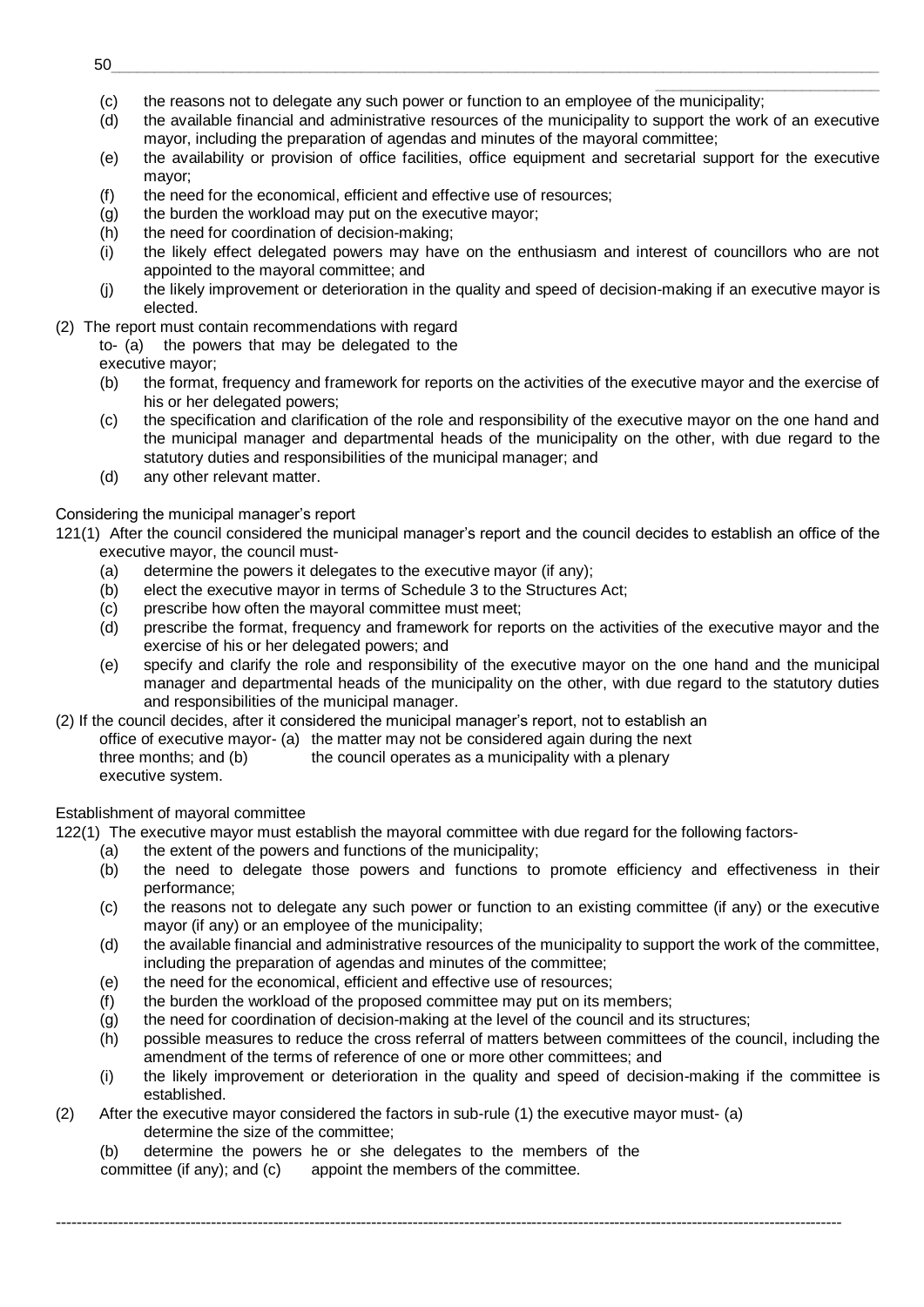- 51\_\_\_\_\_\_\_\_\_\_\_\_\_\_\_\_\_\_\_\_\_\_\_\_\_\_\_\_\_\_\_\_\_\_\_\_\_\_\_\_\_\_\_\_\_\_\_\_\_\_\_\_\_\_\_\_\_\_\_\_\_\_\_\_\_\_\_\_\_\_\_\_\_\_\_\_\_\_\_\_\_\_\_\_\_\_\_\_\_
- \_\_\_\_\_\_\_\_\_\_\_\_\_\_\_\_\_\_\_\_\_\_\_\_\_\_ (3) After the executive mayor appointed the members of the mayoral committee he or she must submit at the first ordinary council meeting next ensuing-the names of the committee members.

Term of a committee and filling of vacancies

- 123(1) The members of the mayoral committee are appointed, subject to sub-rule (2) for a term ending when the next municipal council is declared elected.
- (2) A member of the committee vacates office during the term of the council if that member-
- (3) (a) resigns as a member of the committee;
	- (b) is removed from office as a member of the committee in
	- terms of rule 93; (c) ceases to be a councillor.
- (4) The executive mayor must, unless he or she decides to reduce the size of the mayoral committee, at the earliest opportunity after a vacancy occurred, appoint another person to serve as member of the committee for the unexpired term of his or her predecessor.

Quorum and decision-making

124(1) A majority of the members of the mayoral committee must be present before a decision on any matter may be taken.

- (2) A question before the mayoral committee is decided if there is agreement among at least the majority of the members present at a meeting.
- (3) If on any question there is an equality of votes, the executive mayor may exercise a casting vote in addition to her or his deliberative vote.

# Part 4: Audit Committee

Establishment of audit committee

125(1) The council shall not later than the first ordinary council meeting after –

- (a) a general election of councillors for the municipality; or
- (b) this bylaw has been published in terms of section 13 of the Systems Act; or
- (c) the board of directors of a municipal entity of which it is the parent municipality has been elected as the case may be, determine -
- $(i)$  the size of  $-$ 
	- (aa) the municipality's audit committee; and
	- (bb) the audit committee of each municipal entity of which the municipality is the parent municipality,
	- provided that the number of members of an audit committee shall, for the purpose of sub-paragraph (ii) be an odd number, not less than three and not more than five in number;
- (ii) the number of members of any audit committee who shall not be employees of the municipality or the municipal entity concerned, provided that a majority of the members of an audit committee may not be employees of the council or the municipal entity, as the case may be;
- (iii) no councillor may be a member of an audit committee; and
- (iv) the remuneration and allowances payable to members of any audit committee who are not employees of the municipality or a municipal entity.
- (2) As soon as reasonably possible after the council has made the determinations required by sub-rule (1) the municipal manager shall cause an invitation calling on interested persons to apply for appointment as a member of the audit committee of the municipality or for a municipal entity of which the municipality is the parent municipality to be published in each newspaper determined by the council to be newspaper of record on or before a date stipulated in such notice.
- (3) As soon as reasonably possible after the closing date specified in terms of sub-rule (2) the municipal manager shall convene a meeting of her- or himself, the speaker, the executive mayor, the chief financial officer and the manager responsible for internal auditing (hereafter referred to as the selection panel) -
	- (a) to consider the applications;
	- (b) to conduct such enquiries and investigations regarding any applicant as the selection panel may decide; (c) to conduct interviews with any candidate; and
	- (d) to make recommendations to the council regarding the appointment of members of an audit committee.
- (4) The municipal manager shall submit the report and recommendations of the selection panel to the first ordinary council meeting next ensuing after the meeting contemplated in sub-rule (1).
- (5) The council shall, after consideration of the report and recommendations of the selection panel in terms of sub-rule  $(4) -$

--------------------------------------------------------------------------------------------------------------------------------------------------------

(a) appoint the required number of persons who are not employees of the council as members of each audit committee is required to appoint members for;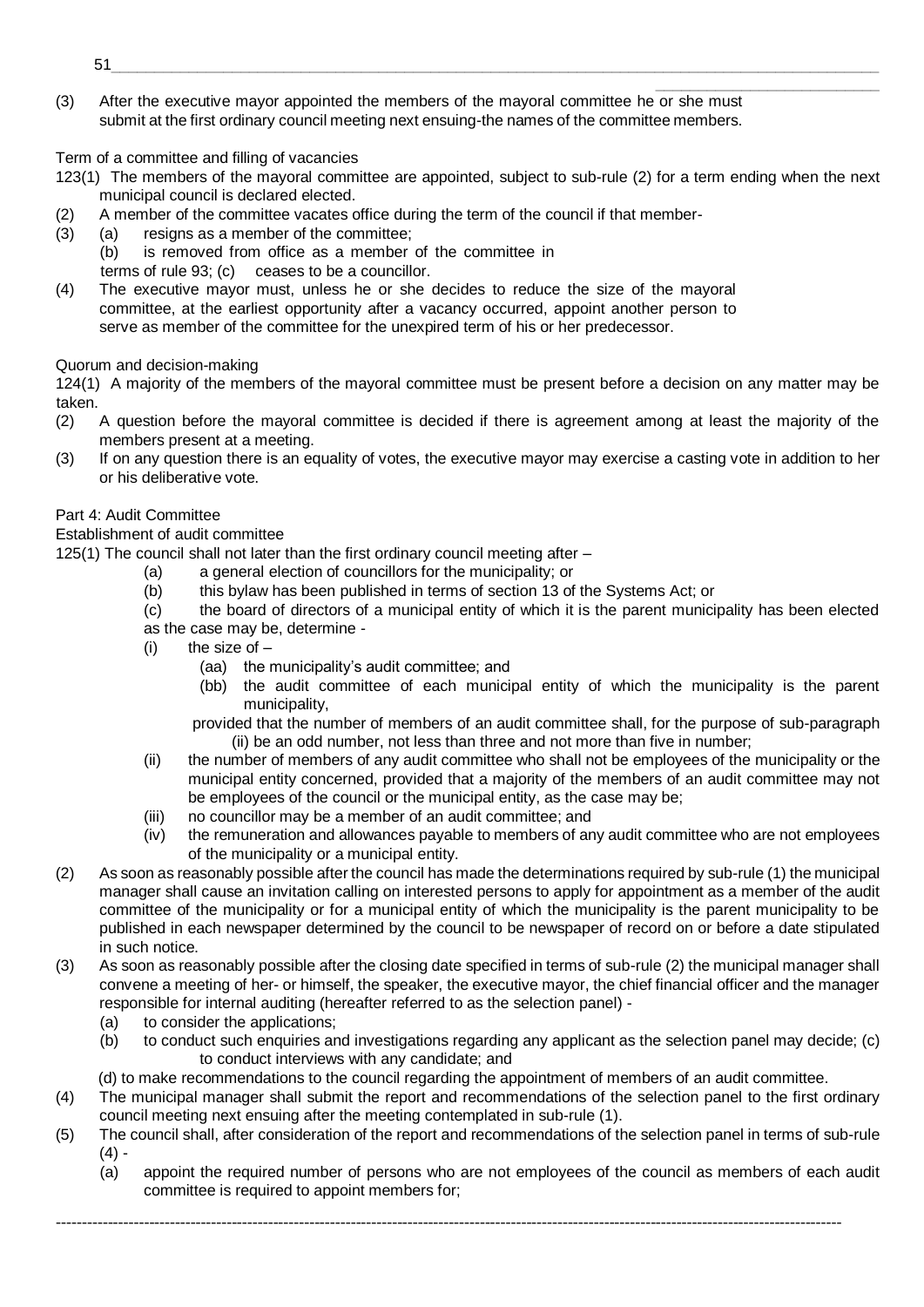- \_\_\_\_\_\_\_\_\_\_\_\_\_\_\_\_\_\_\_\_\_\_\_\_\_\_ (b) appoint the remainder of the members from amongst the employees of the council or the municipality entity concerned, as the case may be, provided that –
	- (i) the municipal manager, chief financial officer and the manager responsible for internal auditing shall not be appointed as members of the municipality's audit committee; and
	- (ii) the chief executive officer, chief financial officer and the manager responsible for internal auditing of a municipal entity shall not be appointed as members of the audit committee of a municipal entity of which the municipality is the parent municipality; and
- (c) from amongst the members appointed in terms of paragraph (a) appoint one member of each audit committee who is not an employee of the council or the municipal entity, as the case may be, as chairperson of the audit committee.

Term of the audit committee and vacancies

- 126(1) The members of the audit committee are elected and appointed, subject to sub-rule (2), for a term ending when the next municipal council is declared elected.
- (2) A member of the audit committee vacates office during the term of the council if that member-
	- (a) resigns as a member of the audit committee;
	- (b) is removed from office as a member of the audit committee in terms of rule 92; (c) deleted
- (3) The council must, subject to rule 125(4), at the earliest opportunity after a vacancy occurred, elect and appoint another person to serve as member of the audit committee for the unexpired term of his or her predecessor.

Removal from office of member of the audit committee

127. The provisions of rule 92 apply, with the necessary changes required by the context, to the removal of a member of the audit committee.

# Objects of the audit committee

128. The objects of the audit committee are –

- (a) to enhance the accuracy, reliability and credibility of financial reporting by and to the council;
- (b) to ensure that proper accounting and internal control measures are made, implemented and maintained for the safe custody and protection of the municipality's assets and resources; and
- (c) to facilitate communication between itself and the municipal manager, internal auditors and the Auditor-General.
- (d) Deleted

Functions and duties of the audit committee

- 129(1) The audit committee must, with regard to any audit performed by or on be half of the Auditor-General,-
- (a) together with the municipal manager, the external auditor and such other employees of the council as it may deem appropriate, assess the planning and scope of and approach to such audit;
- (b) evaluate the findings of the external auditor, especially-
- (i) significant transactions that do not fall within the normal activities of the municipality;
- (ii) substantial deficiencies in internal control and the recommendations to improve them;
- (iii) the reasonable reporting, presentation and publication of information in the annual financial statements;
- (iv) the relevance of the accounting policy followed in the compilation of annual financial statements;
	- (vi) compliance with generally accepted municipal accounting practice;
	- (vii) compliance with the law;
- (c) generally evaluate the report of the external auditor on the financial statements;
- (d) evaluate substantial unsolved accounting or auditing problems experienced during such audit;
- (e) evaluate the advice provided by the external auditor or any other person with regard to the objects of the audit committee; and (f) assess the coordination and cooperation between the external auditors and the internal auditor, if any.

--------------------------------------------------------------------------------------------------------------------------------------------------------

- (2) The audit committee must, with respect to internal auditing-
- $\overline{a}$  provide a forum for direct reporting of the findings of the internal auditor, if any;
- (b) evaluate the efficiency and effectiveness of the internal audit function, if any; and (c) assess matters of significant importance reported by the internal auditor, if any. (3)
	- The audit committee must, in respect of financial reporting-
	- (a) assess the effectiveness of policies for and procedures of financial
- reporting; and (b) consider ways of fair presentation of the financial

statements.

(4) The audit committee must, with regard to internal control-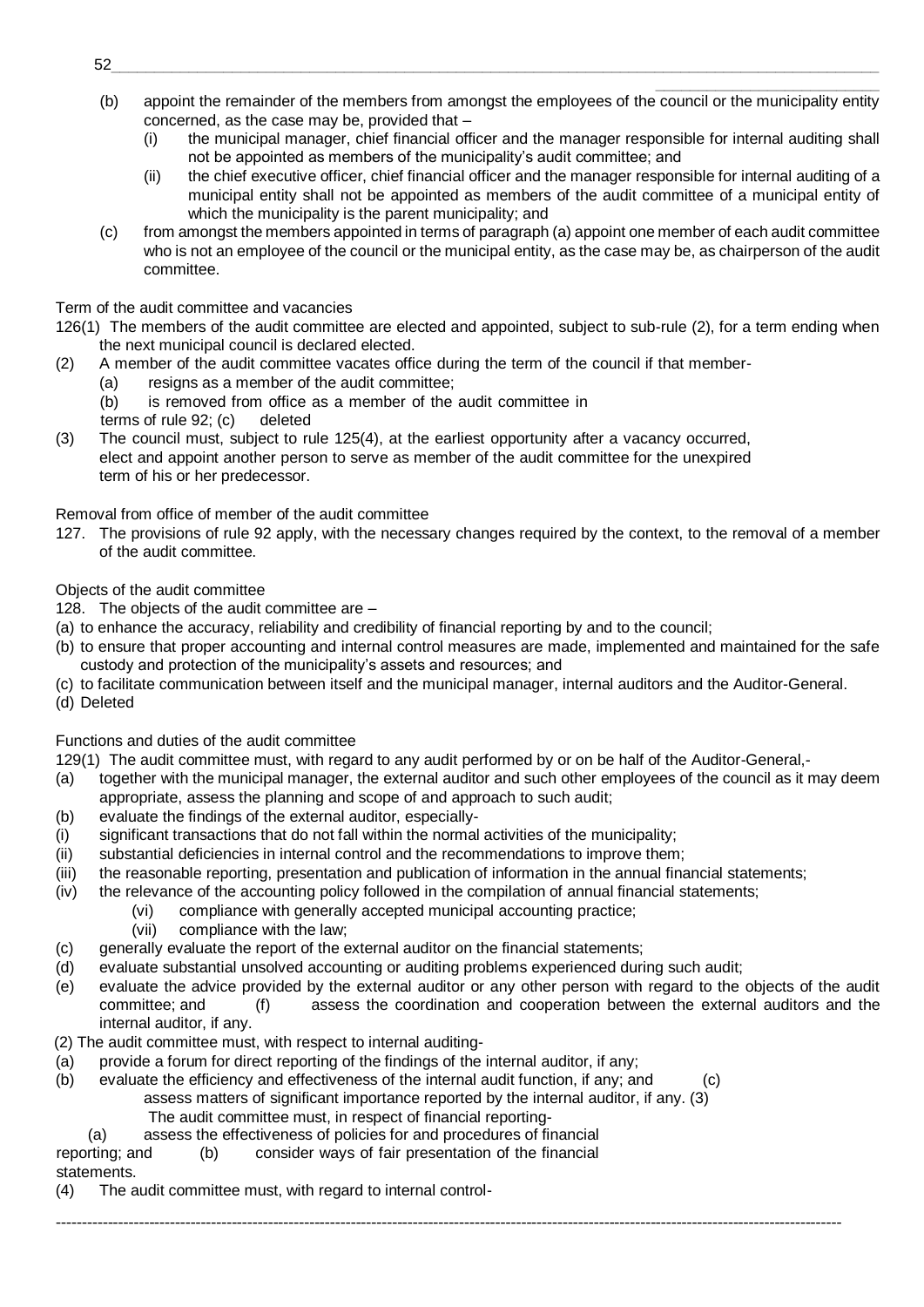- (a) review the effectiveness of the accounting and control system;
- (b) assess any deficiency in the accounting and internal control system discovered in terms of paragraph (a);
- (c) assess the measures implemented to address such deficiencies; and
- (d) assess and confirm the policies and procedures for identifying areas of risk and the measures implemented to ensure adequate control of and security at such areas.
- (5) Whenever an audit is conducted, the audit committee must-
	- (a) assess the measures and procedures implemented to ensure effective and efficient management; (b) evaluate the finding of such audit; and

\_\_\_\_\_\_\_\_\_\_\_\_\_\_\_\_\_\_\_\_\_\_\_\_\_\_

(c) evaluate the reporting, in the financial statements, of the effective and efficient use of the municipality's

# resources.

- (6) The audit committee must-
	- (a) consider and submit a report on matter referred to it by the municipal manager or the council; and (b) perform such functions as the council may assign to it from time to time.
- (7) The audit committee shall perform such further functions and discharge such further duties as may be conferred upon it by national or provincial legislation.

# Powers of the audit committee

- 130. The audit committee may, to the extent necessary for the efficient and effective performance of its functions and achievement of its objects- (a) access and inspect any records, documents and information held otherwise by the municipality or an employee of the municipality;
	- (b) access and inspect any premises on which or from where the activities of the municipality are performed;
	- (c) conduct interviews with the council or any committee thereof and summons any employee of the municipality to appear before it and interview him or her;
	- (d) investigate or cause to be investigated by any employee of the municipality, after consultation with the municipal manager, any matter;
	- (e) ensure that effective accounting policies, systems and reporting are implemented and applied; and (f) facilitate improvement of the standard of financial reporting.

# Meetings, procedures and reporting of the audit committee

131(1) The audit committee must have at least four ordinary meetings during a financial year at a time, date and venue determined by it.

- (2) The municipal manager must perform, or cause to be performed, the administrative functions of the committee.
- (3) The audit committee must submit its report and recommendations to the municipal manager.
- (4) The municipal manager must submit the report of the audit committee, together with his or her recommendations to the council and to such committees and departmental heads as may be necessary.

# Quorum and decision-making

132(1) A majority of the members of the audit committee must be present before a decision on any matter may be taken.

- (2) A question before the audit committee is decided if there is agreement among at least the majority of the members present at a meeting.
- (3) If on any question there is an equality of votes, the chairperson may exercise a casting vote in addition to her or his deliberative vote.

# Facilitating the audit committee's work

133(1) The municipal manager and every other employee of the municipality must-

- (a) assist the audit committee in the performance of its functions;
- (b) produce any book, record or other information required by the audit committee, the custody and control of which had been entrusted to him or her; and
- (c) appear before the audit committee when summonsed to do so and answer any question or enquiry of the committee truthfully and to the best of his or her knowledge.
- (2) The municipal manager may, after consultation with the relevant departmental head, direct any employee to assist or appear before the audit committee.

# Part 4: Performance audit committee

Establishment and composition of performance audit committee

134 (1) The council shall immediately after it has complied with sub-rule 125(1) and thereafter annually at the first ordinary council meeting after it has approved the annual budget -

--------------------------------------------------------------------------------------------------------------------------------------------------------

(a) determine the size of the municipality's performance audit committee;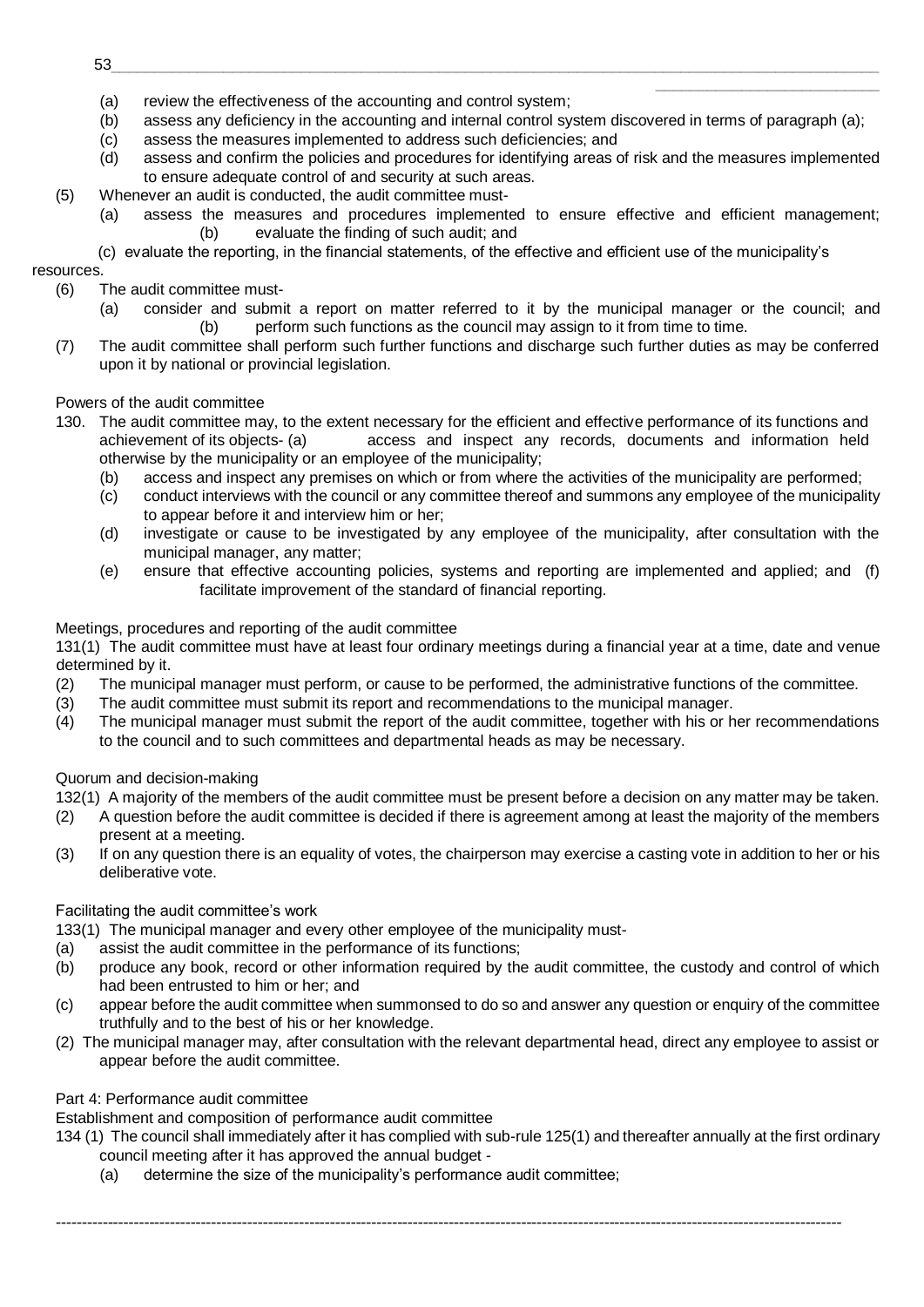- \_\_\_\_\_\_\_\_\_\_\_\_\_\_\_\_\_\_\_\_\_\_\_\_\_\_ (b) determine the number of members of the municipality's performance audit committee who shall be councillors and employees of the municipality respectively, provided that –
	- (i) a majority of the members of the performance audit committee may not be councillors or employees of the council; and
	- (ii) for the purpose of sub-paragraph (i) the number of member of the performance audit committee shall be an odd number; and
- (c) the remuneration and allowances payable to members of the performance audit committee who are not councillor or employees of the council taking into account the tariffs determined by the South African Institute of Chartered Accountants in consultation with the Auditor General.
- (2) As soon as reasonably possible after the council has made the determinations required by sub-rule (1) the municipal manager shall cause an invitation calling on interested persons to apply for appointment as a member of the municipality's performance audit committee to be published in each newspaper determined by the council to be newspaper of record on or before a date stipulated in such notice.
- (3) As soon as reasonably possible after the closing date specified in terms of sub-rule (2) the municipal manager shall convene a meeting of her- or himself, the speaker, the executive mayor, the chief financial officer and the manager responsible for internal auditing (hereafter referred to as the selection panel) -
	- (a) to consider the applications;
	- (b) to conduct such enquiries and investigations regarding any applicant as the selection panel may decide; (c) to conduct interviews with any candidate; and

(d) to make recommendations to the council regarding the appointment of members of an audit committee, provided that the selection panel shall take due care that at least one person who is not a councillor or an employee of the council whom it recommends to be appointed as a member of the performance audit committee, has expertise in performance management.

- (4) The municipal manager shall submit the report and recommendations of the selection panel to the first ordinary council meeting next ensuing after the meeting contemplated in sub-rule 125(1).
- (5) The council shall, after consideration of the report and recommendations of the selection panel in terms of sub-rule  $(4) -$ 
	- (a) appoint the required number of persons who are not councillors or employees of the council as members of the performance audit committee it is required to appoint;
	- (b) appoint the remainder of the members from amongst the councillors and employees of the council, as the case may be, provided that the executive mayor, municipal manager, manager responsible for performance management and the manager

responsible for internal auditing shall not be appointed as members of the municipality's performance audit committee; and

(c) from amongst the members appointed in terms of paragraph (a) appoint one person as chairperson of the audit committee,

provided that the council shall ensure that at least one person who is not a councillor or an employee of the council whom it appoints as a member of the performance audit committee, has expertise in performance management.

# Object of the performance audit committee

135 The object of the performance audit committee is –

- (a) to enhance the accuracy, reliability and credibility of performance reporting by and to the council;
- (b) to improve the functionality of the municipality's performance management system; and
- (c) to promote the economy, efficiency, effectiveness and impact with regard to the key performance indicators and performance targets set by the municipality.

Functions and duties of the performance audit committee

136 The performance audit committee shall perform the functions and discharge the duties conferred upon it in terms of national and provincial legislation, and shall further -

- (a) review the quarterly audit reports regarding the municipality's performance measurements submitted to it by the internal auditor;
- (b) review the municipality's performance management system focusing on economy, efficiency, effectiveness and impact in so far as the key performance indicators and performance targets set by the municipality are concerned and make recommendations about it to the council;
- (c) at least twice during a financial year submit a report to the council;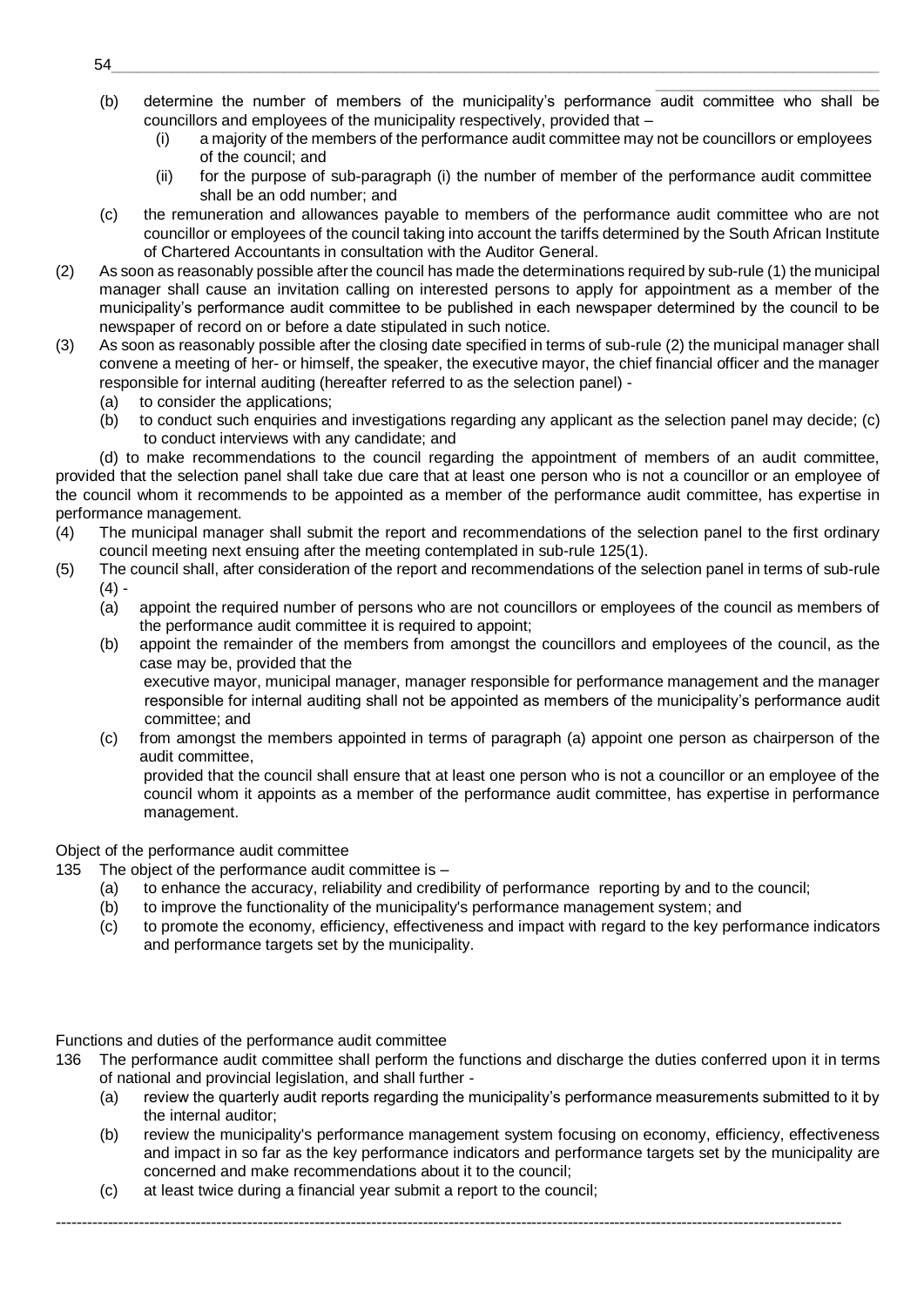- \_\_\_\_\_\_\_\_\_\_\_\_\_\_\_\_\_\_\_\_\_\_\_\_\_\_ (d) with regard to any audit performed by or on behalf of the Auditor-General in terms of section 45(b) of the Systems Act-
	- (i) together with the municipal manager, the external auditor and such other employees of the council as it may deem appropriate, assess the planning and scope of and approach to such audit; (ii) evaluate the findings of the external auditor, especially-
		- (aa) comment on the measures and procedures implemented to ensure effective and efficient management; and
		- (bb) the reporting, in the financial statements, of the effective and efficient use of the municipality's resources;
- (e) with respect to internal auditing of performance-
	- (i) provide a forum for direct reporting of the findings of the internal auditor;
	- (ii) evaluate the efficiency and effectiveness of the internal performance audit function; and
	- (iii) assess matters of significant importance reported by the internal auditor; and (f) perform such further functions as the council may assign to it from time to time.

# Powers of the performance audit committee

- 137 The performance audit committee shall exercise the powers conferred upon it by national legislation and may further, to the extent necessary for the efficient and effective performance of its functions and achievement of its objects –
	- (a) access and inspect any records, documents and information held otherwise by the municipality or an employee of the municipality;
	- (b) access and inspect any premises on which or from where the activities of the municipality are performed;
	- (c) conduct interviews with the council or any committee thereof and summons any employee of the municipality to appear before it and interview him or her;
	- (d) investigate or cause to be investigated by any employee of the municipality, after consultation with the municipal manager, any matter; and
	- (e) facilitate improvement of the standard of performance reporting.

# Reporting by the performance audit committee

138(1) The municipal manager must perform, or cause to be performed, the administrative functions of the performance audit committee.

- (2) The performance audit committee must submit its report and recommendations to the municipal manager.
- (3) The municipal manager must submit the report of the performance audit committee, together with her or his recommendations, to the council, the executive mayor and such committees and departmental heads as may be necessary.

# Decision-making

139. A question before the performance audit committee is decided if there is agreement among at least the majority of the members.

Facilitating the performance audit committee's work

140(1) The municipal manager and every other employee of the municipality must- (a) assist the performance audit committee in the performance of its functions;

- (b) produce any book, record or other information required by the performance audit committee, the custody and control of which had been entrusted to him or her; and
- (c) appear before the performance audit committee when summonsed to do so and answer any question or enquiry of the committee truthfully and to the best of his or her knowledge.
- (2) The municipal manager may, after consultation with the relevant departmental head, direct any employee to assist or appear before the performance audit committee.

# Part 5: Advisory committees

Establishment and disestablishment of advisory committees

- 141(1) The council may at any time appoint an advisory committee of persons who are not councillors or employees of the municipality in terms of this part.
- (2) The council may at any time disestablish an advisory committee established in terms of sub-rule (1).
- (3) The council must, before it establishes and appoints the members of an advisory committee consider a report from the municipal manager regarding the proposed committee.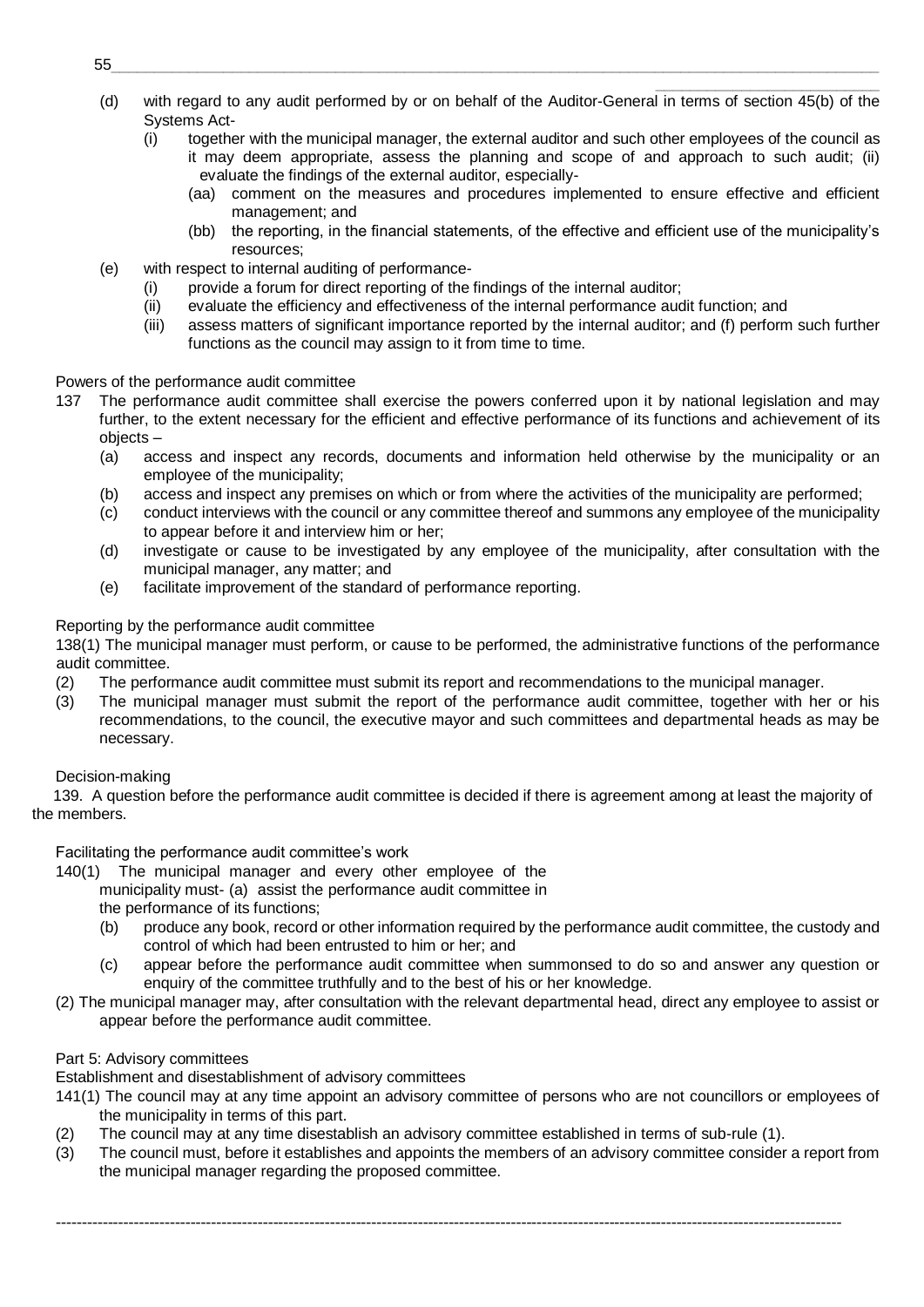Report of the municipal manager about a proposed advisory committee

142(1) The municipal manager in preparing a report contemplated in rule 139(3) must consider the need for the proposed committee, taking into account-

- (a) the extent of the powers and functions of the municipality;
- (b) the need to have professional advice when performing those powers and functions to promote efficiency and effectiveness;

\_\_\_\_\_\_\_\_\_\_\_\_\_\_\_\_\_\_\_\_\_\_\_\_\_\_

- (c) the reasons why the advice needed are not provided by the employees of the municipality or its other providers, including consultants;
- (d) the available financial and administrative resources of the municipality to support the work of an advisory committee, including the preparation of agendas and minutes of the committee;
- (e) the need for the economical, efficient and effective use of resources;
- (f) the burden the workload of the proposed committee may put on its members;
- (g) the need for co-ordination of decision-making at the level of the council and its structures;
- (h) possible measures to reduce the cross referral of matters between committees of the council, including the amendment of the terms of reference of one or more other committees; and
- (i) the likely improvement or deterioration in the quality and speed of decision-making if the committee is established.
- (2) The report of the municipal manager must contain recommendations with regard to the matters listed in rule 143 despite any recommendation that he or she may make that the proposed committee not be established.
- (3) The municipal manager must submit his or her report to the executive committee or the executive mayor or, in a municipality that has a plenary executive system, the finance committee, as the case may be.
- (4) The executive or finance committee or the executive mayor, as the case may be, must consider the report and recommendations of the municipal manager and submit it, together with its own comment and recommendations to the council.

# Consideration of the municipal manager's report

- 143. After the council considered the municipal manager's report and the comment and recommendation of the executive or finance committee or the executive mayor, as the case may be, and the council decides to establish the committee, the council must- (a) determine the size of the committee;
	- (b) determine the terms of reference of the committee;
	- (c) determine the advice it wants from the committee;
	- (d) nominate the members of the committee;
	- (e) appoint from amongst those members the chairperson of the committee;
	- (f) prescribe how often the committee must meet;
	- (g) prescribe how often the committee must submit a report to the council;
	- (h) determine the term of the committee; and
	- (i) determine the remuneration (if any) of any person for serving in the committee and the conditions of such remuneration, provided that the council may decide that only the travelling cost, at tariffs determined by the council, and reasonable out of pocket expenses of such person in connection with his or her membership of the committee be paid.

#### Term of office of members

144. The members of an advisory committee is appointed for a period determined by the council, subject to rule 145.

# Vacancies

145(1) A member of an advisory committee vacates office during a term if that member-

- (a) resigns as a member of the committee; or
- (b) is removed from office as a member of the committee.
- (2) The filling of a vacancy in an advisory committee is subject to rule 143(a).

# Quorum and decisions

146(1) A majority of the members of an advisory committee constitutes a quorum for a meeting.

(2) A question before the committee is decided if there is agreement among at least the majority of the members present at the meeting. Part 6: Ad hoc committees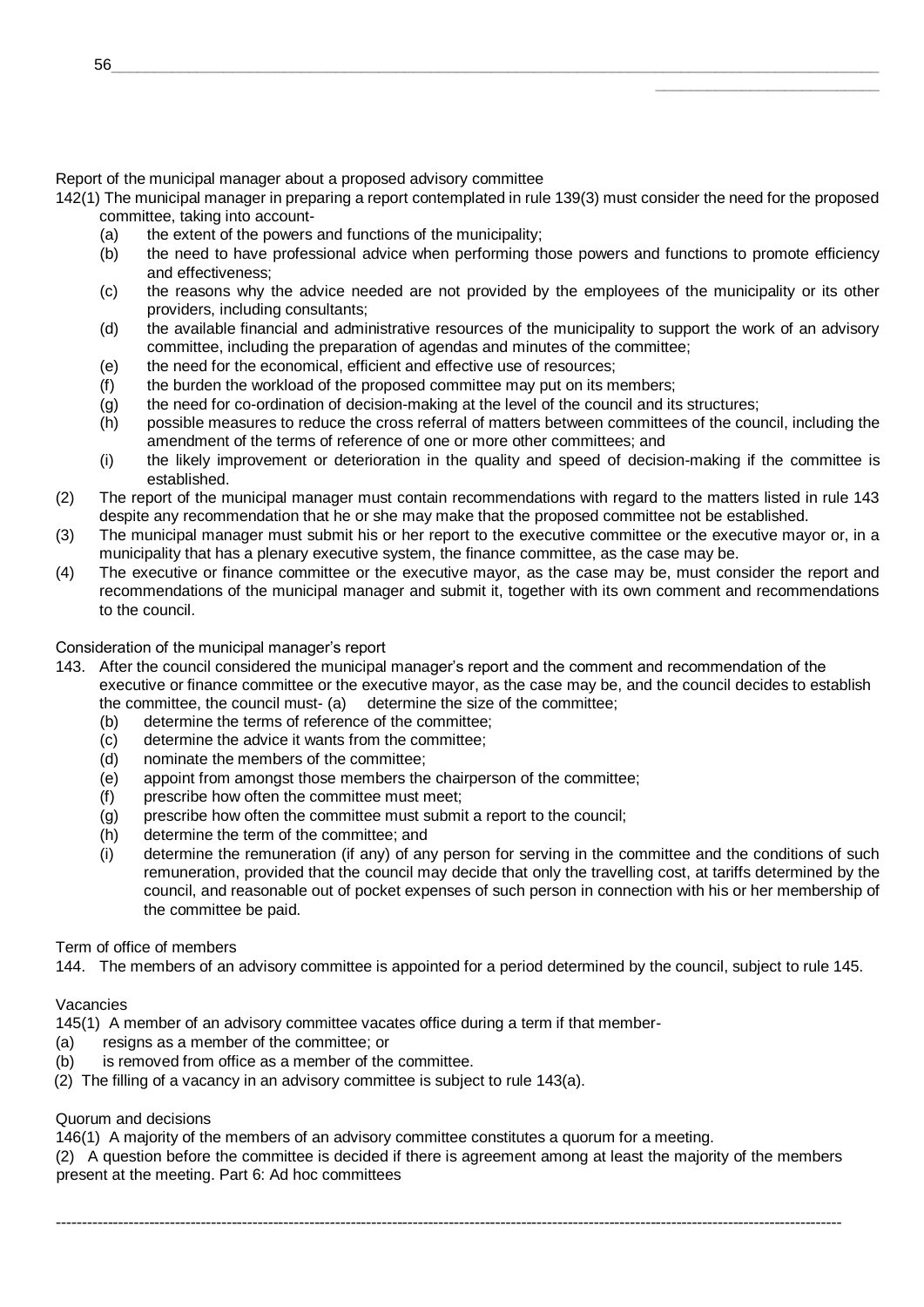- Establishment and disestablishment of ad hoc committees
- 147(1) The council or the executive committee or, where the municipality has a plenary executive, the finance committee may at any time establish an ad hoc committee to deal with or advise it with regard to a particular matter.

\_\_\_\_\_\_\_\_\_\_\_\_\_\_\_\_\_\_\_\_\_\_\_\_\_\_

- (2) An ad hoc committee ceases to exist when-
- (a) it furnishes its final report to the council or committee that established it; or
- (b) the council or committee that established it, disestablishes it;

# Terms of reference of ad hoc committees

148. The council or committee that establishes an ad hoc committee must determine the terms of reference of that ad hoc committee when it establishes it.

Removal from office of members of ad hoc committees

149. The council or committee that establishes an ad hoc committee may at any time remove one or more of the members from the committee.

# Part 7: Ward committees

# Making the decision to establish ward committees

150(1) The council must, not later than twelve months after its election, decide whether to establish a ward committee system. [ Municipalities must establish ward committees within 120 days after the election of all municipal councils.]

- (2) For the purpose of making the decision in terms of sub-rule (1) the municipal manager must submit a report to the council.
- (3) The municipal manager in preparing a report contemplated in sub-rule (1) must consider the need for ward committees, taking into account-
	- (a) the extent of the area and powers and functions of the municipality;
	- (b) the need to empower the residents and community organisations within the municipality to participate in decision-making that affects them;
	- (c) the need to improve access for disadvantaged persons to decision-making systems;
	- (d) the efficacy of other methodologies of promoting public participation in local government matters used in and by the municipality:
	- (e) the need to improve communication between the municipality and the residents and community organisations in the municipal area;
	- (f) the need to foster transparency and improve accountability of the municipality;
	- (g) the need for the municipality to consult the residents and community organisations within its area about the level, quality and coverage of services;
	- (h) the need to improve responsiveness in the municipality;
	- (i) the available financial and administrative resources of the municipality to support the work of ward committees, including the preparation of agendas and minutes of such committees;
	- (i) the administrative support that the municipality can provide and the capacity-building role that it can play;
	- (k) the need for the economical, efficient and effective use of resources; and
	- (l) the likely improvement or deterioration in the quality, speed and legitimacy of decision-making if ward committees are established.
- (4) The municipal manager must submit his or her report to the executive committee or the executive mayor or, if the municipality has a plenary executive system to the council, as the case may be.
- (5) The executive committee or the executive mayor, as the case may be, must consider the report and recommendations of the municipal manager and submit it, together with its own comment and recommendations to the council.

#### Consideration of the municipal manager's report

- 151(1) After the council considered the municipal manager's report and the comment and recommendation of the executive committee or the executive mayor, as the case may be, the council must take a decision. If the council adopts the system it must determine the size of every ward committee.
- (2) When the council approves the ward committee system, it must assign each one of the councillors elected to proportionally represent a party in the council, to a ward.
- (3) The councillor assigned in terms of sub-rule (2) must assist the councillor for that ward (in this part the "chairperson") to manage the ward committee in that ward.
- (4) The council must assign a traditional leader to the ward that includes the bulk of the area of the traditional authority which that leader represents in the council, provided that where the area of the traditional authority falls in more than one ward, the traditional leader may serve as a member of the ward committee for all those wards.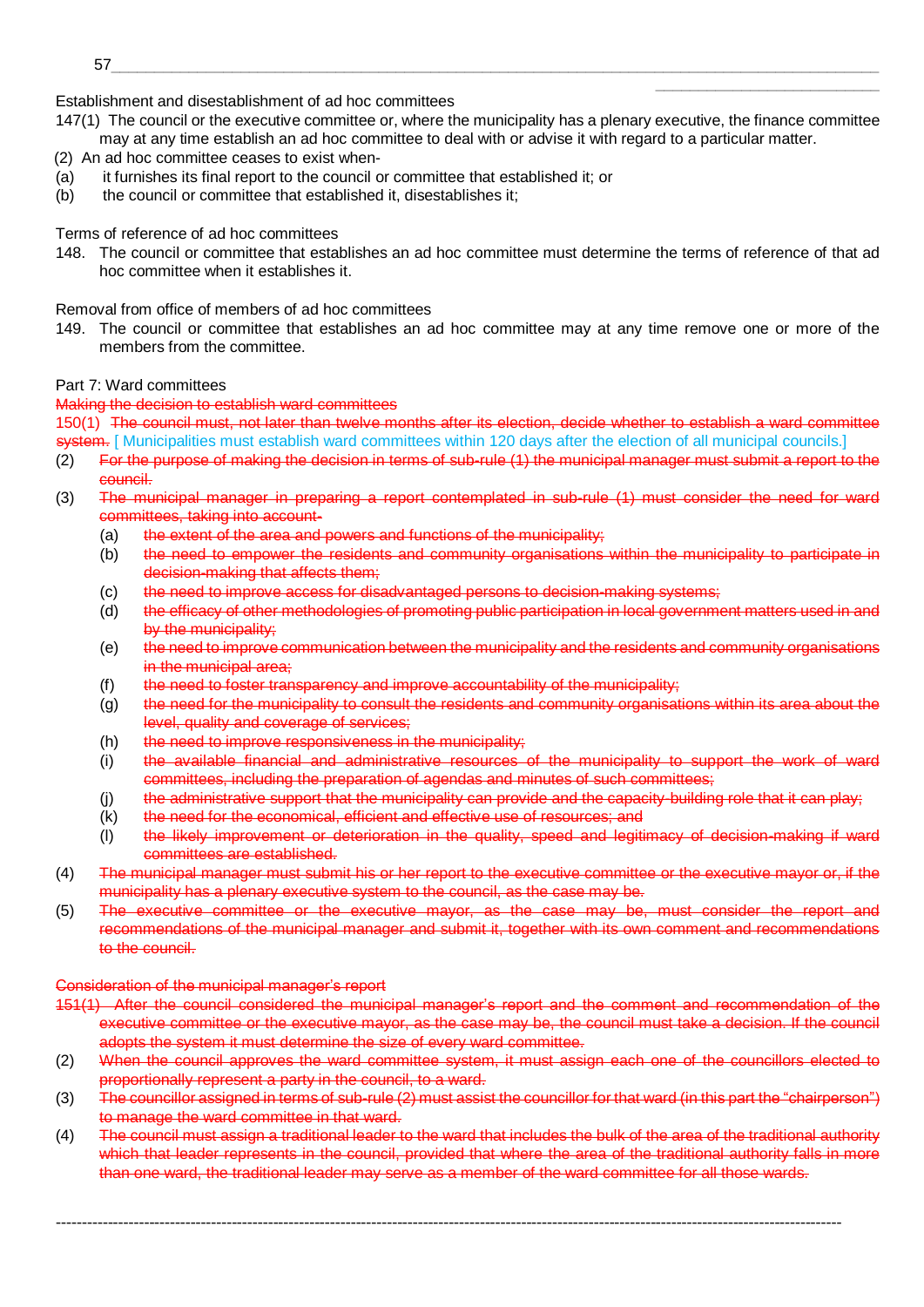$58\_$  . The contract of the contract of the contract of the contract of the contract of the contract of the contract of the contract of the contract of the contract of the contract of the contract of the contract of the c

#### (5) A councillor representing a ward may, if the council rejects the system, establish a ward committee for his or her ward.

\_\_\_\_\_\_\_\_\_\_\_\_\_\_\_\_\_\_\_\_\_\_\_\_\_\_

# Object and objectives of ward committees

152(1) The object of the ward committee system is to enhance participatory democracy in local government.

(2) A ward committee must strive to-

- (a) express the needs and concerns of the residents within the ward it represents;
- (b) identify development priorities in its ward;
- (c) establish dialogue with the council, through the ward councillor, to ensure that the municipality- (i) respond to the needs and concerns of the resident within the ward;
	- (ii) involve the residents in the ward in identifying and prioritising needs;
	- (iii) identify resources in the ward for meeting needs;
	- (iv) promote accountability of the municipality to the residents of the ward; and
	- (v) assist residents in the ward to access municipal services;
- (d) monitor municipal programmes and services in its ward; and
- (e) promote friendly relations between the residents in its ward, the municipality and community organisations.

# Determination of time, date and venue of meetings

- 153(1) The chairperson, after consultation with the councillor referred to in rule 151(2) and any traditional leader in terms of rule 151(3), determines the date, time and venue of ward committee meetings, provided that- (a) a ward committee must meet in the ward concerned; and
	- (b) a ward committee meeting may not be held on the same day as a council meeting.
- (2) The provisions of rule 2(3) are applicable to the determination of the venue of a ward committee meeting.
- (3) The chairperson must, if a majority of the members of the ward committee requests him or her in writing to convene a special ward committee meeting convene a special ward committee meeting on a date set out in the request and at a time and venue determined by him or her.

# Frequency of meetings

154. A ward committee must meet as often as is necessary but at least six times during any year.

Meetings are open to the public and the media

155. The meetings of a ward committee are open for the residents of that ward and the media.

Conduct of members of ward committees

156. The provisions of the code of conduct and rule 29 are as far as it can be applied, applicable to the members of a ward committee.

Notice of meetings of ward committees

- 157(1) The chairperson must give notice of every ward committee meeting to every ward committee member, provided that where a ward committee has designated a secretary in terms of rule 159, the secretary must give such notice.
- (2) Notice in terms of sub-rule (1) must be given at least twenty-four hours before the meeting.

# Quorum and decision-making

158(1) A majority of the members of a ward committee constitute a quorum.

- (2) A question before a ward committee is decided if there is agreement among the majority of the members present at a meeting.
- (3) If on any question before a ward committee there is an equality of votes, the chairperson has a casting vote.

# Minutes of meetings

159(1) The chairperson must ensure that minutes of meetings of the ward committee is kept.

(2) A ward committee may for the purpose of sub-rule (1) designate one of its members as the secretary of the committee.

# Election of members of a ward committee

160(1) A ward must, at the first constituency meeting in terms of rule 8, and thereafter as often as it is necessary, elect the members of the ward committee.

- (2) The notice for a meeting in terms of sub-rule (1) must-
	- (a) state that a ward committee will be elected at that meeting;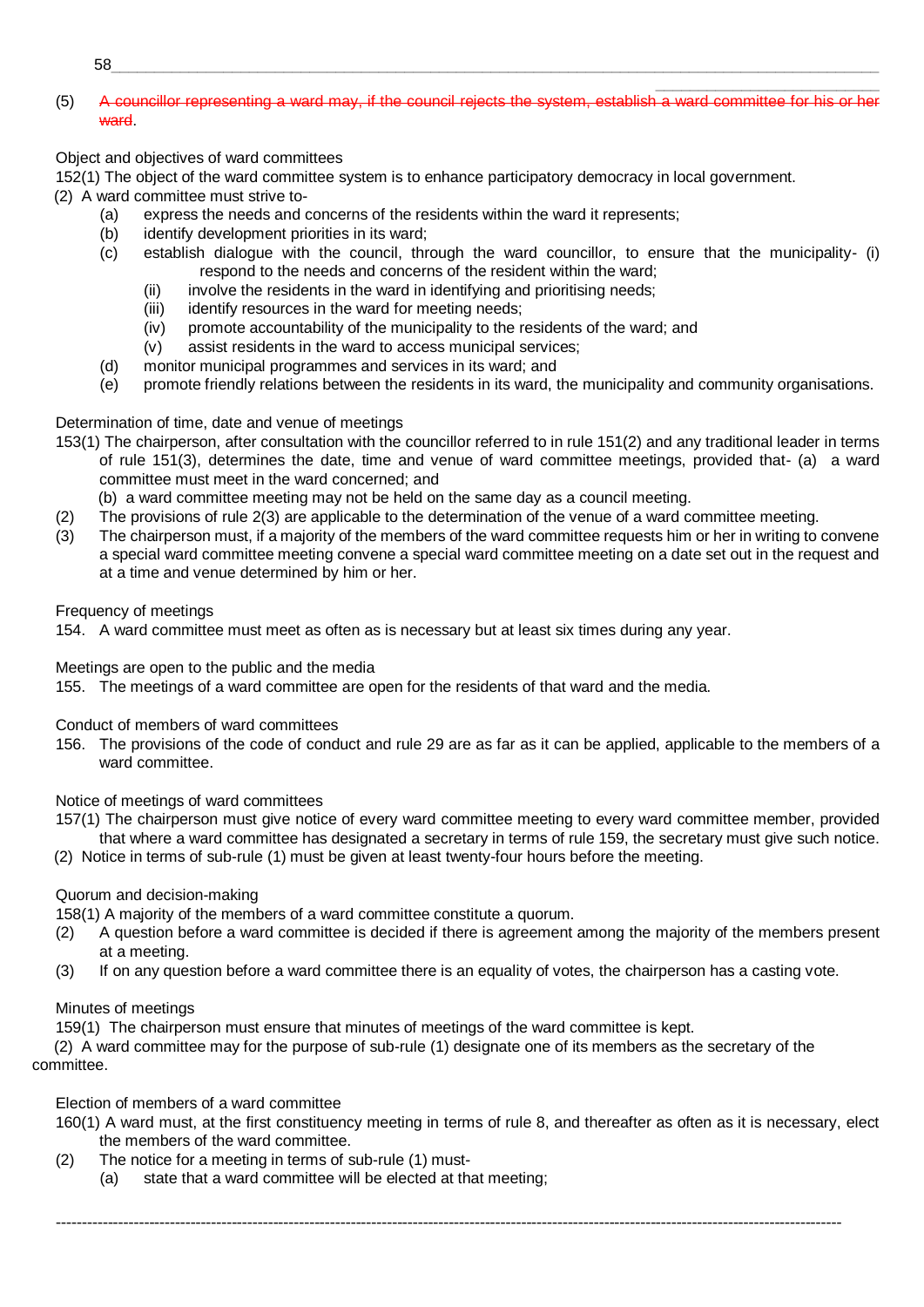(b) call for written nominations of candidates for the ward committee, signed by the candidate and at least two other voters registered in that ward, to be delivered in a sealed envelope at a specified time at a specified address within the ward concerned; and

\_\_\_\_\_\_\_\_\_\_\_\_\_\_\_\_\_\_\_\_\_\_\_\_\_\_

- (c) specify the address in that ward where nomination forms will be available and the hours during which such forms would be available at that address.
- (3) The municipal manager must design a nomination form and make a sufficient supply thereof available to every councillor representing a ward not later than the date of the publication of the notice of a constituency meeting referred to in sub-rule (1).
- (4) At the constituency meeting for a ward the chairperson must open and read out the name of every person that was nominated and verify that he or she and the seconders that signed his or her nomination are voters registered in that ward.
- (5) The chairperson must reject any nomination that does not comply with these rules.
- (6) The chairperson may select from amongst the persons present one or more persons who had not been nominated as candidates for the election to assist him or her with the counting of the votes.
- (7) Every voter registered in the ward concerned has one vote in respect of every seat in the ward committee.
- (8) As soon as all the nominations had been verified, the chairperson must read the names of the nominees in alphabetical order.
- (9) After the chairperson has called the name of a candidate in terms of sub-rule (8) the voters registered in that ward and who is present at that meeting, cast their vote by show of hands in respect of that name. The chairperson must ensure that the number of votes in favour of every candidate is recorded.
- (10) After the vote had been conducted in respect of every candidate, the chairperson must determine the result and announce the names of those persons who had accrued the most votes in descending order until the number of members of the ward committee had been reached.

# Ward committee members must attend constituency and committee meetings

- 161(1) A member of a ward committee recommended to the Speaker must attend every constituency and ward committee meeting of that ward, unless he or she had tendered an application for leave of absence before the commencement of a constituency meeting with the chairperson.
- (2) A ward committee may remove a member of the committee if he or she had been absent- (a) without leave from three or more consecutive ward committee meetings; or (b) with leave from six or more consecutive ward committee meetings.
	- (c) Transgressed the code of conduct of Councillors

# Term of office of ward committees

162(1) Subject to sub-rule (2) a ward committee member is elected and serves as a member for a period of a term of five years coinciding with the term of councillors as provided for in section 75 read with section 24(1) of the Municipal Structures Act, 1998, as amended.

# two years.

- (2) A member of a ward committee vacates office if he or she-
	- (a) is removed from the committee after being found guilty of misconduct in terms of the Rules and is dismissed as a Councillor in terms of sub-rule (1);
	- (b) resigns as member;
	- (c) ceases to be registered as a voter in that ward;
	- (d) if the ward committee is dissolved in terms of rule 164; or
	- (e) is removed from the committee at any time during a vote at a constituency meeting for that ward.
- (3) A vacancy occurring in terms of sub-rule (2)(a) to (c) is filled by appointing the person who is next in line on the list of elections held for the Ward Committee at the first constituency meeting for that ward next ensuing.
- (4) A casual vacancy arising in a ward committee is filled in the accordance with the procedure contained in rule 160, provided that in the case of a vacancy in terms of sub-rule (2)(e), nominations are called and made at the meeting where the vacancy occurs.
- (5) A person elected in terms of sub-rule (4) to fill a casual vacancy in a ward committee serve for the unexpired term of his or her predecessor.

--------------------------------------------------------------------------------------------------------------------------------------------------------

# Functions and powers of a ward committee

163(1) A ward committee may-

(a) make recommendations on any matter affecting its ward to the ward councillor, to the metro or local, the executive committee, the executive mayor or the relevant metropolitan sub council;and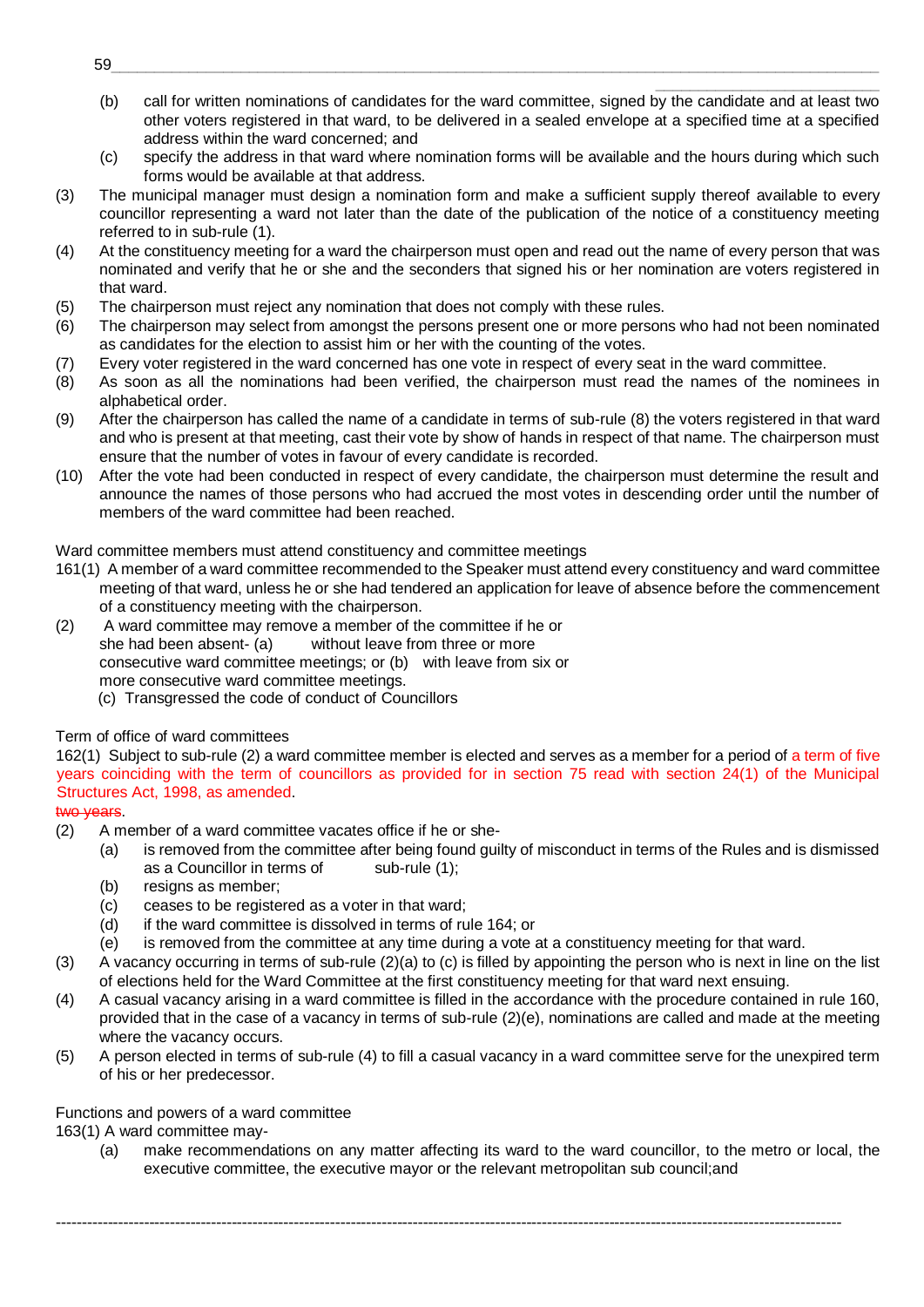(b) has such duties and powers as the metro and local council may delegate to it in terms of section 59 of the Local Government: Municipal Systems Act,2000(Act 32 of 2000)

\_\_\_\_\_\_\_\_\_\_\_\_\_\_\_\_\_\_\_\_\_\_\_\_\_\_

- (c) organise in its ward campaigns, competitions and celebrations to promote pride in and the cleanliness and elegance of the ward and the municipality;
- (d) supply to residents within the ward information of municipal services in the ward and events regarding the ward or the municipality generally;
- (e) promote the conservation and development of cultural, natural and historical heritage within its ward;
- (f) perform such functions and exercise such powers as the council may delegate to it;
- (g) organise constituency meetings in its ward;
- (h) establish sub-committees of its members and other residents of the ward to investigate and make recommendations to it regarding any matter relevant to the objectives of the ward committee;
- (i) establish sub-committees of persons representing any readily identifiable group of residents in the ward, whether they are organised or not, that share common economic or social interests or conditions;
- (j) organise in its ward and lodge petitions to support or oppose any resolution taken or about to be taken by the council or any other public body that will affect its ward;
- (k) respond to any invitation of the municipality or another public body to comment on, make representations concerning or object to any resolution the municipality or that other body must take or had taken;
- (l) attend and participate in any public hearing through a delegation appointed by it;
- (m) delegate one or more of its members to attend any council or committee meeting;
- (n) file complaints on any matter within the authority of the municipality with the appropriate department or the municipal manager;
- (o) apply to the council to delegate any function or power of the municipality in respect of its ward to it;
- (p) co-operate with any other ward committee within the municipal area;
- (q) invite the municipal manager or a departmental head of the municipality or any office-bearer of the municipality to attend any of its meetings; and
- (r) engage with the municipal manager or departmental heads of the municipality about a particular matter regarding the ward.
- (2) Whenever a ward committee makes a recommendation on a matter affecting its ward through the chairperson, the chairperson must submit a motion regarding that matter in terms of rule 54 to the municipal manager.

# Dissolution of ward committee

- 164(1) A ward committee may be dissolved by resolution taken by the majority of the voters registered in that ward present at a constituency meeting provided that no less than 1 500 registered members are present at such meeting.
- (2) A ward committee may dissolve itself by resolution of the majority of the members of a ward committee during a ward committee meeting.
- (3) Whenever the council is of the opinion that a ward committee is not fulfilling its object, it must, before it takes a resolution on the dissolution of that committee give the committee an opportunity to respond to the allegation in writing.

Monitoring of ward committees

165(1) The speaker must as often as is necessary but at least once a year, call a meeting of all the chairpersons of ward committees.

(2) At a meeting in terms of sub-rule (1) the meeting must evaluate the performance of ward committees and make appropriate recommendations to the council.

--------------------------------------------------------------------------------------------------------------------------------------------------------

Facilitation of ward committee's work

166. The council may in its own discretion must provide for assistance to ward committees.

Part 8: Committee to draft integrated development plan

Establishment of committee to draft integrated development plan 167(1) Repealed

Making the decision to establish the committee 168(1) Repealed

Determining the size of the committee 169(1) Repealed

60\_\_\_\_\_\_\_\_\_\_\_\_\_\_\_\_\_\_\_\_\_\_\_\_\_\_\_\_\_\_\_\_\_\_\_\_\_\_\_\_\_\_\_\_\_\_\_\_\_\_\_\_\_\_\_\_\_\_\_\_\_\_\_\_\_\_\_\_\_\_\_\_\_\_\_\_\_\_\_\_\_\_\_\_\_\_\_\_\_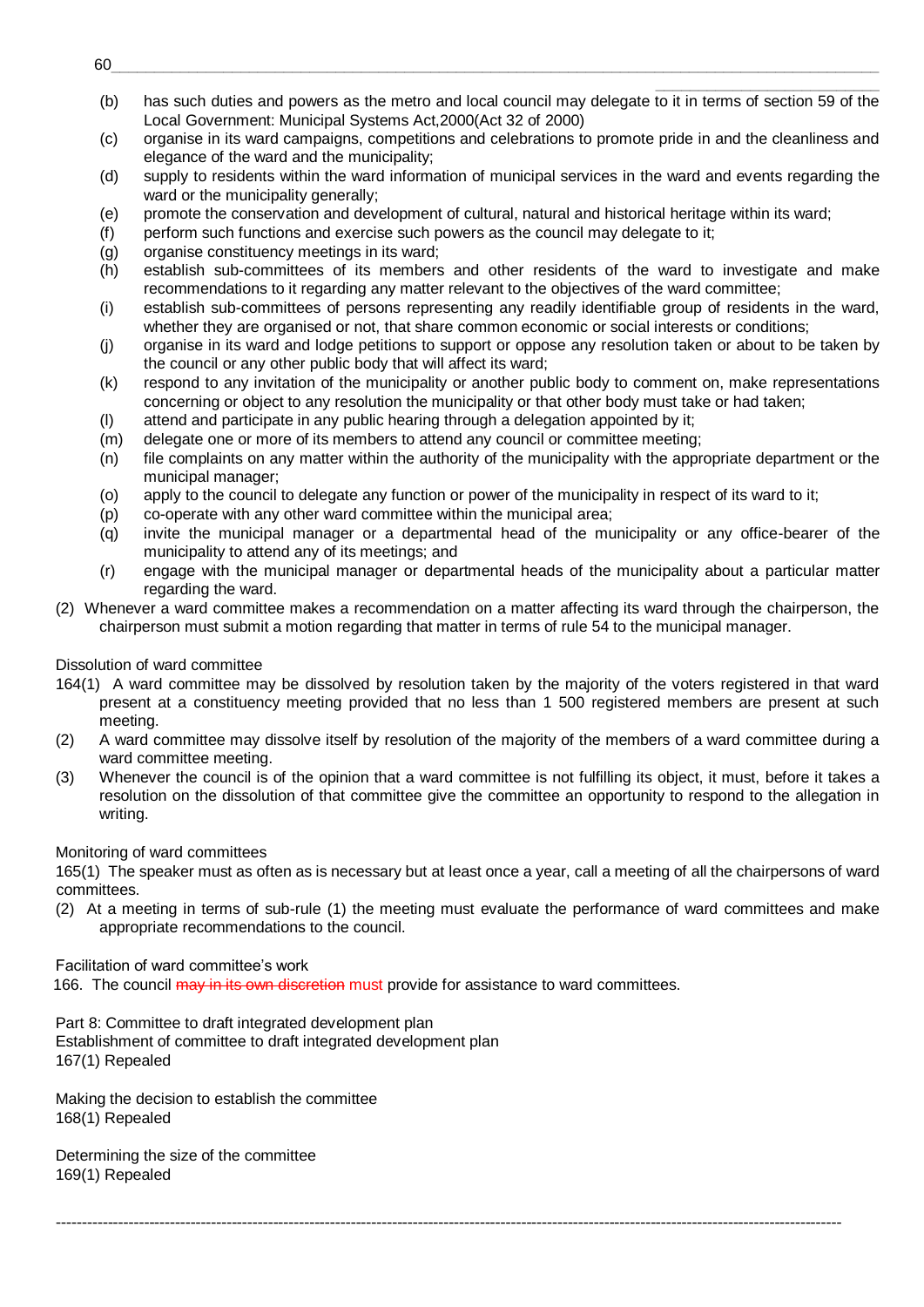Election system and election of members of a committee 170(1) Repealed

Part 9: Committee to draft performance management system Establishment of committee to draft performance management system 171(1) Repealed

Making the decision to establish the committee 172(1) Repealed

Determining the size of the committee 173(1) Repealed

Election system and election of members of a committee 174(1) Repealed

# Part 10: Municipal Public Account Committee

Establishment of oversight committees

- 175 (1) A municipality must establish a committee called the Municipal Public Accounts Committee;
	- (2) The mayor or executive mayor, deputy mayor or executive deputy mayor, any member of the executive committee, any member of the mayoral committee, speaker, whip and municipal officials are not allowed to be members of the Committee;

\_\_\_\_\_\_\_\_\_\_\_\_\_\_\_\_\_\_\_\_\_\_\_\_\_\_

- (3) The municipal council must determine the functions of the committee, which must include the following—
	- (i) review the Auditor-General reports and comments from the Management and the Audit Unit and make recommendations to the municipal council;
	- (ii) review internal audit reports together with comments from the Management and Audit Committee and make recommendations to the municipal council;
	- (iii) initiate and develop the oversight report contemplated in terms of section 129 of the *Local Government: Municipal Finance Management Act,* 2003 (Act No. 56 of 2003);
	- (iv) attend to and make recommendations to the municipal council on any matter referred to it by the municipal council, executive committee, a committee of the council, a member of this committee, a councillor and the municipal manager; and
	- (v) on its own initiative but subject to the direction of the municipal council, investigate and report to the municipal council on any matter affecting the municipality.
- (4) Reports of the Committee must be submitted to the speaker who must table such reports in the next meeting of the municipal council.
- (5)(a) For the purposes of this section "Audit Committee" means the audit committee envisaged in section 166 of the *Local Government: Municipal Finance Management Act,* 2003 (Act No. 56 of 2003); and
- (b) Each municipality and each municipal entity must establish an audit committee in accordance with that section."

# CHAPTER 11

# REPORTS

Reports of the executive committee/executive mayor/finance committee

- 175(1) The executive committee or the executive mayor or a section 79-committee if the municipality has a plenary executive system, as the case may be, must submit a report on its decisions and recommendations on the matters considered by it, at every ordinary council meeting.
- (2) A section 79-committee in a municipality that has a collective executive system must submit a report on its decisions and recommendations on the matters considered by it at every ordinary meeting of the executive committee after it had a meeting.
- (3) A section 79-committee in a municipality that has a mayoral executive system, must submit a report on its decisions and recommendations on the matters considered by it as often as it had a meeting to the executive mayor.
- (4) Unless a matter is submitted to the council or the executive committee or the executive mayor, as the case may be, for information only, the report of a committee on any matter must contain a recommendation.

# Delivery of reports of committees

176(1) Except a report accepted by the speaker or chairperson in the case of a committee as a matter of urgency, a report of a committee in terms of rule 175 is delivered to the council or the executive committee, as the case may be, together with the agenda for the meeting where it must be considered.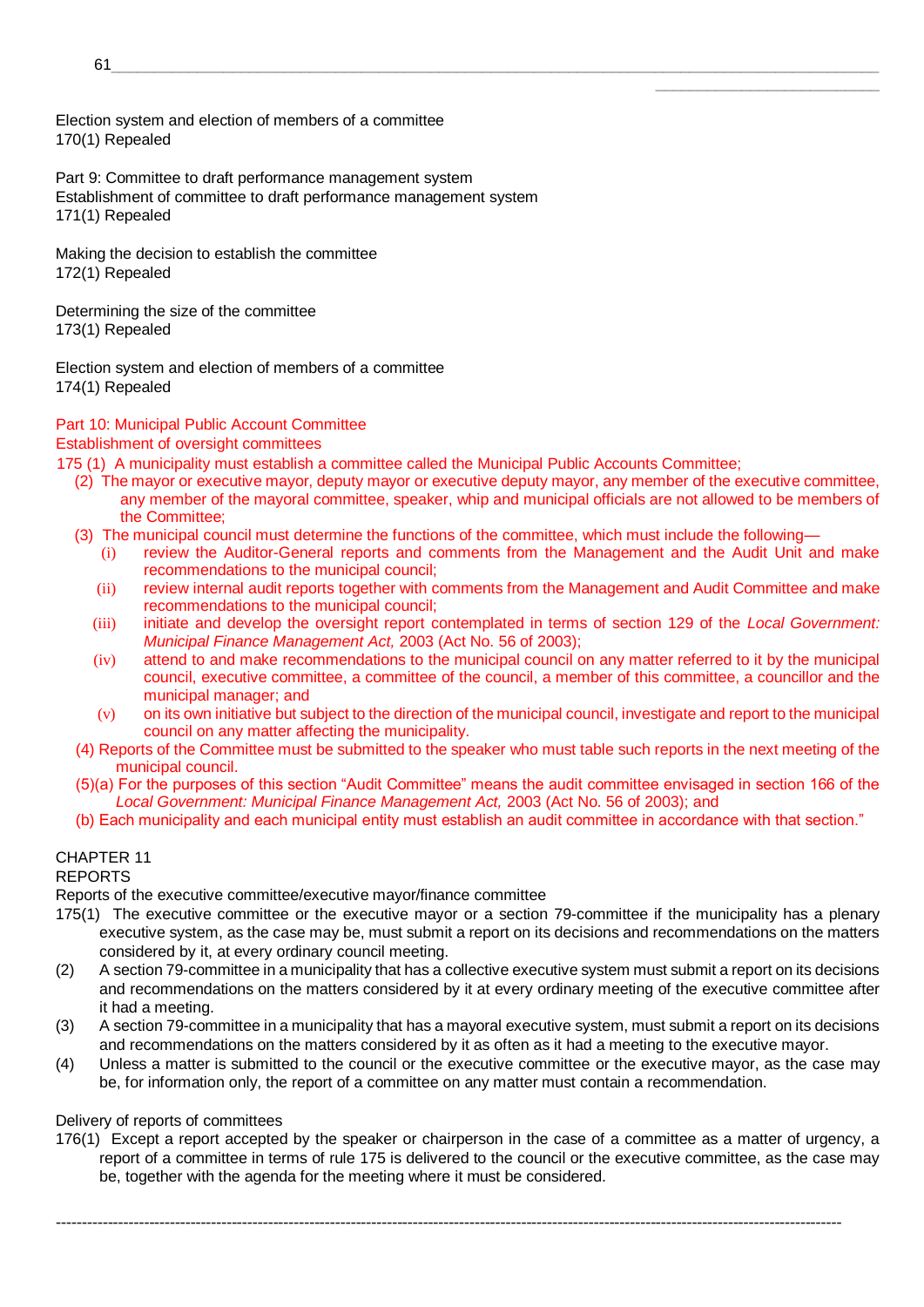(2) The municipal manager must deliver a report in terms of rule 175 of a section 79-committee in a mayoral executive system to the executive mayor upon receipt thereof. [An executive mayor is entitled to receive reports from Section 80 committees, and to forward these reports together with a recommendation to the council when the matter cannot be disposed of by the executive mayor in terms of the executive mayor's delegated powers.]

\_\_\_\_\_\_\_\_\_\_\_\_\_\_\_\_\_\_\_\_\_\_\_\_\_\_

# Submission of committee reports

177(1) The report of-

- (a) a section 79-committee in the case of a municipality that has a collective executive system, is submitted for consideration by the executive committee by the chairperson of the committee concerned, or a member of such committee designated by her or him, or the executive mayor, as the case may be, by proposing: " I propose that the report of the committee be considered".
- (2) A proposal in terms of sub-rule  $(1)$ - $(a)$  may not be discussed; and (b) is deemed seconded once made.

# Considering a committee report

178(1) When a report in terms of rule 175 is considered, the speaker or mayor, as the case may be, must-

- (a) put the matters contained in that report not disposed of by the committee or the executive mayor, as the case may be, in terms of its delegated or statuary powers, one after the other; and
- (b) thereafter put the matters disposed of by the committee or executive mayor, as the case may be, in terms of its delegated or statuary powers, one after the other.
- (2) The speaker or mayor, as the case may be, may alter the sequence of the matters dealt with in a committee report at his or her own discretion.
- (3) The section of a report referred to in sub-rule (1)(b) is considered in terms of rule 188.
- (4) The report and recommendation of a committee or the executive mayor, as the case may be, on a matter is deemed proposed and seconded.
- (5) When a recommendation referred to in sub-rule (4) is adopted, it becomes a council resolution.
- (6) During the consideration of a matter in terms of sub-rule (4)-

(a) the mayor or chairperson of the committee or a member of the committee designated by him or her or the executive mayor, as the case may be, may speak for 10 minutes on any matter contained in such report despite any other provisions to the contrary herein contained; and (b) a councillor may demand that his or her opposition to a recommendation and resolution be recorded in the minutes.

(7) The chairperson of the committee concerned or the executive mayor, as the case may be, may at any time during the debate on a matter-

- (a) request that the matter be withdrawn and referred back to the committee or the executive mayor, as the case may be, for further consideration; or
- (b) amend a recommendation contained in such report with the permission of the other members of the committee present in the case of the executive committee.
- (8) Permission in terms of sub-rule (8) must be granted or denied without discussion.
- (9) A matter that is withdrawn in terms of sub-rule (8)(a) lapse without further discussion.
- (10) The chairperson of the committee or the executive mayor, as the case may be, may conclude the debate on the matter, provided that the chairperson of a committee may designate another councillor who is a member of the committee to conclude such debate.

# Reports of the audit committee

179(1) The audit committee must submit its report after every committee meeting to the council.

(2) The provision of rules 175, 176 and 177 apply, with the necessary changes, to the report of the audit committee, provided that if the chairperson of the audit committee is not a councillor, the member of that committee who is a councillor designated by him or her must discharge the duties of the chairperson during the meeting where its report is considered.

--------------------------------------------------------------------------------------------------------------------------------------------------------

Reports on the state of the budget

180(1) The Municipal Manager must not later than the first ordinary council

meeting after- (a) 30 September;

- (b) 31 December;
- (c) 31 March; or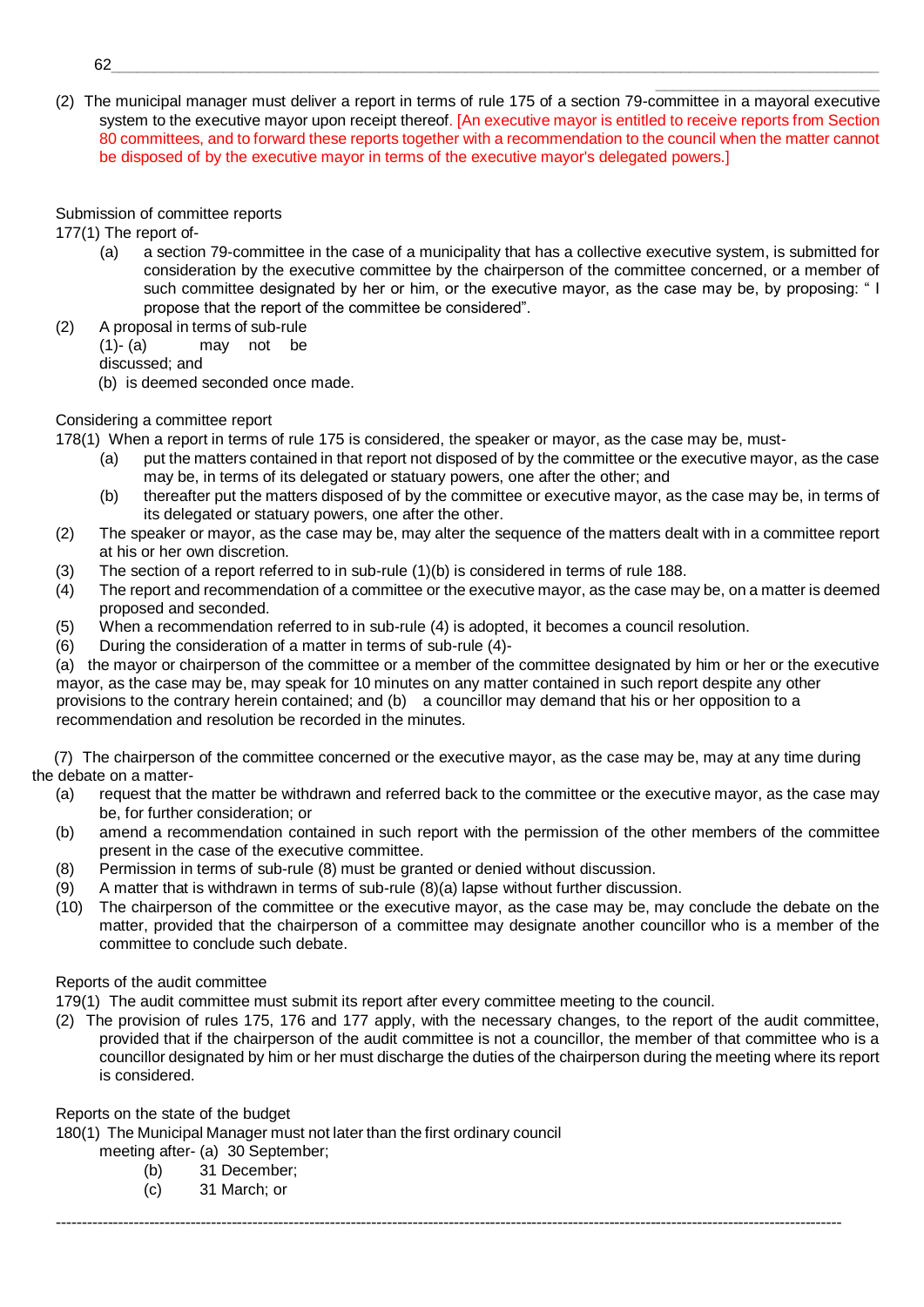\_\_\_\_\_\_\_\_\_\_\_\_\_\_\_\_\_\_\_\_\_\_\_\_\_\_ (d) 30 June of every year submit at such meeting a report on the state of the budget for that financial

year.

- (2) The report in terms of sub-rule (1) must contain the particulars referred to in section 19(4) of the Finance Management Act and must be in the format prescribed under that Act. Despite any prescripts in terms of that Act, the report must contain a written statement of-
	- (a) the total amount owed to and received by the municipality in respect of rates, rent, charges for water, electricity, solid waste removal and sanitation, at the end of each month covered by such report with regard to every part of the municipal area as may be determined by the council, identifying the ten biggest debtors;
	- (b) the total amount of grants, fiscal transfers and subsidies, including any ad hoc allocations, received from the national or the provincial government or the district municipality during the period covered by the report and the allocation thereof compared to the amount claimed or allocated, as the case may be;
	- (c) the income owed to and received by the municipality from any other source not mentioned in paragraphs (a) and (b);
	- (d) the number of debtors invoices issued by the municipality and the number actually paid during every month covered by the report;
	- (e) the total amount of income from rates during every month covered by such report expressed as a percentage of the expected income form rates for each such month;
	- (f) the total amount due by the municipality to its creditors during each month covered by the report, including a statement of the ten biggest creditors, the creditors outstanding for more than thirty days and the amount paid to each creditor and the reasons for any difference between the amount owed and the amount paid;
	- (g) the cashbook balance at the end of each month covered by the report and the reason for any trend that may occur during the period;
	- (h) progress made with the implementation of every project or programme indicated in the capital budget and the reasons for underperformance;
	- (i) the balance of every fund created by the council and a statement of payments made from and income accruing to each such fund during the period covered by the report;
	- (j) the balance of every external and internal loan, including any overdraft facility extended by the municipality's bank, raised by the municipality, the remaining term of each such loan and the purpose thereof;
	- (k) every investment made by or on behalf of the council, including the institution where the investment was made, the date when such investment had been made, the term of such investment and the interest rate on such investment; and
	- (l) the staff complement of every department within the administration, including an indication of the number of posts vacant on the permanent and temporary establishment, the period for which they had been vacant, the grading of each such vacancy and a full explanation of the need for each such post.
- (3) A report in terms of sub-rule (1) must be submitted to the executive committee or the executive mayor .
- (4) A committee or executive mayor, as the case may be, must consider the report and submit it, together with its comment and recommendations to the council.

Report on unauthorised expenditure 181(1) Repealed

Information statement on intended debt

182. Whenever the municipality contemplates incurring debt, the municipal manager must submit a report to the council setting out-

- (a) the purpose for which the debt is to be incurred;
- (b) the anticipated total cost of credit over the repayment period;
- (c) the essential repayment terms and conditions;
- (d) particulars of any security to be provided; and
- (e) the influence of the intended debt on rates and other tariffs over the total repayment period.

--------------------------------------------------------------------------------------------------------------------------------------------------------

Monthly financial report 183. Repealed

Report about virement 184(1) Repealed

Report on inability to comply with reporting requirements or any other duty

63\_\_\_\_\_\_\_\_\_\_\_\_\_\_\_\_\_\_\_\_\_\_\_\_\_\_\_\_\_\_\_\_\_\_\_\_\_\_\_\_\_\_\_\_\_\_\_\_\_\_\_\_\_\_\_\_\_\_\_\_\_\_\_\_\_\_\_\_\_\_\_\_\_\_\_\_\_\_\_\_\_\_\_\_\_\_\_\_\_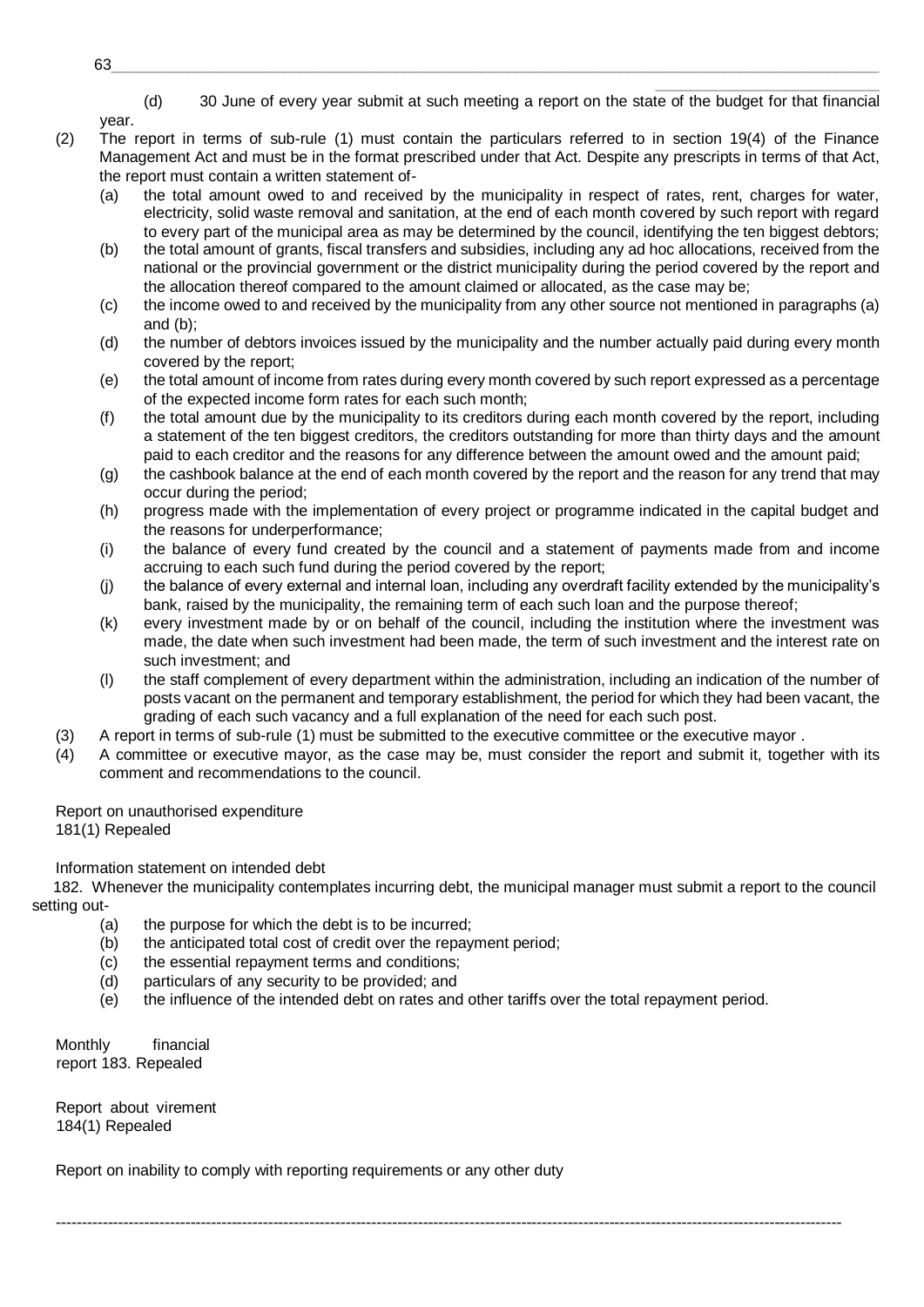185(1) The Municipal Manager must report immediately to the executive committee or the executive mayor, if the municipality has a collective executive system, if he or she is not able to comply with any of his or her reporting requirements or any duty in terms of- (a) any legislation, including these rules and orders; or (b) his or her contract of employment.

\_\_\_\_\_\_\_\_\_\_\_\_\_\_\_\_\_\_\_\_\_\_\_\_\_\_

- (2) A report in terms of sub-rule (1) must state the reasons for the inability.
- (3) Whenever the reasons for the inability arise from the inadequate guidance, instruction, training or counselling, the report must state the extent to which such guidance, instruction, training or counselling fell short of being adequate.
- (4) Whenever the reasons for the inability arise from a lack of co-operation from any departmental head or other employee of the municipality, the municipal manager must make appropriate recommendations as to prevent such an occurrence in future.

# Reporting about performance

- 186(1) The Municipal Manager must, together with the report in terms of rule 178 submit a report on the implementation and results of the municipality's performance management system.
- (2) The report in terms of sub-rule (1) must, in addition to any matters prescribed in terms of the Systems Act, state- (a) the development objectives of the municipality and the performance indicators and targets determined in respect of each of them;
	- (b) how progress was measured and the indicators applied
	- (c) the extent to which each of the performance targets had been achieved;
	- (d) the reasons for every difference between any performance target and the actual achievement thereof;
	- (e) recommendations for the improvement of performance where underperformance against any performance target had been identified;
	- (f) recommendations for the increase in performance targets where such targets had been achieved;
	- (g) recommendations for the change of any performance indicator or development objective;
	- (h) the result and recommendations of the performance appraisal of the municipal manager and every departmental head during any period since the last report was submitted; and
	- (i) any other relevant matter.

# CHAPTER 12

# DELEGATED POWERS

Reporting on exercise of delegated powers

- 187(1) A committee, councillor or employee to whom a power had been delegated must report to the delegating authority on all decisions taken in terms of its delegated powers.
- (2) A report in terms of sub-rule (1) must be submitted-
- (a) by the executive committee or the executive mayor to the council together with its report in terms of rule 175;
- (b) by the municipal manager to the executive committee or the executive mayor within fourteen days of the end of each month; and
- (c) by a departmental head to the Municipal Manager within fourteen (14) days of the end of each month.
- (3) A report in terms of-
- (a) sub-rule (2)(b) must be incorporated into the report of the relevant committee or the executive mayor, as the case may be, to the council; and
- (b) sub-rule (2)(c) must be incorporated into the report of the municipal manager in terms of sub-rule (2)(b).

# Review of decisions under delegated powers

- 188(1) The speaker must, after a report in terms of rule 175(1)(a) had been disposed of, put the matters disposed of by the committee or the executive mayor, as the case may be, in terms of its delegated or statuary powers, one after the other.
- (2) The speaker may alter the sequence of the matters dealt with in a report in terms of sub-rule (1) at his or her own discretion.
- (3) During the consideration of a matter in terms of sub-rule (1)-
	- (a) the chairperson of the committee or a member of the committee designated by him or her or the executive mayor, as the case may be, may speak for 10 minutes on any matter contained in such report despite any other provisions to the contrary contained in these rules and orders;
	- (b) no proposal other than a proposal that the matter be referred back for consideration by the relevant committee may be made; and
	- (c) a councillor may demand that his or her opposition to a resolution contained in such report be recorded in the minutes.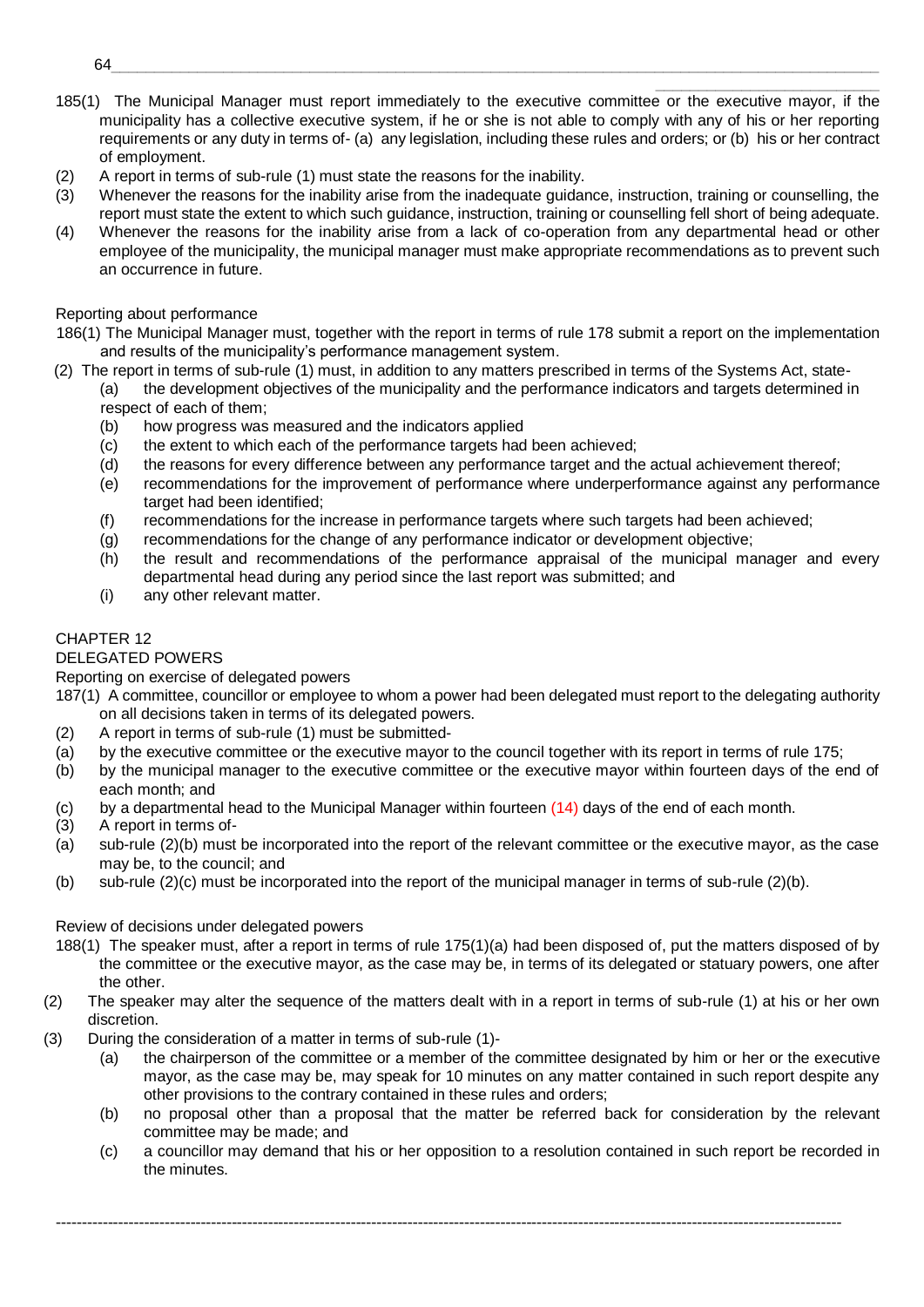(4) The chairperson of the committee concerned or the executive mayor, as the case may be, may at any time during the debate on a matter-

--------------------------------------------------------------------------------------------------------------------------------------------------------

(a) request that the matter be withdrawn and referred back to the committee or the executive mayor for further consideration; or

\_\_\_\_\_\_\_\_\_\_\_\_\_\_\_\_\_\_\_\_\_\_\_\_\_\_

(b) amend a resolution contained in such report with the permission of the other members of the committee present in appropriate cases.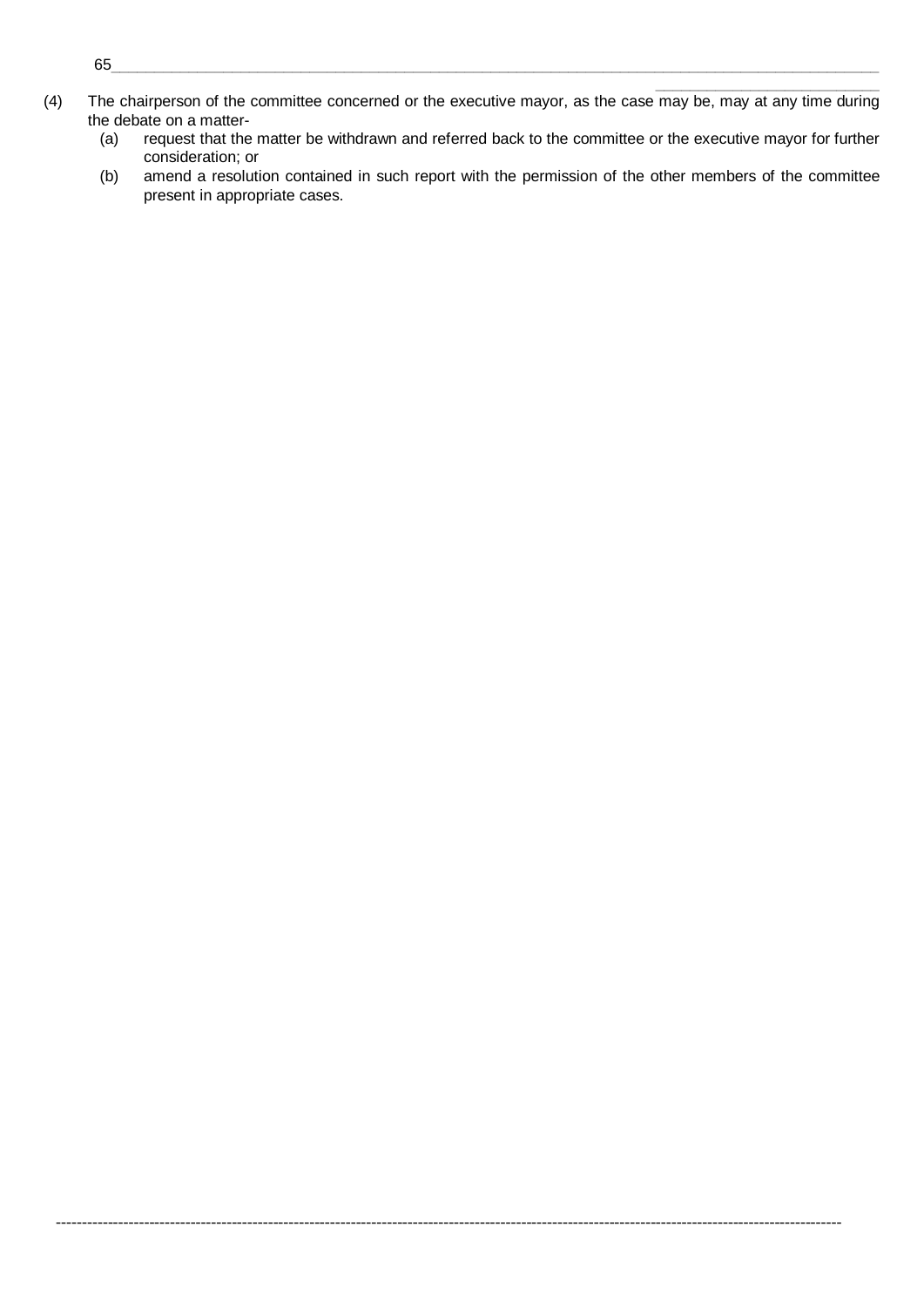- \_\_\_\_\_\_\_\_\_\_\_\_\_\_\_\_\_\_\_\_\_\_\_\_\_\_\_\_\_ (5) Permission in terms of sub-rule (4) must be granted or denied without discussion.
- (6) A matter that is withdrawn in terms of sub-rule (4)(a) lapse without further discussion.
- (7) The chairperson of the committee or the executive mayor, as the case may be, may conclude the debate on the matter, provided that in the case of a committee, the chairperson may designate another councillor who is a member of the committee to conclude such debate.

# Review of delegated powers

- 189(1) The Municipal Manager must, not later than the third ordinary council meeting after a general election of councillors, and thereafter as often as the council so requires, submit a report on the delegated powers of the municipality to the council.
- (2) The report in terms of sub-rule (1) must be submitted to the executive committee or the executive mayor or the appropriate section 79committee if the municipality has a plenary executive system, as the case may be.
- (3) The committee or the executive mayor, as the case may be, must consider the report and recommendations of the municipal manager. The committee or executive mayor, as the case may be, must submit the report, together with its comments and recommendations to the council at the first ordinary council meeting next ensuing.

# CHAPTER 13

# DEPUTY MAYOR AND DEPUTY EXECUTIVE MAYOR

# Report by the municipal manager

190(1) whenever the council contemplates applying to the MEC for approval to-

- (a) elect a deputy mayor in terms of section 48(1) of the Structures Amendment Act if the municipality has a collective executive system or
- (b) Elect a deputy executive mayor in terms of section 55(1) of the Structures Act if the municipality has a mayoral executive system it must obtain and consider a report of the municipal manager.
- (2) The municipal manager in preparing a report contemplated in sub-rule (1) must consider the need for a deputy mayor or deputy executive mayor, as the case may be, taking into account-
	- (a) the extent of the powers and functions of the municipality;
	- (b) the need to delegate those powers and functions to promote efficiency and effectiveness in their performance to a deputy mayor or deputy executive mayor;
	- (c) the reasons not to delegate any such power or function to the executive committee or the mayor or the executive mayor, as the case may be, or an employee of the municipality;
	- (d) the available financial and administrative resources of the municipality to support the work of a deputy mayor or a deputy executive mayor, including the provision and maintenance of appropriate office facilities, office equipment and secretarial support;
	- (e) the need for the economical, efficient and effective use of resources;
	- (f) the workload of a deputy mayor or a deputy executive mayor;
	- (g) the need for co-ordination of decision-making;
	- (h) the likely effect delegated powers may have on the enthusiasm and interest of councillors who are not elected to the executive or mayoral committee; and
	- (i) the likely improvement or deterioration in the quality and speed of decision-making if a deputy mayor or deputy executive mayor is elected.
- (3) The report must contain recommendations with regard to-
	- (a) the format, frequency and framework for reports on the activities of the deputy mayor or the deputy executive mayor and the exercise of his or her delegated powers;
	- (b) the specification and clarification of the role and responsibility of the mayor and deputy mayor or the executive mayor and the deputy executive mayor, as the case may be, on the one hand and the municipal manager and departmental heads of the municipality on the other, with due regard to the statutory duties and responsibilities of the municipal manager; and (c) any other relevant matter.
- (4) The council may not consider or apply for permission to elect a deputy mayor or a deputy executive mayor, if the council-
	- (a) has not designated the mayor or executive mayor, as the case may be as a full-time councillor; or

--------------------------------------------------------------------------------------------------------------------------------------------------------

(b) the council, having designated the mayor or the executive mayor as a full-time councillor, granted permission to him or her to undertake other paid work.

# CHAPTER 14 MISCELLANEOUS: SHORT COMMUNIQUÉS TO COUNCILLORS BY THE SPEAKER AND THE EXECUTIVE MAYOR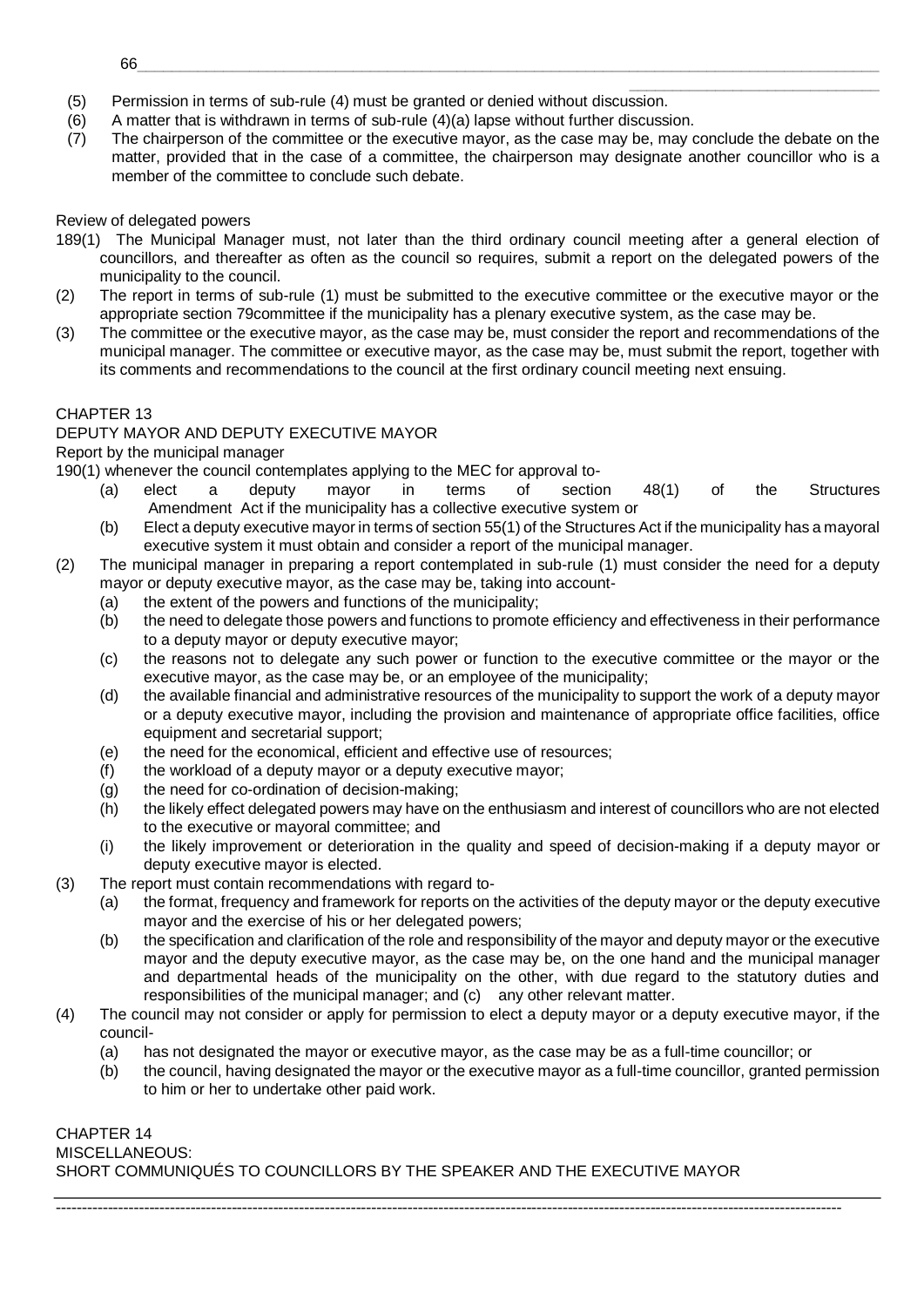- 67\_\_\_\_\_\_\_\_\_\_\_\_\_\_\_\_\_\_\_\_\_\_\_\_\_\_\_\_\_\_\_\_\_\_\_\_\_\_\_\_\_\_\_\_\_\_\_\_\_\_\_\_\_\_\_\_\_\_\_\_\_\_\_\_\_\_\_\_\_\_\_\_\_\_\_\_\_\_\_\_\_\_\_\_\_\_
- 191 The Speaker and the Executive Mayor may make short written announcements/ communiqués to Councillors if and when necessary to report to Councillors regularly in between Council meetings.

\_\_\_\_\_\_\_\_\_\_\_\_\_\_\_\_\_\_\_\_\_\_\_\_\_\_\_\_\_

SPECIAL ADDRESS BY THE EXECUTIVE MAYOR TO THE PEOPLE OF MATJHABENG

- 192(1) That once per calendar year on date and time determined by the Executive Mayor in consultation with the Speaker, the Executive Mayor shall address the people of ......in terms of Section (18) of the Municipal Systems Act (Act No 32, 2000) on the state of ......Municipality.
- (2) In consultation with the Speaker the Executive Mayor shall use any medium of communication as he/she deems fit.

193. REPEAL OF BY-LAWS

Any by-laws relating to standing rules and orders adopted by the municipality or any municipality now comprising an administrative unit of the Municipality is repealed from the date of promulgation of these by-laws.

--------------------------------------------------------------------------------------------------------------------------------------------------------

194. SHORT TITLE

This by-law is called the By-law relating Standing Rules and Orders, 2021.

--------------------------------------------------------------------------------

ANNEXURE TO THE STANDARD RULES AND ORDERS UNWARRANTED EXPRESSIONS 2021-2027 Ruled unwarranted: Aasvoel (Vulture) Ape Blatantly stupidity Baboon speech Charlatan Chihuahua Corrupt, member is Cowardly Crook Deliberately misled/misleading the House, member Deliberately misstated Dripping with blood, hands are (with reference to a member) High life Liar Lies Lowlife Marginalised and disadvantaged by the whites who are here Racists, member is a Racist (with reference to a member) **Suurgat** Challenged but not ruled unwarranted: Bobbejaanspanner Gatvol Goebbels, member is like Irrelevant, to this House (with reference to a party) Stupid Tribalist (with reference to a party) Stupid Tribalist (with reference to a member) Wolf in sheep's clothing 2001 Ruled unwarranted: Blatant lie Bobbejaan Buffoon Criminals, those who do not support the Bill are actually Coconut, (with reference to a member)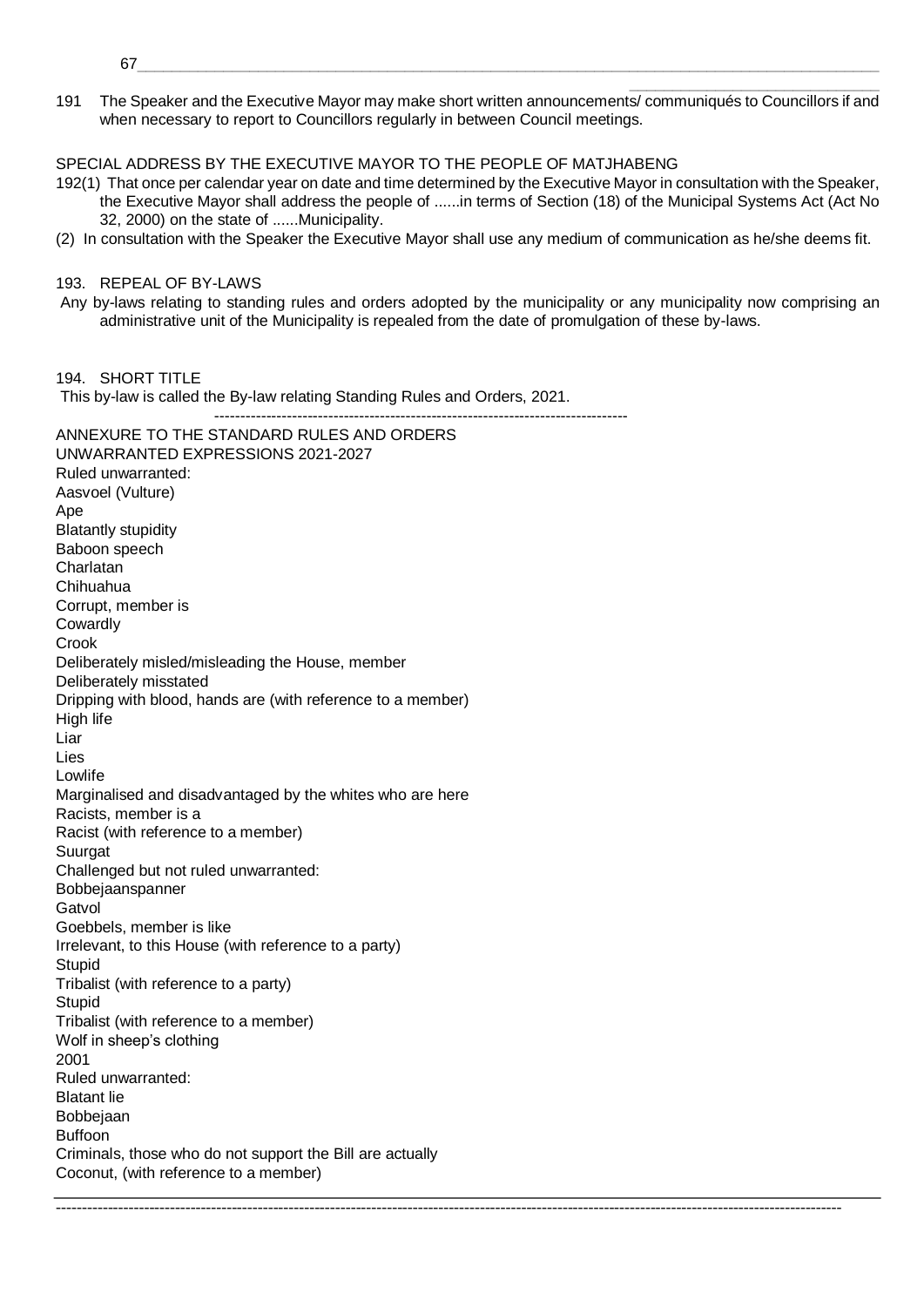\_\_\_\_\_\_\_\_\_\_\_\_\_\_\_\_\_\_\_\_\_\_\_\_\_\_\_\_\_ Deliberately misleading the House Fabricating facts (with reference to a member) Imbeciles Incites racial hostility, someone who (with reference to a member) Izindlobongela [hooligans or thugs] Kill you, we will Liar, member is a Lying (with reference to a member) Nazi salute Not an expert on issues of truth and honesty (member) Obsessed with the notion: 'what can one expect from a black person?' (with reference to a member) Potbellied Vietnamese pig, a gentle Racist, member is a Selling out at a low price Sexists and racists on that side (with reference to members of the opposition) Silent on the issue of farm murders, the whole ANC leadership is Snout (member has a) Spies (with reference to members) Spy like some of them were, I am not (with reference to members) We will lock him up somewhere and leave him there…. We will be dealing with him. (with reference to a member) Whiteys, forget about these Very dishonest (member) Challenged but not unwarranted: Alleged racist misdemeanours, encourage all and sundry to hate white farmers on account of their (President's Office) Condoned the breakdown of the rule of law in Zimbabwe, President Low life Misled Raasgat; Lawaaigat [windbag] Stupid woman Utter crap You lot 2002 Ruled unwarranted: Bobbejaanspanner Bribe elected public representatives to betray their constitutional undertaking for personal gain **Carpetbagger** Cover-up, party to a (arms deal) Cowardly Deliberately misleading the House Fat goose, wagging their tails (with reference to members) Gun for hire, members is a Jou moer Lie One of those who would serve time, he could be Price tag, difference between you and me, I have no Puppet Racism, member cannot get rid of his Racist That racist should shut up! Challenged but not ruled unwarranted: Baas boy Oubaas se honne Racist and reactionary views, guided by (reference to a party) 2003 Ruled unwarranted: Ask the DA what they use because something puts them very high above the real realities of the issues in this country Baas se boy Bald at such an early age, that's why you went Bald-headed stupid; Hon bald-headed man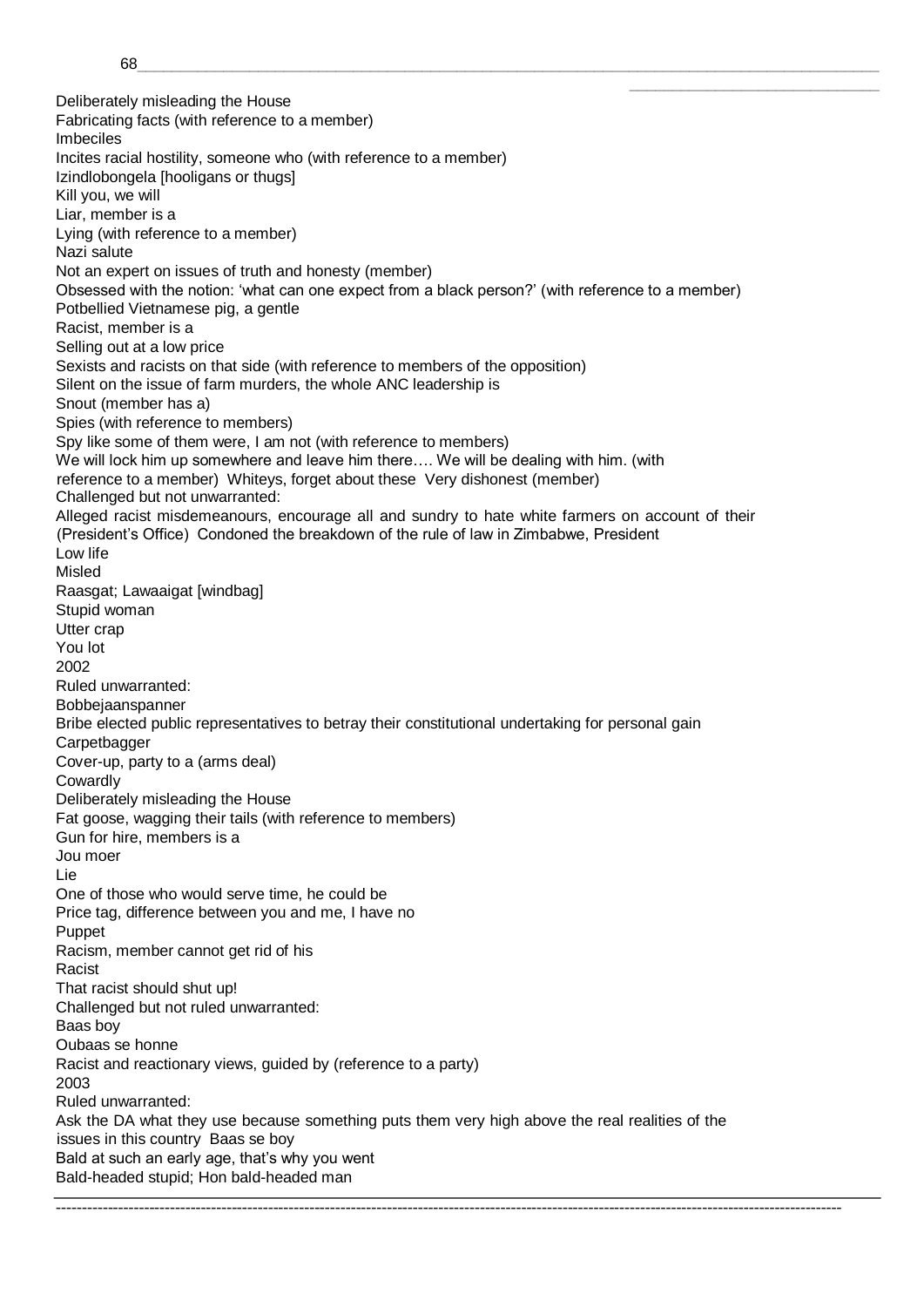Bought by an industry still buried in apartheid Deliberately misleading the public and the media Drunk in a bus rank, you were found (with reference to a member) Identification parade at a criminal investigation, presidential ceremonial entourage resembles an Kaffirs Liar Meow (or any other animal sounds) Oubaas se hone Prison uniform, address the House without taking off his Show off the mini skirt Sies Stupid, you are (with reference to a member) Thick heads (with reference to members) **Twerp** Using taxpayers' money (for party-political purposes) Zombie, perseveres in being a Challenged but not ruled unwarranted: Foot-and-mouth disease, Minister suffers from Puppet Premier; the useful idiot Unholy party 2004 Ruled unwarranted: Amaga aluhlaza [blatant lies] Corrupt Councillors, it your Cover-up Deliberately misleading the House Have the ear of the Minister; right political connectivity He is not only rude, but he also never tell the truth (reference to a member) Links between the hon member and the mafia Lying, member is Sham (with reference to a parliamentary process) Should not have run away (reference to a member) Slinkse [underhanded] Threatening, President not to attend sitting Treasonous conduct, accuse member of Treasonable, reading and distorting policies is (reference to a member) Challenged but not ruled unwarranted: Corruption (general reference) Damn well; screwing up Minority coloured in a largely white environment Misleading the House Pipsqueaks, they are Racist white parties led by white leaders (reference to a party) Token members Ukhulume izinto ezingelona iqiniso [she spoke about things that are not true] Wait until I get you outside (not aimed at a particular member) Where he comes from 2005 Ruled unwarranted: Baas boy Bobbejaan [baboon] Cheap woman (with reference to a member) Cowardly Crosstitute (reference to floor-crossing members; a word originating from prostitute) Chihuahua Dishonourable, stop being Farce (with reference to a parliamentary process)

--------------------------------------------------------------------------------------------------------------------------------------------------------

\_\_\_\_\_\_\_\_\_\_\_\_\_\_\_\_\_\_\_\_\_\_\_\_\_\_\_\_\_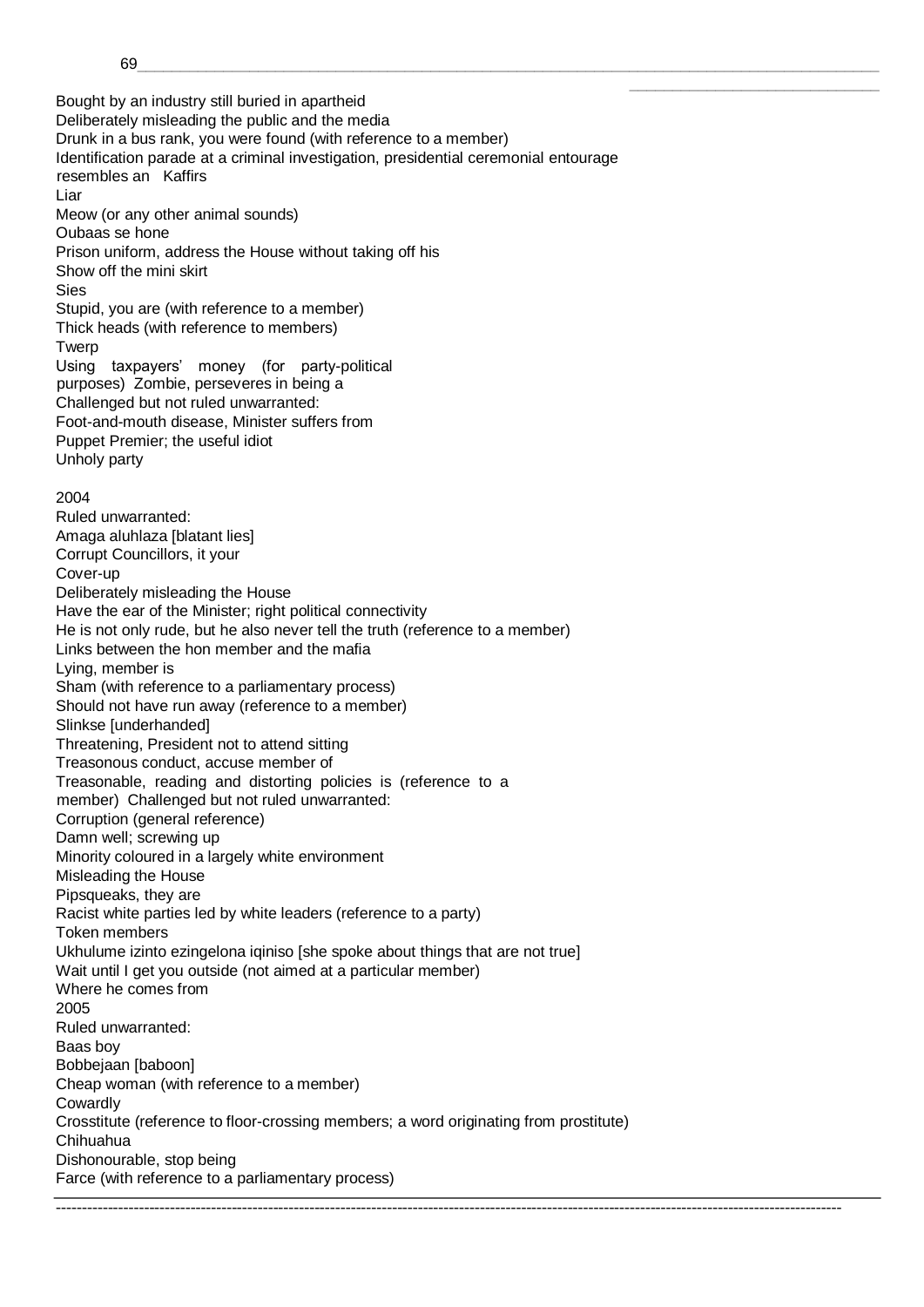70\_\_\_\_\_\_\_\_\_\_\_\_\_\_\_\_\_\_\_\_\_\_\_\_\_\_\_\_\_\_\_\_\_\_\_\_\_\_\_\_\_\_\_\_\_\_\_\_\_\_\_\_\_\_\_\_\_\_\_\_\_\_\_\_\_\_\_\_\_\_\_\_\_\_\_\_\_\_\_\_\_\_\_\_\_\_

Honest manner, practising politics in an Lying (reference to a Minister) Meisietjie [little girl] (with reference to a member) Microwave politician One wonders what helped him. It being after lunch, member is talking a lot again. Racist (with reference to a member) Start practising her politics in a responsible and honest manner Taliban, go back to Afghanistan Challenged but not ruled unwarranted: Absolute rubbish, minister is talking Biggest mouthed member Hard are being criticized Idiot (with reference to a member of the public) Izinja ziyayiknonkotha imoto ehambayo, emileyo ziyayintsontsela [only those who work Mislead the house Naïve (with reference to a party) No corrupt politicians Non-European, member is a Shut up Utmost corruption that any government can perpetrate 2006 Ruled unwarranted: Animals Bigot, member is a Bray like donkeys

--------------------------------------------------------------------------------------------------------------------------------------------------------

\_\_\_\_\_\_\_\_\_\_\_\_\_\_\_\_\_\_\_\_\_\_\_\_\_\_\_\_\_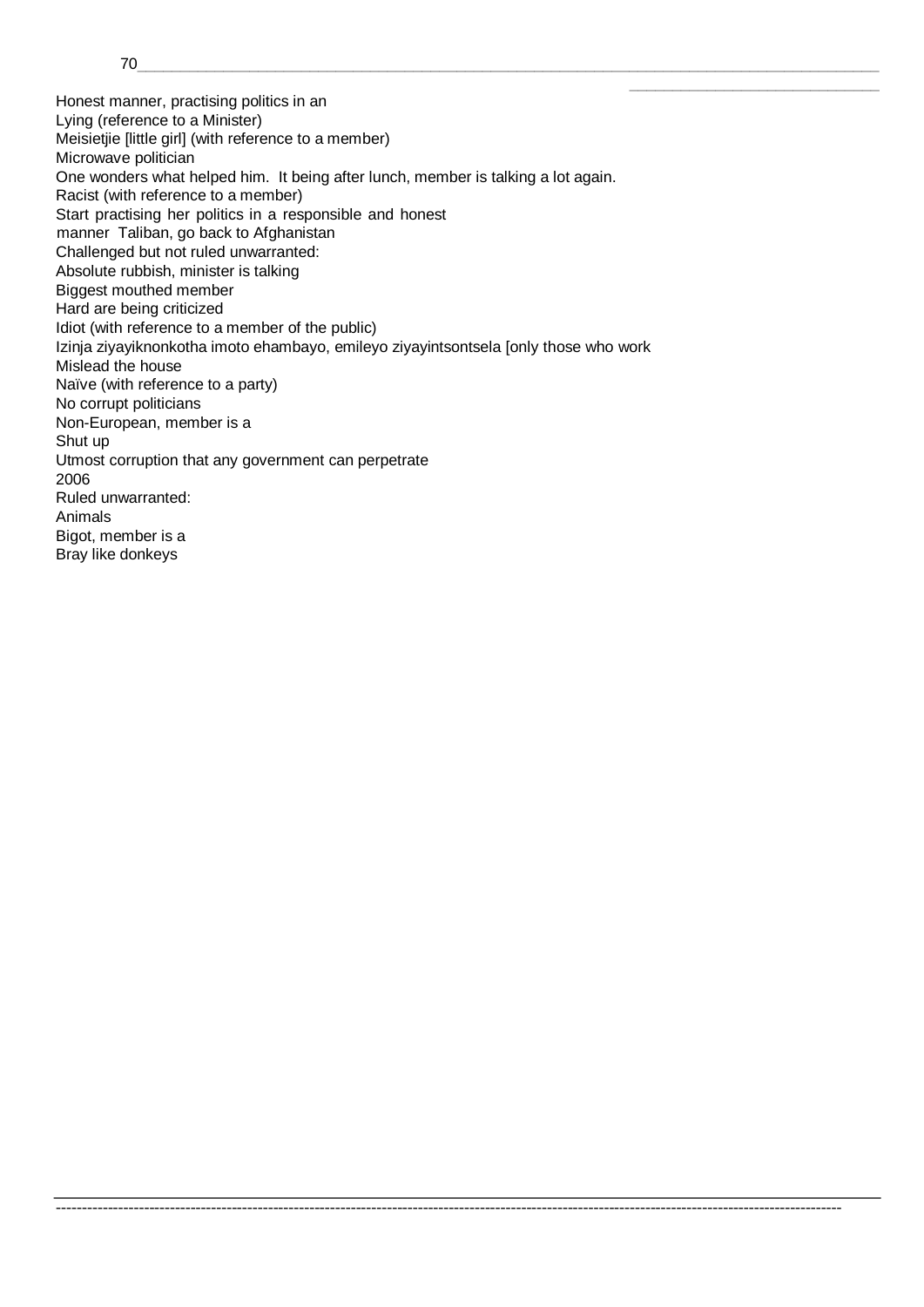Breathalyzer test, member prepared to take a Bugger all Clowns Compromised, you are (with reference to a member) Corrupt, member is Deliberately misleading the house Deliberately misled the house Disgraceful mob Double standards, member is applying Feel at home on my farmyard with all my feathered guests Horn, not have the… but he certainly has the knack Hungry puppies/dogs Liked to cackle, member Lying, the member is Lying/lied Mentally unfit Personality of being a human being, not having the Political criminal, the Minister is a Racist Racist, the Minister is a Sheila White masters wrote his speech (with reference to a member) Challenged but not ruled unwarranted: Arrogant, Minister is Bored Economical with the truth Intwana [young man] Last refuge of scoundrels (with reference to a political party) Network of syndicates of crime (with reference to Government) No guts, party has Pipsqueak Rude to ignore repeated letters Scavengers (with reference to a political party) Skeletons that you are hiding in those cupboards (with reference to a political party) Sweep allegations of wrong-doing under the carpet (with reference to a political party) Will not be blackmailed into consensus Womanhood is questionable, your 2007 Ruled unwarranted: Cat, member thinks, behaves and talks like a Closet racists (reference to members) Fat cats, bunch of well-connected ANC House clown Killing of many thousands of people, Minister played an active role in Stupid (reference to members) This crowd; this lot Challenged but not ruled unwarranted: Bloody Misleading the house 2008 Ruled unwarranted: Bloody Clown or a buffoon Despicable Friends of criminals (reference to members) In bed and in cahoots with people who are braying criminal activities, member is Liar, member is a Liars

--------------------------------------------------------------------------------------------------------------------------------------------------------

\_\_\_\_\_\_\_\_\_\_\_\_\_\_\_\_\_\_\_\_\_\_\_\_\_\_\_\_\_